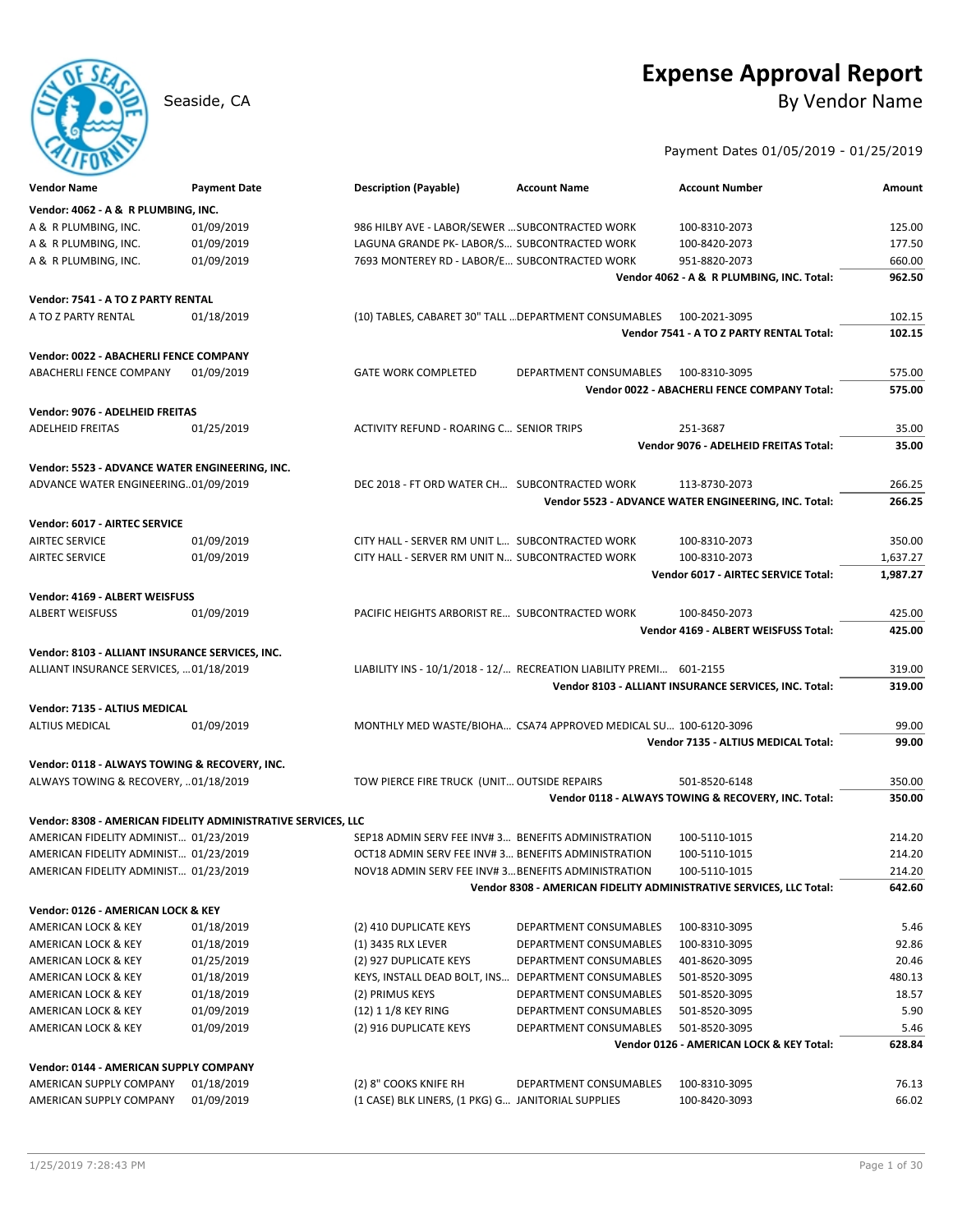| <b>Vendor Name</b>                             | <b>Payment Date</b>                                         | <b>Description (Payable)</b>                          | <b>Account Name</b>                                                  | <b>Account Number</b>                                             | Amount    |
|------------------------------------------------|-------------------------------------------------------------|-------------------------------------------------------|----------------------------------------------------------------------|-------------------------------------------------------------------|-----------|
| AMERICAN SUPPLY COMPANY                        | 01/18/2019                                                  | (1 CASE) 2ML BLK LINER                                | DEPARTMENT CONSUMABLES                                               | 100-8420-3095                                                     | 52.39     |
| AMERICAN SUPPLY COMPANY                        | 01/18/2019                                                  | (1 CASE) 2ML BLK LINER                                | DEPARTMENT CONSUMABLES                                               | 100-8420-3095                                                     | 52.39     |
| AMERICAN SUPPLY COMPANY                        | 01/18/2019                                                  | (1 PKG) BLK 6ML GLV - XL                              | DEPARTMENT CONSUMABLES                                               | 100-8420-3095                                                     | 13.63     |
| AMERICAN SUPPLY COMPANY                        | 01/09/2019                                                  | (1) FABULOSO GALLON                                   | DEPARTMENT CONSUMABLES                                               | 100-8420-3095                                                     | 20.31     |
| AMERICAN SUPPLY COMPANY                        | 01/18/2019                                                  | (1 CASE) 2 ML BLK LINER                               | DEPARTMENT CONSUMABLES                                               | 100-8420-3095                                                     | 74.95     |
| AMERICAN SUPPLY COMPANY                        | 01/18/2019                                                  | (1 PKG) BLK 6ML EXAM GLV - XL DEPARTMENT CONSUMABLES  |                                                                      | 100-8420-3095                                                     | 13.63     |
| AMERICAN SUPPLY COMPANY                        | 01/18/2019                                                  | (1 CASE) 2 ML BLK LINER                               | DEPARTMENT CONSUMABLES                                               | 100-8420-3095                                                     | 52.39     |
| AMERICAN SUPPLY COMPANY                        | 01/25/2019                                                  | (1 CASE) BLK LINERS, (1) FABUL DEPARTMENT CONSUMABLES |                                                                      | 100-8420-3095                                                     | 72.69     |
| <b>AMERICAN SUPPLY COMPANY</b>                 |                                                             | (1) DOLLY FOR 2000/3200/4400 DEPARTMENT EQUIPMENT     |                                                                      | 100-8420-8187                                                     |           |
|                                                | 01/18/2019                                                  |                                                       |                                                                      | Vendor 0144 - AMERICAN SUPPLY COMPANY Total:                      | 53.53     |
|                                                |                                                             |                                                       |                                                                      |                                                                   | 548.06    |
| Vendor: 9078 - ANALYNN PATTERSON               |                                                             |                                                       |                                                                      |                                                                   |           |
| <b>ANALYNN PATTERSON</b>                       | 01/25/2019                                                  | PASS REFUND FOR 1/8/19 - 2/8 SWIMMING POOL REVENUE    |                                                                      | 100-3676                                                          | 34.00     |
|                                                |                                                             |                                                       |                                                                      | Vendor 9078 - ANALYNN PATTERSON Total:                            | 34.00     |
| Vendor: 9070 - ANGELES VASQUEZ                 |                                                             |                                                       |                                                                      |                                                                   |           |
| ANGELES VASQUEZ                                | 01/18/2019                                                  | DEP REFUND FOR LAGUNA GR CENTER RENTAL DEPOSITS       |                                                                      | 252-2345                                                          | 668.07    |
|                                                |                                                             |                                                       |                                                                      | Vendor 9070 - ANGELES VASQUEZ Total:                              | 668.07    |
|                                                |                                                             |                                                       |                                                                      |                                                                   |           |
| Vendor: 7422 - AROMAS FIREFIGHTERS ASSOCIATION |                                                             |                                                       |                                                                      |                                                                   |           |
| AROMAS FIREFIGHTERS ASSOCI 01/25/2019          |                                                             | 9/16/18-12/15/18; HEARTSAVE CSA 74 PURCHASES          |                                                                      | 100-6640-3096                                                     | 225.00    |
|                                                |                                                             |                                                       |                                                                      | <b>Vendor 7422 - AROMAS FIREFIGHTERS ASSOCIATION Total:</b>       | 225.00    |
| Vendor: 7112 - ART BLACK                       |                                                             |                                                       |                                                                      |                                                                   |           |
| <b>ART BLACK</b>                               | 01/18/2019                                                  |                                                       | JOB #119005; LOCKE 13D - 710 TEMPORARY CONTRACT SERVIC 100-6610-2043 |                                                                   | 415.00    |
| <b>ART BLACK</b>                               | 01/25/2019                                                  |                                                       | JOB #119014; ESPINOZA PROJE TEMPORARY CONTRACT SERVIC 100-6610-2043  |                                                                   | 415.00    |
| <b>ART BLACK</b>                               | 01/25/2019                                                  |                                                       | JOB #119028; RAMIREZ/1990 G TEMPORARY CONTRACT SERVIC100-6610-2043   |                                                                   | 415.00    |
|                                                |                                                             |                                                       |                                                                      | Vendor 7112 - ART BLACK Total:                                    | 1,245.00  |
|                                                |                                                             |                                                       |                                                                      |                                                                   |           |
|                                                | Vendor: 7522 - ASSOCIATION OF MONTEREY BAY AREA GOVERNMENTS |                                                       |                                                                      |                                                                   |           |
| ASSOCIATION OF MONTEREY B 01/18/2019           |                                                             | REFUND FOR SEASIDE COMM C CENTER RENTAL DEPOSITS      |                                                                      | 255-2345                                                          | 325.50    |
|                                                |                                                             |                                                       |                                                                      | Vendor 7522 - ASSOCIATION OF MONTEREY BAY AREA GOVERNMENTS Total: | 325.50    |
| Vendor: 6747 - AT&T MOBILITY                   |                                                             |                                                       |                                                                      |                                                                   |           |
| <b>AT&amp;T MOBILITY</b>                       | 01/09/2019                                                  | ACCT #287272498122/INV #28 TELEPHONE                  |                                                                      | 100-6110-5132                                                     | 559.40    |
| AT&T MOBILITY                                  | 01/18/2019                                                  | ACCT #287256319516/INV #28 MOBILE COMMUNICATIONS      |                                                                      | 503-4010-5135                                                     | 1,225.40  |
| <b>AT&amp;T MOBILITY</b>                       | 01/25/2019                                                  | ACCT #287021335618; INV# 28 MOBILE COMMUNICATIONS     |                                                                      | 503-4010-5135                                                     | 602.01    |
|                                                |                                                             |                                                       |                                                                      | Vendor 6747 - AT&T MOBILITY Total:                                | 2,386.81  |
|                                                |                                                             |                                                       |                                                                      |                                                                   |           |
| <b>Vendor: 0216 - AT&amp;T</b>                 |                                                             |                                                       |                                                                      |                                                                   |           |
| AT&T                                           | 01/18/2019                                                  |                                                       | BAN #9391059527; 12/7/18-1/ COMPUTER SUPPLIES/SOFTWA 100-6110-3102   |                                                                   | 214.57    |
| AT&T                                           | 01/25/2019                                                  | BAN #9391059322; 12/12/18 -  TELEPHONE                |                                                                      | 503-4010-5132                                                     | 2,697.45  |
|                                                |                                                             |                                                       |                                                                      | Vendor 0216 - AT&T Total:                                         | 2,912.02  |
| <b>Vendor: 7071 - AT&amp;T</b>                 |                                                             |                                                       |                                                                      |                                                                   |           |
| AT&T                                           | 01/18/2019                                                  | ACCT #237 841-1412 213 0; 12/ TELEPHONE               |                                                                      | 951-8810-5132                                                     | 102.12    |
| AT&T                                           | 01/18/2019                                                  | ACCT #237 841-1403 201 6; 12/ TELEPHONE               |                                                                      | 951-8810-5132                                                     | 51.06     |
| AT&T                                           | 01/18/2019                                                  | ACCT #237 841-1401 204 2; 12/ TELEPHONE               |                                                                      | 951-8810-5132                                                     | 51.06     |
|                                                |                                                             |                                                       |                                                                      | Vendor 7071 - AT&T Total:                                         | 204.24    |
|                                                |                                                             |                                                       |                                                                      |                                                                   |           |
| Vendor: 8980 - ATHENA OCCMED                   |                                                             |                                                       |                                                                      |                                                                   |           |
| ATHENA OCCMED                                  | 01/25/2019                                                  | FIRE ANNUAL OVER 40                                   | <b>MEDICAL EXAMS</b>                                                 | 100-6640-1026                                                     | 598.00    |
| ATHENA OCCMED                                  | 01/25/2019                                                  | <b>FIRE ANNUAL PHYSICAL</b>                           | <b>MEDICAL EXAMS</b>                                                 | 100-6640-1026                                                     | 528.50    |
|                                                |                                                             |                                                       |                                                                      | Vendor 8980 - ATHENA OCCMED Total:                                | 1,126.50  |
| Vendor: 7935 - AVENUE MUNISERVICES             |                                                             |                                                       |                                                                      |                                                                   |           |
| <b>AVENUE MUNISERVICES</b>                     | 01/25/2019                                                  |                                                       | LTC DISCOVERY SVCS FOR PERI BUSINESS LICENSE OUTSOURCI 100-5110-1010 |                                                                   | 14.74     |
|                                                |                                                             |                                                       |                                                                      | <b>Vendor 7935 - AVENUE MUNISERVICES Total:</b>                   | 14.74     |
|                                                |                                                             |                                                       |                                                                      |                                                                   |           |
| Vendor: 8091 - BADGER METER                    |                                                             |                                                       |                                                                      |                                                                   |           |
| <b>BADGER METER</b>                            | 01/09/2019                                                  | NOV 2018 - MTR & AUTO INC  CONTRACT SERVICES          |                                                                      | 401-8610-2072                                                     | 728.02    |
| <b>BADGER METER</b>                            | 01/18/2019                                                  | DEC 2018 - MTR & AUTO INC/H CONTRACT SERVICES         |                                                                      | 401-8610-2072                                                     | 728.02    |
|                                                |                                                             |                                                       |                                                                      | Vendor 8091 - BADGER METER Total:                                 | 1,456.04  |
| Vendor: 9061 - BARBARA KONG-BROWN              |                                                             |                                                       |                                                                      |                                                                   |           |
| <b>BARBARA KONG-BROWN</b>                      | 01/09/2019                                                  | CITY POLICE DEPT APPEAL HEARCONSULTANT                |                                                                      | 100-2031-1030                                                     | 14,315.54 |
|                                                |                                                             |                                                       |                                                                      | Vendor 9061 - BARBARA KONG-BROWN Total:                           | 14,315.54 |
|                                                |                                                             |                                                       |                                                                      |                                                                   |           |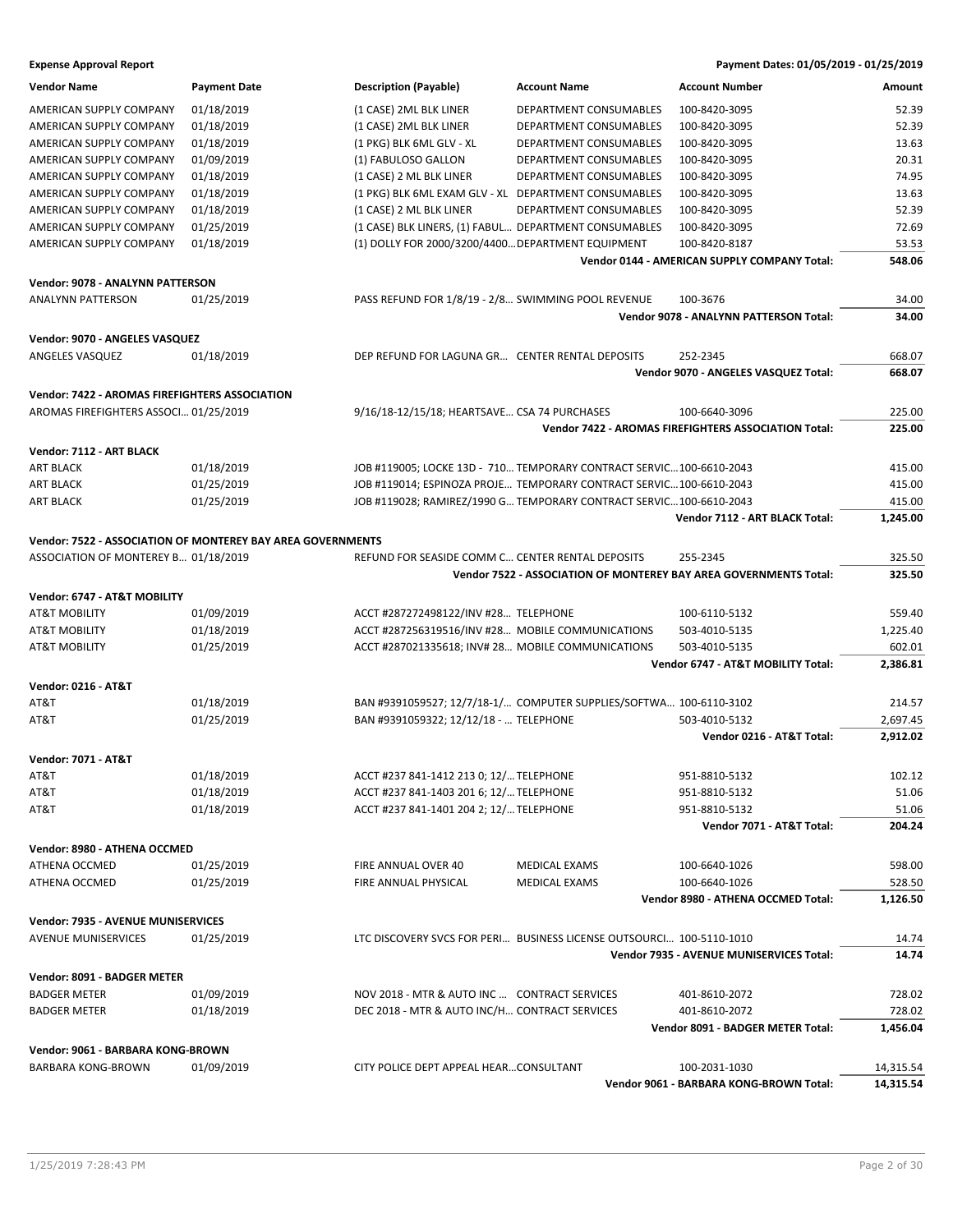| <b>Expense Approval Report</b>                      |                     |                                                  |                                                                       | Payment Dates: 01/05/2019 - 01/25/2019                    |                  |
|-----------------------------------------------------|---------------------|--------------------------------------------------|-----------------------------------------------------------------------|-----------------------------------------------------------|------------------|
| <b>Vendor Name</b>                                  | <b>Payment Date</b> | <b>Description (Payable)</b>                     | <b>Account Name</b>                                                   | <b>Account Number</b>                                     | Amount           |
| Vendor: 9071 - BARRY TOMASINI                       |                     |                                                  |                                                                       |                                                           |                  |
| <b>BARRY TOMASINI</b>                               | 01/18/2019          | PERFORM FOR SR. CANDLELIGH SENIOR ACTIVITIES     |                                                                       | 251-9500-7125                                             | 75.00            |
|                                                     |                     |                                                  |                                                                       | Vendor 9071 - BARRY TOMASINI Total:                       | 75.00            |
|                                                     |                     |                                                  |                                                                       |                                                           |                  |
| Vendor: 4106 - BAY REPROGRAPHIC & SUPPLY, INC.      |                     |                                                  |                                                                       |                                                           |                  |
| BAY REPROGRAPHIC & SUPPLY, 01/09/2019               |                     | NOV-DEC 2018 - BAY MPS BASE COPIER SERVICES      |                                                                       | 100-8910-2044                                             | 409.80           |
|                                                     |                     |                                                  |                                                                       | Vendor 4106 - BAY REPROGRAPHIC & SUPPLY, INC. Total:      | 409.80           |
| Vendor: 0302 - BAYSIDE OIL II, INC.                 |                     |                                                  |                                                                       |                                                           |                  |
| BAYSIDE OIL II, INC.                                | 01/09/2019          | (125) USED OIL APPOX GALS                        | <b>REFUSE DISPOSAL</b>                                                | 501-8520-2068                                             | 110.00           |
|                                                     |                     |                                                  |                                                                       | Vendor 0302 - BAYSIDE OIL II, INC. Total:                 | 110.00           |
| Vendor: 7324 - BEAR ELECTRICAL SOLUTIONS, INC.      |                     |                                                  |                                                                       |                                                           |                  |
| BEAR ELECTRICAL SOLUTIONS, I 01/25/2019             |                     | JAN 2019 - HOME DEPOT PRKG  SUBCONTRACTED WORK   |                                                                       | 103-8710-2073                                             | 4,845.90         |
| BEAR ELECTRICAL SOLUTIONS, I 01/09/2019             |                     | NOV 2018 - RESPONSE TRAFFIC  SUBCONTRACTED WORK  |                                                                       | 113-8730-2073                                             | 270.00           |
| BEAR ELECTRICAL SOLUTIONS, I 01/09/2019             |                     | NOV 2018 - RESPONSE TRAFFIC  STREET LIGHTINGS    |                                                                       | 210-8210-2059                                             | 2,792.00         |
| BEAR ELECTRICAL SOLUTIONS, I 01/25/2019             |                     |                                                  | SEPT 2018 - ROUTINE *OMC LO TRAFFIC SIGNAL MAINTENANCE 210-8210-2077  |                                                           | 190.00           |
| BEAR ELECTRICAL SOLUTIONS, I 01/25/2019             |                     |                                                  | SEPT 2018 - RESPONSE ** OMC  TRAFFIC SIGNAL MAINTENANCE 210-8210-2077 |                                                           | 625.00           |
| BEAR ELECTRICAL SOLUTIONS, I 01/25/2019             |                     |                                                  | OCT 2018 - ROUTINE TRAFFIC S TRAFFIC SIGNAL MAINTENANCE 210-8210-2077 |                                                           | 1,785.00         |
| BEAR ELECTRICAL SOLUTIONS, I 01/25/2019             |                     |                                                  | OCT 2018 - ROUTINE ** OMC L TRAFFIC SIGNAL MAINTENANCE 210-8210-2077  |                                                           | 190.00           |
| BEAR ELECTRICAL SOLUTIONS, I 01/25/2019             |                     |                                                  | OCT 2018 - RESPONSE TRAFFIC STRAFFIC SIGNAL MAINTENANCE 210-8210-2077 |                                                           | 3,225.00         |
| BEAR ELECTRICAL SOLUTIONS, I 01/25/2019             |                     |                                                  | OCT 2018 - RESPONSE ** OMC  TRAFFIC SIGNAL MAINTENANCE 210-8210-2077  |                                                           | 1,650.00         |
| BEAR ELECTRICAL SOLUTIONS, I 01/09/2019             |                     |                                                  | NOV 2018 - ROUTINE TRAFFIC S TRAFFIC SIGNAL MAINTENANCE 210-8210-2077 |                                                           | 1,785.00         |
| BEAR ELECTRICAL SOLUTIONS, I 01/09/2019             |                     |                                                  | NOV 2018 - ROUTINE *OMC LO TRAFFIC SIGNAL MAINTENANCE 210-8210-2077   |                                                           | 190.00           |
| BEAR ELECTRICAL SOLUTIONS, I 01/09/2019             |                     |                                                  | NOV 2018 - RESPONSE TRAFFIC  TRAFFIC SIGNAL MAINTENANCE 210-8210-2077 |                                                           | 3,079.50         |
| BEAR ELECTRICAL SOLUTIONS, I 01/09/2019             |                     |                                                  | NOV 2018 - RESPONSE ** OMC  TRAFFIC SIGNAL MAINTENANCE 210-8210-2077  |                                                           | 1,850.00         |
|                                                     |                     |                                                  |                                                                       | Vendor 7324 - BEAR ELECTRICAL SOLUTIONS, INC. Total:      | 22,477.40        |
| Vendor: 6396 - BECK'S SHOE STORE                    |                     |                                                  |                                                                       |                                                           |                  |
| <b>BECK'S SHOE STORE</b>                            | 01/18/2019          | DAVE FORTUNE - SALES SLIP NOSAFETY EQUIPMENT     |                                                                       |                                                           | 167.15           |
| <b>BECK'S SHOE STORE</b>                            | 01/18/2019          | HUMBERTO SAUCEDO - SALES S SAFETY EQUIPMENT      |                                                                       | 100-8310-3097<br>100-8440-3097                            | 250.00           |
|                                                     |                     |                                                  |                                                                       | Vendor 6396 - BECK'S SHOE STORE Total:                    | 417.15           |
|                                                     |                     |                                                  |                                                                       |                                                           |                  |
| <b>Vendor: 9065 - BFT LP</b>                        |                     |                                                  |                                                                       |                                                           |                  |
| <b>BFT LP</b>                                       | 01/18/2019          | (10) ELIMINATOR SUPERIOR KITS PARKS IMPROVEMENTS |                                                                       | 342-8910-9570                                             | 1,441.99         |
|                                                     |                     |                                                  |                                                                       | Vendor 9065 - BFT LP Total:                               | 1,441.99         |
| Vendor: 9033 - BOTACH INC.                          |                     |                                                  |                                                                       |                                                           |                  |
| <b>BOTACH INC.</b>                                  | 01/18/2019          | (2) BENELLI M4 ENTRY SHOTGU DEPARTMENT EQUIPMENT |                                                                       | 100-6120-8187                                             | 3,386.75         |
|                                                     |                     |                                                  |                                                                       | Vendor 9033 - BOTACH INC. Total:                          | 3,386.75         |
| Vendor: 3851 - BOUND TREE MEDICAL, LLC              |                     |                                                  |                                                                       |                                                           |                  |
| BOUND TREE MEDICAL, LLC                             | 01/25/2019          | MISC SUPPLIES; PO# 12142018 CSA 74 PURCHASES     |                                                                       | 100-6640-3096                                             | 2,411.93         |
|                                                     |                     |                                                  |                                                                       | Vendor 3851 - BOUND TREE MEDICAL, LLC Total:              | 2,411.93         |
|                                                     |                     |                                                  |                                                                       |                                                           |                  |
| Vendor: 8716 - BRET EVAN CONNEAU                    |                     |                                                  |                                                                       |                                                           |                  |
| <b>BRET EVAN CONNEAU</b>                            | 01/18/2019          | DJ SVC FOR DANCE AT OLDEME FATHER DAUGHTER DANCE |                                                                       | 100-9200-7131<br>Vendor 8716 - BRET EVAN CONNEAU Total:   | 300.00<br>300.00 |
|                                                     |                     |                                                  |                                                                       |                                                           |                  |
| Vendor: 1483 - BROWNSTEIN HYATT FARBER SCHRECK, LLP |                     |                                                  |                                                                       |                                                           |                  |
| BROWNSTEIN HYATT FARBER S 01/18/2019                |                     | NOV 2018 SEASIDE BASIN ADJU CONSULTANT           |                                                                       | 670-2120-1030                                             | 360.00           |
| BROWNSTEIN HYATT FARBER S 01/25/2019                |                     | BASIN ADJUDICATION THROUG CONSULTANT             |                                                                       | 670-2120-1030                                             | 135.00           |
|                                                     |                     |                                                  |                                                                       | Vendor 1483 - BROWNSTEIN HYATT FARBER SCHRECK, LLP Total: | 495.00           |
| Vendor: 8608 - BURTON AUTOMOTIVE, LLC               |                     |                                                  |                                                                       |                                                           |                  |
| <b>BURTON AUTOMOTIVE, LLC</b>                       | 01/18/2019          | SMOG TEST                                        | <b>VEHICLE PARTS</b>                                                  | 501-8520-6144                                             | 90.00            |
| <b>BURTON AUTOMOTIVE, LLC</b>                       | 01/18/2019          | SMOG + INSPECT FOR FAILED E OUTSIDE REPAIRS      |                                                                       | 501-8520-6148                                             | 206.25           |
| <b>BURTON AUTOMOTIVE, LLC</b>                       | 01/18/2019          | SMOG TEST + GAS CAP                              | <b>OUTSIDE REPAIRS</b>                                                | 501-8520-6148                                             | 108.54           |
| BURTON AUTOMOTIVE, LLC                              | 01/18/2019          | SMOG TEST                                        | <b>OUTSIDE REPAIRS</b>                                                | 501-8520-6148                                             | 90.00            |
| BURTON AUTOMOTIVE, LLC                              | 01/18/2019          | SMOG TEST                                        | <b>OUTSIDE REPAIRS</b>                                                | 501-8520-6148                                             | 90.00            |
|                                                     |                     |                                                  |                                                                       | Vendor 8608 - BURTON AUTOMOTIVE, LLC Total:               | 584.79           |
| Vendor: 8512 - CALIFORNIA TOWING & TRANSPORT        |                     |                                                  |                                                                       |                                                           |                  |
| CALIFORNIA TOWING & TRANS 01/09/2019                |                     | TOW - 1991 CHEVY 6500 KODIA OTHER EXPENSE        |                                                                       | 501-8510-2078                                             | 250.00           |
| CALIFORNIA TOWING & TRANS 01/18/2019                |                     | POLICE TOW + STORAGE                             | <b>OUTSIDE REPAIRS</b>                                                | 501-8520-6148                                             | 625.00           |
|                                                     |                     |                                                  |                                                                       | Vendor 8512 - CALIFORNIA TOWING & TRANSPORT Total:        | 875.00           |
|                                                     |                     |                                                  |                                                                       |                                                           |                  |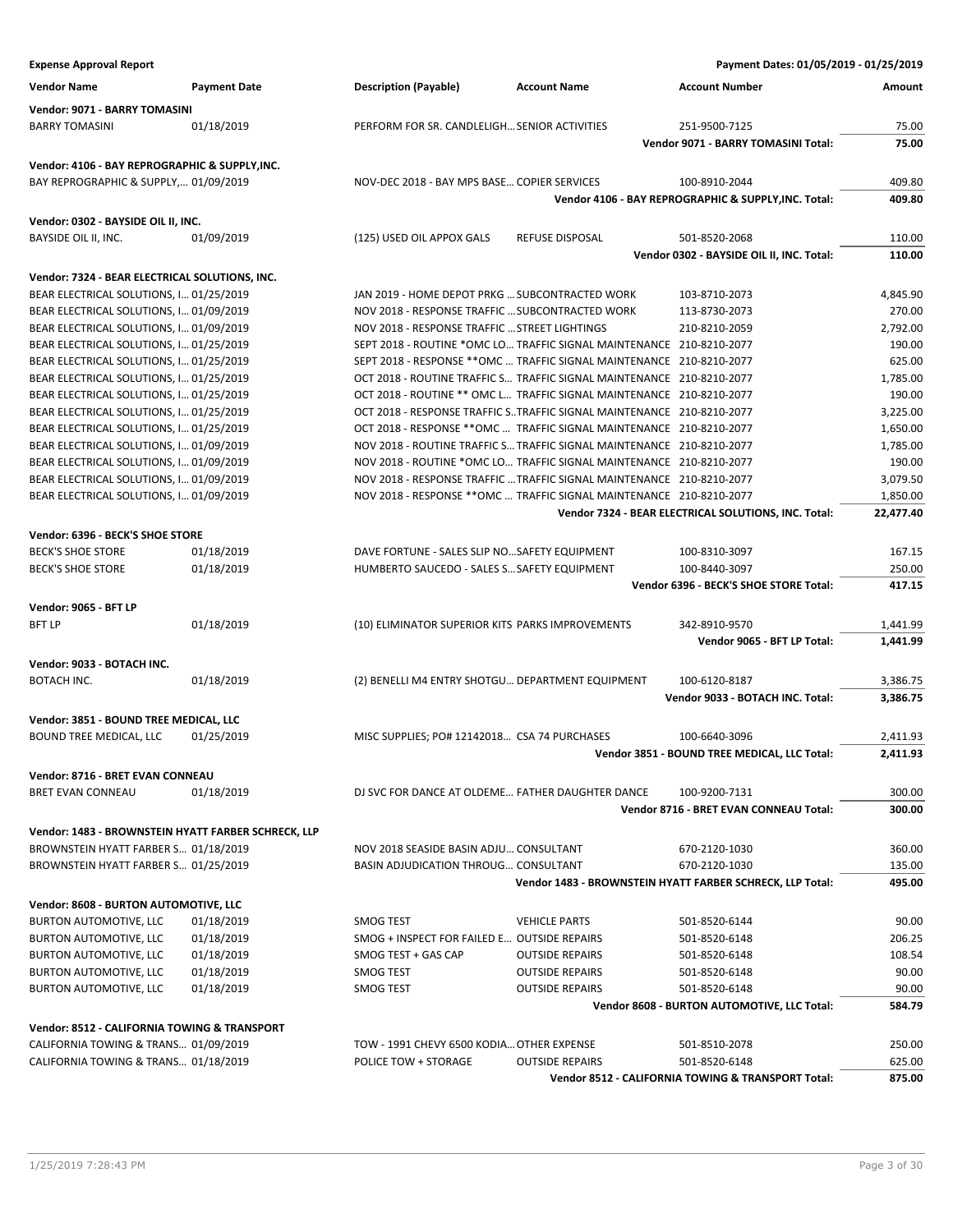| <b>Vendor Name</b>                                    | <b>Payment Date</b> | <b>Description (Payable)</b>                                      | <b>Account Name</b>                    | <b>Account Number</b>                                       | Amount    |
|-------------------------------------------------------|---------------------|-------------------------------------------------------------------|----------------------------------------|-------------------------------------------------------------|-----------|
| Vendor: 0501 - CALIFORNIA-AMERICAN WATER              |                     |                                                                   |                                        |                                                             |           |
| CALIFORNIA-AMERICAN WATER 01/09/2019                  |                     | MISC ACCTS 11/21/18-12/26/18 WATER                                |                                        | 100-8310-5133                                               | 3,465.69  |
| CALIFORNIA-AMERICAN WATER 01/09/2019                  |                     | MISC ACCTS 11/21/18-12/26/18 WATER                                |                                        | 100-8440-5133                                               | 3,315.64  |
| CALIFORNIA-AMERICAN WATER 01/09/2019                  |                     | MISC ACCTS 11/21/18-12/26/18 WATER                                |                                        | 103-8710-5133                                               | 807.34    |
| CALIFORNIA-AMERICAN WATER 01/18/2019                  |                     | 1120 FREMONT BLVD IRRIG; 1/ WATER                                 |                                        | 210-8420-5133                                               | 69.90     |
| CALIFORNIA-AMERICAN WATER 01/09/2019                  |                     | MISC ACCTS 11/21/18-12/26/18 WATER                                |                                        | 210-8420-5133                                               | 2,439.80  |
| CALIFORNIA-AMERICAN WATER 01/09/2019                  |                     | MISC ACCTS 11/21/18-12/26/18 AFFORDABLE HOUSING                   |                                        | 973-9710-9526                                               | 105.36    |
|                                                       |                     |                                                                   |                                        | Vendor 0501 - CALIFORNIA-AMERICAN WATER Total:              | 10,203.73 |
|                                                       |                     |                                                                   |                                        |                                                             |           |
| Vendor: 4508 - CALPERS LONG-TERM CARE PROGRAM         |                     |                                                                   |                                        |                                                             |           |
| CALPERS LONG-TERM CARE PR 01/08/2019                  |                     | <b>EMPLOYEE PREMIUM</b>                                           | <b>MISC PAYROLL PAYABLES</b>           | 100-2062                                                    | 153.65    |
| CALPERS LONG-TERM CARE PR 01/08/2019                  |                     | <b>EMPLOYEE PREMIUM</b>                                           | MISC PAYROLL PAYABLES                  | 100-2062                                                    | 153.65    |
| CALPERS LONG-TERM CARE PR 01/08/2019                  |                     | <b>EMPLOYEE PREMIUM</b>                                           | <b>MISC PAYROLL PAYABLES</b>           | 100-2062                                                    | 153.65    |
| CALPERS LONG-TERM CARE PR 01/08/2019                  |                     | <b>EMPLOYEE PREMIUM</b>                                           | MISC PAYROLL PAYABLES                  | 100-2062                                                    | 153.65    |
| CALPERS LONG-TERM CARE PR 01/08/2019                  |                     | <b>EMPLOYEE PREMIUM</b>                                           | MISC PAYROLL PAYABLES                  | 100-2062                                                    | 153.65    |
| CALPERS LONG-TERM CARE PR 01/08/2019                  |                     | <b>EMPLOYEE PREMIUM</b>                                           | MISC PAYROLL PAYABLES                  | 100-2062                                                    | 153.65    |
| CALPERS LONG-TERM CARE PR 01/08/2019                  |                     | <b>EMPLOYEE PREMIUM</b>                                           | MISC PAYROLL PAYABLES                  | 100-2062                                                    | 153.65    |
| CALPERS LONG-TERM CARE PR 01/08/2019                  |                     | <b>EMPLOYEE PREMIUM</b>                                           | MISC PAYROLL PAYABLES                  | 100-2062                                                    | 153.65    |
|                                                       |                     |                                                                   |                                        | Vendor 4508 - CALPERS LONG-TERM CARE PROGRAM Total:         | 1,229.20  |
| Vendor: 0635 - CARPET CARAVAN                         |                     |                                                                   |                                        |                                                             |           |
| <b>CARPET CARAVAN</b>                                 | 01/18/2019          | <b>CARPET FOR PRESCHOOL</b>                                       | SUBCONTRACTED WORK                     | 100-8310-2073                                               | 1,991.45  |
|                                                       |                     |                                                                   |                                        | Vendor 0635 - CARPET CARAVAN Total:                         | 1,991.45  |
|                                                       |                     |                                                                   |                                        |                                                             |           |
| Vendor: 7405 - CENTRAL VALLEY TOXICOLOGY              |                     |                                                                   |                                        |                                                             |           |
| CENTRAL VALLEY TOXICOLOGY 01/25/2019                  |                     | (1) ABUSE SCREEN, (1) DRUG C OTHER EXPENSE                        |                                        | 100-6110-2078                                               | 78.00     |
|                                                       |                     |                                                                   |                                        | Vendor 7405 - CENTRAL VALLEY TOXICOLOGY Total:              | 78.00     |
| Vendor: 7691 - CERTIFIED FOLDER DISPLAY SERVICE, INC. |                     |                                                                   |                                        |                                                             |           |
| CERTIFIED FOLDER DISPLAY SER 01/25/2019               |                     | SEAISDE DINING GUIDE RENEW MARKETING MATERIALS                    |                                        | 100-7410-2040                                               | 4,330.08  |
|                                                       |                     |                                                                   |                                        | Vendor 7691 - CERTIFIED FOLDER DISPLAY SERVICE, INC. Total: | 4,330.08  |
|                                                       |                     |                                                                   |                                        |                                                             |           |
| Vendor: 0701 - CHEVRON AND TEXACO                     |                     |                                                                   |                                        |                                                             |           |
| <b>CHEVRON AND TEXACO</b>                             | 01/09/2019          | ACCT #7898196360; 11/22/18 - VEHICLE FUEL                         |                                        | 501-8520-6145                                               | 11.17     |
| <b>CHEVRON AND TEXACO</b>                             | 01/25/2019          | ACCT #7898196360; 12/22/18 - VEHICLE FUEL                         |                                        | 501-8520-6145                                               | 41.33     |
|                                                       |                     |                                                                   |                                        | Vendor 0701 - CHEVRON AND TEXACO Total:                     | 52.50     |
| Vendor: 8426 - CLIFTONLARSONALLEN LLP                 |                     |                                                                   |                                        |                                                             |           |
| <b>CLIFTONLARSONALLEN LLP</b>                         | 01/18/2019          | SVCS THROUGH 12/31/18; CITY LEGAL SERVICES - SPECIAL              |                                        | 100-3010-1023                                               | 2,000.00  |
| <b>CLIFTONLARSONALLEN LLP</b>                         | 01/18/2019          | SVCS THROUGH 12/30/18; AUD CITY AUDIT                             |                                        | 100-5110-1025                                               | 2,715.00  |
|                                                       |                     |                                                                   |                                        | Vendor 8426 - CLIFTONLARSONALLEN LLP Total:                 | 4,715.00  |
| Vendor: 0756 - COAST COUNTIES PETERBILT               |                     |                                                                   |                                        |                                                             |           |
| <b>COAST COUNTIES PETERBILT</b>                       | 01/09/2019          | <b>REPAIR ORDER</b>                                               | <b>OUTSIDE REPAIRS</b>                 | 501-8520-6148                                               | 1,843.84  |
|                                                       |                     |                                                                   |                                        | Vendor 0756 - COAST COUNTIES PETERBILT Total:               | 1,843.84  |
|                                                       |                     |                                                                   |                                        |                                                             |           |
| Vendor: 7506 - CODE PUBLISHING, INC.                  |                     |                                                                   |                                        |                                                             |           |
| CODE PUBLISHING, INC.                                 | 01/25/2019          | EDITORIAL ESPS SUPP UPDATE  CITY CODE UPDATE                      |                                        | 100-2021-2067                                               | 1,071.30  |
|                                                       |                     |                                                                   |                                        | Vendor 7506 - CODE PUBLISHING, INC. Total:                  | 1,071.30  |
| Vendor: 7644 - COMCAST BUSINESS                       |                     |                                                                   |                                        |                                                             |           |
| <b>COMCAST BUSINESS</b>                               | 01/18/2019          | ACCT #939827683; 12/15/18 BI DATA COMMUNICATION                   |                                        | 503-4010-5138                                               | 4,644.60  |
|                                                       |                     |                                                                   |                                        | Vendor 7644 - COMCAST BUSINESS Total:                       | 4,644.60  |
|                                                       |                     |                                                                   |                                        |                                                             |           |
| Vendor: 6553 - COMCAST                                |                     |                                                                   |                                        |                                                             |           |
| <b>COMCAST</b>                                        | 01/18/2019          | ACCT #8155 10 027 0033792; 1 DEPARTMENT CONSUMABLES               |                                        | 100-9310-3095                                               | 39.61     |
| COMCAST                                               | 01/18/2019          | ACCT #8155 10 027 0002821; 1 SENIOR ACTIVITIES                    |                                        | 251-9500-7125                                               | 28.45     |
| COMCAST                                               | 01/18/2019          | ACCT #8155 10 027 0272432; 1 DATA COMMUNICATION                   |                                        | 503-4010-5138                                               | 270.88    |
|                                                       |                     |                                                                   |                                        | Vendor 6553 - COMCAST Total:                                | 338.94    |
| Vendor: 0790 - COMMUNITY HUMAN SERVICES               |                     |                                                                   |                                        |                                                             |           |
| COMMUNITY HUMAN SERVICES 01/18/2019                   |                     | DEC 2018 - CAL VIP GRANT                                          | COMMUNITY HUMAN SERVICES 100-2042-7203 |                                                             | 3,426.99  |
|                                                       |                     |                                                                   |                                        | Vendor 0790 - COMMUNITY HUMAN SERVICES Total:               | 3,426.99  |
| Vendor: 0791 - COMMUNITY PARTNERSHIP FOR YOUTH        |                     |                                                                   |                                        |                                                             |           |
| COMMUNITY PARTNERSHIP FOR01/09/2019                   |                     | CAL VIP GRANT- COLTON MIDD COMM PARTNERSHIP FOR YOU 100-2042-7201 |                                        |                                                             | 2,214.37  |
|                                                       |                     |                                                                   |                                        | Vendor 0791 - COMMUNITY PARTNERSHIP FOR YOUTH Total:        | 2,214.37  |
|                                                       |                     |                                                                   |                                        |                                                             |           |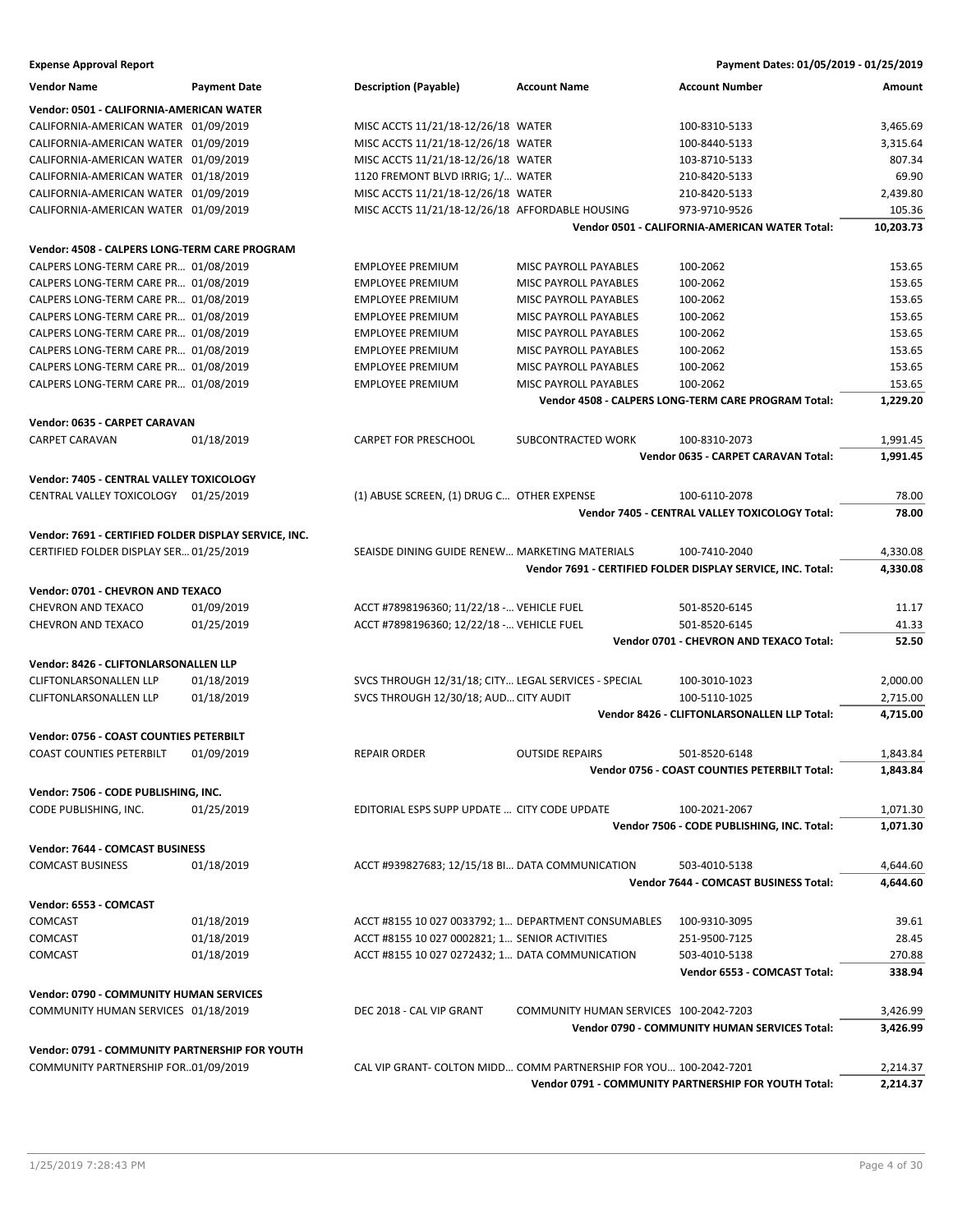| <b>Expense Approval Report</b>                                                      |                     |                                                     |                                                                     | Payment Dates: 01/05/2019 - 01/25/2019            |          |  |
|-------------------------------------------------------------------------------------|---------------------|-----------------------------------------------------|---------------------------------------------------------------------|---------------------------------------------------|----------|--|
| <b>Vendor Name</b>                                                                  | <b>Payment Date</b> | <b>Description (Payable)</b>                        | <b>Account Name</b>                                                 | <b>Account Number</b>                             | Amount   |  |
| Vendor: 6204 - CONCERN                                                              |                     |                                                     |                                                                     |                                                   |          |  |
| CONCERN                                                                             | 01/25/2019          |                                                     | JAN 2019 - PER EMPLOYEE PER EMPLOYEE ASSISTANCE PROGR 100-2031-1038 |                                                   | 646.25   |  |
|                                                                                     |                     |                                                     |                                                                     | Vendor 6204 - CONCERN Total:                      | 646.25   |  |
| Vendor: 8022 - CONFIDENCE CONSULTING                                                |                     |                                                     |                                                                     |                                                   |          |  |
| CONFIDENCE CONSULTING                                                               | 01/25/2019          |                                                     | 2 SUREHIRE ASSESSMENTS - 1/ BACKGROUND INVESTIGATION 100-6110-1027  |                                                   | 800.00   |  |
|                                                                                     |                     |                                                     |                                                                     | Vendor 8022 - CONFIDENCE CONSULTING Total:        | 800.00   |  |
| Vendor: 4560 - CONTE'S GENERATOR SERVICE                                            |                     |                                                     |                                                                     |                                                   |          |  |
| <b>CONTE'S GENERATOR SERVICE</b>                                                    | 01/25/2019          | FT ORD FIRE STATION ANNUAL  SUBCONTRACTED WORK      |                                                                     | 113-8730-2073                                     | 850.00   |  |
| <b>CONTE'S GENERATOR SERVICE</b>                                                    | 01/25/2019          | BLDG 4463; ANNUAL SVC ON E SUBCONTRACTED WORK       |                                                                     | 113-8730-2073                                     | 850.00   |  |
| <b>CONTE'S GENERATOR SERVICE</b>                                                    | 01/25/2019          | RANGE 32; ANNUAL SVC ON E SUBCONTRACTED WORK        |                                                                     | 113-8730-2073                                     | 700.00   |  |
| <b>CONTE'S GENERATOR SERVICE</b>                                                    | 01/25/2019          | DEC 2018 MONTHLY SVC ON E SUBCONTRACTED WORK        |                                                                     | 113-8730-2073                                     | 1,000.00 |  |
| <b>CONTE'S GENERATOR SERVICE</b>                                                    | 01/25/2019          | JAN 2019 - MONTHLY SVC ON  SUBCONTRACTED WORK       |                                                                     | 113-8730-2073                                     | 1,200.00 |  |
|                                                                                     |                     |                                                     |                                                                     | Vendor 4560 - CONTE'S GENERATOR SERVICE Total:    | 4,600.00 |  |
|                                                                                     |                     |                                                     |                                                                     |                                                   |          |  |
| Vendor: 8493 - CORODATA RECORDS MGMT., INC.<br>CORODATA RECORDS MGMT., I 01/25/2019 |                     | NOV 2018 STORAGE                                    | <b>CONTRACT SERVICES</b>                                            | 100-2021-2075                                     | 455.27   |  |
| CORODATA RECORDS MGMT., I 01/25/2019                                                |                     | DEC 2018 STORAGE                                    | <b>CONTRACT SERVICES</b>                                            | 100-2021-2075                                     | 399.92   |  |
|                                                                                     |                     |                                                     |                                                                     | Vendor 8493 - CORODATA RECORDS MGMT., INC. Total: | 855.19   |  |
|                                                                                     |                     |                                                     |                                                                     |                                                   |          |  |
| <b>Vendor: 8755 - CORONA RENTALS</b>                                                |                     |                                                     |                                                                     |                                                   |          |  |
| <b>CORONA RENTALS</b>                                                               | 01/25/2019          | FEB 2019 RENT - 656 BROADW SATELLITE OFFICE         |                                                                     | 100-7410-4207                                     | 2,730.00 |  |
|                                                                                     |                     |                                                     |                                                                     | Vendor 8755 - CORONA RENTALS Total:               | 2,730.00 |  |
| Vendor: 2279 - COUNTY OF MONTEREY IT DEPT.                                          |                     |                                                     |                                                                     |                                                   |          |  |
| COUNTY OF MONTEREY IT DEPT. 01/09/2019                                              |                     |                                                     | NOV 2018 - SEASIDE POLICE DE COMPUTER SUPPLIES/SOFTWA 100-6110-3102 |                                                   | 1,139.75 |  |
| COUNTY OF MONTEREY IT DEPT. 01/18/2019                                              |                     | NOV 2018 - SEASIDE FIRE DEPT  MOBILE COMMUNICATIONS |                                                                     | 100-6640-5135                                     | 410.31   |  |
|                                                                                     |                     |                                                     |                                                                     | Vendor 2279 - COUNTY OF MONTEREY IT DEPT. Total:  | 1,550.06 |  |
| Vendor: 9068 - COVANTA ENERGY, LLC                                                  |                     |                                                     |                                                                     |                                                   |          |  |
| COVANTA ENERGY, LLC                                                                 | 01/18/2019          | SPECIAL WASTE; 12/17/2018                           | <b>OTHER EXPENSE</b>                                                | 100-6110-2078                                     | 406.02   |  |
|                                                                                     |                     |                                                     |                                                                     | Vendor 9068 - COVANTA ENERGY, LLC Total:          | 406.02   |  |
| Vendor: 0898 - CRYSTAL SPRINGS WATER                                                |                     |                                                     |                                                                     |                                                   |          |  |
| <b>CRYSTAL SPRINGS WATER</b>                                                        | 01/09/2019          | 440 HARCOURT - ENG; 11/19/18 DEPARTMENT CONSUMABLES |                                                                     | 100-8310-3095                                     | 15.25    |  |
| <b>CRYSTAL SPRINGS WATER</b>                                                        | 01/09/2019          | 440 HARCOURT - RMS; 11/19/18 DEPARTMENT CONSUMABLES |                                                                     | 100-8310-3095                                     | 32.25    |  |
| <b>CRYSTAL SPRINGS WATER</b>                                                        | 01/09/2019          | 440 HARCOURT - ENG; LATE CH DEPARTMENT CONSUMABLES  |                                                                     | 100-8310-3095                                     | 5.00     |  |
| <b>CRYSTAL SPRINGS WATER</b>                                                        | 01/09/2019          | 440 HARCOURT - RMS; LATE CH DEPARTMENT CONSUMABLES  |                                                                     | 100-8310-3095                                     | 5.00     |  |
| <b>CRYSTAL SPRINGS WATER</b>                                                        | 01/09/2019          | 656 BROADWAY AVE - LATE CH DEPARTMENT CONSUMABLES   |                                                                     | 100-8310-3095                                     | 5.00     |  |
| <b>CRYSTAL SPRINGS WATER</b>                                                        | 01/18/2019          | 656 BROADWAY AVE; 12/5/18 DEPARTMENT CONSUMABLES    |                                                                     | 100-8310-3095                                     | 27.25    |  |
| <b>CRYSTAL SPRINGS WATER</b>                                                        | 01/18/2019          | 440 HARCOURT- ENGINEERING; DEPARTMENT CONSUMABLES   |                                                                     | 100-8310-3095                                     | 11.00    |  |
| <b>CRYSTAL SPRINGS WATER</b>                                                        | 01/18/2019          | 440 HARCOURT - RMS; 12/12/18 DEPARTMENT CONSUMABLES |                                                                     | 100-8310-3095                                     | 32.25    |  |
| <b>CRYSTAL SPRINGS WATER</b>                                                        | 01/18/2019          | 440 HARCOURT AVE - LATE CH DEPARTMENT CONSUMABLES   |                                                                     | 100-8310-3095                                     | 5.00     |  |
| <b>CRYSTAL SPRINGS WATER</b>                                                        | 01/18/2019          | 440 HARCOURT AVE - LATE CH DEPARTMENT CONSUMABLES   |                                                                     | 100-8310-3095                                     | 5.00     |  |
| <b>CRYSTAL SPRINGS WATER</b>                                                        | 01/18/2019          | 440 HARCOURT AVE - ENGR LA DEPARTMENT CONSUMABLES   |                                                                     | 100-8310-3095                                     | 5.00     |  |
| <b>CRYSTAL SPRINGS WATER</b>                                                        | 01/18/2019          | 440 HARCOURT AVE - RMS; LAT DEPARTMENT CONSUMABLES  |                                                                     | 100-8310-3095                                     | 5.00     |  |
| <b>CRYSTAL SPRINGS WATER</b>                                                        | 01/18/2019          | 656 BROADWAY AVE - LATE CH DEPARTMENT CONSUMABLES   |                                                                     | 100-8310-3095                                     | 5.00     |  |
| <b>CRYSTAL SPRINGS WATER</b>                                                        | 01/09/2019          | 656 BROADWAY AVE; 9/10/18                           | DEPARTMENT CONSUMABLES                                              | 100-8310-3095                                     | 18.75    |  |
| <b>CRYSTAL SPRINGS WATER</b>                                                        | 01/09/2019          | 440 HARCOURT- ENGINEERING; DEPARTMENT CONSUMABLES   |                                                                     | 100-8310-3095                                     | 15.25    |  |
| <b>CRYSTAL SPRINGS WATER</b>                                                        | 01/09/2019          | 440 HARCOURT - RMS; 9/17/18 DEPARTMENT CONSUMABLES  |                                                                     | 100-8310-3095                                     | 32.25    |  |
| <b>CRYSTAL SPRINGS WATER</b>                                                        | 01/09/2019          | 440 HARCOURT - LATE CHARGE DEPARTMENT CONSUMABLES   |                                                                     | 100-8310-3095                                     | 5.00     |  |
| <b>CRYSTAL SPRINGS WATER</b>                                                        | 01/09/2019          | 440 HARCOURT- ENG; LATE CH DEPARTMENT CONSUMABLES   |                                                                     | 100-8310-3095                                     | 5.00     |  |
| <b>CRYSTAL SPRINGS WATER</b>                                                        | 01/09/2019          | 440 HARCOURT - RMS; LATE CH DEPARTMENT CONSUMABLES  |                                                                     | 100-8310-3095                                     | 5.00     |  |
| <b>CRYSTAL SPRINGS WATER</b>                                                        | 01/09/2019          | 656 BROADWAY AVE - LATE CH DEPARTMENT CONSUMABLES   |                                                                     | 100-8310-3095                                     | 5.00     |  |
| <b>CRYSTAL SPRINGS WATER</b>                                                        | 01/18/2019          | 986 HILBY AVE; 12/12/18                             | DEPARTMENT CONSUMABLES                                              | 100-9100-3095                                     | 45.25    |  |
| <b>CRYSTAL SPRINGS WATER</b>                                                        | 01/18/2019          | 1136 WHEELER ST; 12/12/18                           | DEPARTMENT CONSUMABLES                                              | 100-9100-3095                                     | 35.75    |  |
| <b>CRYSTAL SPRINGS WATER</b>                                                        | 01/18/2019          | 1148 WHEELER ST; 12/12/18                           | DEPARTMENT CONSUMABLES                                              | 100-9100-3095                                     | 40.50    |  |
| <b>CRYSTAL SPRINGS WATER</b>                                                        | 01/18/2019          | 986 HILBY AVE; 12/31/18                             | DEPARTMENT CONSUMABLES                                              | 100-9100-3095                                     | 18.00    |  |
| <b>CRYSTAL SPRINGS WATER</b>                                                        | 01/18/2019          | 1148 WHEELER ST; 12/31/18                           | DEPARTMENT CONSUMABLES                                              | 100-9100-3095                                     | 5.00     |  |
| <b>CRYSTAL SPRINGS WATER</b>                                                        | 01/18/2019          | 1136 WHEELER ST; 12/31/18                           | DEPARTMENT CONSUMABLES                                              | 100-9100-3095                                     | 5.00     |  |
|                                                                                     |                     |                                                     |                                                                     | Vendor 0898 - CRYSTAL SPRINGS WATER Total:        | 393.75   |  |
|                                                                                     |                     |                                                     |                                                                     |                                                   |          |  |

**Vendor: 6664 - CULLIGAN WATER CONDITIONING**

| CULLIGAN WATER CONDITIONI 01/09/2019 | LOC 03 FUEL SUR-CHARGE 12/6 SUBCONTRACTED WORK  | 100-8310-2073 |  |
|--------------------------------------|-------------------------------------------------|---------------|--|
| CULLIGAN WATER CONDITIONI 01/09/2019 | LOC 01 - FUEL SUR-CHARGE; 12 SUBCONTRACTED WORK | 100-8310-2073 |  |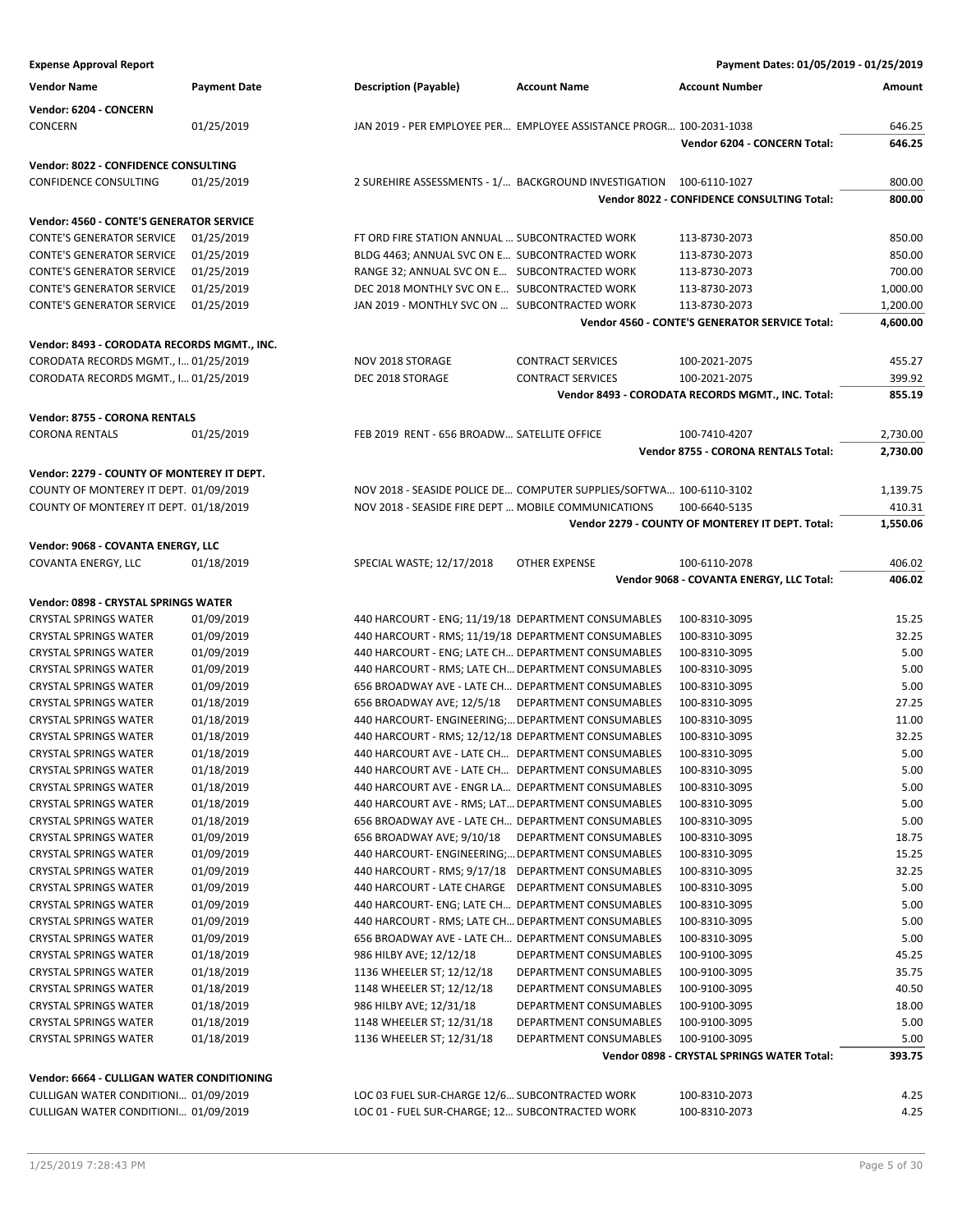| <b>Expense Approval Report</b>                       |                     |                                                      |                                                                      | Payment Dates: 01/05/2019 - 01/25/2019                     |           |
|------------------------------------------------------|---------------------|------------------------------------------------------|----------------------------------------------------------------------|------------------------------------------------------------|-----------|
| <b>Vendor Name</b>                                   | <b>Payment Date</b> | <b>Description (Payable)</b>                         | <b>Account Name</b>                                                  | <b>Account Number</b>                                      | Amount    |
| CULLIGAN WATER CONDITIONI 01/09/2019                 |                     | DEC 2018 POU RENTAL - LOC 01 DEPARTMENT CONSUMABLES  |                                                                      | 100-8310-3095                                              | 216.00    |
| CULLIGAN WATER CONDITIONI 01/09/2019                 |                     | JAN 2019 - POU RENTAL LOC 01 DEPARTMENT CONSUMABLES  |                                                                      | 100-8310-3095                                              | 216.00    |
| CULLIGAN WATER CONDITIONI 01/09/2019                 |                     | DEC 2018 POU RENTAL - LOC 01 DEPARTMENT CONSUMABLES  |                                                                      | 113-8730-3095                                              | 68.00     |
| CULLIGAN WATER CONDITIONI 01/09/2019                 |                     | JAN 2019 - POU RENTAL LOC 01 DEPARTMENT CONSUMABLES  |                                                                      | 113-8730-3095                                              | 68.00     |
|                                                      |                     |                                                      |                                                                      | Vendor 6664 - CULLIGAN WATER CONDITIONING Total:           | 576.50    |
| Vendor: 0922 - CYPRESS COAST FORD-LINCOLN            |                     |                                                      |                                                                      |                                                            |           |
| CYPRESS COAST FORD-LINCOLN 01/09/2019                |                     | (1) LAMP ASY                                         | <b>VEHICLE PARTS</b>                                                 | 501-8520-6144                                              | 69.34     |
| CYPRESS COAST FORD-LINCOLN 01/18/2019                |                     | (1) SWITCH ASY                                       | <b>VEHICLE PARTS</b>                                                 | 501-8520-6144                                              | 21.17     |
| CYPRESS COAST FORD-LINCOLN 01/09/2019                |                     | TAG #T4723; 2014 FORD EXPLO OUTSIDE REPAIRS          |                                                                      | 501-8520-6148                                              | 772.96    |
| CYPRESS COAST FORD-LINCOLN 01/18/2019                |                     | TAG #T4099; 2014 FORD EXPLO OUTSIDE REPAIRS          |                                                                      | 501-8520-6148                                              | 1,007.14  |
|                                                      |                     |                                                      |                                                                      | Vendor 0922 - CYPRESS COAST FORD-LINCOLN Total:            | 1,870.61  |
| Vendor: 5493 - DATA FLOW                             |                     |                                                      |                                                                      |                                                            |           |
| <b>DATA FLOW</b>                                     | 01/18/2019          | W-2, ENV, 1099, ENV, 1098, TR DEPARTMENT CONSUMABLES |                                                                      | 100-5110-3095                                              | 379.82    |
|                                                      |                     |                                                      |                                                                      | Vendor 5493 - DATA FLOW Total:                             | 379.82    |
| Vendor: 6818 - DE LAGE LANDEN                        |                     |                                                      |                                                                      |                                                            |           |
| DE LAGE LANDEN                                       | 01/18/2019          | 1/1/19 - 1/31/19 PERIOD/CONT COPIER SERVICES         |                                                                      | 100-5110-2044                                              | 544.27    |
|                                                      |                     |                                                      |                                                                      | Vendor 6818 - DE LAGE LANDEN Total:                        | 544.27    |
| Vendor: 7170 - DEAN PAXTON                           |                     |                                                      |                                                                      |                                                            |           |
| <b>DEAN PAXTON</b>                                   | 01/18/2019          | 1/1/19-12/31/19 - MO. WATE CONSULTING COSTS          |                                                                      | 670-2130-1030                                              | 2,400.00  |
|                                                      |                     |                                                      |                                                                      | Vendor 7170 - DEAN PAXTON Total:                           | 2.400.00  |
| Vendor: 0981 - DEL MAR FRENCH LAUNDRY, INC.          |                     |                                                      |                                                                      |                                                            |           |
| DEL MAR FRENCH LAUNDRY, IN 01/18/2019                |                     | RECREATION - 12 TABLE CLOTHS SUBCONTRACTED WORK      |                                                                      | 100-8310-2073                                              | 78.00     |
| DEL MAR FRENCH LAUNDRY, IN 01/18/2019                |                     | RECREATION - ALL FOLDED #7                           | TEMPORARY CONTRACT SERVIC100-9100-2043                               |                                                            | 22.40     |
| DEL MAR FRENCH LAUNDRY, IN 01/18/2019                |                     |                                                      | RECREATION - 15 TABLE CLOTHS TEMPORARY CONTRACT SERVIC 100-9100-2043 |                                                            | 97.50     |
| DEL MAR FRENCH LAUNDRY, IN 01/18/2019                |                     |                                                      | RECREATION - 6 TABLE CLOTHS TEMPORARY CONTRACT SERVIC 100-9100-2043  |                                                            | 39.00     |
| DEL MAR FRENCH LAUNDRY, IN 01/18/2019                |                     | RECREATION - 29 TABLE CLOTHS SENIOR ACTIVITIES       |                                                                      | 251-9500-7125                                              | 188.50    |
| DEL MAR FRENCH LAUNDRY, IN 01/18/2019                |                     | RECREATION - 27 TABLE CLOTHS SENIOR ACTIVITIES       |                                                                      | 251-9500-7125                                              | 175.50    |
|                                                      |                     |                                                      |                                                                      | Vendor 0981 - DEL MAR FRENCH LAUNDRY, INC. Total:          | 600.90    |
| Vendor: 0988 - DEL REY CAR WASH                      |                     |                                                      |                                                                      |                                                            |           |
| DEL REY CAR WASH                                     | 01/18/2019          | (3) FULL SERVICE CAR WASHES - OTHER EXPENSE          |                                                                      | 100-6110-2078                                              | 54.00     |
| DEL REY CAR WASH                                     | 01/25/2019          | (4) FULL SVC $@$ \$18, (1) FULL S OTHER EXPENSE      |                                                                      | 100-6110-2078                                              | 93.00     |
| DEL REY CAR WASH                                     | 01/18/2019          | (1) FULL SERVICE CAR WASH - P OTHER EXPENSE          |                                                                      | 501-8510-2078                                              | 18.00     |
|                                                      |                     |                                                      |                                                                      | Vendor 0988 - DEL REY CAR WASH Total:                      | 165.00    |
| Vendor: 1004 - DEPARTMENT OF JUSTICE                 |                     |                                                      |                                                                      |                                                            |           |
| DEPARTMENT OF JUSTICE                                | 01/25/2019          |                                                      | DEC 2018 - (2) FINGERPRINT AP BACKGROUND INVESTIGATION 100-9310-1027 |                                                            | 64.00     |
|                                                      |                     |                                                      |                                                                      | Vendor 1004 - DEPARTMENT OF JUSTICE Total:                 | 64.00     |
| Vendor: 7137 - DLB ASSOCIATES, INC.                  |                     |                                                      |                                                                      |                                                            |           |
| DLB ASSOCIATES, INC.                                 | 01/18/2019          | IBM POWER 8 SERVER PLUS MA DEPARTMENT EQUIPMENT      |                                                                      | 100-6110-8187                                              | 15,766.29 |
|                                                      |                     |                                                      |                                                                      | Vendor 7137 - DLB ASSOCIATES, INC. Total:                  | 15,766.29 |
| Vendor: 9038 - EDEN COUNCIL FOR HOPE AND OPPORTUNITY |                     |                                                      |                                                                      |                                                            |           |
| EDEN COUNCIL FOR HOPE AND 01/25/2019                 |                     | CDBG PAYMENT - 2ND QUARTE ECHO                       |                                                                      | 200-5410-7402                                              | 1,625.66  |
|                                                      |                     |                                                      |                                                                      | Vendor 9038 - EDEN COUNCIL FOR HOPE AND OPPORTUNITY Total: | 1,625.66  |
| Vendor: 4892 - EDGES ELECTRICAL GROUP                |                     |                                                      |                                                                      |                                                            |           |
| <b>EDGES ELECTRICAL GROUP</b>                        | 01/09/2019          | (1) 30MIN SPR WOUND TMR, (1 DEPARTMENT CONSUMABLES   |                                                                      | 100-8310-3095                                              | 48.15     |
| <b>EDGES ELECTRICAL GROUP</b>                        | 01/09/2019          | MISC SUPPLIES; 12/11/18                              | DEPARTMENT CONSUMABLES                                               | 113-8730-3095                                              | 347.26    |
| EDGES ELECTRICAL GROUP                               | 01/09/2019          | (30) PHIL F32T8/TL941/ALTO 3 DEPARTMENT CONSUMABLES  |                                                                      | 113-8730-3095                                              | 57.65     |
| <b>EDGES ELECTRICAL GROUP</b>                        | 01/09/2019          | SGL RCPT, RCPT PLT, DRILL/TAP,DEPARTMENT CONSUMABLES |                                                                      | 113-8730-3095                                              | 42.72     |
| <b>EDGES ELECTRICAL GROUP</b>                        | 01/09/2019          | (10) 125V 20A GFCI RCPT                              | DEPARTMENT CONSUMABLES                                               | 113-8730-3095                                              | 218.13    |
| <b>EDGES ELECTRICAL GROUP</b>                        | 01/25/2019          | (1) WHT MINI SNSR ON/OFF RLY DEPARTMENT CONSUMABLES  |                                                                      | 113-8730-3095                                              | 62.96     |
|                                                      |                     |                                                      |                                                                      | Vendor 4892 - EDGES ELECTRICAL GROUP Total:                | 776.87    |
| Vendor: 8622 - EDWARDS TRUCK CENTER, INC.            |                     |                                                      |                                                                      |                                                            |           |
| EDWARDS TRUCK CENTER, INC. 01/09/2019                |                     | (1) REGULATOR                                        | <b>VEHICLE PARTS</b>                                                 | 501-8520-6144                                              | 256.31    |
|                                                      |                     |                                                      |                                                                      | Vendor 8622 - EDWARDS TRUCK CENTER, INC. Total:            | 256.31    |
| Vendor: 4459 - ELEVATOR SERVICE COMPANY, INC.        |                     |                                                      |                                                                      |                                                            |           |

ELEVATOR SERVICE COMPANY, ... 01/09/2019 220 COE AVE - SEMI ANNUAL L... SUBCONTRACTED WORK 100-8310-2073 315.00 **Vendor 4459 - ELEVATOR SERVICE COMPANY, INC. Total: 315.00**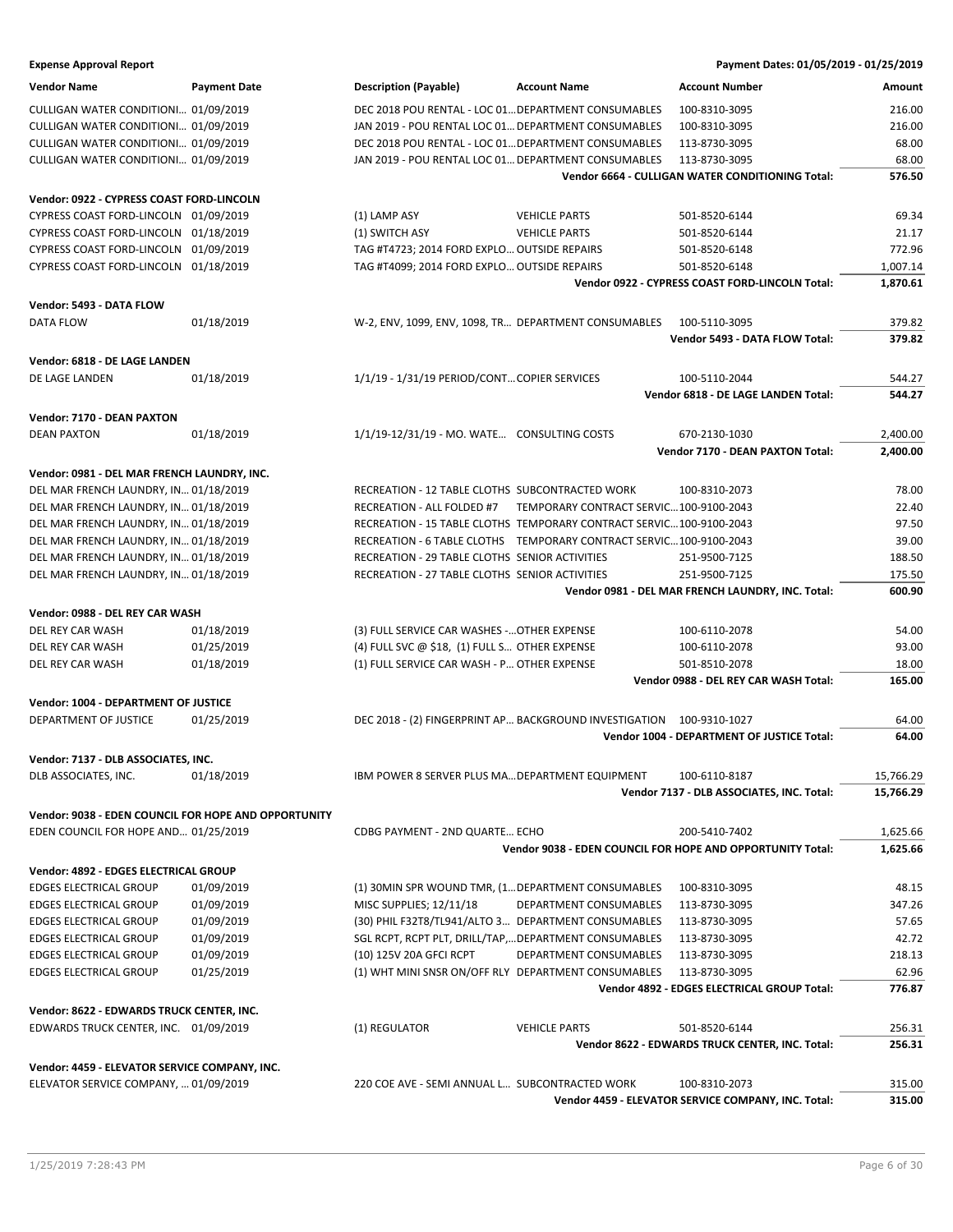| <b>Expense Approval Report</b>                        |                     |                                                        |                                                                    | Payment Dates: 01/05/2019 - 01/25/2019                      |           |
|-------------------------------------------------------|---------------------|--------------------------------------------------------|--------------------------------------------------------------------|-------------------------------------------------------------|-----------|
| <b>Vendor Name</b>                                    | <b>Payment Date</b> | <b>Description (Payable)</b>                           | <b>Account Name</b>                                                | <b>Account Number</b>                                       | Amount    |
| Vendor: 7105 - EMERGENCY VEHICLE SPECIALISTS          |                     |                                                        |                                                                    |                                                             |           |
| EMERGENCY VEHICLE SPECIALIS01/25/2019                 |                     | SALES ORDER #18H0807-02B; 1 EQUIPMENT - RADIOS         |                                                                    | 232-6610-8187                                               | 658.12    |
|                                                       |                     |                                                        |                                                                    | Vendor 7105 - EMERGENCY VEHICLE SPECIALISTS Total:          | 658.12    |
|                                                       |                     |                                                        |                                                                    |                                                             |           |
| Vendor: 1152 - ENTENMANN-ROVIN COMPANY                |                     |                                                        |                                                                    |                                                             |           |
| ENTENMANN-ROVIN COMPANY 01/09/2019                    |                     | (1) SEASIDE PD 130 TT DOME B OTHER EXPENSE             |                                                                    | 100-6110-2078                                               | 124.44    |
|                                                       |                     |                                                        |                                                                    | Vendor 1152 - ENTENMANN-ROVIN COMPANY Total:                | 124.44    |
| Vendor: 7020 - ERIC RANSOM                            |                     |                                                        |                                                                    |                                                             |           |
| <b>ERIC RANSOM</b>                                    | 01/18/2019          |                                                        | INSTRUCTOR PAY FROM 11/19/ RECREATION CONTRACT SERVI 100-9603-2075 |                                                             | 746.20    |
|                                                       |                     |                                                        |                                                                    | Vendor 7020 - ERIC RANSOM Total:                            | 746.20    |
| Vendor: 8979 - ERROL L. MONTGOMERY & ASSOCIATES, INC. |                     |                                                        |                                                                    |                                                             |           |
| ERROL L. MONTGOMERY & ASS 01/25/2019                  |                     | RFS 2018-02; 2018 SIAR/TRAVELCONSULTING COSTS          |                                                                    | 670-2130-1030                                               | 1,170.00  |
| ERROL L. MONTGOMERY & ASS 01/25/2019                  |                     | RFS 2018-03; DEC 2018 UPDATECONSULTING COSTS           |                                                                    | 670-2130-1030                                               | 1,142.88  |
|                                                       |                     |                                                        |                                                                    | Vendor 8979 - ERROL L. MONTGOMERY & ASSOCIATES, INC. Total: | 2,312.88  |
| Vendor: 8882 - EVERYONE'S HARVEST                     |                     |                                                        |                                                                    |                                                             |           |
| <b>EVERYONE'S HARVEST</b>                             | 01/25/2019          | DEC 2018 - SEASIDE MARKET EX FARMERS' MARKET           |                                                                    | 100-7410-4206                                               | 2,107.00  |
|                                                       |                     |                                                        |                                                                    | Vendor 8882 - EVERYONE'S HARVEST Total:                     | 2,107.00  |
|                                                       |                     |                                                        |                                                                    |                                                             |           |
| <b>Vendor: 1176 - EWING IRRIGATION PRODUCTS</b>       |                     |                                                        |                                                                    |                                                             |           |
| EWING IRRIGATION PRODUCTS 01/09/2019                  |                     | (1) 3 IN TREE STAKE/POST                               | <b>DEPARTMENT CONSUMABLES</b>                                      | 100-8440-3095                                               | 86.23     |
|                                                       |                     |                                                        |                                                                    | <b>Vendor 1176 - EWING IRRIGATION PRODUCTS Total:</b>       | 86.23     |
| Vendor: 9064 - EXTENDED STAY AMERICA, INC.            |                     |                                                        |                                                                    |                                                             |           |
| EXTENDED STAY AMERICA, INC. 01/09/2019                |                     | RSV #119639; 6/1/2019-6/28/ TRAINING & EDUCATION       |                                                                    | 100-6110-1029                                               | 2,942.46  |
| EXTENDED STAY AMERICA, INC. 01/09/2019                |                     | RSV #119639; 01/20/19 - 03/30 TRAINING & EDUCATION     |                                                                    | 100-6110-1029                                               | 6,507.39  |
| EXTENDED STAY AMERICA, INC. 01/09/2019                |                     | RSV #119639; 3/30/2019 - 6/1/ TRAINING & EDUCATION     |                                                                    | 100-6110-1029                                               | 5,684.49  |
|                                                       |                     |                                                        |                                                                    | Vendor 9064 - EXTENDED STAY AMERICA, INC. Total:            | 15,134.34 |
| Vendor: 5969 - FASTENAL COMPANY                       |                     |                                                        |                                                                    |                                                             |           |
| <b>FASTENAL COMPANY</b>                               | 01/25/2019          | (4) 21" RUBBER STRAPS, (2) 31" DEPARTMENT CONSUMABLES  |                                                                    | 100-6160-3095                                               | 12.80     |
| <b>FASTENAL COMPANY</b>                               | 01/25/2019          | FIRE DEPT - BATTERIES; 1/10/19 DEPARTMENT CONSUMABLES  |                                                                    | 100-6610-3095                                               | 14.95     |
| <b>FASTENAL COMPANY</b>                               | 01/25/2019          | FIRE DEPT - BATTERIES; 1/11/19 DEPARTMENT CONSUMABLES  |                                                                    | 100-6610-3095                                               | 27.49     |
| <b>FASTENAL COMPANY</b>                               | 01/09/2019          | DECEMBER 2018 VENDING                                  | SUBCONTRACTED WORK                                                 | 100-8420-2073                                               | 374.80    |
| <b>FASTENAL COMPANY</b>                               | 01/09/2019          | (2) 6' PROTECTAPROPK S/A                               | <b>TOOLS</b>                                                       | 100-8420-3107                                               | 164.65    |
| <b>FASTENAL COMPANY</b>                               | 01/09/2019          | (1) HD STAPLER, (1) FITWIRE ST TOOLS                   |                                                                    | 100-8420-3107                                               | 22.07     |
| <b>FASTENAL COMPANY</b>                               | 01/09/2019          | (1) TAPE MEASURE, (2) HANDW DEPARTMENT CONSUMABLES     |                                                                    | 210-8110-3095                                               | 55.04     |
| <b>FASTENAL COMPANY</b>                               | 01/18/2019          | (23) 3/8 G70 CHAIN YZ BKT                              | DEPARTMENT CONSUMABLES                                             | 210-8110-3095                                               | 100.26    |
| <b>FASTENAL COMPANY</b>                               | 01/09/2019          | (1) 3/8" - 16 HSSBOTTOMTAP                             | <b>VEHICLE PARTS</b>                                               | 501-8520-6144                                               | 6.90      |
| <b>FASTENAL COMPANY</b>                               | 01/09/2019          | (2) 6' PROTECTAPROPK S/A                               | <b>VEHICLE PARTS</b>                                               | 501-8520-6144                                               | 164.66    |
|                                                       |                     |                                                        |                                                                    | Vendor 5969 - FASTENAL COMPANY Total:                       | 943.62    |
| Vendor: 8338 - FEDEX                                  |                     |                                                        |                                                                    |                                                             |           |
| FEDEX                                                 | 01/09/2019          | ACCT #1750-2541-3; 12/20/18  MAIL SERVICES             |                                                                    | 100-6110-4124                                               | 11.60     |
|                                                       |                     |                                                        |                                                                    | Vendor 8338 - FEDEX Total:                                  | 11.60     |
| Vendor: 1188 - FERGUSON ENTERPRISES INC #686          |                     |                                                        |                                                                    |                                                             |           |
| FERGUSON ENTERPRISES INC # 01/09/2019                 |                     | (1) TSPUD FLSHMTR EB, (1) 1/2  DEPARTMENT CONSUMABLES  |                                                                    | 113-8730-3095                                               | 168.44    |
| FERGUSON ENTERPRISES INC # 01/09/2019                 |                     | (1) SPUD COUP ASSY CP, (1) 1-1 DEPARTMENT CONSUMABLES  |                                                                    | 113-8730-3095                                               | 40.05     |
| FERGUSON ENTERPRISES INC # 01/09/2019                 |                     | (1) 4 BDM ELEC FCT                                     | DEPARTMENT CONSUMABLES                                             | 113-8730-3095                                               | 404.62    |
| FERGUSON ENTERPRISES INC # 01/09/2019                 |                     | (1) LF 1/2 FIP X 3/8 COMP ANG  DEPARTMENT CONSUMABLES  |                                                                    | 113-8730-3095                                               | 6.78      |
| FERGUSON ENTERPRISES INC # 01/09/2019                 |                     | (1) P TRAP CP, (4) SLIP NUT WS DEPARTMENT CONSUMABLES  |                                                                    | 113-8730-3095                                               | 20.50     |
| FERGUSON ENTERPRISES INC # 01/09/2019                 |                     | (1) F/1 LEV OR 1 KNOB HDL, (1)  DEPARTMENT CONSUMABLES |                                                                    | 113-8730-3095                                               | 25.01     |
| FERGUSON ENTERPRISES INC # 01/09/2019                 |                     | (1) ADAPT P TRAP, (1) EB CLST S DEPARTMENT CONSUMABLES |                                                                    | 113-8730-3095                                               | 22.78     |
| FERGUSON ENTERPRISES INC # 01/09/2019                 |                     | (4) LF 3/4 *SHARKB STRT COUP                           | DEPARTMENT CONSUMABLES                                             | 113-8730-3095                                               | 37.98     |
| FERGUSON ENTERPRISES INC # 01/09/2019                 |                     | MISC SUPPLIES; 12/19/18                                | DEPARTMENT CONSUMABLES                                             | 113-8730-3095                                               | 33.90     |
| FERGUSON ENTERPRISES INC # 01/09/2019                 |                     | (10) 3/4 X 10 L HARD COP TUBE DEPARTMENT CONSUMABLES   |                                                                    | 113-8730-3095                                               | 26.87     |
| FERGUSON ENTERPRISES INC # 01/09/2019                 |                     | (2) 3 STD NH COUP, (2) 4 STD N DEPARTMENT CONSUMABLES  |                                                                    | 113-8730-3095                                               | 28.25     |
| FERGUSON ENTERPRISES INC # 01/18/2019                 |                     | (10) FOAM PIPE, ADPT, WHTR  DEPARTMENT CONSUMABLES     |                                                                    | 113-8730-3095                                               | 39.13     |
| FERGUSON ENTERPRISES INC # 01/18/2019                 |                     | (5) ECON TEST PLUG                                     | DEPARTMENT CONSUMABLES                                             | 113-8730-3095                                               | 21.57     |
| FERGUSON ENTERPRISES INC # 01/18/2019                 |                     | (2) BSKT STRN, (1) WOG THRD  DEPARTMENT CONSUMABLES    |                                                                    | 113-8730-3095                                               | 26.11     |
| FERGUSON ENTERPRISES INC # 01/18/2019                 |                     | (1) DRN TRAP CONN                                      | DEPARTMENT CONSUMABLES                                             | 113-8730-3095                                               | 4.11      |
| FERGUSON ENTERPRISES INC # 01/09/2019                 |                     | (2) 2 GALV MI 150# CAP                                 | DEPARTMENT CONSUMABLES                                             | 401-8620-3095                                               | 10.29     |
|                                                       |                     |                                                        |                                                                    |                                                             |           |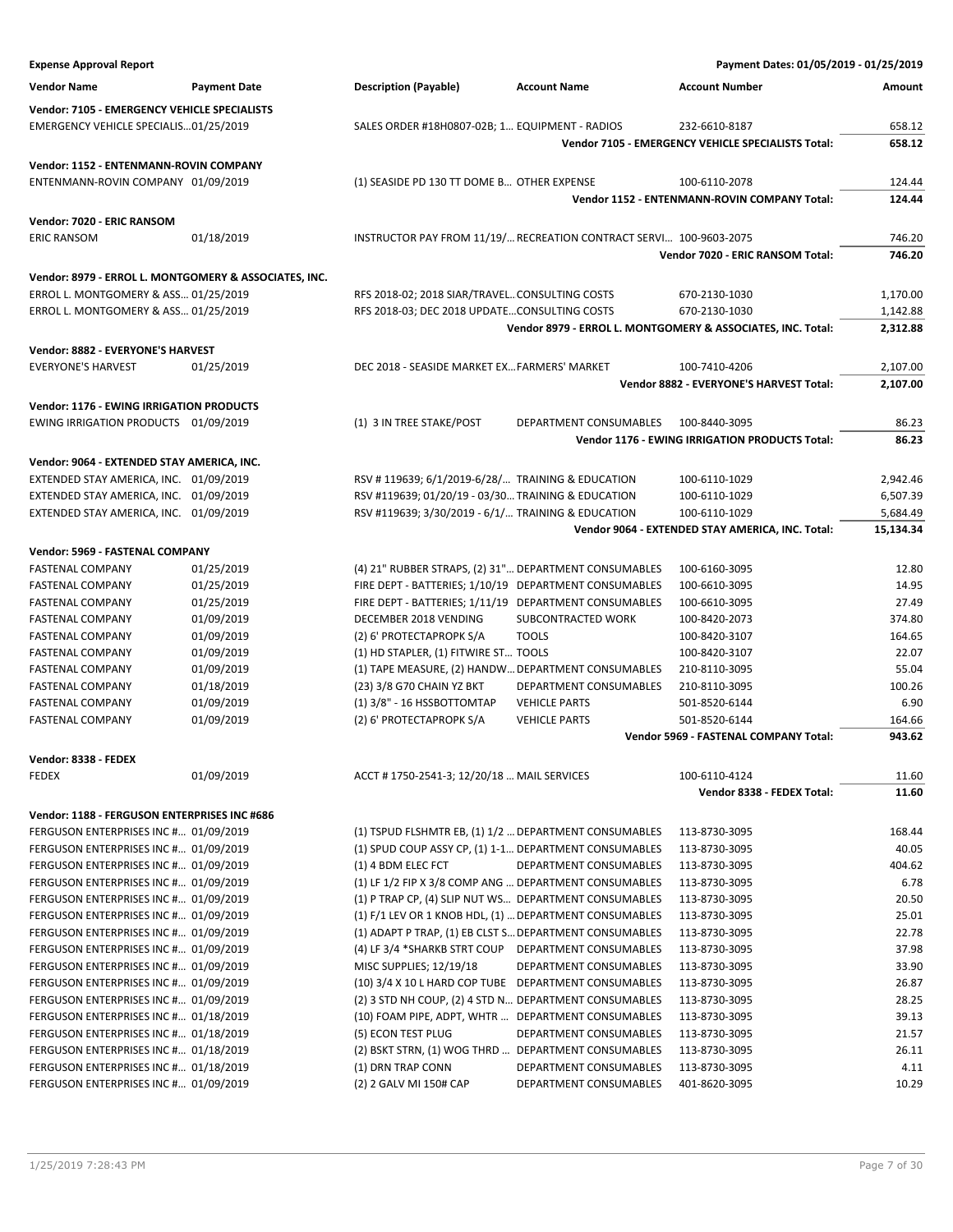| <b>Expense Approval Report</b> | Payment Dates: 01/05/2019 - 01/25/2019 |
|--------------------------------|----------------------------------------|
|--------------------------------|----------------------------------------|

| Vendor Name                                    | <b>Payment Date</b> | <b>Description (Payable)</b>                         | <b>Account Name</b>                                                 | <b>Account Number</b>                                                 | Amount               |
|------------------------------------------------|---------------------|------------------------------------------------------|---------------------------------------------------------------------|-----------------------------------------------------------------------|----------------------|
| FERGUSON ENTERPRISES INC # 01/18/2019          |                     | (20) PIPE, COUP, PRMR, AQUA  DEPARTMENT CONSUMABLES  |                                                                     | 401-8620-3095                                                         | 84.97                |
|                                                |                     |                                                      |                                                                     | Vendor 1188 - FERGUSON ENTERPRISES INC #686 Total:                    | 1,001.36             |
| Vendor: 1224 - FIRST ALARM                     |                     |                                                      |                                                                     |                                                                       |                      |
| <b>FIRST ALARM</b>                             | 01/09/2019          | 986 HILBY AVE - SERVICE CALL 1 ALARM SERVICE         |                                                                     | 100-8310-2070                                                         | 152.50               |
| <b>FIRST ALARM</b>                             | 01/09/2019          | 986 HILBY AVE - 1/1/19 - 3/31/ ALARM SERVICE         |                                                                     | 100-8310-2070                                                         | 232.32               |
| FIRST ALARM                                    | 01/18/2019          | 656 BROADWAY AVE - 12/18/18 ALARM SERVICE            |                                                                     | 100-8310-2070                                                         | 253.06               |
| FIRST ALARM                                    | 01/25/2019          | 2/1/19 - 4/30/19; MONITORINGALARM SERVICE            |                                                                     | 100-8310-2070                                                         | 1,717.80             |
| <b>FIRST ALARM</b>                             | 01/18/2019          | 656 BROADWAY AVE - JOB INST SUBCONTRACTED WORK       |                                                                     | 100-8310-2073                                                         | 655.00               |
| FIRST ALARM                                    | 01/25/2019          | POLICE DEPT - 2/1/19 - 4/30/19 POLICE EQUIPMENT      |                                                                     | 221-6120-8184                                                         | 194.22               |
|                                                |                     |                                                      |                                                                     | Vendor 1224 - FIRST ALARM Total:                                      | 3,204.90             |
| Vendor: 9080 - FJM TRUCK REPAIR, INC.          |                     |                                                      |                                                                     |                                                                       |                      |
| FJM TRUCK REPAIR, INC.                         | 01/25/2019          | (1) PJ 13' HD SINGLE AXLE TILT  DEPARTMENT EQUIPMENT |                                                                     | 100-8420-8187                                                         | 3,932.28             |
|                                                |                     |                                                      |                                                                     | Vendor 9080 - FJM TRUCK REPAIR, INC. Total:                           | 3,932.28             |
| Vendor: 1268 - FRANCHISE TAX BOARD             |                     |                                                      |                                                                     |                                                                       |                      |
| <b>FRANCHISE TAX BOARD</b>                     | 01/23/2019          | EWO #: 367491337599687485                            | <b>GARNISHMENT PAYABLE</b>                                          | 100-2059                                                              | 81.11                |
| <b>FRANCHISE TAX BOARD</b>                     | 01/23/2019          | <b>EWO FOR TAXES</b>                                 | <b>GARNISHMENT PAYABLE</b>                                          | 100-2059                                                              | 12.48                |
| <b>FRANCHISE TAX BOARD</b>                     | 01/23/2019          |                                                      |                                                                     |                                                                       | 78.49                |
|                                                |                     | EWO #: 367491337599687485                            | <b>GARNISHMENT PAYABLE</b>                                          | 100-2059                                                              |                      |
| <b>FRANCHISE TAX BOARD</b>                     | 01/23/2019          | <b>EWO FOR TAXES</b>                                 | <b>GARNISHMENT PAYABLE</b>                                          | 100-2059                                                              | 18.00                |
| <b>FRANCHISE TAX BOARD</b>                     | 01/23/2019          | EWO #: 367491337599687485                            | <b>GARNISHMENT PAYABLE</b>                                          | 100-2059                                                              | 100.00               |
| <b>FRANCHISE TAX BOARD</b>                     | 01/23/2019          | <b>EWO FOR TAXES</b>                                 | <b>GARNISHMENT PAYABLE</b>                                          | 100-2059                                                              | 36.75                |
| <b>FRANCHISE TAX BOARD</b>                     | 01/23/2019          | EWO #: 367491337599687485                            | <b>GARNISHMENT PAYABLE</b>                                          | 100-2059                                                              | 100.00               |
| <b>FRANCHISE TAX BOARD</b>                     | 01/23/2019          | <b>EWO FOR TAXES</b>                                 | <b>GARNISHMENT PAYABLE</b>                                          | 100-2059                                                              | 35.47                |
| <b>FRANCHISE TAX BOARD</b>                     | 01/23/2019          | EWO #: 367491337599687485                            | <b>GARNISHMENT PAYABLE</b>                                          | 100-2059                                                              | 100.00               |
| <b>FRANCHISE TAX BOARD</b>                     | 01/23/2019          | EWO #: 367491337599687485                            | <b>GARNISHMENT PAYABLE</b>                                          | 100-2059                                                              | 100.00               |
| <b>FRANCHISE TAX BOARD</b>                     | 01/23/2019          | <b>EWO FOR TAXES</b>                                 | <b>GARNISHMENT PAYABLE</b>                                          | 113-2059                                                              | 180.04               |
| <b>FRANCHISE TAX BOARD</b>                     | 01/23/2019          | <b>EWO FOR TAXES</b>                                 | <b>GARNISHMENT PAYABLE</b>                                          | 113-2059                                                              | 182.00               |
| <b>FRANCHISE TAX BOARD</b>                     | 01/23/2019          | <b>EWO FOR TAXES</b>                                 | <b>GARNISHMENT PAYABLE</b>                                          | 113-2059                                                              | 163.25               |
| <b>FRANCHISE TAX BOARD</b>                     | 01/23/2019          | <b>EWO FOR TAXES</b>                                 | <b>GARNISHMENT PAYABLE</b>                                          | 113-2059                                                              | 133.25               |
| <b>FRANCHISE TAX BOARD</b>                     | 01/23/2019          | <b>EWO FOR TAXES</b>                                 | <b>GARNISHMENT PAYABLE</b>                                          | 113-2059                                                              | 187.00               |
| <b>FRANCHISE TAX BOARD</b>                     | 01/23/2019          | EWO #: 367491337599687485                            | <b>GARNISHMENT PAYABLE</b>                                          | 210-2059                                                              | 18.89                |
| <b>FRANCHISE TAX BOARD</b>                     | 01/23/2019          | <b>EWO FOR TAXES</b>                                 | <b>GARNISHMENT PAYABLE</b>                                          | 210-2059                                                              | 7.48                 |
| <b>FRANCHISE TAX BOARD</b>                     | 01/23/2019          | EWO #: 367491337599687485                            | <b>GARNISHMENT PAYABLE</b>                                          | 210-2059                                                              | 21.51                |
| <b>FRANCHISE TAX BOARD</b>                     | 01/23/2019          | <b>EWO FOR TAXES</b>                                 | <b>GARNISHMENT PAYABLE</b>                                          | 210-2059                                                              | 31.28                |
| <b>FRANCHISE TAX BOARD</b>                     | 01/23/2019          | <b>EWO FOR TAXES</b>                                 | <b>GARNISHMENT PAYABLE</b>                                          | 210-2059                                                              | 7.79                 |
| <b>FRANCHISE TAX BOARD</b>                     | 01/23/2019          | <b>EWO FOR TAXES</b>                                 | <b>GARNISHMENT PAYABLE</b>                                          | 401-2059                                                              | 5.21                 |
|                                                |                     |                                                      |                                                                     | Vendor 1268 - FRANCHISE TAX BOARD Total:                              | 1,600.00             |
| Vendor: 6224 - FRED D. HARDEE, JR.             |                     |                                                      |                                                                     |                                                                       |                      |
| FRED D. HARDEE, JR.                            | 01/18/2019          |                                                      | (1) BACKGROUND INVEST / REP BACKGROUND INVESTIGATION 100-6110-1027  |                                                                       | 1,450.00             |
|                                                |                     |                                                      |                                                                     | Vendor 6224 - FRED D. HARDEE, JR. Total:                              | 1,450.00             |
| Vendor: 8254 - GARLAND/DBS, INC.               |                     |                                                      |                                                                     |                                                                       |                      |
| GARLAND/DBS, INC.                              | 01/25/2019          | BALANCE DUE INV #427852276 OLDEMEYER ROOF            |                                                                     | 100-8310-8136                                                         | 57,653.49            |
| GARLAND/DBS, INC.                              | 01/25/2019          | APP #3/OLDEMEYER CENTER T OLDEMEYER ROOF             |                                                                     | 100-8310-8136                                                         | 14,743.65            |
|                                                |                     |                                                      |                                                                     | Vendor 8254 - GARLAND/DBS, INC. Total:                                | 72,397.14            |
| Vendor: 6306 - GAVILAN PEST CONTROL            |                     |                                                      |                                                                     |                                                                       |                      |
| <b>GAVILAN PEST CONTROL</b>                    | 01/09/2019          | 220 COE AVE - GENERAL PEST;  PEST CONTROL            |                                                                     | 100-8310-2057                                                         | 58.00                |
| <b>GAVILAN PEST CONTROL</b>                    | 01/18/2019          |                                                      | 986 HILBY AVE; GENERAL PEST  TEMPORARY CONTRACT SERVIC100-9200-2043 |                                                                       | 83.00                |
| <b>GAVILAN PEST CONTROL</b>                    | 01/18/2019          | 1136 WHEELER ST; GENERAL PE SUBCONTRACTED WORK       |                                                                     | 100-9310-2073                                                         | 83.00                |
|                                                |                     |                                                      |                                                                     | Vendor 6306 - GAVILAN PEST CONTROL Total:                             | 224.00               |
|                                                |                     |                                                      |                                                                     |                                                                       |                      |
| Vendor: 1352 - GIRLS INC. OF THE CENTRAL COAST |                     |                                                      |                                                                     |                                                                       |                      |
| GIRLS INC. OF THE CENTRAL CO 01/25/2019        |                     | CDBG PAYMENT FOR 2 QTR, FY  GIRLS, INC.              |                                                                     | 200-5410-7197<br>Vendor 1352 - GIRLS INC. OF THE CENTRAL COAST Total: | 3,906.98<br>3,906.98 |
|                                                |                     |                                                      |                                                                     |                                                                       |                      |
| Vendor: 7989 - GLOBALSTAR USA                  |                     |                                                      |                                                                     |                                                                       |                      |
| <b>GLOBALSTAR USA</b>                          | 01/18/2019          | GALAXY 1200 PLAN; 11/16/18- DEPARTMENT CONSUMABLES   |                                                                     | 100-6680-3095<br>Vendor 7989 - GLOBALSTAR USA Total:                  | 970.67<br>970.67     |
|                                                |                     |                                                      |                                                                     |                                                                       |                      |
| Vendor: 5198 - GOLDEN STATE PORTABLES          |                     |                                                      |                                                                     |                                                                       |                      |
| <b>GOLDEN STATE PORTABLES</b>                  | 01/18/2019          | DEC 2018 - 440 HARCOURT AVE SUBCONTRACTED WORK       |                                                                     | 100-8310-2073                                                         | 437.54               |
|                                                |                     |                                                      |                                                                     |                                                                       |                      |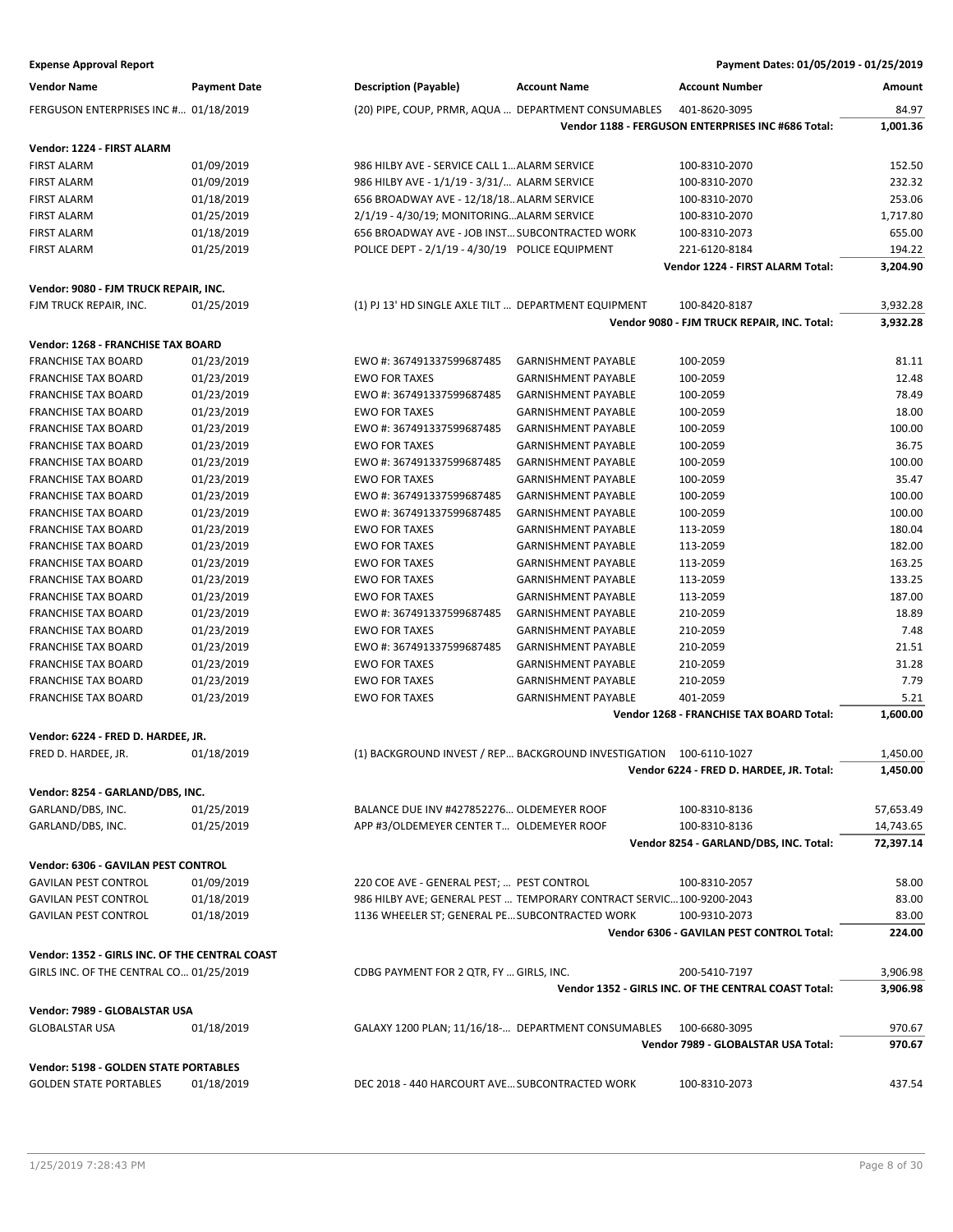| <b>Vendor Name</b>                              | <b>Payment Date</b> | <b>Description (Payable)</b>                         | <b>Account Name</b>                                                   | <b>Account Number</b>                                 | Amount    |
|-------------------------------------------------|---------------------|------------------------------------------------------|-----------------------------------------------------------------------|-------------------------------------------------------|-----------|
| <b>GOLDEN STATE PORTABLES</b>                   | 01/18/2019          | DEC 2018 - 610 OLYMPIA AVE                           | SUBCONTRACTED WORK                                                    | 100-8420-2073                                         | 110.36    |
|                                                 |                     |                                                      |                                                                       | Vendor 5198 - GOLDEN STATE PORTABLES Total:           | 547.90    |
| Vendor: 1388 - GRAINGER                         |                     |                                                      |                                                                       |                                                       |           |
| <b>GRAINGER</b>                                 | 01/18/2019          | (1) CIRCULATOR PUMP, 2 HP                            | DEPARTMENT CONSUMABLES                                                | 100-8310-3095                                         | 3,157.90  |
| <b>GRAINGER</b>                                 | 01/18/2019          | (1) DROP-IN ANCHOR, (1) HAM DEPARTMENT CONSUMABLES   |                                                                       | 100-8310-3095                                         | 207.11    |
| <b>GRAINGER</b>                                 | 01/18/2019          | (1) CARTRIDGE FOR AP200, PK2                         | DEPARTMENT CONSUMABLES                                                | 113-8730-3095                                         | 91.78     |
|                                                 |                     |                                                      |                                                                       | Vendor 1388 - GRAINGER Total:                         | 3,456.79  |
| Vendor: 1392 - GRANITE ROCK COMPANY             |                     |                                                      |                                                                       |                                                       |           |
| <b>GRANITE ROCK COMPANY</b>                     | 01/09/2019          | <b>TICKET #622944</b>                                | DEPARTMENT CONSUMABLES                                                | 210-8110-3095                                         | 38.20     |
| <b>GRANITE ROCK COMPANY</b>                     | 01/09/2019          | <b>TICKET #624952</b>                                | DEPARTMENT CONSUMABLES                                                | 210-8110-3095                                         | 478.75    |
| <b>GRANITE ROCK COMPANY</b>                     | 01/09/2019          | <b>TICKET #624834</b>                                | <b>DEPARTMENT CONSUMABLES</b>                                         | 210-8110-3095                                         | 565.72    |
| <b>GRANITE ROCK COMPANY</b>                     | 01/09/2019          | <b>TICKET #626045</b>                                | DEPARTMENT CONSUMABLES                                                | 210-8110-3095                                         | 101.86    |
| <b>GRANITE ROCK COMPANY</b>                     | 01/18/2019          | <b>TICKET #627478</b>                                | DEPARTMENT CONSUMABLES                                                | 210-8110-3095                                         | 87.31     |
| <b>GRANITE ROCK COMPANY</b>                     | 01/18/2019          | TICKET #627243/627951                                | DEPARTMENT CONSUMABLES                                                | 210-8110-3095                                         | 271.04    |
| <b>GRANITE ROCK COMPANY</b>                     | 01/18/2019          | TICKET #628471/628533                                | DEPARTMENT CONSUMABLES                                                | 210-8110-3095                                         | 261.95    |
| <b>GRANITE ROCK COMPANY</b>                     | 01/09/2019          | <b>TICKET #623223</b>                                | <b>CONSUMABLES</b>                                                    | 271-8110-3095                                         | 241.79    |
| <b>GRANITE ROCK COMPANY</b>                     | 01/18/2019          | <b>TICKET #628733</b>                                | DEPARTMENT CONSUMABLES                                                | 401-8620-3095                                         | 66.05     |
|                                                 |                     |                                                      |                                                                       | Vendor 1392 - GRANITE ROCK COMPANY Total:             | 2,112.67  |
| <b>Vendor: 1402 - GREATER VICTORY TEMPLE</b>    |                     |                                                      |                                                                       |                                                       |           |
| <b>GREATER VICTORY TEMPLE</b>                   | 01/09/2019          | CDBG FOR QTR 2, FY 2018/19                           | GREATER VICTORY TEMPLE - C 200-5410-7400                              |                                                       | 2,987.28  |
|                                                 |                     |                                                      |                                                                       | Vendor 1402 - GREATER VICTORY TEMPLE Total:           | 2,987.28  |
| Vendor: 1408 - GREEN LINE LIQUID WASTE HAULERS  |                     |                                                      |                                                                       |                                                       |           |
| GREEN LINE LIQUID WASTE HA 01/18/2019           |                     | 7X-UNDERGROUND VIDEO (H)                             | SUBCONTRACTED WORK                                                    | 951-8820-2073                                         | 1,610.00  |
|                                                 |                     |                                                      |                                                                       | Vendor 1408 - GREEN LINE LIQUID WASTE HAULERS Total:  | 1,610.00  |
| Vendor: 8154 - GREEN VALLEY LANDSCAPE, INC.     |                     |                                                      |                                                                       |                                                       |           |
| GREEN VALLEY LANDSCAPE, INC. 01/18/2019         |                     | MISC SUPPLIES - PUBLIC WORKS DEPARTMENT CONSUMABLES  |                                                                       | 100-8420-3095                                         | 77.76     |
| GREEN VALLEY LANDSCAPE, INC. 01/25/2019         |                     | (2) STIHL CHAIN - RAPID MICRO DEPARTMENT CONSUMABLES |                                                                       | 100-8420-3095                                         | 64.68     |
|                                                 |                     |                                                      |                                                                       | Vendor 8154 - GREEN VALLEY LANDSCAPE, INC. Total:     | 142.44    |
| Vendor: 4222 - HARRIS & ASSOCIATES, INC.        |                     |                                                      |                                                                       |                                                       |           |
| HARRIS & ASSOCIATES, INC.                       | 01/18/2019          | 7/29/18-8/25/18 - VICTORY TO CONSULTANT              |                                                                       | 100-8910-1030                                         | 2,450.00  |
| HARRIS & ASSOCIATES, INC.                       | 01/18/2019          | 8/26/18-9/29/18 - VICTORY TO CONSULTANT              |                                                                       | 100-8910-1030                                         | 600.00    |
| HARRIS & ASSOCIATES, INC.                       | 01/18/2019          | 9/30/18-10/27/18 - VICTORY T CONSULTANT              |                                                                       | 100-8910-1030                                         | 565.00    |
| HARRIS & ASSOCIATES, INC.                       | 01/25/2019          |                                                      | 11/25/18 - 12/29/18 CIP MGMTCANYON DEL REY SEWER LINE R953-8820-9205  |                                                       | 6,425.00  |
| HARRIS & ASSOCIATES, INC.                       | 01/25/2019          |                                                      | 11/25/18 - 12/29/18 CIP MGMTDEL MONTE SWR MAIN REPLAC 953-8820-9214   |                                                       | 4,463.75  |
| HARRIS & ASSOCIATES, INC.                       | 01/25/2019          |                                                      | 11/25/18 - 12/29/18 CIP MGMT HIGHWAY 1 SEWER LINE CLEAN 953-8820-9314 |                                                       | 22,060.00 |
|                                                 |                     |                                                      |                                                                       | Vendor 4222 - HARRIS & ASSOCIATES, INC. Total:        | 36,563.75 |
| Vendor: 1494 - HD SUPPLY FACILITIES MAINTENANCE |                     |                                                      |                                                                       |                                                       |           |
| HD SUPPLY FACILITIES MAINTE 01/25/2019          |                     | (2 CASE) TAMPAX TAMPONS                              | DEPARTMENT CONSUMABLES                                                | 100-8310-3095                                         | 165.17    |
|                                                 |                     |                                                      |                                                                       | Vendor 1494 - HD SUPPLY FACILITIES MAINTENANCE Total: | 165.17    |
| Vendor: 8233 - HERC RENTALS                     |                     |                                                      |                                                                       |                                                       |           |
| <b>HERC RENTALS</b>                             | 01/18/2019          | (3) LT TOWER VERT MAST MAN HOLIDAY SNOW FESTIVAL     |                                                                       | 100-9200-7182                                         | 597.77    |
|                                                 |                     |                                                      |                                                                       | Vendor 8233 - HERC RENTALS Total:                     | 597.77    |
| Vendor: 1561 - HOME DEPOT CREDIT SERVICES       |                     |                                                      |                                                                       |                                                       |           |
| HOME DEPOT CREDIT SERVICES 01/09/2019           |                     | <b>STREETS</b>                                       | DEPARTMENT CONSUMABLES                                                | 100-8310-3095                                         | 53.77     |
| HOME DEPOT CREDIT SERVICES 01/09/2019           |                     | POMA                                                 | DEPARTMENT CONSUMABLES                                                | 100-8310-3095                                         | 74.98     |
| HOME DEPOT CREDIT SERVICES 01/09/2019           |                     | POMA                                                 | DEPARTMENT CONSUMABLES                                                | 100-8310-3095                                         | 20.50     |
| HOME DEPOT CREDIT SERVICES 01/09/2019           |                     | POMA                                                 | DEPARTMENT CONSUMABLES                                                | 100-8310-3095                                         | 2.67      |
| HOME DEPOT CREDIT SERVICES 01/09/2019           |                     | <b>STREETS</b>                                       | DEPARTMENT CONSUMABLES                                                | 100-8310-3095                                         | 122.02    |
| HOME DEPOT CREDIT SERVICES 01/09/2019           |                     | <b>STREETS</b>                                       | DEPARTMENT CONSUMABLES                                                | 100-8310-3095                                         | 12.03     |
| HOME DEPOT CREDIT SERVICES 01/09/2019           |                     | POMA                                                 | DEPARTMENT CONSUMABLES                                                | 100-8310-3095                                         | 5.78      |
| HOME DEPOT CREDIT SERVICES 01/09/2019           |                     | POMA                                                 | DEPARTMENT CONSUMABLES                                                | 100-8310-3095                                         | 15.23     |
| HOME DEPOT CREDIT SERVICES 01/09/2019           |                     | POMA                                                 | DEPARTMENT CONSUMABLES                                                | 100-8310-3095                                         | 14.03     |
| HOME DEPOT CREDIT SERVICES 01/09/2019           |                     | POMA                                                 | DEPARTMENT CONSUMABLES                                                | 100-8310-3095                                         | 6.19      |
| HOME DEPOT CREDIT SERVICES 01/09/2019           |                     | <b>STREETS</b>                                       | DEPARTMENT CONSUMABLES                                                | 100-8310-3095                                         | 8.39      |
| HOME DEPOT CREDIT SERVICES 01/09/2019           |                     | <b>STREETS</b>                                       | DEPARTMENT CONSUMABLES                                                | 100-8310-3095                                         | 21.48     |
| HOME DEPOT CREDIT SERVICES 01/09/2019           |                     | <b>BUILDING</b>                                      | DEPARTMENT CONSUMABLES                                                | 100-8310-3095                                         | 18.04     |
| HOME DEPOT CREDIT SERVICES 01/09/2019           |                     | <b>PARKS</b>                                         | DEPARTMENT CONSUMABLES                                                | 100-8310-3095                                         | 341.21    |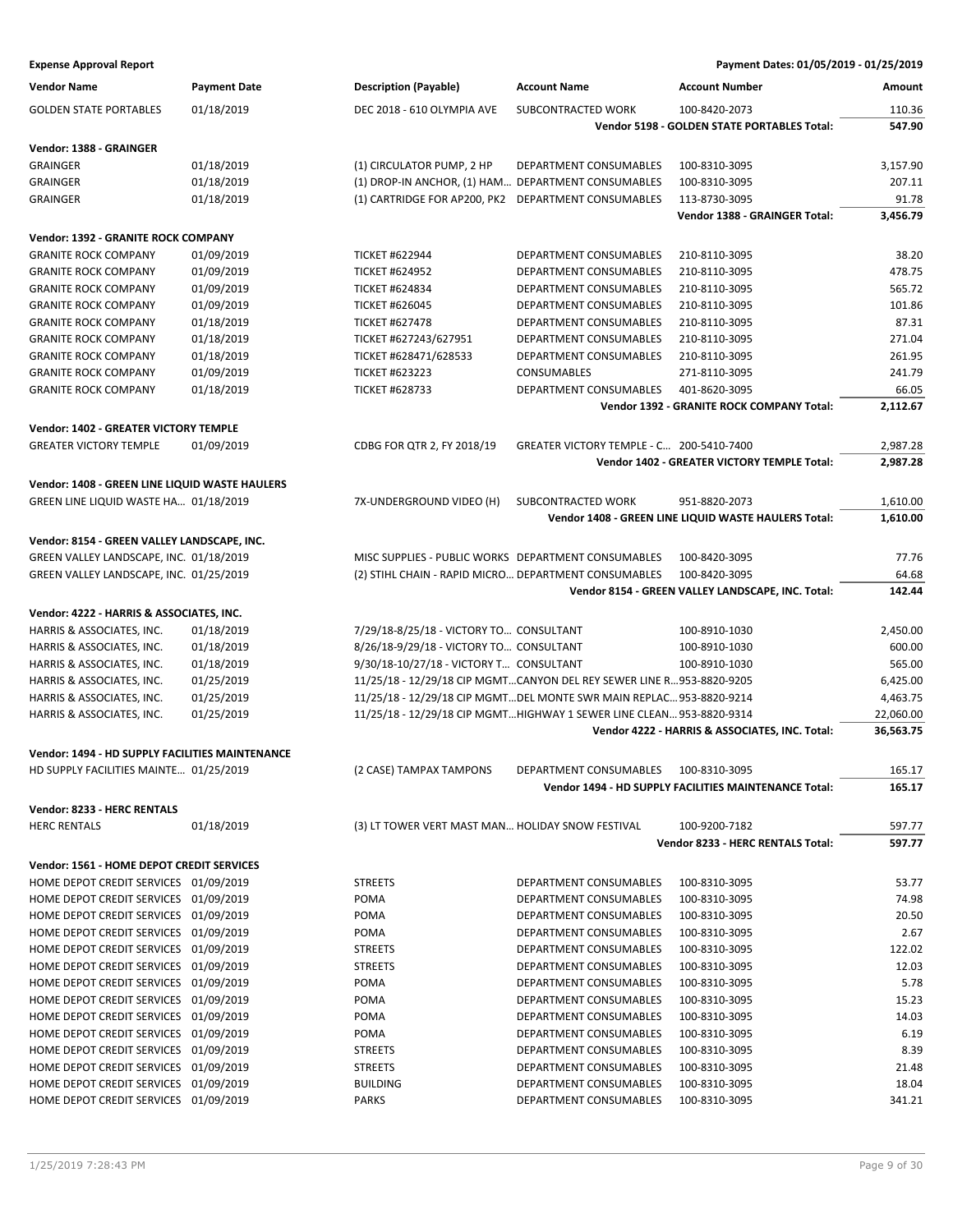| <b>Vendor Name</b>                    | <b>Payment Date</b> | <b>Description (Payable)</b> | <b>Account Name</b>           | <b>Account Number</b> | Amount   |
|---------------------------------------|---------------------|------------------------------|-------------------------------|-----------------------|----------|
| HOME DEPOT CREDIT SERVICES 01/09/2019 |                     | POMA                         | DEPARTMENT CONSUMABLES        | 100-8310-3095         | 23.09    |
| HOME DEPOT CREDIT SERVICES 01/09/2019 |                     | <b>STREETS</b>               | <b>DEPARTMENT CONSUMABLES</b> | 100-8310-3095         | 25.56    |
| HOME DEPOT CREDIT SERVICES 01/09/2019 |                     | <b>PARKS</b>                 | DEPARTMENT CONSUMABLES        | 100-8310-3095         | 155.19   |
| HOME DEPOT CREDIT SERVICES 01/09/2019 |                     | <b>STREETS</b>               | DEPARTMENT CONSUMABLES        | 100-8310-3095         | 22.91    |
| HOME DEPOT CREDIT SERVICES 01/09/2019 |                     | POMA                         | DEPARTMENT CONSUMABLES        | 100-8310-3095         | 48.07    |
| HOME DEPOT CREDIT SERVICES 01/09/2019 |                     | <b>BUILDING</b>              | DEPARTMENT CONSUMABLES        | 100-8310-3095         | 43.36    |
| HOME DEPOT CREDIT SERVICES 01/09/2019 |                     | <b>BUILDING</b>              | DEPARTMENT CONSUMABLES        | 100-8310-3095         | 238.86   |
| HOME DEPOT CREDIT SERVICES 01/09/2019 |                     | <b>STREETS</b>               | DEPARTMENT CONSUMABLES        | 100-8310-3095         | 36.26    |
| HOME DEPOT CREDIT SERVICES 01/09/2019 |                     | <b>PARKS</b>                 | DEPARTMENT CONSUMABLES        | 100-8310-3095         | 54.08    |
| HOME DEPOT CREDIT SERVICES 01/09/2019 |                     | <b>PARKS</b>                 | DEPARTMENT CONSUMABLES        | 100-8310-3095         | 412.53   |
| HOME DEPOT CREDIT SERVICES 01/09/2019 |                     | <b>PARKS</b>                 | <b>DEPARTMENT CONSUMABLES</b> | 100-8310-3095         | 334.79   |
| HOME DEPOT CREDIT SERVICES 01/09/2019 |                     | <b>BUILDING</b>              | DEPARTMENT CONSUMABLES        | 100-8310-3095         | 109.12   |
| HOME DEPOT CREDIT SERVICES 01/09/2019 |                     | POMA                         | DEPARTMENT CONSUMABLES        | 100-8310-3095         | 38.29    |
| HOME DEPOT CREDIT SERVICES 01/09/2019 |                     | <b>STREETS</b>               | DEPARTMENT CONSUMABLES        | 100-8310-3095         | 86.14    |
| HOME DEPOT CREDIT SERVICES 01/09/2019 |                     | <b>STREETS</b>               |                               |                       | 30.54    |
|                                       |                     |                              | DEPARTMENT CONSUMABLES        | 100-8310-3095         | 15.12    |
| HOME DEPOT CREDIT SERVICES 01/09/2019 |                     | POMA                         | DEPARTMENT CONSUMABLES        | 100-8310-3095         |          |
| HOME DEPOT CREDIT SERVICES 01/09/2019 |                     | <b>STREETS</b>               | DEPARTMENT CONSUMABLES        | 100-8420-3095         | 108.16   |
| HOME DEPOT CREDIT SERVICES 01/09/2019 |                     | <b>SEWER</b>                 | DEPARTMENT CONSUMABLES        | 100-8420-3095         | 81.32    |
| HOME DEPOT CREDIT SERVICES 01/09/2019 |                     | <b>PARKS</b>                 | DEPARTMENT CONSUMABLES        | 100-8420-3095         | 21.82    |
| HOME DEPOT CREDIT SERVICES 01/09/2019 |                     | <b>BUILDING</b>              | DEPARTMENT CONSUMABLES        | 100-8420-3095         | 44.82    |
| HOME DEPOT CREDIT SERVICES 01/09/2019 |                     | <b>PARKS</b>                 | DEPARTMENT CONSUMABLES        | 100-8420-3095         | 15.69    |
| HOME DEPOT CREDIT SERVICES 01/09/2019 |                     | <b>BUILDING</b>              | DEPARTMENT CONSUMABLES        | 100-8420-3095         | 106.37   |
| HOME DEPOT CREDIT SERVICES 01/09/2019 |                     | <b>PARKS</b>                 | DEPARTMENT CONSUMABLES        | 100-8420-3095         | 32.90    |
| HOME DEPOT CREDIT SERVICES 01/09/2019 |                     | <b>BUILDING</b>              | DEPARTMENT CONSUMABLES        | 100-8420-3095         | 91.70    |
| HOME DEPOT CREDIT SERVICES 01/09/2019 |                     | <b>STREETS</b>               | DEPARTMENT CONSUMABLES        | 100-8420-3095         | 28.20    |
| HOME DEPOT CREDIT SERVICES 01/09/2019 |                     | <b>STREETS</b>               | DEPARTMENT CONSUMABLES        | 100-8420-3095         | 104.56   |
| HOME DEPOT CREDIT SERVICES 01/09/2019 |                     | <b>PARKS</b>                 | DEPARTMENT CONSUMABLES        | 100-8420-3095         | 20.69    |
| HOME DEPOT CREDIT SERVICES 01/09/2019 |                     | <b>STREETS</b>               | DEPARTMENT CONSUMABLES        | 100-8420-3095         | 4.64     |
| HOME DEPOT CREDIT SERVICES 01/09/2019 |                     | <b>PARKS</b>                 | DEPARTMENT CONSUMABLES        | 100-8420-3095         | $-20.69$ |
| HOME DEPOT CREDIT SERVICES 01/09/2019 |                     | <b>PARKS</b>                 | DEPARTMENT CONSUMABLES        | 100-8420-3095         | 31.16    |
| HOME DEPOT CREDIT SERVICES 01/09/2019 |                     | <b>PARKS</b>                 | DEPARTMENT CONSUMABLES        | 100-8420-3095         | 173.08   |
| HOME DEPOT CREDIT SERVICES 01/09/2019 |                     | <b>PARKS</b>                 | DEPARTMENT CONSUMABLES        | 100-8430-3095         | 241.75   |
| HOME DEPOT CREDIT SERVICES 01/09/2019 |                     | <b>PARKS</b>                 | DEPARTMENT CONSUMABLES        | 100-8430-3095         | 270.04   |
| HOME DEPOT CREDIT SERVICES 01/09/2019 |                     | POMA                         | DEPARTMENT CONSUMABLES        | 100-8430-3095         | 25.97    |
| HOME DEPOT CREDIT SERVICES 01/09/2019 |                     | <b>PARKS</b>                 | DEPARTMENT CONSUMABLES        | 100-8430-3095         | 78.70    |
| HOME DEPOT CREDIT SERVICES 01/09/2019 |                     | <b>PARKS</b>                 | DEPARTMENT CONSUMABLES        | 100-8440-3095         | 135.27   |
| HOME DEPOT CREDIT SERVICES 01/09/2019 |                     | <b>PARKS</b>                 | DEPARTMENT CONSUMABLES        | 100-8440-3095         | 135.27   |
| HOME DEPOT CREDIT SERVICES 01/09/2019 |                     | POMA                         | DEPARTMENT CONSUMABLES        | 113-8730-3095         | 41.58    |
| HOME DEPOT CREDIT SERVICES 01/09/2019 |                     | POMA                         | DEPARTMENT CONSUMABLES        | 113-8730-3095         | 42.54    |
| HOME DEPOT CREDIT SERVICES 01/09/2019 |                     | POMA                         | DEPARTMENT CONSUMABLES        | 113-8730-3095         | 9.25     |
| HOME DEPOT CREDIT SERVICES 01/09/2019 |                     | POMA                         | DEPARTMENT CONSUMABLES        | 113-8730-3095         | 7.46     |
| HOME DEPOT CREDIT SERVICES 01/09/2019 |                     | POMA                         | DEPARTMENT CONSUMABLES        | 113-8730-3095         | 17.93    |
| HOME DEPOT CREDIT SERVICES 01/09/2019 |                     | POMA                         | DEPARTMENT CONSUMABLES        | 113-8730-3095         | 65.48    |
| HOME DEPOT CREDIT SERVICES 01/09/2019 |                     | POMA                         | DEPARTMENT CONSUMABLES        | 113-8730-3095         | 39.22    |
| HOME DEPOT CREDIT SERVICES 01/09/2019 |                     | POMA                         | DEPARTMENT CONSUMABLES        | 113-8730-3095         | 15.91    |
| HOME DEPOT CREDIT SERVICES 01/09/2019 |                     | POMA                         | DEPARTMENT CONSUMABLES        | 113-8730-3095         | 14.79    |
| HOME DEPOT CREDIT SERVICES 01/09/2019 |                     | POMA                         | DEPARTMENT CONSUMABLES        | 113-8730-3095         | 39.32    |
| HOME DEPOT CREDIT SERVICES 01/09/2019 |                     | POMA                         | DEPARTMENT CONSUMABLES        | 113-8730-3095         | 12.86    |
| HOME DEPOT CREDIT SERVICES 01/09/2019 |                     | POMA                         | DEPARTMENT CONSUMABLES        | 113-8730-3095         | 49.49    |
| HOME DEPOT CREDIT SERVICES 01/09/2019 |                     | POMA                         | DEPARTMENT CONSUMABLES        | 113-8730-3095         | 103.66   |
| HOME DEPOT CREDIT SERVICES 01/09/2019 |                     | POMA                         | DEPARTMENT CONSUMABLES        | 113-8730-3095         | 63.07    |
| HOME DEPOT CREDIT SERVICES 01/09/2019 |                     | POMA                         | DEPARTMENT CONSUMABLES        | 113-8730-3095         | 71.67    |
| HOME DEPOT CREDIT SERVICES 01/09/2019 |                     | POMA                         | DEPARTMENT CONSUMABLES        | 113-8730-3095         | 28.66    |
| HOME DEPOT CREDIT SERVICES 01/09/2019 |                     | POMA                         | DEPARTMENT CONSUMABLES        | 113-8730-3095         | 47.95    |
| HOME DEPOT CREDIT SERVICES 01/09/2019 |                     | POMA                         | DEPARTMENT CONSUMABLES        | 113-8730-3095         | 49.13    |
| HOME DEPOT CREDIT SERVICES 01/09/2019 |                     | POMA                         | DEPARTMENT CONSUMABLES        | 113-8730-3095         | 32.69    |
| HOME DEPOT CREDIT SERVICES 01/09/2019 |                     | POMA                         | DEPARTMENT CONSUMABLES        | 113-8730-3095         | 122.71   |
| HOME DEPOT CREDIT SERVICES 01/09/2019 |                     | POMA                         | DEPARTMENT CONSUMABLES        | 113-8730-3095         | 40.62    |
| HOME DEPOT CREDIT SERVICES 01/09/2019 |                     | POMA                         | DEPARTMENT CONSUMABLES        | 113-8730-3095         | 35.87    |
| HOME DEPOT CREDIT SERVICES 01/09/2019 |                     | POMA                         | DEPARTMENT CONSUMABLES        | 113-8730-3095         | 25.60    |
|                                       |                     |                              |                               |                       |          |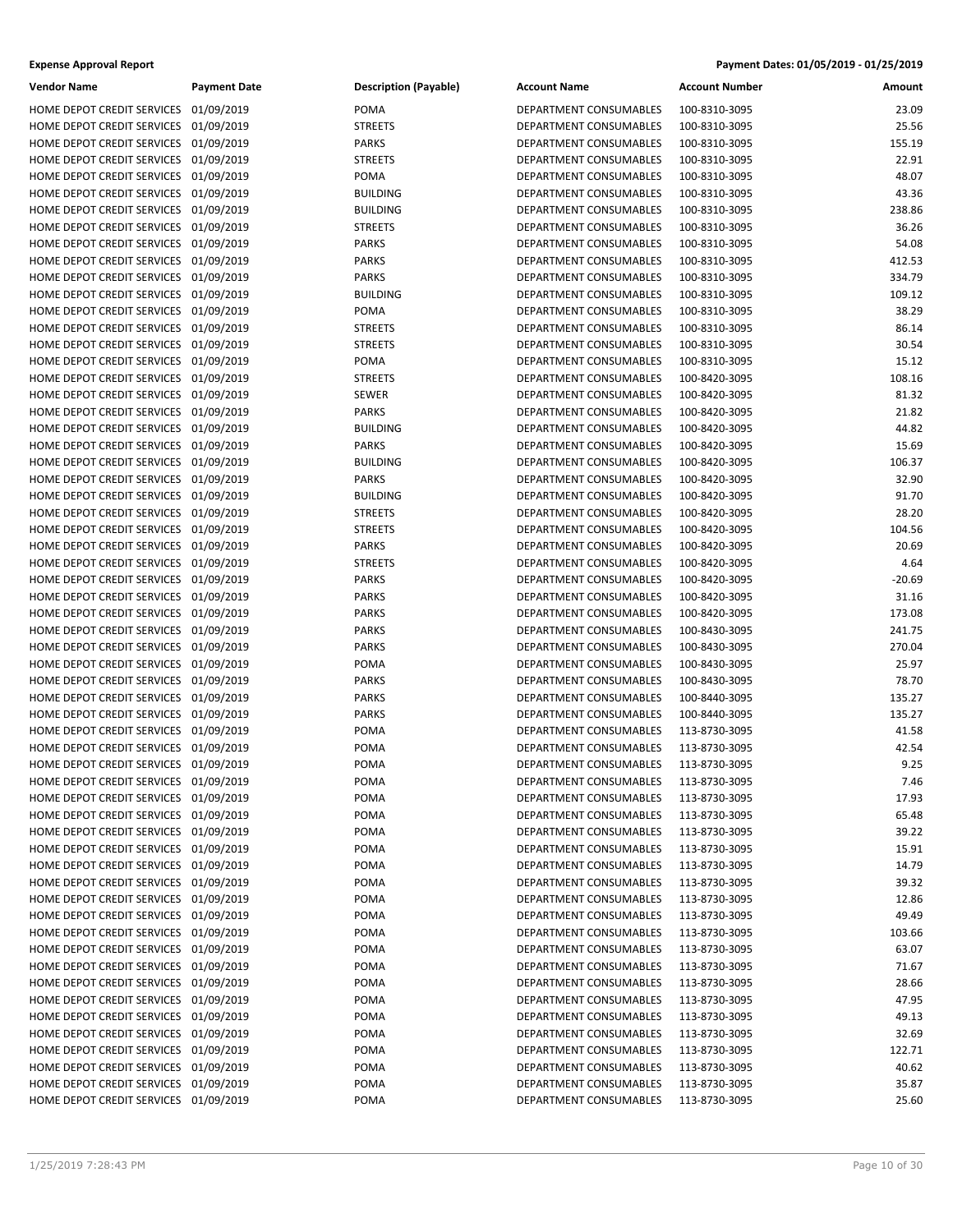| <b>Vendor Name</b>                             | <b>Payment Date</b> | <b>Description (Payable)</b>                                           | <b>Account Name</b>           | <b>Account Number</b>                           | Amount    |
|------------------------------------------------|---------------------|------------------------------------------------------------------------|-------------------------------|-------------------------------------------------|-----------|
| HOME DEPOT CREDIT SERVICES 01/09/2019          |                     | <b>POMA</b>                                                            | <b>DEPARTMENT CONSUMABLES</b> | 113-8730-3095                                   | 89.56     |
| HOME DEPOT CREDIT SERVICES                     | 01/09/2019          | <b>POMA</b>                                                            | DEPARTMENT CONSUMABLES        | 113-8730-3095                                   | 32.25     |
| HOME DEPOT CREDIT SERVICES 01/09/2019          |                     | <b>POMA</b>                                                            | DEPARTMENT CONSUMABLES        | 113-8730-3095                                   | 32.25     |
| HOME DEPOT CREDIT SERVICES 01/09/2019          |                     | <b>POMA</b>                                                            | DEPARTMENT CONSUMABLES        | 113-8730-3095                                   | 21.28     |
| HOME DEPOT CREDIT SERVICES 01/09/2019          |                     | POMA                                                                   | DEPARTMENT CONSUMABLES        | 113-8730-3095                                   | 5.76      |
|                                                |                     |                                                                        |                               | 113-8730-3095                                   | 4.30      |
| HOME DEPOT CREDIT SERVICES 01/09/2019          |                     | POMA                                                                   | DEPARTMENT CONSUMABLES        |                                                 |           |
| HOME DEPOT CREDIT SERVICES 01/09/2019          |                     | POMA                                                                   | DEPARTMENT CONSUMABLES        | 113-8730-3095                                   | 12.66     |
| HOME DEPOT CREDIT SERVICES 01/09/2019          |                     | <b>POMA</b>                                                            | DEPARTMENT CONSUMABLES        | 113-8730-3095                                   | 8.55      |
| HOME DEPOT CREDIT SERVICES 01/09/2019          |                     | <b>POMA</b>                                                            | <b>DEPARTMENT CONSUMABLES</b> | 113-8730-3095                                   | 139.84    |
| HOME DEPOT CREDIT SERVICES 01/09/2019          |                     | POMA                                                                   | <b>DEPARTMENT CONSUMABLES</b> | 113-8730-3095                                   | 38.18     |
| HOME DEPOT CREDIT SERVICES 01/09/2019          |                     | POMA                                                                   | DEPARTMENT CONSUMABLES        | 113-8730-3095                                   | 25.65     |
| HOME DEPOT CREDIT SERVICES 01/09/2019          |                     | POMA                                                                   | DEPARTMENT CONSUMABLES        | 113-8730-3095                                   | 28.91     |
| HOME DEPOT CREDIT SERVICES 01/09/2019          |                     | <b>POMA</b>                                                            | DEPARTMENT CONSUMABLES        | 113-8730-3095                                   | 50.76     |
| HOME DEPOT CREDIT SERVICES 01/09/2019          |                     | <b>POMA</b>                                                            | DEPARTMENT CONSUMABLES        | 113-8730-3095                                   | 107.11    |
| HOME DEPOT CREDIT SERVICES 01/09/2019          |                     | POMA                                                                   | DEPARTMENT CONSUMABLES        | 113-8730-3095                                   | 65.79     |
| HOME DEPOT CREDIT SERVICES 01/09/2019          |                     | POMA                                                                   | DEPARTMENT CONSUMABLES        | 113-8730-3095                                   | 41.26     |
| HOME DEPOT CREDIT SERVICES 01/09/2019          |                     | POMA                                                                   | DEPARTMENT CONSUMABLES        | 113-8730-3095                                   | 4.26      |
| HOME DEPOT CREDIT SERVICES 01/09/2019          |                     | <b>POMA</b>                                                            | DEPARTMENT CONSUMABLES        | 113-8730-3095                                   | 5.77      |
| HOME DEPOT CREDIT SERVICES 01/09/2019          |                     | <b>POMA</b>                                                            | DEPARTMENT CONSUMABLES        | 113-8730-3095                                   | 30.07     |
| HOME DEPOT CREDIT SERVICES 01/09/2019          |                     | POMA                                                                   | <b>DEPARTMENT CONSUMABLES</b> | 113-8730-3095                                   | 25.31     |
| HOME DEPOT CREDIT SERVICES 01/09/2019          |                     | POMA                                                                   | <b>DEPARTMENT CONSUMABLES</b> | 113-8730-3095                                   | 27.16     |
| HOME DEPOT CREDIT SERVICES 01/09/2019          |                     | POMA                                                                   | DEPARTMENT CONSUMABLES        | 113-8730-3095                                   | 29.45     |
| HOME DEPOT CREDIT SERVICES 01/09/2019          |                     | <b>POMA</b>                                                            | DEPARTMENT CONSUMABLES        | 113-8730-3095                                   | 23.46     |
|                                                |                     |                                                                        |                               |                                                 |           |
| HOME DEPOT CREDIT SERVICES 01/09/2019          |                     | <b>POMA</b>                                                            | DEPARTMENT CONSUMABLES        | 210-8110-3095                                   | 178.03    |
| HOME DEPOT CREDIT SERVICES 01/09/2019          |                     | POMA                                                                   | DEPARTMENT CONSUMABLES        | 210-8110-3095                                   | 41.66     |
| HOME DEPOT CREDIT SERVICES 01/09/2019          |                     | POMA                                                                   | DEPARTMENT CONSUMABLES        | 210-8110-3095                                   | 75.25     |
| HOME DEPOT CREDIT SERVICES 01/09/2019          |                     | <b>POMA</b>                                                            | DEPARTMENT CONSUMABLES        | 210-8110-3095                                   | 99.60     |
| HOME DEPOT CREDIT SERVICES 01/09/2019          |                     | <b>BUILDING</b>                                                        | DEPARTMENT CONSUMABLES        | 210-8110-3095                                   | 15.22     |
| HOME DEPOT CREDIT SERVICES 01/09/2019          |                     | <b>POMA</b>                                                            | DEPARTMENT CONSUMABLES        | 210-8110-3095                                   | 17.45     |
| HOME DEPOT CREDIT SERVICES 01/09/2019          |                     | <b>BUILDING</b>                                                        | DEPARTMENT CONSUMABLES        | 210-8110-3095                                   | 39.13     |
| HOME DEPOT CREDIT SERVICES 01/09/2019          |                     | <b>PARKS</b>                                                           | <b>CONSUMABLES</b>            | 271-8110-3095                                   | 260.02    |
| HOME DEPOT CREDIT SERVICES 01/09/2019          |                     | <b>STREETS</b>                                                         | CONSUMABLES                   | 271-8110-3095                                   | 42.59     |
| HOME DEPOT CREDIT SERVICES 01/09/2019          |                     | <b>PARKS</b>                                                           | <b>CONSUMABLES</b>            | 271-8110-3095                                   | 76.11     |
| HOME DEPOT CREDIT SERVICES 01/09/2019          |                     | <b>WATER</b>                                                           | DEPARTMENT CONSUMABLES        | 401-8620-3095                                   | 19.47     |
| HOME DEPOT CREDIT SERVICES 01/09/2019          |                     | <b>WATER</b>                                                           | DEPARTMENT CONSUMABLES        | 401-8620-3095                                   | 9.73      |
| HOME DEPOT CREDIT SERVICES 01/09/2019          |                     | POMA                                                                   | DEPARTMENT CONSUMABLES        | 401-8620-3095                                   | 16.08     |
|                                                |                     |                                                                        |                               | Vendor 1561 - HOME DEPOT CREDIT SERVICES Total: | 6,839.04  |
|                                                |                     |                                                                        |                               |                                                 |           |
| Vendor: 1569 - HOPE SERVICES                   |                     |                                                                        |                               |                                                 |           |
| <b>HOPE SERVICES</b>                           | 01/09/2019          | OCTOBER 2018 SEASIDE MAINT SUBCONTRACTED WORK                          |                               | 100-8420-2073                                   | 5,000.00  |
| <b>HOPE SERVICES</b>                           | 01/09/2019          | NOV 2018 - SEASIDE MAINTEN SUBCONTRACTED WORK                          |                               | 100-8420-2073                                   | 3,200.00  |
| <b>HOPE SERVICES</b>                           | 01/18/2019          | DEC 2018 - SEASIDE MAINTENA SUBCONTRACTED WORK                         |                               | 100-8420-2073                                   | 365.29    |
| <b>HOPE SERVICES</b>                           | 01/09/2019          | OCTOBER 2018 SEASIDE MAINT SUBCONTRACTED WORK                          |                               | 103-8710-2073                                   | 615.61    |
| <b>HOPE SERVICES</b>                           | 01/09/2019          | NOV 2018 - SEASIDE MAINTEN SUBCONTRACTED WORK                          |                               | 103-8710-2073                                   | 519.43    |
| <b>HOPE SERVICES</b>                           | 01/18/2019          | DEC 2018 - SEASIDE MAINTENA SUBCONTRACTED WORK                         |                               | 103-8710-2073                                   | 3,500.00  |
|                                                |                     |                                                                        |                               | Vendor 1569 - HOPE SERVICES Total:              | 13,200.33 |
|                                                |                     |                                                                        |                               |                                                 |           |
| Vendor: 2122 - HWW INC.                        |                     |                                                                        |                               |                                                 |           |
| HWW INC.                                       | 01/25/2019          | I/O #65114/ FACILITY LEAD AD                                           | PERSONNEL RECRUITMENT         | 100-2031-2064                                   | 735.00    |
| HWW INC.                                       | 01/25/2019          | I/O #65113; MAINT & UTIL I & II PERSONNEL RECRUITMENT                  |                               | 100-2031-2064                                   | 3,400.00  |
|                                                |                     |                                                                        |                               | Vendor 2122 - HWW INC. Total:                   | 4,135.00  |
| Vendor: 9074 - IAN NUOVO                       |                     |                                                                        |                               |                                                 |           |
| <b>IAN NUOVO</b>                               | 01/25/2019          | "MOST ORIGINAL/CREATIVE" -  CHRISTMAS DECORATIONS                      |                               | 100-1350-7168                                   | 75.00     |
|                                                |                     |                                                                        |                               | Vendor 9074 - IAN NUOVO Total:                  | 75.00     |
|                                                |                     |                                                                        |                               |                                                 |           |
| Vendor: 0284 - IDVILLE                         |                     |                                                                        |                               |                                                 |           |
| <b>IDVILLE</b>                                 | 01/18/2019          | NAMEPLATE FOR HYE-WEON K DEPARTMENT CONSUMABLES                        |                               | 100-5110-3095                                   | 19.95     |
|                                                |                     |                                                                        |                               | Vendor 0284 - IDVILLE Total:                    | 19.95     |
| Vendor: 9037 - INTERMOUNTAIN SLURRY SEAL, INC. |                     |                                                                        |                               |                                                 |           |
| INTERMOUNTAIN SLURRY SEAL, 01/25/2019          |                     | APPL #3; W SEASIDE SLURRY TH STREET STRIPING (MEASURE X) 210-8210-2096 |                               |                                                 | 20,531.59 |
|                                                |                     |                                                                        |                               |                                                 |           |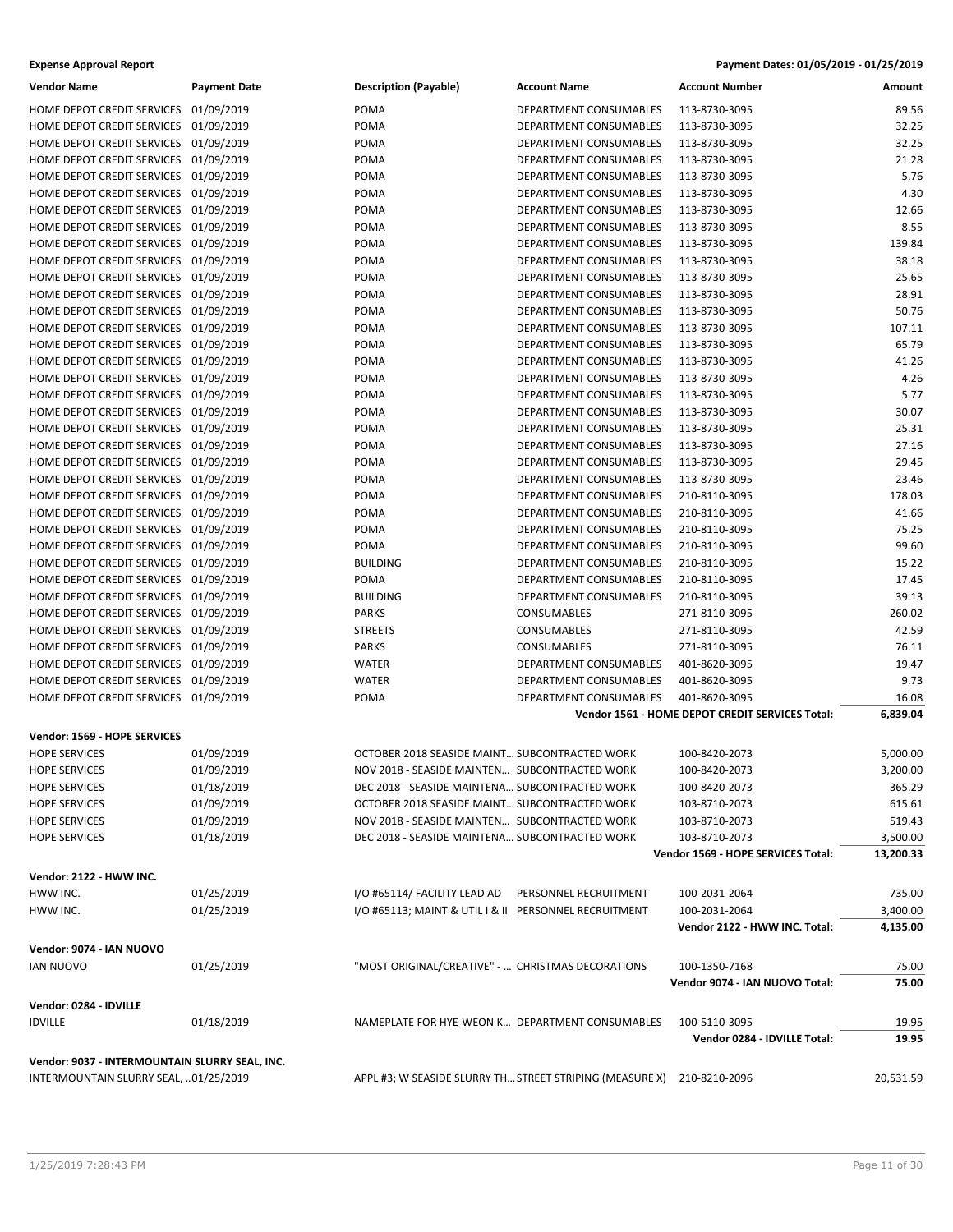| <b>Expense Approval Report</b>                                    |                          |                                                                          |                                                | Payment Dates: 01/05/2019 - 01/25/2019               |                      |
|-------------------------------------------------------------------|--------------------------|--------------------------------------------------------------------------|------------------------------------------------|------------------------------------------------------|----------------------|
| <b>Vendor Name</b>                                                | <b>Payment Date</b>      | <b>Description (Payable)</b>                                             | <b>Account Name</b>                            | <b>Account Number</b>                                | Amount               |
| INTERMOUNTAIN SLURRY SEAL, 01/25/2019                             |                          | APPL #4; W SEASIDE SLURRY TH STREET STRIPING (MEASURE X) 210-8210-2096   |                                                |                                                      | 7,725.14             |
|                                                                   |                          |                                                                          |                                                | Vendor 9037 - INTERMOUNTAIN SLURRY SEAL, INC. Total: | 28,256.73            |
| Vendor: 8332 - IVY SIMPSON                                        |                          |                                                                          |                                                |                                                      |                      |
| <b>IVY SIMPSON</b>                                                | 01/09/2019               | WEEKLY INTERIOR PLANT SERVI SUBCONTRACTED WORK                           |                                                | 100-8310-2073                                        | 210.00               |
| <b>IVY SIMPSON</b>                                                | 01/18/2019               | JAN 2019 WEEKLY INTERIOR PL SUBCONTRACTED WORK                           |                                                | 100-8310-2073                                        | 210.00               |
|                                                                   |                          |                                                                          |                                                | Vendor 8332 - IVY SIMPSON Total:                     | 420.00               |
| Vendor: 7065 - JAN ROEHL CONSULTING                               |                          |                                                                          |                                                |                                                      |                      |
| JAN ROEHL CONSULTING                                              | 01/18/2019               | DEC 2018 CAL VIP EVALUATION  JAN ROEHL CONSULTING                        |                                                | 100-2042-1039                                        | 2,125.00             |
|                                                                   |                          |                                                                          |                                                | Vendor 7065 - JAN ROEHL CONSULTING Total:            | 2,125.00             |
| Vendor: 8455 - JERRY BLACKWELDER                                  |                          |                                                                          |                                                |                                                      |                      |
| <b>JERRY BLACKWELDER</b>                                          | 01/09/2019               | 01/08/2019 SCSD BOARD MEET MEETINGS AND TRAVEL                           |                                                | 951-8820-4121                                        | 100.00               |
|                                                                   |                          |                                                                          |                                                | Vendor 8455 - JERRY BLACKWELDER Total:               | 100.00               |
| Vendor: 9073 - JIM BRIDGES                                        |                          |                                                                          |                                                |                                                      |                      |
| <b>JIM BRIDGES</b>                                                | 01/25/2019               | "MOST SPECTACULAR" - 2018  CHRISTMAS DECORATIONS                         |                                                | 100-1350-7168<br>Vendor 9073 - JIM BRIDGES Total:    | 75.00<br>75.00       |
|                                                                   |                          |                                                                          |                                                |                                                      |                      |
| <b>Vendor: 7460 - JOHNSTON NORTH AMERICA</b>                      |                          |                                                                          |                                                |                                                      |                      |
| JOHNSTON NORTH AMERICA<br>JOHNSTON NORTH AMERICA                  | 01/09/2019<br>01/18/2019 | (1) CYLINDER ASSY, (1) PILOT C VEHICLE PARTS<br>(2) VALVE- PNEUMATIC 3/2 | <b>VEHICLE PARTS</b>                           | 501-8520-6144<br>501-8520-6144                       | 814.99<br>525.86     |
|                                                                   |                          |                                                                          |                                                | Vendor 7460 - JOHNSTON NORTH AMERICA Total:          | 1,340.85             |
| Vendor: 1743 - JOHNSTONE SUPPLY FRESNO                            |                          |                                                                          |                                                |                                                      |                      |
| JOHNSTONE SUPPLY FRESNO                                           | 01/18/2019               | (2) PLENUM THERMOSTAT, (2) LDEPARTMENT CONSUMABLES 113-8730-3095         |                                                |                                                      | 127.10               |
|                                                                   |                          |                                                                          |                                                | Vendor 1743 - JOHNSTONE SUPPLY FRESNO Total:         | 127.10               |
| Vendor: 8908 - JON LAW                                            |                          |                                                                          |                                                |                                                      |                      |
| <b>JON LAW</b>                                                    | 01/09/2019               | DEC 2018 MILEAGE REIMBURS MEETINGS & TRAVEL                              |                                                | 100-6110-4121                                        | 54.50                |
|                                                                   |                          |                                                                          |                                                | Vendor 8908 - JON LAW Total:                         | 54.50                |
| Vendor: 9046 - JONATHAN GABRIEL WIZARD                            |                          |                                                                          |                                                |                                                      |                      |
| JONATHAN GABRIEL WIZARD                                           | 01/09/2019               | 01/08/2019 SCSD BOARD MEET MEETINGS AND TRAVEL                           |                                                | 951-8820-4121                                        | 100.00               |
|                                                                   |                          |                                                                          |                                                | Vendor 9046 - JONATHAN GABRIEL WIZARD Total:         | 100.00               |
| Vendor: 6685 - JONES & MAYER                                      |                          |                                                                          |                                                |                                                      |                      |
| <b>JONES &amp; MAYER</b>                                          | 01/18/2019               | SEASIDE PD - MJM                                                         | LEGAL SERVICES - SPECIAL                       | 100-3010-1023                                        | 67.50                |
|                                                                   |                          |                                                                          |                                                | Vendor 6685 - JONES & MAYER Total:                   | 67.50                |
| Vendor: 9077 - JUNG HO PAK                                        |                          |                                                                          |                                                |                                                      |                      |
| <b>JUNG HO PAK</b>                                                | 01/25/2019               | ACTIVITY REFUND - ROARING C SENIOR TRIPS                                 |                                                | 251-3687                                             | 35.00                |
|                                                                   |                          |                                                                          |                                                | Vendor 9077 - JUNG HO PAK Total:                     | 35.00                |
| Vendor: 1798 - KELLY-MOORE PAINT COMPANY                          |                          |                                                                          |                                                |                                                      |                      |
| KELLY-MOORE PAINT COMPANY 01/18/2019                              |                          | (2) ACRYSHIELD FLAT 1 CUSTOM DEPARTMENT CONSUMABLES                      |                                                | 100-8420-3095                                        | 86.48                |
| KELLY-MOORE PAINT COMPANY 01/09/2019                              |                          | MISC SUPPLIES - WELCOME SIGN DEPARTMENT CONSUMABLES                      |                                                | 210-8420-3095                                        | 65.90                |
|                                                                   |                          |                                                                          |                                                | Vendor 1798 - KELLY-MOORE PAINT COMPANY Total:       | 152.38               |
| Vendor: 8368 - KOSMONT COMPANIES                                  |                          |                                                                          |                                                |                                                      |                      |
| <b>KOSMONT COMPANIES</b>                                          | 01/25/2019               | OCT 2018 - REVISE COUNTY PPTCONSULTANT                                   |                                                | 100-7410-1030                                        | 1,586.00             |
|                                                                   |                          |                                                                          |                                                | Vendor 8368 - KOSMONT COMPANIES Total:               | 1,586.00             |
| Vendor: 5462 - LABORERS NATIONAL PENSION                          |                          |                                                                          |                                                |                                                      |                      |
| LABORERS NATIONAL PENSION 01/23/2019                              |                          | LIUNA PENSION                                                            | LIUNA PENSION PAYABLE                          | 100-2064                                             | 1,716.72             |
| LABORERS NATIONAL PENSION                                         | 01/23/2019               | LIUNA PENSION<br>LIUNA PENSION                                           | LIUNA PENSION PAYABLE<br>LIUNA PENSION PAYABLE | 100-2064<br>100-2064                                 | 1,806.18             |
| LABORERS NATIONAL PENSION 01/23/2019<br>LABORERS NATIONAL PENSION | 01/23/2019               | LIUNA PENSION                                                            | LIUNA PENSION PAYABLE                          | 100-2064                                             | 2,129.25<br>2,005.70 |
| LABORERS NATIONAL PENSION                                         | 01/23/2019               | LIUNA PENSION                                                            | LIUNA PENSION PAYABLE                          | 100-2064                                             | 1,991.31             |
| LABORERS NATIONAL PENSION                                         | 01/23/2019               | LIUNA PENSION                                                            | LIUNA PENSION PAYABLE                          | 100-2064                                             | 2,143.82             |
| LABORERS NATIONAL PENSION                                         | 01/23/2019               | LIUNA PENSION                                                            | LIUNA PENSION PAYABLE                          | 103-2064                                             | 43.14                |
| LABORERS NATIONAL PENSION                                         | 01/23/2019               | LIUNA PENSION                                                            | LIUNA PENSION PAYABLE                          | 103-2064                                             | 28.83                |
| LABORERS NATIONAL PENSION                                         | 01/23/2019               | LIUNA PENSION                                                            | LIUNA PENSION PAYABLE                          | 103-2064                                             | 54.95                |
| LABORERS NATIONAL PENSION                                         | 01/23/2019               | LIUNA PENSION                                                            | LIUNA PENSION PAYABLE                          | 103-2064                                             | 43.58                |
| LABORERS NATIONAL PENSION                                         | 01/23/2019               | LIUNA PENSION                                                            | LIUNA PENSION PAYABLE                          | 103-2064                                             | 63.72<br>40.44       |
| LABORERS NATIONAL PENSION<br>LABORERS NATIONAL PENSION            | 01/23/2019<br>01/23/2019 | LIUNA PENSION<br>LIUNA PENSION                                           | LIUNA PENSION PAYABLE<br>LIUNA PENSION PAYABLE | 103-2064<br>113-2064                                 | 46.44                |
| LABORERS NATIONAL PENSION 01/23/2019                              |                          | LIUNA PENSION                                                            | LIUNA PENSION PAYABLE                          | 113-2064                                             | 64.35                |
|                                                                   |                          |                                                                          |                                                |                                                      |                      |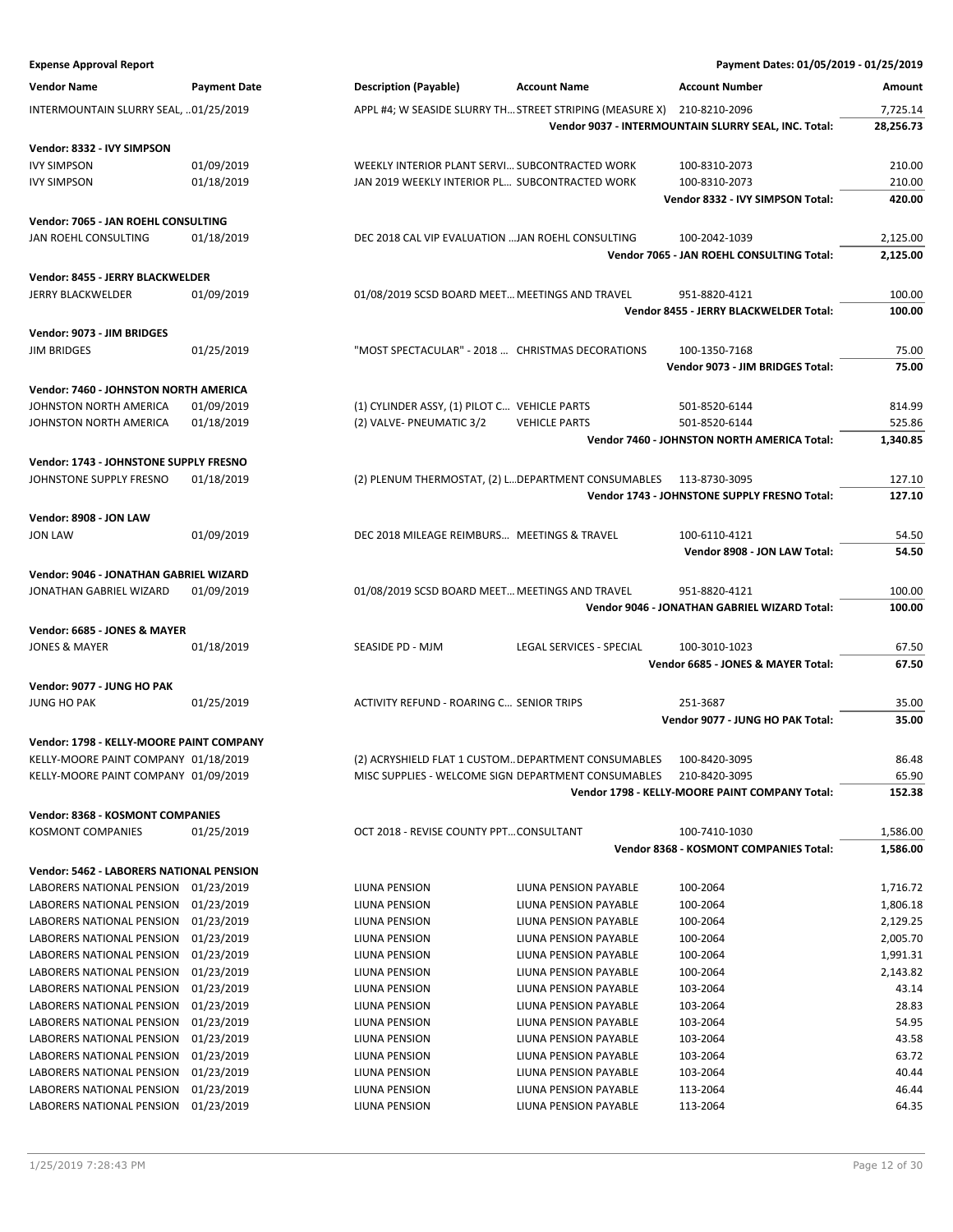| Vendor Name                                         | <b>Payment Date</b>                                     | <b>Description (Payable)</b>                           | <b>Account Name</b>                                                | <b>Account Number</b>                                         | Amount           |
|-----------------------------------------------------|---------------------------------------------------------|--------------------------------------------------------|--------------------------------------------------------------------|---------------------------------------------------------------|------------------|
| LABORERS NATIONAL PENSION                           | 01/23/2019                                              | LIUNA PENSION                                          | LIUNA PENSION PAYABLE                                              | 113-2064                                                      | 83.52            |
| LABORERS NATIONAL PENSION                           | 01/23/2019                                              | LIUNA PENSION                                          | LIUNA PENSION PAYABLE                                              | 113-2064                                                      | 6.22             |
| LABORERS NATIONAL PENSION                           | 01/23/2019                                              | LIUNA PENSION                                          | LIUNA PENSION PAYABLE                                              | 113-2064                                                      | 47.96            |
| LABORERS NATIONAL PENSION                           | 01/23/2019                                              | LIUNA PENSION                                          | LIUNA PENSION PAYABLE                                              | 210-2064                                                      | 255.57           |
| LABORERS NATIONAL PENSION                           | 01/23/2019                                              | LIUNA PENSION                                          | LIUNA PENSION PAYABLE                                              | 210-2064                                                      | 285.17           |
| LABORERS NATIONAL PENSION                           | 01/23/2019                                              | LIUNA PENSION                                          | LIUNA PENSION PAYABLE                                              | 210-2064                                                      | 189.03           |
| LABORERS NATIONAL PENSION                           | 01/23/2019                                              | LIUNA PENSION                                          | LIUNA PENSION PAYABLE                                              | 210-2064                                                      | 134.27           |
| LABORERS NATIONAL PENSION                           | 01/23/2019                                              |                                                        | LIUNA PENSION PAYABLE                                              | 210-2064                                                      | 230.80           |
| <b>LABORERS NATIONAL PENSION</b>                    |                                                         | LIUNA PENSION                                          |                                                                    |                                                               | 59.69            |
|                                                     | 01/23/2019                                              | LIUNA PENSION                                          | LIUNA PENSION PAYABLE                                              | 210-2064                                                      |                  |
| LABORERS NATIONAL PENSION                           | 01/23/2019                                              | LIUNA PENSION                                          | LIUNA PENSION PAYABLE                                              | 271-2064                                                      | 447.53<br>399.27 |
| LABORERS NATIONAL PENSION                           | 01/23/2019                                              | LIUNA PENSION                                          | LIUNA PENSION PAYABLE                                              | 271-2064                                                      |                  |
| LABORERS NATIONAL PENSION                           | 01/23/2019                                              | LIUNA PENSION                                          | LIUNA PENSION PAYABLE                                              | 271-2064                                                      | 450.25           |
| LABORERS NATIONAL PENSION                           | 01/23/2019                                              | LIUNA PENSION                                          | LIUNA PENSION PAYABLE                                              | 271-2064                                                      | 509.33           |
| LABORERS NATIONAL PENSION                           | 01/23/2019                                              | LIUNA PENSION                                          | LIUNA PENSION PAYABLE                                              | 271-2064                                                      | 515.15           |
| LABORERS NATIONAL PENSION                           | 01/23/2019                                              | LIUNA PENSION                                          | LIUNA PENSION PAYABLE                                              | 271-2064                                                      | 409.91           |
| LABORERS NATIONAL PENSION                           | 01/23/2019                                              | LIUNA PENSION                                          | LIUNA PENSION PAYABLE                                              | 345-2064                                                      | 6.38             |
| LABORERS NATIONAL PENSION                           | 01/23/2019                                              | LIUNA PENSION                                          | LIUNA PENSION PAYABLE                                              | 345-2064                                                      | 37.83            |
| LABORERS NATIONAL PENSION                           | 01/23/2019                                              | LIUNA PENSION                                          | LIUNA PENSION PAYABLE                                              | 345-2064                                                      | 38.29            |
| LABORERS NATIONAL PENSION                           | 01/23/2019                                              | LIUNA PENSION                                          | LIUNA PENSION PAYABLE                                              | 401-2064                                                      | 381.78           |
| LABORERS NATIONAL PENSION                           | 01/23/2019                                              | LIUNA PENSION                                          | LIUNA PENSION PAYABLE                                              | 401-2064                                                      | 560.45           |
| LABORERS NATIONAL PENSION                           | 01/23/2019                                              | LIUNA PENSION                                          | LIUNA PENSION PAYABLE                                              | 401-2064                                                      | 459.07           |
| LABORERS NATIONAL PENSION                           | 01/23/2019                                              | LIUNA PENSION                                          | LIUNA PENSION PAYABLE                                              | 401-2064                                                      | 473.58           |
| LABORERS NATIONAL PENSION                           | 01/23/2019                                              | LIUNA PENSION                                          | LIUNA PENSION PAYABLE                                              | 401-2064                                                      | 356.80           |
| LABORERS NATIONAL PENSION                           | 01/23/2019                                              | LIUNA PENSION                                          | LIUNA PENSION PAYABLE                                              | 401-2064                                                      | 437.56           |
| LABORERS NATIONAL PENSION                           | 01/23/2019                                              | LIUNA PENSION POST 7/11                                | LIUNA PENSION PAYABLE                                              | 501-2064                                                      | 261.60           |
| LABORERS NATIONAL PENSION                           | 01/23/2019                                              | LIUNA PENSION POST 7/11                                | LIUNA PENSION PAYABLE                                              | 501-2064                                                      | 261.60           |
| LABORERS NATIONAL PENSION                           | 01/23/2019                                              | LIUNA PENSION POST 7/11                                | LIUNA PENSION PAYABLE                                              | 501-2064                                                      | 261.60           |
| LABORERS NATIONAL PENSION                           | 01/23/2019                                              | LIUNA PENSION POST 7/11                                | LIUNA PENSION PAYABLE                                              | 501-2064                                                      | 261.60           |
| LABORERS NATIONAL PENSION                           | 01/23/2019                                              | LIUNA PENSION POST 7/11                                | LIUNA PENSION PAYABLE                                              | 501-2064                                                      | 261.60           |
| LABORERS NATIONAL PENSION                           | 01/23/2019                                              | LIUNA PENSION POST 7/11                                | LIUNA PENSION PAYABLE                                              | 501-2064                                                      | 261.60           |
| LABORERS NATIONAL PENSION                           | 01/23/2019                                              | LIUNA PENSION                                          | LIUNA PENSION PAYABLE                                              | 951-2064                                                      | 509.62           |
| LABORERS NATIONAL PENSION                           | 01/23/2019                                              | LIUNA PENSION                                          | LIUNA PENSION PAYABLE                                              | 951-2064                                                      | 511.77           |
| LABORERS NATIONAL PENSION                           | 01/23/2019                                              | LIUNA PENSION                                          | LIUNA PENSION PAYABLE                                              | 951-2064                                                      | 252.11           |
| LABORERS NATIONAL PENSION                           | 01/23/2019                                              | LIUNA PENSION                                          | LIUNA PENSION PAYABLE                                              | 951-2064                                                      | 495.94           |
| LABORERS NATIONAL PENSION                           | 01/23/2019                                              | LIUNA PENSION                                          | LIUNA PENSION PAYABLE                                              | 951-2064                                                      | 498.40           |
| LABORERS NATIONAL PENSION                           | 01/23/2019                                              | LIUNA PENSION                                          | LIUNA PENSION PAYABLE                                              | 951-2064                                                      | 484.73           |
| LABORERS NATIONAL PENSION                           | 01/23/2019                                              | LIUNA PENSION                                          | LIUNA PENSION PAYABLE                                              | 973-2064                                                      | 6.39             |
|                                                     |                                                         |                                                        |                                                                    | Vendor 5462 - LABORERS NATIONAL PENSION Total:                | 23,282.40        |
| <b>Vendor: 0213 - LANGUAGE LINE SERVICES</b>        |                                                         |                                                        |                                                                    |                                                               |                  |
| LANGUAGE LINE SERVICES                              | 01/18/2019                                              | DEC 2018 - SEASIDE POLICE INT TELEPHONE                |                                                                    | 100-6110-5132                                                 | 28.07            |
|                                                     |                                                         |                                                        |                                                                    | Vendor 0213 - LANGUAGE LINE SERVICES Total:                   | 28.07            |
|                                                     |                                                         |                                                        |                                                                    |                                                               |                  |
|                                                     | Vendor: 1913 - LAW ENFORCEMENT PSYCHOLOGICAL SVCS, INC. |                                                        |                                                                    |                                                               |                  |
| LAW ENFORCEMENT PSYCHOL 01/18/2019                  |                                                         |                                                        | DEC 2018 - PSYCH. ASSESSMEN BACKGROUND INVESTIGATION 100-6110-1027 |                                                               | 800.00           |
|                                                     |                                                         |                                                        |                                                                    | Vendor 1913 - LAW ENFORCEMENT PSYCHOLOGICAL SVCS, INC. Total: | 800.00           |
| Vendor: 7914 - LEE MURRAY                           |                                                         |                                                        |                                                                    |                                                               |                  |
| <b>LEE MURRAY</b>                                   | 01/25/2019                                              | NREMT CERTIFICATION EXAM -  TRAINING & EDUCATION       |                                                                    | 100-6630-1029                                                 | 80.00            |
|                                                     |                                                         |                                                        |                                                                    | Vendor 7914 - LEE MURRAY Total:                               | 80.00            |
| Vendor: 9072 - LEGACY ROOFING & WATERPROOFING, INC. |                                                         |                                                        |                                                                    |                                                               |                  |
|                                                     |                                                         |                                                        |                                                                    |                                                               |                  |
| LEGACY ROOFING & WATERPR 01/18/2019                 |                                                         | 986 HILBY AVE - LEAK MATERIA SUBCONTRACTED WORK        |                                                                    | 100-8310-2073                                                 | 424.00           |
|                                                     |                                                         |                                                        |                                                                    | Vendor 9072 - LEGACY ROOFING & WATERPROOFING, INC. Total:     | 424.00           |
| Vendor: 1943 - LEGAL SERVICES FOR SENIORS           |                                                         |                                                        |                                                                    |                                                               |                  |
| LEGAL SERVICES FOR SENIORS                          | 01/25/2019                                              | CDBG PAYMENT FOR 2 QTR, FY  LEGAL SERVICES FOR SENIORS |                                                                    | 200-5410-7192                                                 | 2,795.32         |
|                                                     |                                                         |                                                        |                                                                    | Vendor 1943 - LEGAL SERVICES FOR SENIORS Total:               | 2,795.32         |
| Vendor: 6172 - LEXIS NEXIS RISK SOLUTIONS           |                                                         |                                                        |                                                                    |                                                               |                  |
| LEXIS NEXIS RISK SOLUTIONS                          | 01/18/2019                                              | DEC 2018 MINIMUM COMMIT INVESTIGATION EXPENSE          |                                                                    | 100-6130-4125                                                 | 50.00            |
|                                                     |                                                         |                                                        |                                                                    | Vendor 6172 - LEXIS NEXIS RISK SOLUTIONS Total:               | 50.00            |
|                                                     |                                                         |                                                        |                                                                    |                                                               |                  |
| Vendor: 1976 - LINCOLN AQUATICS                     |                                                         |                                                        |                                                                    |                                                               |                  |
| LINCOLN AQUATICS                                    | 01/09/2019                                              | (1 BAG) 50# CHLORINE NEUTRA CHEMICALS                  |                                                                    | 100-8310-3099                                                 | 97.59            |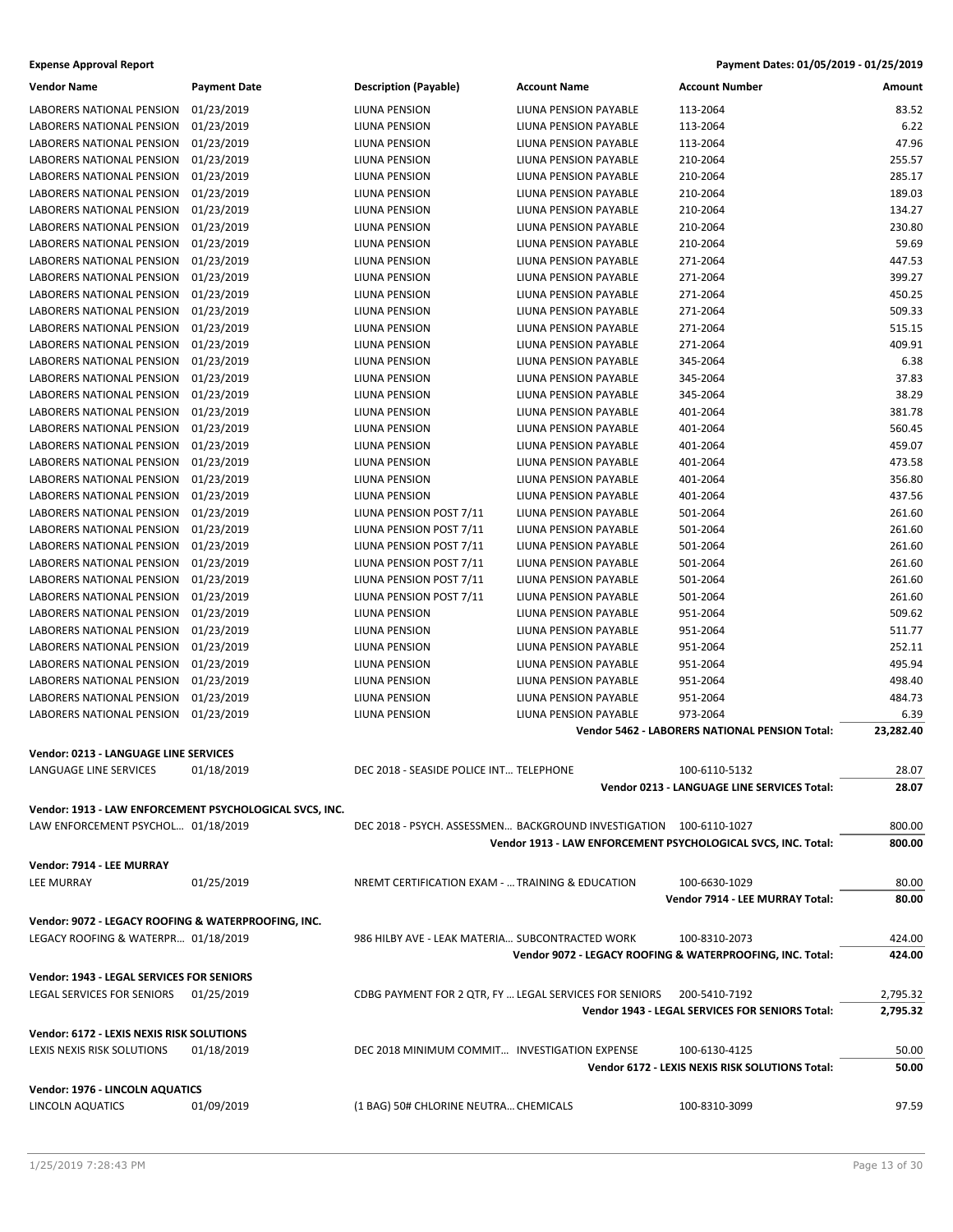| <b>Vendor Name</b>                            | <b>Payment Date</b> | <b>Description (Payable)</b>                     | <b>Account Name</b>                                                | <b>Account Number</b>                               | Amount   |
|-----------------------------------------------|---------------------|--------------------------------------------------|--------------------------------------------------------------------|-----------------------------------------------------|----------|
| LINCOLN AQUATICS                              | 01/18/2019          | (12) 50# ALK SOD BICARB, (4) C CHEMICALS         |                                                                    | 100-8310-3099                                       | 575.73   |
|                                               |                     |                                                  |                                                                    | Vendor 1976 - LINCOLN AQUATICS Total:               | 673.32   |
| Vendor: 6379 - MARINA COAST WATER DISTRICT    |                     |                                                  |                                                                    |                                                     |          |
| MARINA COAST WATER DISTRI 01/09/2019          |                     | NOV 2018 - (8) MISC SEASIDE A WATER              |                                                                    | 100-8440-5133                                       | 116.67   |
| MARINA COAST WATER DISTRI 01/09/2019          |                     | NOV 2018 - (8) MISC SEASIDE A WATER              |                                                                    | 100-8440-5133                                       | 3,721.22 |
| MARINA COAST WATER DISTRI 01/18/2019          |                     | MISC SEASIDE ACCTS 12/1/18 -  WATER              |                                                                    | 100-8440-5133                                       | 243.82   |
| MARINA COAST WATER DISTRI 01/18/2019          |                     | MISC SEASIDE ACCTS 12/1/18 -  WATER              |                                                                    | 100-8440-5133                                       | 96.37    |
| MARINA COAST WATER DISTRI 01/09/2019          |                     | NOV 2018 - (8) MISC SEASIDE A WATER              |                                                                    | 210-8420-5133                                       | 1,354.14 |
| MARINA COAST WATER DISTRI 01/09/2019          |                     | NOV 2018 - (8) MISC SEASIDE A WATER              |                                                                    | 210-8420-5133                                       | 180.92   |
| MARINA COAST WATER DISTRI 01/09/2019          |                     | NOV 2018 - (8) MISC SEASIDE A WATER              |                                                                    | 210-8420-5133                                       | 158.16   |
| MARINA COAST WATER DISTRI 01/09/2019          |                     | NOV 2018 - (8) MISC SEASIDE A WATER              |                                                                    | 210-8420-5133                                       | 158.31   |
| MARINA COAST WATER DISTRI 01/09/2019          |                     | NOV 2018 - (8) MISC SEASIDE A WATER              |                                                                    | 210-8420-5133                                       | 158.11   |
| MARINA COAST WATER DISTRI 01/09/2019          |                     | NOV 2018 - (8) MISC SEASIDE A WATER              |                                                                    | 210-8420-5133                                       | 174.46   |
| MARINA COAST WATER DISTRI 01/18/2019          |                     | MISC SEASIDE ACCTS 12/1/18 -  WATER              |                                                                    | 210-8420-5133                                       | 140.14   |
| MARINA COAST WATER DISTRI 01/18/2019          |                     | MISC SEASIDE ACCTS 12/1/18 -  WATER              |                                                                    | 210-8420-5133                                       | 140.14   |
| MARINA COAST WATER DISTRI 01/18/2019          |                     | MISC SEASIDE ACCTS 12/1/18 -  WATER              |                                                                    | 210-8420-5133                                       | 152.45   |
| MARINA COAST WATER DISTRI 01/18/2019          |                     | MISC SEASIDE ACCTS 12/1/18 -  WATER              |                                                                    | 210-8420-5133                                       | 156.35   |
| MARINA COAST WATER DISTRI 01/18/2019          |                     | MISC SEASIDE ACCTS 12/1/18 -  WATER              |                                                                    | 210-8420-5133                                       | 615.37   |
| MARINA COAST WATER DISTRI 01/18/2019          |                     | MISC SEASIDE ACCTS 12/1/18 -  WATER              |                                                                    | 210-8420-5133                                       | 140.14   |
|                                               |                     |                                                  |                                                                    | Vendor 6379 - MARINA COAST WATER DISTRICT Total:    | 7,706.77 |
|                                               |                     |                                                  |                                                                    |                                                     |          |
| Vendor: 2236 - MBS BUSINESS SYSTEMS           |                     |                                                  |                                                                    |                                                     |          |
| MBS BUSINESS SYSTEMS                          | 01/18/2019          | SEASIDE POLICE COPIERS/ACCT COPIER SERVICES      |                                                                    | 100-6110-2044                                       | 1,530.37 |
| MBS BUSINESS SYSTEMS                          | 01/25/2019          | 656 BROADWAY AVE - KONICA COPIER SERVICES        |                                                                    | 100-7410-2044                                       | 89.13    |
| MBS BUSINESS SYSTEMS                          | 01/09/2019          | 610 OLYMPIA AVE - KONICA MI COPIER SERVICES      |                                                                    | 100-8310-2044                                       | 107.36   |
| MBS BUSINESS SYSTEMS                          | 01/18/2019          | 610 OLYMPIA AVE - KONICA MI COPIER SERVICES      |                                                                    | 100-8310-2044                                       | 101.74   |
| MBS BUSINESS SYSTEMS                          | 01/18/2019          | 610 OLYMPIA AVE - KONICA MI COPIER SERVICES      |                                                                    | 100-8310-2044                                       | 107.36   |
|                                               |                     |                                                  |                                                                    | Vendor 2236 - MBS BUSINESS SYSTEMS Total:           | 1,935.96 |
| Vendor: 2426 - McDONALD REFRIGERATION INC     |                     |                                                  |                                                                    |                                                     |          |
| McDONALD REFRIGERATION INC 01/18/2019         |                     | JULY 2018 - CHILD DEV CTR - M SUBCONTRACTED WORK |                                                                    | 113-8730-2073                                       | 166.96   |
| McDONALD REFRIGERATION INC 01/18/2019         |                     | CHILD DEV CTR - P/M ON BOTH SUBCONTRACTED WORK   |                                                                    | 113-8730-2073                                       | 167.68   |
| McDONALD REFRIGERATION INC 01/18/2019         |                     | NOV 2018 - CHILD DEV CTR - M SUBCONTRACTED WORK  |                                                                    | 113-8730-2073                                       | 166.96   |
| McDONALD REFRIGERATION INC 01/18/2019         |                     | CHILD DEV CTR - WIC FAN MOT SUBCONTRACTED WORK   |                                                                    | 113-8730-2073                                       | 204.56   |
| McDONALD REFRIGERATION INC 01/18/2019         |                     | CHILD DEV CTR - WIC AT 50 DE SUBCONTRACTED WORK  |                                                                    | 113-8730-2073                                       | 132.00   |
|                                               |                     |                                                  |                                                                    | Vendor 2426 - McDONALD REFRIGERATION INC Total:     | 838.16   |
| Vendor: 2132 - MEALS ON WHEELS OF THE         |                     |                                                  |                                                                    |                                                     |          |
| MEALS ON WHEELS OF THE                        | 01/25/2019          |                                                  | CDBG PAYMENT, 2 QTR, FY 201 MEALS ON WHEELS OF THE M 200-5410-7403 |                                                     | 5,454.85 |
|                                               |                     |                                                  |                                                                    | Vendor 2132 - MEALS ON WHEELS OF THE Total:         | 5,454.85 |
| Vendor: 6374 - MEDTOX LABORATORIES, INC.      |                     |                                                  |                                                                    |                                                     |          |
| MEDTOX LABORATORIES, INC. 01/25/2019          |                     | (3) DRUGS OF ABUSE SCREENS MEDICAL EXAMS         |                                                                    | 100-6110-1026                                       | 52.59    |
|                                               |                     |                                                  |                                                                    | Vendor 6374 - MEDTOX LABORATORIES, INC. Total:      | 52.59    |
|                                               |                     |                                                  |                                                                    |                                                     |          |
| Vendor: 7892 - MICHAEL BAKER INTERNATIONAL    |                     |                                                  |                                                                    |                                                     |          |
| MICHAEL BAKER INTERNATION 01/18/2019          |                     | LOAN MONITORING SVCS THR CONSULTANT              |                                                                    | 297-7993-1030                                       | 1,080.00 |
|                                               |                     |                                                  |                                                                    | Vendor 7892 - MICHAEL BAKER INTERNATIONAL Total:    | 1,080.00 |
| Vendor: 2562 - MICHAEL KEHOE                  |                     |                                                  |                                                                    |                                                     |          |
| MICHAEL KEHOE                                 | 01/18/2019          | MUSIC FOR SR. VALENTINE'S D SENIOR ACTIVITIES    |                                                                    | 251-9500-7125                                       | 300.00   |
|                                               |                     |                                                  |                                                                    | Vendor 2562 - MICHAEL KEHOE Total:                  | 300.00   |
| Vendor: 9047 - MIKE'S CUSTOM AWNINGS & COVERS |                     |                                                  |                                                                    |                                                     |          |
| MIKE'S CUSTOM AWNINGS & C 01/09/2019          |                     | 4251 GEN JIM MOORE BLVD - I SUBCONTRACTED WORK   |                                                                    | 113-8730-2073                                       | 1,580.00 |
|                                               |                     |                                                  |                                                                    | Vendor 9047 - MIKE'S CUSTOM AWNINGS & COVERS Total: | 1,580.00 |
| Vendor: 6964 - MILLIMAN, INC.                 |                     |                                                  |                                                                    |                                                     |          |
| MILLIMAN, INC.                                | 01/25/2019          | COMP OF 6/30/18 GASB 75 DIS CONSULTANT           |                                                                    | 100-5110-1030                                       | 2,000.00 |
|                                               |                     |                                                  |                                                                    | Vendor 6964 - MILLIMAN, INC. Total:                 | 2,000.00 |
|                                               |                     |                                                  |                                                                    |                                                     |          |
| Vendor: 2186 - MISSION UNIFORM SERVICE        |                     |                                                  |                                                                    |                                                     |          |
| <b>MISSION UNIFORM SERVICE</b>                | 01/18/2019          |                                                  | SEASIDE MAIN & UTILITIES - 11/ UNIFORM SERVICE / LAUNDRY           | 100-8310-2049                                       | 38.33    |
| MISSION UNIFORM SERVICE                       | 01/18/2019          |                                                  | SEASIDE MAIN & UTILITIES - 11/ UNIFORM SERVICE / LAUNDRY           | 100-8310-2049                                       | 4.29     |
| <b>MISSION UNIFORM SERVICE</b>                | 01/18/2019          |                                                  | SEASIDE MAIN & UTILITIES - 11/ UNIFORM SERVICE / LAUNDRY           | 100-8310-2049                                       | 38.33    |
| MISSION UNIFORM SERVICE                       | 01/18/2019          |                                                  | SEASIDE MAIN & UTILITIES - 11/ UNIFORM SERVICE / LAUNDRY           | 100-8310-2049                                       | 38.33    |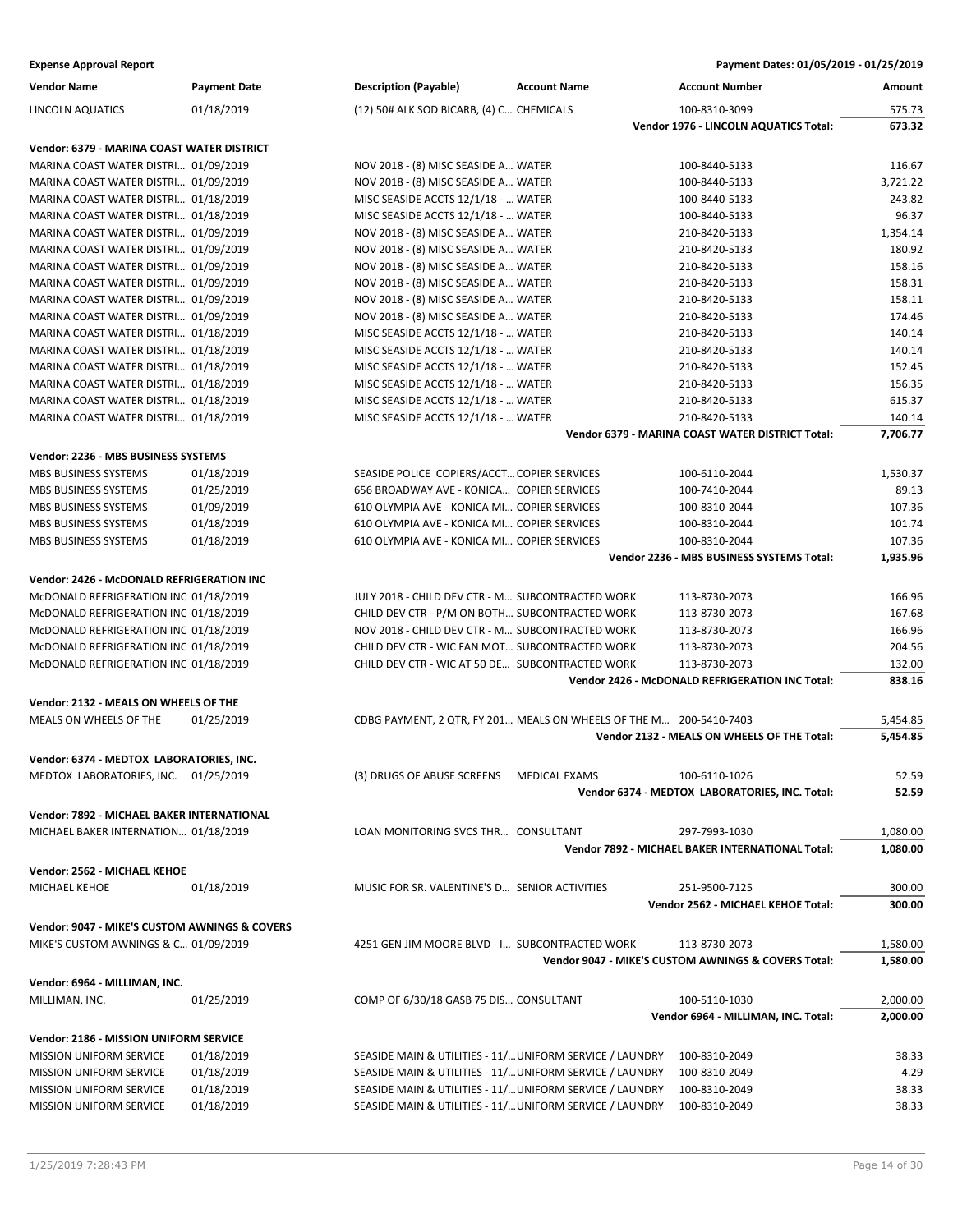| <b>Vendor Name</b>             | <b>Payment Date</b> | <b>Description (Payable)</b>                                                                                         | <b>Account Name</b>                     | <b>Account Number</b> | Amount |
|--------------------------------|---------------------|----------------------------------------------------------------------------------------------------------------------|-----------------------------------------|-----------------------|--------|
| <b>MISSION UNIFORM SERVICE</b> | 01/18/2019          | SEASIDE MAIN & UTILITIES - 11/ UNIFORM SERVICE / LAUNDRY                                                             |                                         | 100-8310-2049         | 38.33  |
| <b>MISSION UNIFORM SERVICE</b> | 01/18/2019          | SEASIDE MAIN & UTILITIES - 11/ UNIFORM SERVICE / LAUNDRY                                                             |                                         | 100-8310-2049         | 41.69  |
| <b>MISSION UNIFORM SERVICE</b> | 01/18/2019          | SEASIDE MAIN & UTILITIES - 11/ UNIFORM SERVICE/LAUNDRY                                                               |                                         | 100-8410-2049         | 12.27  |
| <b>MISSION UNIFORM SERVICE</b> | 01/18/2019          | SEASIDE MAIN & UTILITIES - 11/ UNIFORM SERVICE/LAUNDRY                                                               |                                         | 100-8410-2049         | 1.37   |
| MISSION UNIFORM SERVICE        | 01/18/2019          | SEASIDE MAIN & UTILITIES - 11/ UNIFORM SERVICE/LAUNDRY                                                               |                                         | 100-8410-2049         | 12.27  |
| MISSION UNIFORM SERVICE        | 01/18/2019          | SEASIDE MAIN & UTILITIES - 11/ UNIFORM SERVICE/LAUNDRY                                                               |                                         | 100-8410-2049         | 12.27  |
| MISSION UNIFORM SERVICE        | 01/18/2019          | SEASIDE MAIN & UTILITIES - 11/ UNIFORM SERVICE/LAUNDRY                                                               |                                         | 100-8410-2049         | 12.27  |
| MISSION UNIFORM SERVICE        | 01/18/2019          | SEASIDE MAIN & UTILITIES - 11/ UNIFORM SERVICE/LAUNDRY                                                               |                                         | 100-8410-2049         | 13.34  |
| <b>MISSION UNIFORM SERVICE</b> | 01/18/2019          | SEASIDE MAIN & UTILITIES - 11/ UNIFORM SERVICE/LAUNDRY                                                               |                                         | 100-8420-2049         | 38.33  |
| MISSION UNIFORM SERVICE        | 01/18/2019          | SEASIDE MAIN & UTILITIES - 11/ UNIFORM SERVICE/LAUNDRY                                                               |                                         | 100-8420-2049         | 4.29   |
| MISSION UNIFORM SERVICE        | 01/18/2019          | SEASIDE MAIN & UTILITIES - 11/ UNIFORM SERVICE/LAUNDRY                                                               |                                         | 100-8420-2049         | 38.33  |
| MISSION UNIFORM SERVICE        | 01/18/2019          | SEASIDE MAIN & UTILITIES - 11/ UNIFORM SERVICE/LAUNDRY                                                               |                                         | 100-8420-2049         | 38.33  |
| <b>MISSION UNIFORM SERVICE</b> | 01/18/2019          | SEASIDE MAIN & UTILITIES - 11/ UNIFORM SERVICE/LAUNDRY                                                               |                                         | 100-8420-2049         | 38.33  |
| <b>MISSION UNIFORM SERVICE</b> | 01/18/2019          | SEASIDE MAIN & UTILITIES - 11/ UNIFORM SERVICE/LAUNDRY                                                               |                                         | 100-8420-2049         | 41.69  |
| MISSION UNIFORM SERVICE        | 01/18/2019          | SEASIDE MAIN & UTILITIES - 11/ UNIFORM SERVICE / LAUNDRY                                                             |                                         | 100-8440-2049         | 22.99  |
| MISSION UNIFORM SERVICE        | 01/18/2019          | SEASIDE MAIN & UTILITIES - 11/ UNIFORM SERVICE / LAUNDRY                                                             |                                         | 100-8440-2049         | 2.57   |
| MISSION UNIFORM SERVICE        | 01/18/2019          | SEASIDE MAIN & UTILITIES - 11/ UNIFORM SERVICE / LAUNDRY                                                             |                                         | 100-8440-2049         | 22.99  |
| MISSION UNIFORM SERVICE        | 01/18/2019          | SEASIDE MAIN & UTILITIES - 11/ UNIFORM SERVICE / LAUNDRY                                                             |                                         | 100-8440-2049         | 22.99  |
| <b>MISSION UNIFORM SERVICE</b> | 01/18/2019          | SEASIDE MAIN & UTILITIES - 11/ UNIFORM SERVICE / LAUNDRY                                                             |                                         | 100-8440-2049         | 22.99  |
| MISSION UNIFORM SERVICE        | 01/18/2019          | SEASIDE MAIN & UTILITIES - 11/ UNIFORM SERVICE / LAUNDRY                                                             |                                         | 100-8440-2049         | 25.00  |
| MISSION UNIFORM SERVICE        | 01/18/2019          | SEASIDE MAIN & UTILITIES - 11/ UNIFORM SERVICE / LAUNDRY                                                             |                                         | 100-8450-2049         | 12.27  |
| MISSION UNIFORM SERVICE        | 01/18/2019          |                                                                                                                      |                                         | 100-8450-2049         | 1.37   |
| <b>MISSION UNIFORM SERVICE</b> | 01/18/2019          | SEASIDE MAIN & UTILITIES - 11/ UNIFORM SERVICE / LAUNDRY<br>SEASIDE MAIN & UTILITIES - 11/ UNIFORM SERVICE / LAUNDRY |                                         | 100-8450-2049         | 12.27  |
|                                |                     |                                                                                                                      |                                         |                       |        |
| <b>MISSION UNIFORM SERVICE</b> | 01/18/2019          | SEASIDE MAIN & UTILITIES - 11/ UNIFORM SERVICE / LAUNDRY                                                             |                                         | 100-8450-2049         | 12.27  |
| MISSION UNIFORM SERVICE        | 01/18/2019          | SEASIDE MAIN & UTILITIES - 11/ UNIFORM SERVICE / LAUNDRY                                                             |                                         | 100-8450-2049         | 12.27  |
| MISSION UNIFORM SERVICE        | 01/18/2019          | SEASIDE MAIN & UTILITIES - 11/ UNIFORM SERVICE / LAUNDRY                                                             |                                         | 100-8450-2049         | 13.34  |
| MISSION UNIFORM SERVICE        | 01/18/2019          | RECREATION DEPT - CUSTODIAL UNIFORM SERVICE/LAUNDRY                                                                  |                                         | 100-9105-2049         | 96.15  |
| MISSION UNIFORM SERVICE        | 01/18/2019          | RECREATION DEPT - CUSTODIAL UNIFORM SERVICE/LAUNDRY                                                                  |                                         | 100-9105-2049         | 104.58 |
| <b>MISSION UNIFORM SERVICE</b> | 01/18/2019          | RECREATION DEPT - CUSTODIAL UNIFORM SERVICE/LAUNDRY                                                                  |                                         | 100-9105-2049         | 226.45 |
| MISSION UNIFORM SERVICE        | 01/25/2019          | RECREATION DEPT - UNIFORMS UNIFORM SERVICE/LAUNDRY                                                                   |                                         | 100-9105-2049         | 104.58 |
| MISSION UNIFORM SERVICE        | 01/18/2019          | SEASIDE MAIN & UTILITIES - 11/ UNIFORM SERVICE/LAUNDRY                                                               |                                         | 103-8710-2049         | 7.67   |
| MISSION UNIFORM SERVICE        | 01/18/2019          | SEASIDE MAIN & UTILITIES - 11/ UNIFORM SERVICE/LAUNDRY                                                               |                                         | 103-8710-2049         | 0.86   |
| <b>MISSION UNIFORM SERVICE</b> | 01/18/2019          | SEASIDE MAIN & UTILITIES - 11/ UNIFORM SERVICE/LAUNDRY                                                               |                                         | 103-8710-2049         | 7.67   |
| MISSION UNIFORM SERVICE        | 01/18/2019          | SEASIDE MAIN & UTILITIES - 11/ UNIFORM SERVICE/LAUNDRY                                                               |                                         | 103-8710-2049         | 7.67   |
| MISSION UNIFORM SERVICE        | 01/18/2019          | SEASIDE MAIN & UTILITIES - 11/ UNIFORM SERVICE/LAUNDRY                                                               |                                         | 103-8710-2049         | 7.67   |
| MISSION UNIFORM SERVICE        | 01/18/2019          | SEASIDE MAIN & UTILITIES - 11/ UNIFORM SERVICE/LAUNDRY                                                               |                                         | 103-8710-2049         | 8.34   |
| MISSION UNIFORM SERVICE        | 01/18/2019          | SEASIDE-POMA 12/3/18                                                                                                 | UNIFORM SERVICE / LAUNDRY               | 113-8730-2049         | 78.90  |
| MISSION UNIFORM SERVICE        | 01/18/2019          | SEASIDE-POMA; 12/3/18                                                                                                | UNIFORM SERVICE / LAUNDRY               | 113-8730-2049         | 130.00 |
| MISSION UNIFORM SERVICE        | 01/18/2019          | SEASIDE-POMA; 12/10/18                                                                                               | UNIFORM SERVICE / LAUNDRY               | 113-8730-2049         | 78.90  |
| MISSION UNIFORM SERVICE        | 01/18/2019          | SEASIDE-POMA; 12/17/18                                                                                               | UNIFORM SERVICE / LAUNDRY               | 113-8730-2049         | 78.90  |
| MISSION UNIFORM SERVICE        | 01/18/2019          | SEASIDE-POMA; 12/24/18                                                                                               | UNIFORM SERVICE / LAUNDRY 113-8730-2049 |                       | 78.90  |
| <b>MISSION UNIFORM SERVICE</b> | 01/18/2019          | SEASIDE-POMA; 12/31/18                                                                                               | UNIFORM SERVICE / LAUNDRY               | 113-8730-2049         | 85.94  |
| <b>MISSION UNIFORM SERVICE</b> | 01/18/2019          | SEASIDE MAIN & UTILITIES - 11/ UNIFORM SERVICE/LAUNDRY                                                               |                                         | 210-8110-2049         | 30.66  |
| <b>MISSION UNIFORM SERVICE</b> | 01/18/2019          | SEASIDE MAIN & UTILITIES - 11/ UNIFORM SERVICE/LAUNDRY                                                               |                                         | 210-8110-2049         | 3.43   |
| MISSION UNIFORM SERVICE        | 01/18/2019          | SEASIDE MAIN & UTILITIES - 11/ UNIFORM SERVICE/LAUNDRY                                                               |                                         | 210-8110-2049         | 30.66  |
| MISSION UNIFORM SERVICE        | 01/18/2019          | SEASIDE MAIN & UTILITIES - 11/ UNIFORM SERVICE/LAUNDRY                                                               |                                         | 210-8110-2049         | 30.66  |
| <b>MISSION UNIFORM SERVICE</b> | 01/18/2019          | SEASIDE MAIN & UTILITIES - 11/ UNIFORM SERVICE/LAUNDRY                                                               |                                         | 210-8110-2049         | 30.66  |
| MISSION UNIFORM SERVICE        | 01/18/2019          | SEASIDE MAIN & UTILITIES - 11/ UNIFORM SERVICE/LAUNDRY                                                               |                                         | 210-8110-2049         | 33.34  |
| MISSION UNIFORM SERVICE        | 01/18/2019          | SEASIDE MAIN & UTILITIES - 11/ UNIFORM SERVICE/LAUNDRY                                                               |                                         | 210-8420-2049         | 7.67   |
| MISSION UNIFORM SERVICE        | 01/18/2019          | SEASIDE MAIN & UTILITIES - 11/ UNIFORM SERVICE/LAUNDRY                                                               |                                         | 210-8420-2049         | 0.88   |
| MISSION UNIFORM SERVICE        | 01/18/2019          | SEASIDE MAIN & UTILITIES - 11/ UNIFORM SERVICE/LAUNDRY                                                               |                                         | 210-8420-2049         | 7.67   |
| <b>MISSION UNIFORM SERVICE</b> | 01/18/2019          | SEASIDE MAIN & UTILITIES - 11/ UNIFORM SERVICE/LAUNDRY                                                               |                                         | 210-8420-2049         | 7.67   |
| MISSION UNIFORM SERVICE        | 01/18/2019          | SEASIDE MAIN & UTILITIES - 11/ UNIFORM SERVICE/LAUNDRY                                                               |                                         | 210-8420-2049         | 7.67   |
| MISSION UNIFORM SERVICE        | 01/18/2019          | SEASIDE MAIN & UTILITIES - 11/ UNIFORM SERVICE/LAUNDRY                                                               |                                         | 210-8420-2049         | 8.38   |
| MISSION UNIFORM SERVICE        | 01/18/2019          | SEASIDE MAIN & UTILITIES - 11/ UNIFORM SERVICE/LAUNDRY                                                               |                                         | 271-8110-2049         | 30.66  |
| MISSION UNIFORM SERVICE        | 01/18/2019          | SEASIDE MAIN & UTILITIES - 11/ UNIFORM SERVICE/LAUNDRY                                                               |                                         | 271-8110-2049         | 3.43   |
| <b>MISSION UNIFORM SERVICE</b> | 01/18/2019          | SEASIDE MAIN & UTILITIES - 11/ UNIFORM SERVICE/LAUNDRY                                                               |                                         | 271-8110-2049         | 30.66  |
| MISSION UNIFORM SERVICE        | 01/18/2019          | SEASIDE MAIN & UTILITIES - 11/ UNIFORM SERVICE/LAUNDRY                                                               |                                         | 271-8110-2049         | 30.66  |
| MISSION UNIFORM SERVICE        | 01/18/2019          | SEASIDE MAIN & UTILITIES - 11/ UNIFORM SERVICE/LAUNDRY                                                               |                                         | 271-8110-2049         | 30.66  |
| MISSION UNIFORM SERVICE        | 01/18/2019          | SEASIDE MAIN & UTILITIES - 11/ UNIFORM SERVICE/LAUNDRY                                                               |                                         | 271-8110-2049         | 33.34  |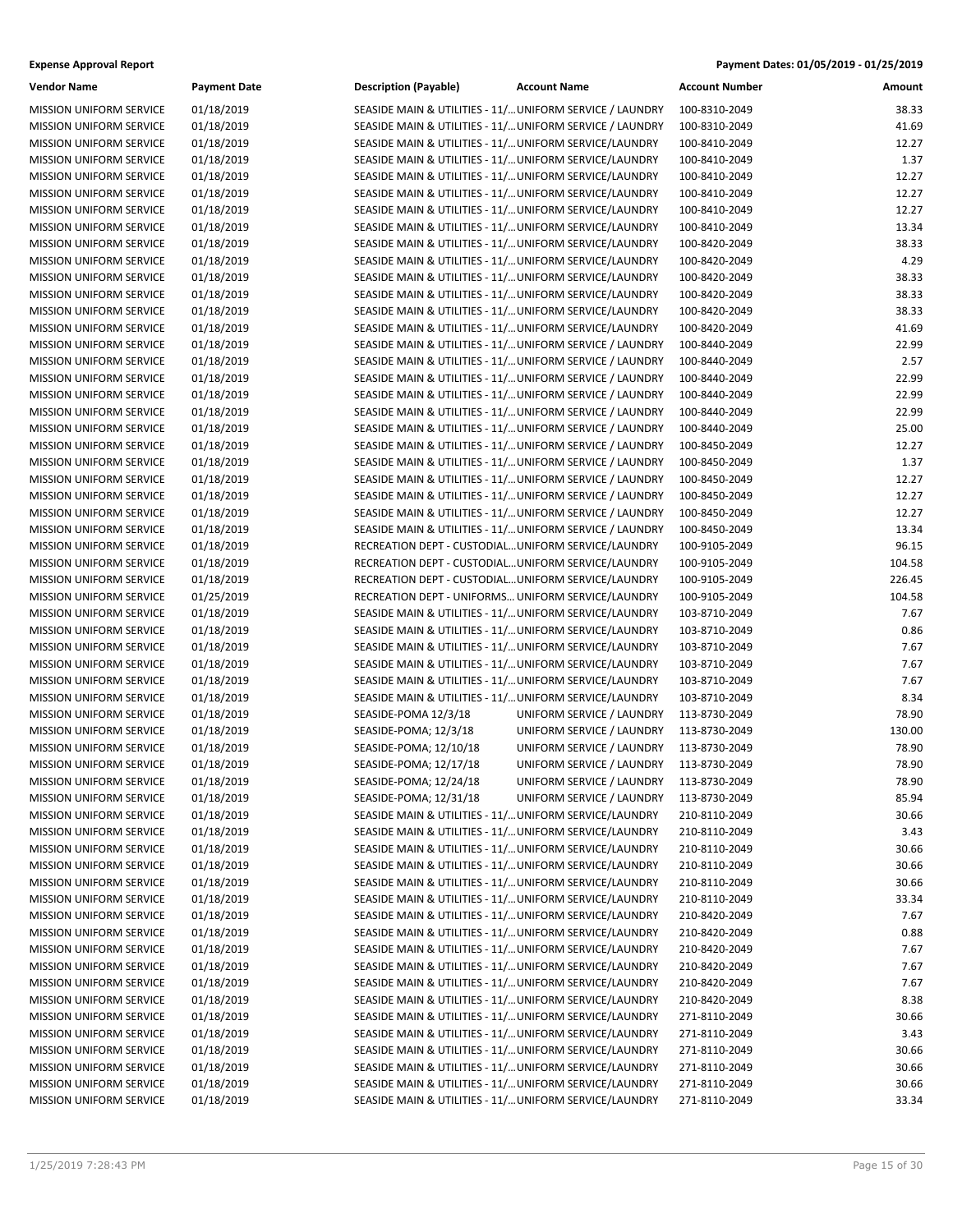| Vendor Name                    | Payment Dat |
|--------------------------------|-------------|
| <b>MISSION UNIFORM SERVICE</b> | 01/18/2019  |
| <b>MISSION UNIFORM SERVICE</b> | 01/18/2019  |
| <b>MISSION UNIFORM SERVICE</b> | 01/18/2019  |
| <b>MISSION UNIFORM SERVICE</b> | 01/18/2019  |
| <b>MISSION UNIFORM SERVICE</b> | 01/18/2019  |
| <b>MISSION UNIFORM SERVICE</b> | 01/18/2019  |
| MISSION UNIFORM SERVICE        | 01/18/2019  |
| <b>MISSION UNIFORM SERVICE</b> | 01/18/2019  |
| <b>MISSION UNIFORM SERVICE</b> | 01/18/2019  |
| <b>MISSION UNIFORM SERVICE</b> | 01/18/2019  |
| <b>MISSION UNIFORM SERVICE</b> | 01/18/2019  |
| <b>MISSION UNIFORM SERVICE</b> | 01/18/2019  |
| <b>MISSION UNIFORM SERVICE</b> | 01/18/2019  |
| <b>MISSION UNIFORM SERVICE</b> | 01/18/2019  |
| <b>MISSION UNIFORM SERVICE</b> | 01/18/2019  |
| <b>MISSION UNIFORM SERVICE</b> | 01/18/2019  |
| <b>MISSION UNIFORM SERVICE</b> | 01/18/2019  |
| <b>MISSION UNIFORM SERVICE</b> | 01/18/2019  |

### **Vendor: 6963 - MNS ENGINEERS, INC.**

### **Vendor: 9075 - MONICA ARELLANO**

| <b>MONICA ARELLANO</b> | 01/25/2019 |
|------------------------|------------|
|                        |            |

### **Vendor: 4425 - MONTEREY AUTO SUPPLY**

| MONTEREY AUTO SUPPLY        | 01/09/2019 |
|-----------------------------|------------|
| <b>MONTEREY AUTO SUPPLY</b> | 01/09/2019 |
| <b>MONTEREY AUTO SUPPLY</b> | 01/09/2019 |
| <b>MONTEREY AUTO SUPPLY</b> | 01/09/2019 |
| <b>MONTEREY AUTO SUPPLY</b> | 01/09/2019 |
| <b>MONTEREY AUTO SUPPLY</b> | 01/09/2019 |
| <b>MONTEREY AUTO SUPPLY</b> | 01/09/2019 |
| <b>MONTEREY AUTO SUPPLY</b> | 01/09/2019 |
| <b>MONTEREY AUTO SUPPLY</b> | 01/09/2019 |
| <b>MONTEREY AUTO SUPPLY</b> | 01/09/2019 |
| <b>MONTEREY AUTO SUPPLY</b> | 01/09/2019 |
| <b>MONTEREY AUTO SUPPLY</b> | 01/09/2019 |
| <b>MONTEREY AUTO SUPPLY</b> | 01/09/2019 |
| <b>MONTEREY AUTO SUPPLY</b> | 01/09/2019 |
| <b>MONTEREY AUTO SUPPLY</b> | 01/09/2019 |
| <b>MONTEREY AUTO SUPPLY</b> | 01/09/2019 |
| <b>MONTEREY AUTO SUPPLY</b> | 01/09/2019 |
| <b>MONTEREY AUTO SUPPLY</b> | 01/09/2019 |
| <b>MONTEREY AUTO SUPPLY</b> | 01/09/2019 |
| <b>MONTEREY AUTO SUPPLY</b> | 01/09/2019 |
| <b>MONTEREY AUTO SUPPLY</b> | 01/09/2019 |
| <b>MONTEREY AUTO SUPPLY</b> | 01/09/2019 |
| <b>MONTEREY AUTO SUPPLY</b> | 01/09/2019 |
| <b>MONTEREY AUTO SUPPLY</b> | 01/25/2019 |
| <b>MONTEREY AUTO SUPPLY</b> | 01/25/2019 |
| <b>MONTEREY AUTO SUPPLY</b> | 01/25/2019 |
| <b>MONTEREY AUTO SUPPLY</b> | 01/25/2019 |
| <b>MONTEREY AUTO SUPPLY</b> | 01/25/2019 |
| <b>MONTEREY AUTO SUPPLY</b> | 01/25/2019 |
| <b>MONTEREY AUTO SUPPLY</b> | 01/25/2019 |
| <b>MONTEREY AUTO SUPPLY</b> | 01/25/2019 |
| <b>MONTEREY AUTO SUPPLY</b> | 01/25/2019 |
| <b>MONTEREY AUTO SUPPLY</b> | 01/25/2019 |
|                             |            |

| Payment Dates: 01/05/2019 - 01/25/2019 |
|----------------------------------------|
|                                        |

| Vendor Name                                               | <b>Payment Date</b> | <b>Description (Payable)</b>                             | <b>Account Name</b>                                      | <b>Account Number</b>                        | Amount   |
|-----------------------------------------------------------|---------------------|----------------------------------------------------------|----------------------------------------------------------|----------------------------------------------|----------|
| MISSION UNIFORM SERVICE                                   | 01/18/2019          | SEASIDE MAIN & UTILITIES - 11/ UNIFORM SERVICE/LAUNDRY   |                                                          | 401-8620-2049                                | 30.66    |
| MISSION UNIFORM SERVICE                                   | 01/18/2019          | SEASIDE MAIN & UTILITIES - 11/ UNIFORM SERVICE/LAUNDRY   |                                                          | 401-8620-2049                                | 3.43     |
| MISSION UNIFORM SERVICE                                   | 01/18/2019          | SEASIDE MAIN & UTILITIES - 11/ UNIFORM SERVICE/LAUNDRY   |                                                          | 401-8620-2049                                | 30.66    |
| <b>MISSION UNIFORM SERVICE</b>                            | 01/18/2019          | SEASIDE MAIN & UTILITIES - 11/ UNIFORM SERVICE/LAUNDRY   |                                                          | 401-8620-2049                                | 30.66    |
| <b>MISSION UNIFORM SERVICE</b>                            | 01/18/2019          | SEASIDE MAIN & UTILITIES - 11/ UNIFORM SERVICE/LAUNDRY   |                                                          | 401-8620-2049                                | 30.66    |
| MISSION UNIFORM SERVICE                                   | 01/18/2019          | SEASIDE MAIN & UTILITIES - 11/ UNIFORM SERVICE/LAUNDRY   |                                                          | 401-8620-2049                                | 33.34    |
| MISSION UNIFORM SERVICE                                   | 01/18/2019          | SEASIDE MAIN & UTILITIES - 11/ UNIFORM SERVICE/LAUNDRY   |                                                          | 501-8520-2049                                | 30.66    |
| MISSION UNIFORM SERVICE                                   | 01/18/2019          | SEASIDE MAIN & UTILITIES - 11/ UNIFORM SERVICE/LAUNDRY   |                                                          | 501-8520-2049                                | 3.43     |
| <b>MISSION UNIFORM SERVICE</b>                            | 01/18/2019          | SEASIDE MAIN & UTILITIES - 11/ UNIFORM SERVICE/LAUNDRY   |                                                          | 501-8520-2049                                | 30.66    |
| <b>MISSION UNIFORM SERVICE</b>                            | 01/18/2019          | SEASIDE MAIN & UTILITIES - 11/ UNIFORM SERVICE/LAUNDRY   |                                                          | 501-8520-2049                                | 30.66    |
| MISSION UNIFORM SERVICE                                   | 01/18/2019          | SEASIDE MAIN & UTILITIES - 11/ UNIFORM SERVICE/LAUNDRY   |                                                          | 501-8520-2049                                | 30.66    |
| MISSION UNIFORM SERVICE                                   | 01/18/2019          | SEASIDE MAIN & UTILITIES - 11/ UNIFORM SERVICE/LAUNDRY   |                                                          | 501-8520-2049                                | 33.34    |
| MISSION UNIFORM SERVICE                                   | 01/18/2019          |                                                          | SEASIDE MAIN & UTILITIES - 11/ UNIFORM SERVICE / LAUNDRY | 951-8820-2049                                | 30.66    |
| <b>MISSION UNIFORM SERVICE</b>                            | 01/18/2019          |                                                          | SEASIDE MAIN & UTILITIES - 11/ UNIFORM SERVICE / LAUNDRY | 951-8820-2049                                | 3.43     |
| <b>MISSION UNIFORM SERVICE</b>                            | 01/18/2019          |                                                          | SEASIDE MAIN & UTILITIES - 11/ UNIFORM SERVICE / LAUNDRY | 951-8820-2049                                | 30.66    |
| MISSION UNIFORM SERVICE                                   | 01/18/2019          | SEASIDE MAIN & UTILITIES - 11/ UNIFORM SERVICE / LAUNDRY |                                                          | 951-8820-2049                                | 30.66    |
| MISSION UNIFORM SERVICE                                   | 01/18/2019          |                                                          | SEASIDE MAIN & UTILITIES - 11/ UNIFORM SERVICE / LAUNDRY | 951-8820-2049                                | 30.66    |
| MISSION UNIFORM SERVICE                                   | 01/18/2019          |                                                          | SEASIDE MAIN & UTILITIES - 11/ UNIFORM SERVICE / LAUNDRY | 951-8820-2049                                | 33.34    |
|                                                           |                     |                                                          |                                                          | Vendor 2186 - MISSION UNIFORM SERVICE Total: | 2,585.88 |
|                                                           |                     |                                                          |                                                          |                                              |          |
| Vendor: 6963 - MNS ENGINEERS, INC.<br>MNS ENGINEERS, INC. | 01/09/2019          | JULY, 2018 - WBUV INFRA IMPR WBUV-RSTP GRANT             |                                                          | 345-8910-9513                                | 7,352.73 |
|                                                           |                     |                                                          |                                                          | Vendor 6963 - MNS ENGINEERS, INC. Total:     | 7,352.73 |
|                                                           |                     |                                                          |                                                          |                                              |          |
| Vendor: 9075 - MONICA ARELLANO                            |                     |                                                          |                                                          |                                              |          |
| MONICA ARELLANO                                           | 01/25/2019          | "COMMISSIONER'S CHOICE" - 2 CHRISTMAS DECORATIONS        |                                                          | 100-1350-7168                                | 75.00    |
|                                                           |                     |                                                          |                                                          | Vendor 9075 - MONICA ARELLANO Total:         | 75.00    |
| Vendor: 4425 - MONTEREY AUTO SUPPLY                       |                     |                                                          |                                                          |                                              |          |
| MONTEREY AUTO SUPPLY                                      | 01/09/2019          | LIQ ELEC TAPE                                            | <b>VEHICLE PARTS</b>                                     | 501-8520-6144                                | 11.35    |
| MONTEREY AUTO SUPPLY                                      | 01/09/2019          | NEW WATER PUMP - 2003 DO VEHICLE PARTS                   |                                                          | 501-8520-6144                                | 99.11    |
| <b>MONTEREY AUTO SUPPLY</b>                               | 01/09/2019          | HYD FL 5G, HOSE END, FITTING, VEHICLE PARTS              |                                                          | 501-8520-6144                                | 108.20   |
| MONTEREY AUTO SUPPLY                                      | 01/09/2019          | ELETRICAL CONNECTOR                                      | <b>VEHICLE PARTS</b>                                     | 501-8520-6144                                | 65.53    |
| MONTEREY AUTO SUPPLY                                      | 01/09/2019          | <b>HOSE</b>                                              | <b>VEHICLE PARTS</b>                                     | 501-8520-6144                                | 23.57    |
| MONTEREY AUTO SUPPLY                                      | 01/09/2019          | (5) PREM AW 46 HYD FL 5G                                 | <b>VEHICLE PARTS</b>                                     | 501-8520-6144                                | 284.00   |
| <b>MONTEREY AUTO SUPPLY</b>                               | 01/09/2019          | (6) NITRILE DISPOS GLOVE                                 | <b>VEHICLE PARTS</b>                                     | 501-8520-6144                                | 58.93    |
| <b>MONTEREY AUTO SUPPLY</b>                               | 01/09/2019          | FITTING, HOSE                                            | <b>VEHICLE PARTS</b>                                     | 501-8520-6144                                | 35.83    |
| MONTEREY AUTO SUPPLY                                      | 01/09/2019          | (5) FITTING, (1) HOSE                                    | <b>VEHICLE PARTS</b>                                     | 501-8520-6144                                | 329.88   |
| MONTEREY AUTO SUPPLY                                      | 01/09/2019          | 2017 CHEVY TAHO 5.3L 325 CID VEHICLE PARTS               |                                                          | 501-8520-6144                                | 261.23   |
| MONTEREY AUTO SUPPLY                                      | 01/09/2019          | CREDIT FOR ELECTRICAL CONN VEHICLE PARTS                 |                                                          | 501-8520-6144                                | $-65.53$ |
| MONTEREY AUTO SUPPLY                                      | 01/09/2019          | LAMP                                                     | <b>VEHICLE PARTS</b>                                     | 501-8520-6144                                | 7.09     |
| <b>MONTEREY AUTO SUPPLY</b>                               | 01/09/2019          | $(5)$ O RING                                             | <b>VEHICLE PARTS</b>                                     | 501-8520-6144                                | 45.39    |
| MONTEREY AUTO SUPPLY                                      | 01/09/2019          | (1) RADIATOR CAP                                         | <b>VEHICLE PARTS</b>                                     | 501-8520-6144                                | 9.82     |
| MONTEREY AUTO SUPPLY                                      | 01/09/2019          | $(4)$ FITTINGS, $(27)$ HOSE                              | <b>VEHICLE PARTS</b>                                     | 501-8520-6144                                | 284.05   |
| MONTEREY AUTO SUPPLY                                      | 01/09/2019          | (1) ALTERNATOR                                           | <b>VEHICLE PARTS</b>                                     | 501-8520-6144                                | 266.47   |
| MONTEREY AUTO SUPPLY                                      | 01/09/2019          | CREDIT MEMO FOR INV #592784 VEHICLE PARTS                |                                                          | 501-8520-6144                                | $-90.13$ |
| MONTEREY AUTO SUPPLY                                      | 01/09/2019          | NEW WATER PUMP                                           | <b>VEHICLE PARTS</b>                                     | 501-8520-6144                                | 49.81    |
| MONTEREY AUTO SUPPLY                                      | 01/09/2019          | (2) THERMOSTAT, (3) THERM G VEHICLE PARTS                |                                                          | 501-8520-6144                                | 38.64    |
| MONTEREY AUTO SUPPLY                                      | 01/09/2019          | WATER OUTLET GASKET                                      | <b>VEHICLE PARTS</b>                                     | 501-8520-6144                                | 1.55     |
| MONTEREY AUTO SUPPLY                                      | 01/09/2019          | (2) OXYGEN (O2) SENSOR                                   | <b>VEHICLE PARTS</b>                                     | 501-8520-6144                                | 120.37   |
| MONTEREY AUTO SUPPLY                                      | 01/09/2019          | PLATINUM FILTER KIT, (6) DEXV VEHICLE PARTS              |                                                          | 501-8520-6144                                | 117.92   |
| MONTEREY AUTO SUPPLY                                      | 01/09/2019          | (1) DISC PAD                                             | <b>VEHICLE PARTS</b>                                     | 501-8520-6144                                | 41.03    |
| MONTEREY AUTO SUPPLY                                      | 01/25/2019          | (1) EFF CONSOLE BLK                                      | <b>VEHICLE PARTS</b>                                     | 501-8520-6144                                | 4.03     |
| <b>MONTEREY AUTO SUPPLY</b>                               | 01/25/2019          | (1) WATER PUMP - NEW                                     | <b>VEHICLE PARTS</b>                                     | 501-8520-6144                                | 36.31    |
| MONTEREY AUTO SUPPLY                                      | 01/25/2019          | (1) SERPENTINE BELT                                      | <b>VEHICLE PARTS</b>                                     | 501-8520-6144                                | 24.90    |
| MONTEREY AUTO SUPPLY                                      | 01/25/2019          | (1) NAPA RADIATOR                                        | <b>VEHICLE PARTS</b>                                     | 501-8520-6144                                | 214.91   |
| MONTEREY AUTO SUPPLY                                      | 01/25/2019          | (2) NAPAGOLD FUEL FILTER, (1) VEHICLE PARTS              |                                                          | 501-8520-6144                                | 78.06    |
| MONTEREY AUTO SUPPLY                                      | 01/25/2019          | (12) NAPAGOLD OIL FILTER                                 | <b>VEHICLE PARTS</b>                                     | 501-8520-6144                                | 77.48    |
| MONTEREY AUTO SUPPLY                                      | 01/25/2019          | (3) BACK-UP LIGHT BULB                                   | <b>VEHICLE PARTS</b>                                     | 501-8520-6144                                | 8.16     |
| MONTEREY AUTO SUPPLY                                      | 01/25/2019          | (1) NAPAGOLD AIR FILTER                                  | <b>VEHICLE PARTS</b>                                     | 501-8520-6144                                | 32.48    |
| MONTEREY AUTO SUPPLY                                      | 01/25/2019          | (1) LEAK DETECTION PUMP                                  | <b>VEHICLE PARTS</b>                                     | 501-8520-6144                                | 150.36   |

(10) WIPER BLADE **VEHICLE PARTS** 501-8520-6144 78.55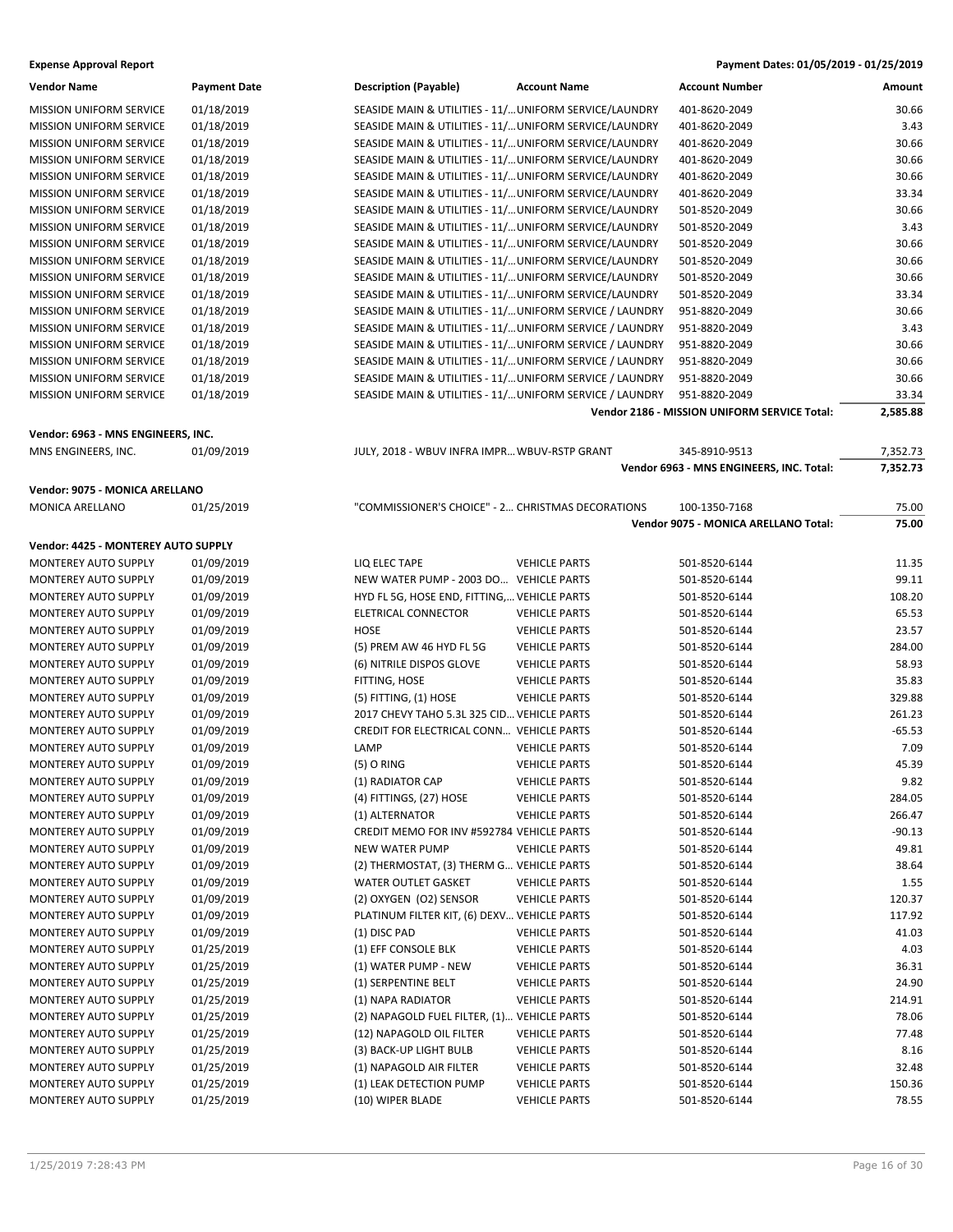| <b>Expense Approval Report</b>                   |                     |                                                                    |                                           | Payment Dates: 01/05/2019 - 01/25/2019                 |           |
|--------------------------------------------------|---------------------|--------------------------------------------------------------------|-------------------------------------------|--------------------------------------------------------|-----------|
| <b>Vendor Name</b>                               | <b>Payment Date</b> | <b>Description (Payable)</b>                                       | <b>Account Name</b>                       | <b>Account Number</b>                                  | Amount    |
| <b>MONTEREY AUTO SUPPLY</b>                      | 01/25/2019          | CREDIT MEMO FOR INV #58084 VEHICLE PARTS                           |                                           | 501-8520-6144                                          | $-339.13$ |
|                                                  |                     |                                                                    |                                           | Vendor 4425 - MONTEREY AUTO SUPPLY Total:              | 2,470.22  |
| Vendor: 7505 - MONTEREY BAY ANALYTICAL SVCS.     |                     |                                                                    |                                           |                                                        |           |
| MONTEREY BAY ANALYTICAL S 01/25/2019             |                     | SEASIDE MWS SAMPLES RECEIV WATER SAMPLING                          |                                           | 401-8620-2072                                          | 78.00     |
|                                                  |                     |                                                                    |                                           | Vendor 7505 - MONTEREY BAY ANALYTICAL SVCS. Total:     | 78.00     |
| Vendor: 2223 - MONTEREY BAY ENGINEERS            |                     |                                                                    |                                           |                                                        |           |
| <b>MONTEREY BAY ENGINEERS</b>                    | 01/09/2019          | CONSTRUCTION STAKING - CUT CUTINO PARK ADA IMPRVMNTS 348-8910-9571 |                                           |                                                        | 4,000.00  |
|                                                  |                     |                                                                    |                                           | Vendor 2223 - MONTEREY BAY ENGINEERS Total:            | 4.000.00  |
| Vendor: 2238 - MONTEREY BAY PEST CONTROL         |                     |                                                                    |                                           |                                                        |           |
| MONTEREY BAY PEST CONTROL 01/09/2019             |                     | 440 HARCOURT - TRAILER #A  PEST CONTROL                            |                                           | 100-8310-2057                                          | 58.00     |
| MONTEREY BAY PEST CONTROL 01/09/2019             |                     | 440 HARCOURT AVE POLICE DE PEST CONTROL                            |                                           | 100-8310-2057                                          | 100.00    |
| MONTEREY BAY PEST CONTROL 01/09/2019             |                     | 610 OLYMPIA AVE; ROACH CON PEST CONTROL                            |                                           | 100-8310-2057                                          | 60.00     |
|                                                  |                     |                                                                    |                                           | Vendor 2238 - MONTEREY BAY PEST CONTROL Total:         | 218.00    |
| Vendor: 5543 - MONTEREY BAY URGENT               |                     |                                                                    |                                           |                                                        |           |
| <b>MONTEREY BAY URGENT</b>                       | 01/25/2019          | RECREATION                                                         | SUBCONTRACTED WORK                        | 100-9100-2073                                          | 25.00     |
| <b>MONTEREY BAY URGENT</b>                       | 01/25/2019          | <b>RECREATION</b>                                                  | SUBCONTRACTED WORK                        | 100-9100-2073                                          | 25.00     |
| <b>MONTEREY BAY URGENT</b>                       | 01/25/2019          | <b>PUBLIC WORKS</b>                                                | SUBCONTRACTED WORK                        | 951-8820-2073                                          | 80.00     |
|                                                  |                     |                                                                    |                                           | <b>Vendor 5543 - MONTEREY BAY URGENT Total:</b>        | 130.00    |
| Vendor: 0759 - MONTEREY CO. WEEKLY CLASSIFIEDS   |                     |                                                                    |                                           |                                                        |           |
| MONTEREY CO. WEEKLY CLASSI 01/25/2019            |                     | NOTICE OF VACANCY - BOARD                                          | PUBLISHING & LEGAL ADVERTIS 100-2021-2063 |                                                        | 159.30    |
| MONTEREY CO. WEEKLY CLASSI 01/25/2019            |                     | <b>PUBLIC HEARING - BEES</b>                                       | PUBLISHING & LEGAL ADVERTIS 100-2021-2063 |                                                        | 79.65     |
| MONTEREY CO. WEEKLY CLASSI 01/25/2019            |                     | SEASIDE FARMER'S MARKET AD;FARMERS' MARKET                         |                                           | 100-7410-4206                                          | 204.00    |
|                                                  |                     |                                                                    |                                           | Vendor 0759 - MONTEREY CO. WEEKLY CLASSIFIEDS Total:   | 442.95    |
|                                                  |                     |                                                                    |                                           |                                                        |           |
| Vendor: 2205 - MONTEREY COUNTY CONVENTION        |                     |                                                                    |                                           |                                                        |           |
| MONTEREY COUNTY CONVENT 01/18/2019               |                     | Q3 FY 18/19 JURIS. IMPRVMNT  MCCVB                                 |                                           | 100-1010-7166                                          | 20,233.75 |
| MONTEREY COUNTY CONVENT 01/09/2019               |                     | NOVEMBER 2018 TID REMITTA TID ASSESSMENT                           |                                           | 100-2010                                               | 17,717.04 |
|                                                  |                     |                                                                    |                                           | Vendor 2205 - MONTEREY COUNTY CONVENTION Total:        | 37,950.79 |
| Vendor: 8366 - MONTEREY COUNTY FIRE CHIEFS ASSN. |                     |                                                                    |                                           |                                                        |           |
| MONTEREY COUNTY FIRE CHIEF 01/18/2019            |                     | 2019 MEMBERSHIP - SEASIDE F DUES & MEMBERSHIP                      |                                           | 100-6620-4122                                          | 150.00    |
|                                                  |                     |                                                                    |                                           | Vendor 8366 - MONTEREY COUNTY FIRE CHIEFS ASSN. Total: | 150.00    |
| Vendor: 2129 - MONTEREY COUNTY PEACE             |                     |                                                                    |                                           |                                                        |           |
| MONTEREY COUNTY PEACE                            | 01/18/2019          | DEC 2018 SHOOTING RANGE FEE TRAINING & EDUCATIONS                  |                                           | 100-6120-1029                                          | 100.00    |
|                                                  |                     |                                                                    |                                           | <b>Vendor 2129 - MONTEREY COUNTY PEACE Total:</b>      | 100.00    |
| Vendor: 2295 - MONTEREY COUNTY PETROLEUM         |                     |                                                                    |                                           |                                                        |           |
| MONTEREY COUNTY PETROLE 01/09/2019               |                     | 878 GALLONS UNLEADED REG  VEHICLE FUEL                             |                                           | 501-8520-6145                                          | 2,200.78  |
| MONTEREY COUNTY PETROLE 01/09/2019               |                     | 700 GALLONS DIESEL NO. 2                                           | <b>VEHICLE FUEL</b>                       | 501-8520-6145                                          | 2,042.73  |
| MONTEREY COUNTY PETROLE 01/09/2019               |                     | 800 GALLONS UNLEADED REG  VEHICLE FUEL                             |                                           | 501-8520-6145                                          | 2,021.95  |
| MONTEREY COUNTY PETROLE 01/09/2019               |                     | 1000 GALLONS UNLEADED REG VEHICLE FUEL                             |                                           | 501-8520-6145                                          | 2,517.01  |
| MONTEREY COUNTY PETROLE 01/25/2019               |                     | 825 GALLONS DIESEL NO. 2                                           | <b>VEHICLE FUEL</b>                       | 501-8520-6145                                          | 2,367.55  |
| MONTEREY COUNTY PETROLE 01/25/2019               |                     | 1,155 GALLONS UNLEADED REG VEHICLE FUEL                            |                                           | 501-8520-6145                                          | 2,834.90  |
| MONTEREY COUNTY PETROLE 01/25/2019               |                     | 800 GALLONS UNLEADED REG.  VEHICLE FUEL                            |                                           | 501-8520-6145                                          | 2,005.27  |
|                                                  |                     |                                                                    |                                           | <b>Vendor 2295 - MONTEREY COUNTY PETROLEUM Total:</b>  | 15,990.19 |
| Vendor: 2290 - MONTEREY COUNTY RECORDER          |                     |                                                                    |                                           |                                                        |           |
| MONTEREY COUNTY RECORDER 01/09/2019              |                     | (9) OFFICIAL RECORDS                                               | <b>OUTSIDE PRINTING SERVICE</b>           | 100-8910-2053                                          | 18.00     |
|                                                  |                     |                                                                    |                                           | Vendor 2290 - MONTEREY COUNTY RECORDER Total:          | 18.00     |
|                                                  |                     |                                                                    |                                           |                                                        |           |
| Vendor: 2307 - MONTEREY GARAGE                   |                     |                                                                    |                                           |                                                        |           |
| <b>MONTEREY GARAGE</b>                           | 01/18/2019          | 2015 NISSAN LEAF - TOW TO CI OUTSIDE REPAIRS                       |                                           | 501-8520-6148                                          | 66.00     |
|                                                  |                     |                                                                    |                                           | Vendor 2307 - MONTEREY GARAGE Total:                   | 66.00     |
| Vendor: 8791 - MONTEREY ONE WATER                |                     |                                                                    |                                           |                                                        |           |
| <b>MONTEREY ONE WATER</b>                        | 01/09/2019          | MISC ACCTS - 11/01/18 - 12/31 SEWER SERVICE CHARGE                 |                                           | 100-8310-5136                                          | 66.84     |
| <b>MONTEREY ONE WATER</b>                        | 01/09/2019          | MISC ACCTS - 11/01/18 - 12/31 SEWER SERVICE CHARGE                 |                                           | 100-8310-5136                                          | 914.19    |
| MONTEREY ONE WATER                               | 01/09/2019          | MISC ACCTS - 11/01/18 - 12/31 SEWER SERVICE CHARGE                 |                                           | 100-8310-5136                                          | 1,173.33  |
| <b>MONTEREY ONE WATER</b>                        | 01/09/2019          | MISC ACCTS - 11/01/18 - 12/31 SEWER SERVICE CHARGE                 |                                           | 100-8310-5136                                          | 24.70     |
| <b>MONTEREY ONE WATER</b>                        | 01/09/2019          | MISC ACCTS - 11/01/18 - 12/31 SEWER SERVICE CHARGE                 |                                           | 100-8310-5136                                          | 233.70    |
| MONTEREY ONE WATER                               | 01/09/2019          | MISC ACCTS - 11/01/18 - 12/31 SEWER SERVICE CHARGE                 |                                           | 100-8310-5136                                          | 140.22    |
| <b>MONTEREY ONE WATER</b>                        | 01/09/2019          | MISC ACCTS - 11/01/18 - 12/31 SEWER SERVICE CHARGE                 |                                           | 100-8310-5136                                          | 234.30    |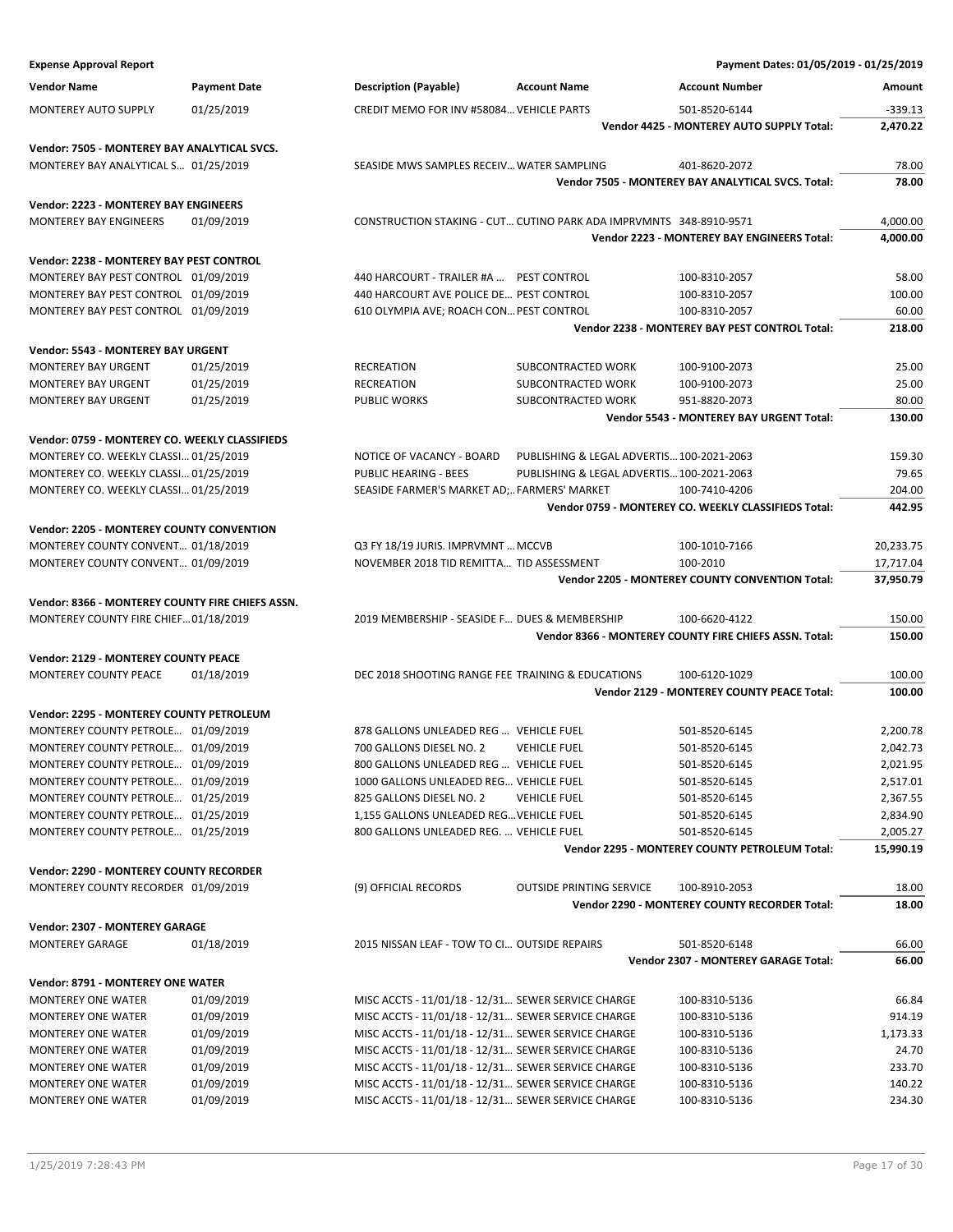| <b>Vendor Name</b>                      | <b>Payment Date</b> | <b>Description (Payable)</b>                       | <b>Account Name</b>                                                     | <b>Account Number</b>                                     | Amount               |
|-----------------------------------------|---------------------|----------------------------------------------------|-------------------------------------------------------------------------|-----------------------------------------------------------|----------------------|
| <b>MONTEREY ONE WATER</b>               | 01/09/2019          | MISC ACCTS - 11/01/18 - 12/31 SEWER SERVICE CHARGE |                                                                         | 100-8310-5136                                             | 46.74                |
| <b>MONTEREY ONE WATER</b>               | 01/09/2019          | MISC ACCTS - 11/01/18 - 12/31 SEWER SERVICE CHARGE |                                                                         | 100-8310-5136                                             | 46.74                |
| <b>MONTEREY ONE WATER</b>               | 01/18/2019          | JUL-SEPT 2018 LIFT STATION MASUBCONTRACTED WORK    |                                                                         | 951-8820-2073                                             | 12,071.83            |
| <b>MONTEREY ONE WATER</b>               | 01/09/2019          |                                                    | MISC ACCTS - 11/01/18 - 12/31 RENTAL PROPERTY EXP & MAINT 971-9710-9599 |                                                           | 14.80                |
| <b>MONTEREY ONE WATER</b>               | 01/09/2019          |                                                    | MISC ACCTS - 11/01/18 - 12/31 RENTAL PROPERTY EXP & MAINT 971-9710-9599 |                                                           | 14.80                |
| <b>MONTEREY ONE WATER</b>               | 01/09/2019          |                                                    | MISC ACCTS - 11/01/18 - 12/31 RENTAL PROPERTY EXP & MAINT 971-9710-9599 |                                                           | 66.84                |
| <b>MONTEREY ONE WATER</b>               | 01/09/2019          |                                                    | MISC ACCTS - 11/01/18 - 12/31 RENTAL PROPERTY EXP & MAINT 971-9710-9599 |                                                           | 66.84                |
| <b>MONTEREY ONE WATER</b>               | 01/09/2019          |                                                    | MISC ACCTS - 11/01/18 - 12/31 RENTAL PROPERTY EXP & MAINT 971-9710-9599 |                                                           | 14.80                |
|                                         |                     |                                                    |                                                                         | Vendor 8791 - MONTEREY ONE WATER Total:                   | 15,130.67            |
| Vendor: 2338 - MONTEREY PENINSULA WATER |                     |                                                    |                                                                         |                                                           |                      |
|                                         |                     |                                                    |                                                                         |                                                           |                      |
| MONTEREY PENINSULA WATER 01/09/2019     |                     | SEASIDE SURCHARGE FOR 01/0 A/P MPWMD SURCHARGE     |                                                                         | 401-2002<br>Vendor 2338 - MONTEREY PENINSULA WATER Total: | 3,156.89<br>3,156.89 |
|                                         |                     |                                                    |                                                                         |                                                           |                      |
| Vendor: 2342 - MONTEREY REGIONAL WASTE  |                     |                                                    |                                                                         |                                                           |                      |
| MONTEREY REGIONAL WASTE                 | 01/25/2019          | DEC 2018 SCALES                                    | REFUSE DISPOSAL                                                         | 100-8420-2068                                             | 165.40               |
| MONTEREY REGIONAL WASTE                 | 01/25/2019          | DEC 2018 SCALES                                    | SUBCONTRACTED WORK                                                      | 271-8110-2073                                             | 351.54               |
|                                         |                     |                                                    |                                                                         | Vendor 2342 - MONTEREY REGIONAL WASTE Total:              | 516.94               |
| Vendor: 6761 - MONTEREY SIGNS           |                     |                                                    |                                                                         |                                                           |                      |
| <b>MONTEREY SIGNS</b>                   | 01/25/2019          | <b>NEW "L" FOR CITY HALL</b>                       | DEPARTMENT EQUIPMENT                                                    | 100-8310-8187                                             | 670.24               |
| <b>MONTEREY SIGNS</b>                   | 01/09/2019          | (1) CUSTOM DECAL LOGO                              | <b>DEPARTMENT CONSUMABLES</b>                                           | 100-8420-3095                                             | 92.86                |
| <b>MONTEREY SIGNS</b>                   | 01/09/2019          | (1) ENGRAVED PLAQUE - "PRES DEPARTMENT CONSUMABLES |                                                                         | 113-8730-3095                                             | 81.94                |
|                                         |                     |                                                    |                                                                         | Vendor 6761 - MONTEREY SIGNS Total:                       | 845.04               |
| Vendor: 2346 - MONTEREY SPORTS CENTER   |                     |                                                    |                                                                         |                                                           |                      |
| <b>MONTEREY SPORTS CENTER</b>           | 01/23/2019          | <b>GYM MBRSHIP - SINGLE</b>                        | MISC PAYROLL PAYABLES                                                   | 100-2062                                                  | 299.16               |
| <b>MONTEREY SPORTS CENTER</b>           | 01/23/2019          | <b>GYM MBRSHP - SENIOR</b>                         | MISC PAYROLL PAYABLES                                                   | 100-2062                                                  | 30.72                |
| <b>MONTEREY SPORTS CENTER</b>           | 01/23/2019          | <b>GYM MBRSHIP - FAMILY</b>                        | MISC PAYROLL PAYABLES                                                   | 100-2062                                                  | 683.68               |
| <b>MONTEREY SPORTS CENTER</b>           | 01/23/2019          | <b>GYM MBRSHIP - SINGLE</b>                        | MISC PAYROLL PAYABLES                                                   | 100-2062                                                  | 297.32               |
|                                         |                     |                                                    |                                                                         |                                                           |                      |
| <b>MONTEREY SPORTS CENTER</b>           | 01/23/2019          | <b>GYM MBRSHP - SENIOR</b>                         | MISC PAYROLL PAYABLES                                                   | 100-2062                                                  | 21.81<br>703.74      |
| <b>MONTEREY SPORTS CENTER</b>           | 01/23/2019          | <b>GYM MBRSHIP - FAMILY</b>                        | MISC PAYROLL PAYABLES                                                   | 100-2062                                                  |                      |
| <b>MONTEREY SPORTS CENTER</b>           | 01/23/2019          | <b>GYM MBRSHIP - FAMILY</b>                        | MISC PAYROLL PAYABLES                                                   | 113-2062                                                  | 3.44                 |
| <b>MONTEREY SPORTS CENTER</b>           | 01/23/2019          | <b>GYM MBRSHP - SENIOR</b>                         | MISC PAYROLL PAYABLES                                                   | 200-2062                                                  | 9.28                 |
| <b>MONTEREY SPORTS CENTER</b>           | 01/23/2019          | <b>GYM MBRSHP - SENIOR</b>                         | MISC PAYROLL PAYABLES                                                   | 200-2062                                                  | 18.19                |
| <b>MONTEREY SPORTS CENTER</b>           | 01/23/2019          | <b>GYM MBRSHIP - SINGLE</b>                        | MISC PAYROLL PAYABLES                                                   | 210-2062                                                  | 3.84                 |
| <b>MONTEREY SPORTS CENTER</b>           | 01/23/2019          | <b>GYM MBRSHIP - SINGLE</b>                        | MISC PAYROLL PAYABLES                                                   | 210-2062                                                  | 3.04                 |
| <b>MONTEREY SPORTS CENTER</b>           | 01/23/2019          | <b>GYM MBRSHIP - FAMILY</b>                        | MISC PAYROLL PAYABLES                                                   | 271-2062                                                  | 11.21                |
| <b>MONTEREY SPORTS CENTER</b>           | 01/23/2019          | <b>GYM MBRSHIP - FAMILY</b>                        | MISC PAYROLL PAYABLES                                                   | 271-2062                                                  | 9.42                 |
| <b>MONTEREY SPORTS CENTER</b>           | 01/23/2019          | <b>GYM MBRSHIP - FAMILY</b>                        | MISC PAYROLL PAYABLES                                                   | 345-2062                                                  | 11.13                |
| <b>MONTEREY SPORTS CENTER</b>           | 01/23/2019          | <b>GYM MBRSHIP - SINGLE</b>                        | MISC PAYROLL PAYABLES                                                   | 401-2062                                                  | 3.00                 |
| <b>MONTEREY SPORTS CENTER</b>           | 01/23/2019          | <b>GYM MBRSHIP - FAMILY</b>                        | MISC PAYROLL PAYABLES                                                   | 401-2062                                                  | 52.77                |
| MONTEREY SPORTS CENTER                  | 01/23/2019          | <b>GYM MBRSHIP - SINGLE</b>                        | MISC PAYROLL PAYABLES                                                   | 401-2062                                                  | 5.64                 |
| <b>MONTEREY SPORTS CENTER</b>           | 01/23/2019          | <b>GYM MBRSHIP - FAMILY</b>                        | MISC PAYROLL PAYABLES                                                   | 401-2062                                                  | 43.99                |
| <b>MONTEREY SPORTS CENTER</b>           | 01/23/2019          | GYM MBRSHIP - FAMILY                               | MISC PAYROLL PAYABLES                                                   | 503-2062                                                  | 77.00                |
| <b>MONTEREY SPORTS CENTER</b>           | 01/23/2019          | <b>GYM MBRSHIP - FAMILY</b>                        | MISC PAYROLL PAYABLES                                                   | 503-2062                                                  | 77.00                |
| MONTEREY SPORTS CENTER                  | 01/23/2019          | <b>GYM MBRSHIP - FAMILY</b>                        | MISC PAYROLL PAYABLES                                                   | 951-2062                                                  | 11.21                |
| <b>MONTEREY SPORTS CENTER</b>           | 01/23/2019          | GYM MBRSHIP - FAMILY                               | MISC PAYROLL PAYABLES                                                   | 951-2062                                                  | 9.41                 |
|                                         |                     |                                                    |                                                                         | Vendor 2346 - MONTEREY SPORTS CENTER Total:               | 2,386.00             |
| Vendor: 2351 - MONTEREY TIRE SERVICE    |                     |                                                    |                                                                         |                                                           |                      |
| MONTEREY TIRE SERVICE                   | 01/09/2019          | (1) PARTS BOOT #, (1) LFLT FLATTIRES               |                                                                         | 501-8520-6147                                             | 22.73                |
| MONTEREY TIRE SERVICE                   | 01/18/2019          | (1) PARTS BOOT #, (1) LFLT FLATTIRES               |                                                                         | 501-8520-6147                                             | 22.73                |
| MONTEREY TIRE SERVICE                   | 01/09/2019          | (4) GDY EAGLE RS-A 103V, (2) G TIRES               |                                                                         | 501-8520-6147                                             | 874.62               |
|                                         |                     |                                                    |                                                                         | Vendor 2351 - MONTEREY TIRE SERVICE Total:                | 920.08               |
| Vendor: 6952 - MR. ROOTER PLUMBING      |                     |                                                    |                                                                         |                                                           |                      |
| MR. ROOTER PLUMBING                     | 01/18/2019          | BOND FOR ENCROACHMENT PE MAIN GATE - PETROVICH     |                                                                         | 601-2224                                                  | 1,000.00             |
|                                         |                     |                                                    |                                                                         | Vendor 6952 - MR. ROOTER PLUMBING Total:                  | 1,000.00             |
|                                         |                     |                                                    |                                                                         |                                                           |                      |
| Vendor: 8892 - NCI AFFILIATES, INC.     |                     |                                                    |                                                                         |                                                           |                      |
| NCI AFFILIATES, INC.                    | 01/09/2019          |                                                    | OCT 2018 - CREW PROVIDED G SUBCONTRACTED WORK (MEA 210-8420-2093        |                                                           | 981.00               |
| NCI AFFILIATES, INC.                    | 01/09/2019          |                                                    | NOV 2018 - CREW PROVIDED G SUBCONTRACTED WORK (MEA 210-8420-2093        |                                                           | 981.00               |
|                                         |                     |                                                    |                                                                         | Vendor 8892 - NCI AFFILIATES, INC. Total:                 | 1,962.00             |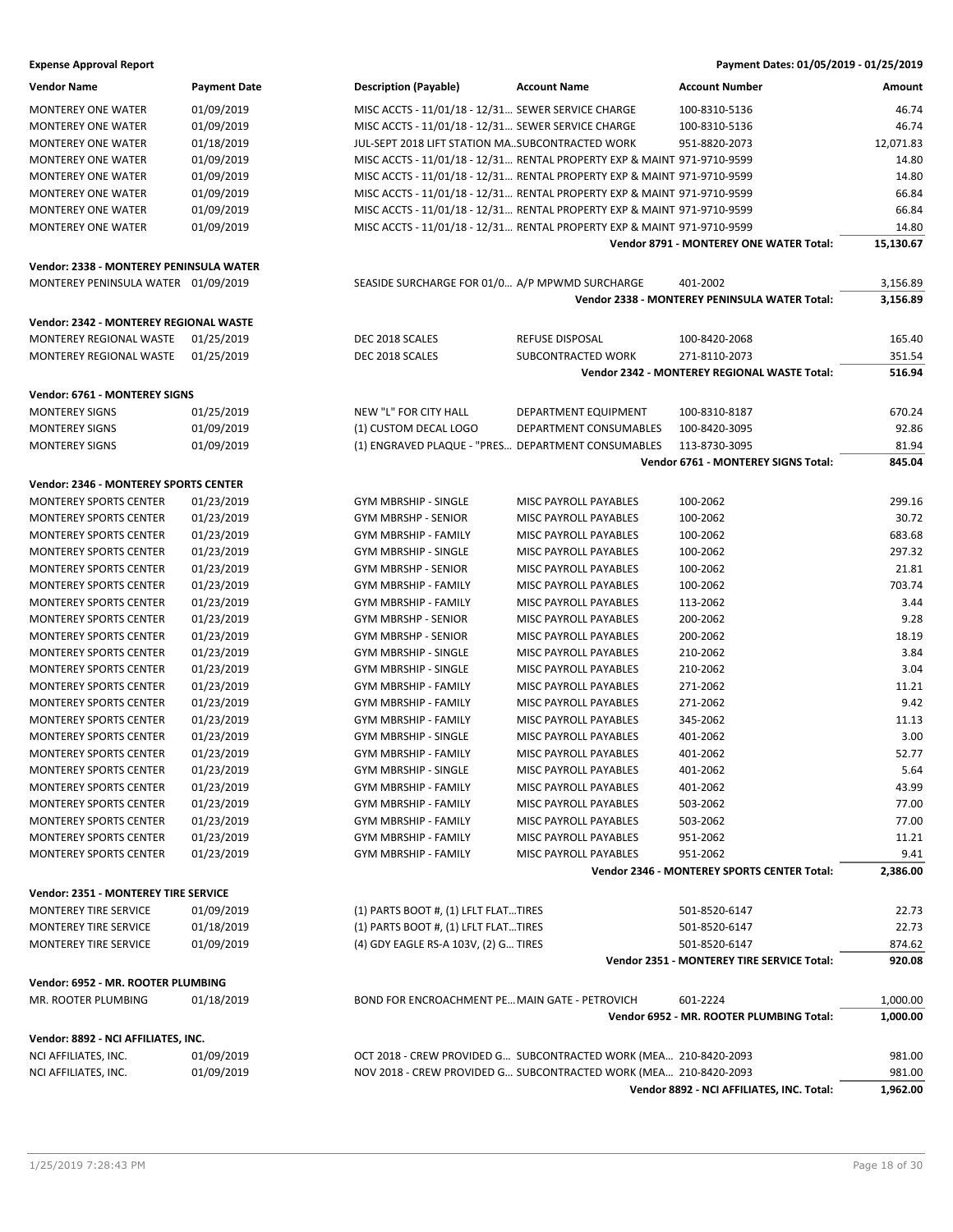| <b>Expense Approval Report</b>                        |                     |                                                                  |                           | Payment Dates: 01/05/2019 - 01/25/2019                          |                |
|-------------------------------------------------------|---------------------|------------------------------------------------------------------|---------------------------|-----------------------------------------------------------------|----------------|
| <b>Vendor Name</b>                                    | <b>Payment Date</b> | <b>Description (Payable)</b>                                     | <b>Account Name</b>       | <b>Account Number</b>                                           | Amount         |
| Vendor: 8808 - NICHOLS CONSULTING ENGINEERS, CHTD     |                     |                                                                  |                           |                                                                 |                |
| NICHOLS CONSULTING ENGINE 01/09/2019                  |                     | SVCS THROUGH 8/31/18 - SEAS PAVEMENT MANAGEMENT PRO210-8210-9571 |                           |                                                                 | 1,633.20       |
| NICHOLS CONSULTING ENGINE 01/09/2019                  |                     | SVCS THROUGH 11/30/18 - SEA PAVEMENT MANAGEMENT PRO210-8210-9571 |                           |                                                                 | 2,523.96       |
|                                                       |                     |                                                                  |                           | Vendor 8808 - NICHOLS CONSULTING ENGINEERS, CHTD Total:         | 4,157.16       |
| Vendor: 4670 - OFC. OF THE COUNTY COUNSEL             |                     |                                                                  |                           |                                                                 |                |
| OFC. OF THE COUNTY COUNSEL 01/25/2019                 |                     | NOV 2018 - LEGAL SERVICES (SCLEGAL SERVICES                      |                           | 951-8810-1022                                                   | 1,277.34       |
|                                                       |                     |                                                                  |                           | Vendor 4670 - OFC. OF THE COUNTY COUNSEL Total:                 | 1,277.34       |
| Vendor: 2720 - OWEN EQUIPMENT COMPANY                 |                     |                                                                  |                           |                                                                 |                |
| OWEN EQUIPMENT COMPANY 01/09/2019                     |                     | VACTOR 2100 + PD TRUCK #619 OUTSIDE REPAIRS                      |                           | 501-8520-6148                                                   | 1,147.12       |
|                                                       |                     |                                                                  |                           | Vendor 2720 - OWEN EQUIPMENT COMPANY Total:                     | 1,147.12       |
| Vendor: 2652 - PACIFIC GAS & ELECTRIC                 |                     |                                                                  |                           |                                                                 |                |
| PACIFIC GAS & ELECTRIC                                | 01/18/2019          | PGE INDIVIDUALS - CITY OF SEA GAS & ELECTRIC                     |                           | 100-8310-5131                                                   | 1,447.82       |
| PACIFIC GAS & ELECTRIC                                | 01/25/2019          | CITY OF SEASIDE MISC ACCTS                                       | <b>GAS &amp; ELECTRIC</b> | 100-8310-5131                                                   | 1,134.16       |
| PACIFIC GAS & ELECTRIC                                | 01/18/2019          | PGE INDIVIDUALS - CITY OF SEA GAS & ELECTRIC                     |                           | 100-8420-5131                                                   | 238.68         |
| PACIFIC GAS & ELECTRIC                                | 01/25/2019          | CITY OF SEASIDE MISC ACCTS                                       | <b>GAS &amp; ELECTRIC</b> | 100-8420-5131                                                   | 232.50         |
| PACIFIC GAS & ELECTRIC                                | 01/18/2019          | PGE INDIVIDUALS - CITY OF SEA STREET LIGHTINGS                   |                           | 210-8210-2059                                                   | 3,797.72       |
| PACIFIC GAS & ELECTRIC                                |                     | CITY OF SEASIDE MISC ACCTS                                       |                           |                                                                 |                |
|                                                       | 01/25/2019          |                                                                  | <b>STREET LIGHTINGS</b>   | 210-8210-2059                                                   | 3,994.27       |
| PACIFIC GAS & ELECTRIC                                | 01/18/2019          | PGE INDIVIDUALS - CITY OF SEA GAS & ELECTRIC                     |                           | 210-8420-5131                                                   | 158.15         |
| PACIFIC GAS & ELECTRIC                                | 01/25/2019          | CITY OF SEASIDE MISC ACCTS                                       | <b>GAS &amp; ELECTRIC</b> | 210-8420-5131                                                   | 161.58         |
| PACIFIC GAS & ELECTRIC                                | 01/18/2019          | PGE INDIVIDUALS - CITY OF SEA GAS AND ELECTRIC                   |                           | 951-8820-5131                                                   | 780.53         |
| PACIFIC GAS & ELECTRIC                                | 01/25/2019          | CITY OF SEASIDE MISC ACCTS                                       | <b>GAS AND ELECTRIC</b>   | 951-8820-5131                                                   | 639.60         |
|                                                       |                     |                                                                  |                           | Vendor 2652 - PACIFIC GAS & ELECTRIC Total:                     | 12,585.01      |
| Vendor: 2663 - PACIFIC SMOG                           |                     |                                                                  |                           |                                                                 |                |
| PACIFIC SMOG                                          | 01/25/2019          | '97 CHEVY TAHOE                                                  | <b>OUTSIDE REPAIRS</b>    | 501-8520-6148                                                   | 39.75          |
| PACIFIC SMOG                                          | 01/25/2019          | 2002 FORD CROWN VICTORIA                                         | <b>OUTSIDE REPAIRS</b>    | 501-8520-6148                                                   | 39.75          |
| PACIFIC SMOG                                          | 01/25/2019          | 2006 FORD CROWN VICTORIA                                         | <b>OUTSIDE REPAIRS</b>    | 501-8520-6148                                                   | 39.75          |
| PACIFIC SMOG                                          | 01/25/2019          | 2002 DODGE RAM 3500                                              | <b>OUTSIDE REPAIRS</b>    | 501-8520-6148                                                   | 39.75          |
| PACIFIC SMOG                                          | 01/25/2019          | 2002 DODGE RAM 2500                                              | <b>OUTSIDE REPAIRS</b>    | 501-8520-6148                                                   | 39.75          |
| PACIFIC SMOG                                          | 01/25/2019          | <b>2002 FORD TAURUS</b>                                          | <b>OUTSIDE REPAIRS</b>    | 501-8520-6148                                                   | 39.75          |
| PACIFIC SMOG                                          | 01/25/2019          | 2004 FORD F350                                                   | <b>OUTSIDE REPAIRS</b>    | 501-8520-6148                                                   | 39.75          |
| PACIFIC SMOG                                          | 01/25/2019          | 2001 FORD C.V.                                                   | <b>OUTSIDE REPAIRS</b>    | 501-8520-6148                                                   | 39.75          |
|                                                       |                     |                                                                  |                           | Vendor 2663 - PACIFIC SMOG Total:                               | 318.00         |
| <b>Vendor: 4487 - PACIFIC TELEMANAGEMENT SERVICES</b> |                     |                                                                  |                           |                                                                 |                |
| PACIFIC TELEMANAGEMENT SE 01/18/2019                  |                     | JAN 2019 - PHONES AT CITY HA TELEPHONE                           |                           | 503-4010-5132                                                   | 103.00         |
| PACIFIC TELEMANAGEMENT SE 01/18/2019                  |                     | JAN 2019 - PAY PHONE AT OLD TELEPHONE                            |                           | 503-4010-5132                                                   | 28.00          |
|                                                       |                     |                                                                  |                           | Vendor 4487 - PACIFIC TELEMANAGEMENT SERVICES Total:            | 131.00         |
|                                                       |                     |                                                                  |                           |                                                                 |                |
| Vendor: 2666 - PACIFIC TRUCK PARTS, INC.              |                     |                                                                  |                           |                                                                 |                |
| PACIFIC TRUCK PARTS, INC.                             | 01/25/2019          | (1) FILTER, (1) FILTER BASE                                      | <b>VEHICLE PARTS</b>      | 501-8520-6144<br>Vendor 2666 - PACIFIC TRUCK PARTS, INC. Total: | 41.00<br>41.00 |
|                                                       |                     |                                                                  |                           |                                                                 |                |
| <b>Vendor: 9041 - PARTNERS FOR PEACE</b>              |                     |                                                                  |                           |                                                                 |                |
| PARTNERS FOR PEACE                                    | 01/25/2019          | DEC 2018 - CAL VIP GRANT REI PARTNERS FOR PEACE                  |                           | 100-2042-7206                                                   | 2,394.75       |
|                                                       |                     |                                                                  |                           | Vendor 9041 - PARTNERS FOR PEACE Total:                         | 2,394.75       |
| Vendor: 1090 - PARTSMASTER                            |                     |                                                                  |                           |                                                                 |                |
| PARTSMASTER                                           | 01/18/2019          | (1) DYNA-FLEX AIR FITTING, (1)  VEHICLE PARTS                    |                           | 501-8520-6144                                                   | 158.73         |
|                                                       |                     |                                                                  |                           | Vendor 1090 - PARTSMASTER Total:                                | 158.73         |
| Vendor: 7672 - PAT LINTELL                            |                     |                                                                  |                           |                                                                 |                |
| PAT LINTELL                                           | 01/09/2019          | 01/08/2019 SCSD BOARD MEET MEETINGS AND TRAVEL                   |                           | 951-8820-4121                                                   | 100.00         |
|                                                       |                     |                                                                  |                           | Vendor 7672 - PAT LINTELL Total:                                | 100.00         |
| Vendor: 0360 - PAUL BLAHA                             |                     |                                                                  |                           |                                                                 |                |
| PAUL BLAHA                                            | 01/09/2019          | REIMBURSEMENT FOR (2) FIRE  TUITION REIMBURSEMENT                |                           | 100-6610-0099                                                   | 700.00         |
|                                                       |                     |                                                                  |                           | Vendor 0360 - PAUL BLAHA Total:                                 | 700.00         |
| <b>Vendor: 8014 - PAXTON ASSOCIATES</b>               |                     |                                                                  |                           |                                                                 |                |
| PAXTON ASSOCIATES                                     | 01/18/2019          | 11/26/18-12/25/18 WATERMA CONSULTANT                             |                           | 670-2120-1030                                                   | 5,550.00       |
|                                                       |                     |                                                                  |                           | <b>Vendor 8014 - PAXTON ASSOCIATES Total:</b>                   | 5,550.00       |
|                                                       |                     |                                                                  |                           |                                                                 |                |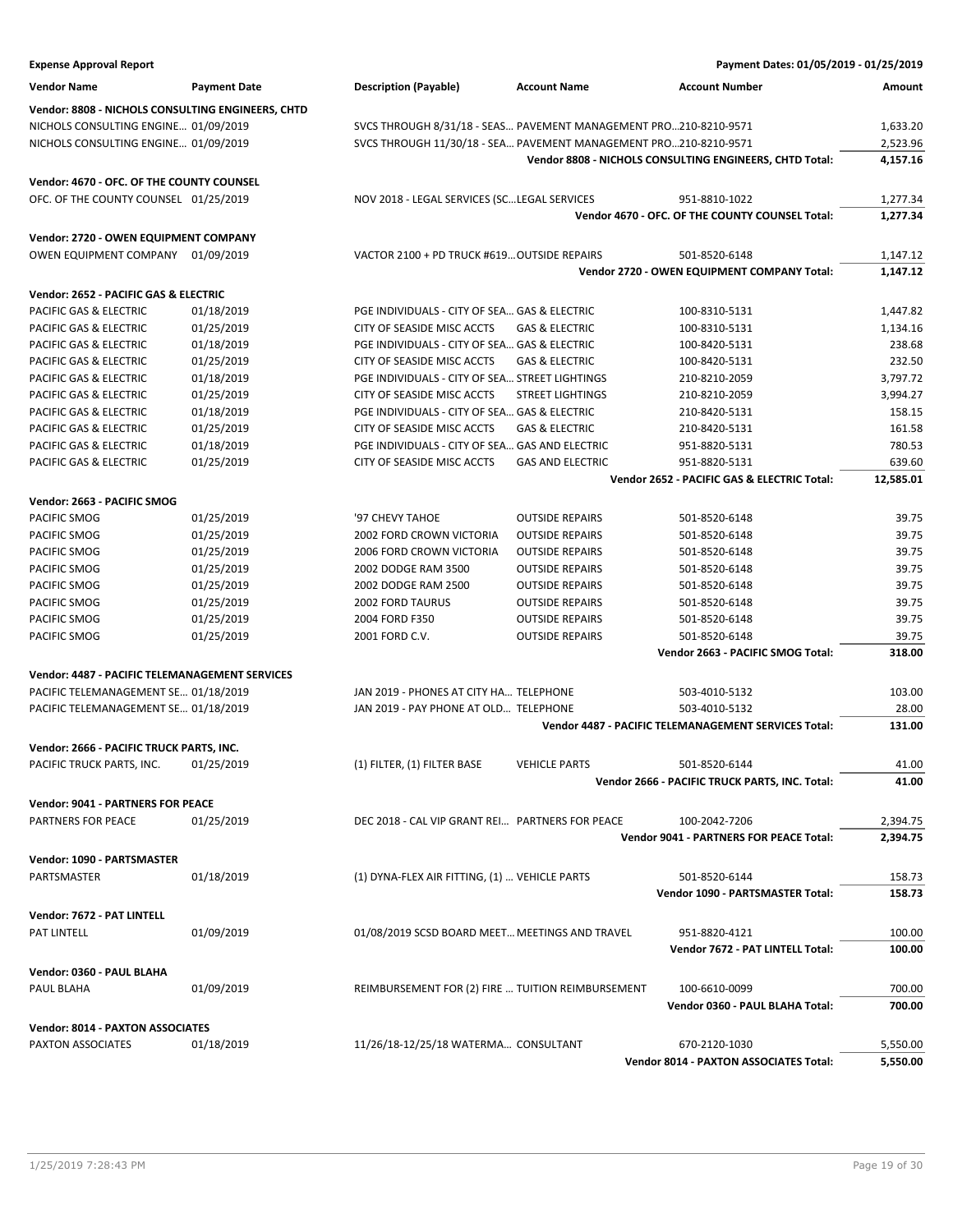| <b>Expense Approval Report</b>               |                     |                                                      |                                     | Payment Dates: 01/05/2019 - 01/25/2019             |           |
|----------------------------------------------|---------------------|------------------------------------------------------|-------------------------------------|----------------------------------------------------|-----------|
| <b>Vendor Name</b>                           | <b>Payment Date</b> | <b>Description (Payable)</b>                         | <b>Account Name</b>                 | <b>Account Number</b>                              | Amount    |
| Vendor: 7557 - PENINSULA CADILLAC/CHEVROLET  |                     |                                                      |                                     |                                                    |           |
| PENINSULA CADILLAC/CHEVRO 01/09/2019         |                     | (2) CONNECTOR 2.535                                  | <b>VEHICLE PARTS</b>                | 501-8520-6144                                      | 56.90     |
|                                              |                     |                                                      |                                     | Vendor 7557 - PENINSULA CADILLAC/CHEVROLET Total:  | 56.90     |
|                                              |                     |                                                      |                                     |                                                    |           |
| Vendor: 2742 - PENINSULA MESSENGER LLC       |                     |                                                      |                                     |                                                    |           |
| PENINSULA MESSENGER LLC                      | 01/09/2019          | <b>MONTHLY COURIER SVC</b>                           | <b>OTHER EXPENSE</b>                | 100-6110-2078                                      | 206.67    |
|                                              |                     |                                                      |                                     | Vendor 2742 - PENINSULA MESSENGER LLC Total:       | 206.67    |
| Vendor: 2746 - PENINSULA POOL SERVICE        |                     |                                                      |                                     |                                                    |           |
| PENINSULA POOL SERVICE                       | 01/09/2019          | (4) 4 GAL CASE SANI-CHLOR                            | DEPARTMENT CONSUMABLES              | 401-8620-3095                                      | 77.96     |
|                                              |                     |                                                      |                                     | Vendor 2746 - PENINSULA POOL SERVICE Total:        | 77.96     |
|                                              |                     |                                                      |                                     |                                                    |           |
| Vendor: 2752 - PENINSULA WELDING             |                     |                                                      |                                     |                                                    |           |
| PENINSULA WELDING                            | 01/18/2019          | RECREATION DEPT - HELIUM BASUBCONTRACTED WORK        |                                     | 100-8310-2073                                      | 88.26     |
| PENINSULA WELDING                            | 01/09/2019          | (1) ACETYLENE SIZE B 35 CF                           | DEPARTMENT CONSUMABLES              | 210-8110-3095                                      | 43.00     |
|                                              |                     |                                                      |                                     | Vendor 2752 - PENINSULA WELDING Total:             | 131.26    |
| Vendor: 2771 - PESTANA'S AUTO BODY, INC      |                     |                                                      |                                     |                                                    |           |
| PESTANA'S AUTO BODY, INC                     | 01/09/2019          | REPAIR WORK TO 2007 FORD F BODY REPAIR & PAINTING    |                                     | 501-8520-6149                                      | 6,642.02  |
| PESTANA'S AUTO BODY, INC                     | 01/18/2019          | 1999 FORD ECO REPAIR WORK  BODY REPAIR & PAINTING    |                                     | 501-8520-6149                                      | 1,688.50  |
|                                              |                     |                                                      |                                     | Vendor 2771 - PESTANA'S AUTO BODY, INC Total:      | 8,330.52  |
| Vendor: 2781 - PG DOGS LLC                   |                     |                                                      |                                     |                                                    |           |
|                                              |                     |                                                      |                                     |                                                    |           |
| PG DOGS LLC                                  | 01/09/2019          | NOV 2018 - MIGRATORY BIRD  SUBCONTRACTED WORK        |                                     | 100-8420-2073                                      | 500.00    |
|                                              |                     |                                                      |                                     | Vendor 2781 - PG DOGS LLC Total:                   | 500.00    |
| Vendor: 2816 - PLUG & PAY TECHNOLOGIES, INC. |                     |                                                      |                                     |                                                    |           |
| PLUG & PAY TECHNOLOGIES, INC. 01/18/2019     |                     | INV #2019010200191515989                             | <b>BANK FEES &amp; MISC CHARGES</b> | 100-9100-2074                                      | 15.00     |
| PLUG & PAY TECHNOLOGIES, INC. 01/18/2019     |                     | INV #2019010200191515988                             | <b>BANK FEES &amp; MISC CHARGES</b> | 100-9100-2074                                      | 15.00     |
|                                              |                     |                                                      |                                     | Vendor 2816 - PLUG & PAY TECHNOLOGIES, INC. Total: | 30.00     |
| Vendor: 2849 - PREMIUM AUTO PARTS, INC.      |                     |                                                      |                                     |                                                    |           |
| PREMIUM AUTO PARTS, INC.                     | 01/09/2019          | BRK PAD PLAT SEMI-MET                                | <b>VEHICLE PARTS</b>                | 501-8520-6144                                      | 46.61     |
| PREMIUM AUTO PARTS, INC.                     | 01/09/2019          | RELAY                                                | <b>VEHICLE PARTS</b>                | 501-8520-6144                                      | 27.57     |
| PREMIUM AUTO PARTS, INC.                     | 01/09/2019          | <b>FLASHER-THERMAL</b>                               | <b>VEHICLE PARTS</b>                | 501-8520-6144                                      | 3.46      |
| PREMIUM AUTO PARTS, INC.                     | 01/09/2019          | THERMOSTAT                                           | <b>VEHICLE PARTS</b>                | 501-8520-6144                                      | 21.95     |
| PREMIUM AUTO PARTS, INC.                     | 01/09/2019          | NIF MOPAR/COONT                                      | <b>VEHICLE PARTS</b>                | 501-8520-6144                                      | 26.17     |
| PREMIUM AUTO PARTS, INC.                     | 01/09/2019          | <b>STARTER</b>                                       | <b>VEHICLE PARTS</b>                | 501-8520-6144                                      | 218.48    |
| PREMIUM AUTO PARTS, INC.                     | 01/09/2019          | <b>MARINE SWITCH</b>                                 | <b>VEHICLE PARTS</b>                | 501-8520-6144                                      | 4.73      |
| PREMIUM AUTO PARTS, INC.                     | 01/09/2019          | IGN WIRE SET                                         | <b>VEHICLE PARTS</b>                | 501-8520-6144                                      | 45.03     |
| PREMIUM AUTO PARTS, INC.                     | 01/09/2019          | <b>IGNITION COIL</b>                                 | <b>VEHICLE PARTS</b>                | 501-8520-6144                                      | 44.81     |
| PREMIUM AUTO PARTS, INC.                     | 01/09/2019          | <b>AIR FILTER</b>                                    | <b>VEHICLE PARTS</b>                | 501-8520-6144                                      | 8.22      |
| PREMIUM AUTO PARTS, INC.                     | 01/09/2019          | CABIN AIR FILTER, 26/16 XTRA VEHICLE PARTS           |                                     | 501-8520-6144                                      | 26.84     |
|                                              |                     | <b>TOWING ADAPTER</b>                                |                                     |                                                    | 23.27     |
| PREMIUM AUTO PARTS, INC.                     | 01/09/2019          |                                                      | <b>VEHICLE PARTS</b>                | 501-8520-6144                                      |           |
| PREMIUM AUTO PARTS, INC.                     | 01/09/2019          | 400 GRIT 9x11 IN SANDPAPER                           | <b>VEHICLE PARTS</b>                | 501-8520-6144                                      | 8.73      |
| PREMIUM AUTO PARTS, INC.                     | 01/09/2019          | LUCAS DEEP CLEAN FSC                                 | <b>VEHICLE PARTS</b>                | 501-8520-6144                                      | 10.37     |
| PREMIUM AUTO PARTS, INC.                     | 01/09/2019          | HEADLIGHT-HALOGEN                                    | <b>VEHICLE PARTS</b>                | 501-8520-6144                                      | 58.30     |
| PREMIUM AUTO PARTS, INC.                     | 01/09/2019          | FUEL STABILIZER 32 OZ                                | <b>VEHICLE PARTS</b>                | 501-8520-6144                                      | 14.52     |
| PREMIUM AUTO PARTS, INC.                     | 01/25/2019          | (1) 3 TON ALUMINUM JACK                              | <b>VEHICLE PARTS</b>                | 501-8520-6144                                      | 371.44    |
| PREMIUM AUTO PARTS, INC.                     | 01/25/2019          | (1) BLK/STEERING/WHEEL/COV VEHICLE PARTS             |                                     | 501-8520-6144                                      | 18.05     |
| PREMIUM AUTO PARTS, INC.                     | 01/25/2019          | (2) DRAIN PLUG                                       | <b>VEHICLE PARTS</b>                | 501-8520-6144                                      | 18.68     |
| PREMIUM AUTO PARTS, INC.                     | 01/25/2019          | (12) 22 XTRACLEAR                                    | <b>VEHICLE PARTS</b>                | 501-8520-6144                                      | 46.93     |
| PREMIUM AUTO PARTS, INC.                     | 01/25/2019          | (1) RADIATOR, (2) LG RAVEN P VEHICLE PARTS           |                                     | 501-8520-6144                                      | 214.13    |
| PREMIUM AUTO PARTS, INC.                     | 01/25/2019          | (1) RAD HOSE - UPPER                                 | <b>VEHICLE PARTS</b>                | 501-8520-6144                                      | 16.35     |
|                                              |                     |                                                      |                                     | Vendor 2849 - PREMIUM AUTO PARTS, INC. Total:      | 1,274.64  |
| Vendor: 9011 - PROJECT DIMENSIONS, INC.      |                     |                                                      |                                     |                                                    |           |
| PROJECT DIMENSIONS, INC.                     | 01/18/2019          | 10/18/18-10/31/18 CONSTRUCTCUTINO PARK PRELIM DESIGN |                                     | 348-8910-9517                                      | 5,350.00  |
| PROJECT DIMENSIONS, INC.                     | 01/18/2019          | NOV 2018 CONSTRUCTION M CUTINO PARK PRELIM DESIGN    |                                     | 348-8910-9517                                      | 15,600.00 |
| PROJECT DIMENSIONS, INC.                     | 01/25/2019          | DEC 2018 - CUTINO PARK PHASEPARKS IMPROVEMENTS       |                                     | 348-8910-9570                                      | 20,895.00 |
|                                              |                     |                                                      |                                     | Vendor 9011 - PROJECT DIMENSIONS, INC. Total:      | 41,845.00 |
|                                              |                     |                                                      |                                     |                                                    |           |
| Vendor: 6193 - PURCHASE POWER                |                     |                                                      |                                     |                                                    |           |
| PURCHASE POWER                               | 01/25/2019          | ACCT #8000-9000-1135-1503; 1 MAIL SERVICES           |                                     | 100-5110-4124                                      | 1,088.25  |
|                                              |                     |                                                      |                                     | Vendor 6193 - PURCHASE POWER Total:                | 1,088.25  |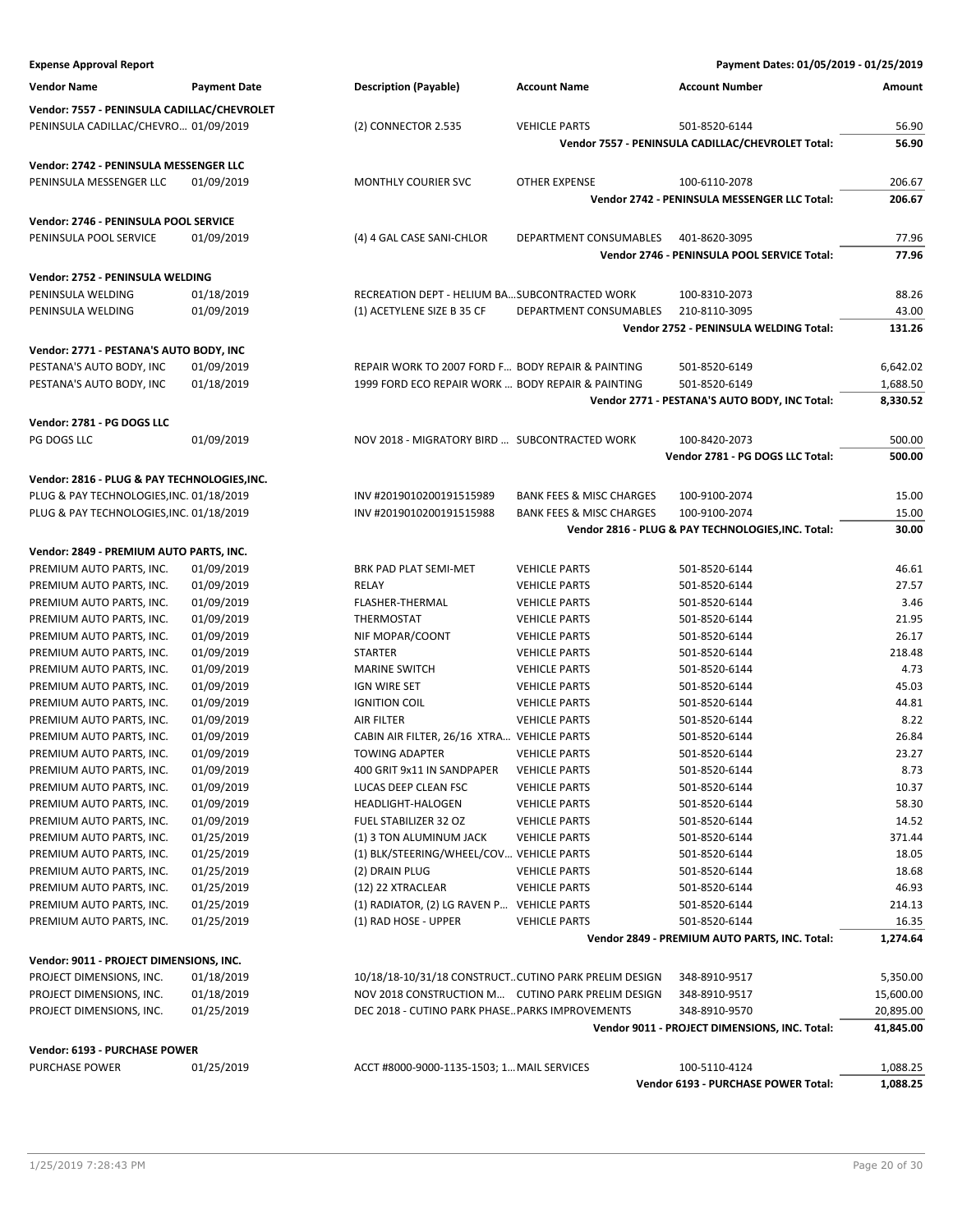**Expense Approval Report Payment Dates: 01/05/2019 - 01/25/2019 Vendor Name Payment Date Description (Payable) Account Name Account Number Amount Vendor: 2888 - PURE H20 INC.** PURE H20 INC. **01/09/2019 MONTHLY LEASE FOR POU COO... DEPARTMENT CONSUMABLES 100-6110-3095** 65.54 **Vendor 2888 - PURE H20 INC. Total: 65.54 Vendor: 5264 - RABOBANK, N.A.** RABOBANK, N.A. 601/15/2019 FIT PAYABLE FEDERAL TAX PAYABLE 100-2052 43.07 RABOBANK, N.A. **01/15/2019** MEDICARE PAYABLE EE HEALTHCARE PAYABLE 100-2057 17.38 **Vendor 5264 - RABOBANK, N.A. Total: 60.45 Vendor: 6703 - RAUL LOZANO** RAUL LOZANO 01/25/2019 #10 ENVELOPES - CITY LOGO STATIONARY SUPPLIES 100-5110-3092 814.73 RAUL LOZANO **1/18/2019 COLOGY CARDIS EN EXAMPLE AND EXAMPLE CONSUMABLES** 100-5110-3095 38.13 **Vendor 6703 - RAUL LOZANO Total: 852.86 Vendor: 7263 - REGIONAL GOVERNMENT SERVICES** REGIONAL GOVERNMENT SERV... 01/18/2019 DEC 2018 - CONTRACT SVCS FO... CONSULTANT 100-5110-1030 7,125.00 **Vendor 7263 - REGIONAL GOVERNMENT SERVICES Total: 7,125.00 Vendor: 5417 - RENTAL DEPOT** RENTAL DEPOT **12/18/2019** CONTROLLER SCISSOR 19' - 1148 WHEEL... SUBCONTRACTED WORK 100-8310-2073 **Vendor 5417 - RENTAL DEPOT Total: 290.01 Vendor: 8345 - RESTORATIVE JUSTICE PARTNERS, INC.** RESTORATIVE JUSTICE PARTNE… 01/18/2019 DEC 2018 CAL VIP REIMBURSE… RESTORATIVE JUSTICE PARTNE… 100-2042-7205 2,086.59 **Vendor 8345 - RESTORATIVE JUSTICE PARTNERS, INC. Total: 2,086.59 Vendor: 6477 - ROBERT S. JAQUES** ROBERT S. JAQUES 01/18/2019 WATERMASTER TECH PROG M... CONSULTING COSTS 670-2130-1030 4.050.00 **Vendor 6477 - ROBERT S. JAQUES Total: 4,050.00 Vendor: 3016 - ROSS RECREATION EQUIPMENT INC.** ROSS RECREATION EQUIPMENT …01/09/2019 (5) BLEACHER GUARDRAIL R/F S… PERFORMANCE IMPROVEMENT 502-5120-8126 8.738.52 **Vendor 3016 - ROSS RECREATION EQUIPMENT INC. Total: 8,738.52 Vendor: 4452 - RYAN L. RIDER** RYAN L. RIDER **1999 1889 YOSEMITE - REMOVE/REP... SUBCONTRACTED WORK** 401-8620-2073 4,800.00 RYAN L. RIDER **1.000 101/18/2019** 1888 YOSEMITE - REMOVE/REP... SUBCONTRACTED WORK 401-8620-2073 1,800.00 **Vendor 4452 - RYAN L. RIDER Total: 6,600.00 Vendor: 3307 - SAME DAY SHRED** SAME DAY SHRED **1/18/2019** SEASIDE POLICE DEPT - 64 GAL. ... OTHER EXPENSE 32.50 **Vendor 3307 - SAME DAY SHRED Total: 32.50 Vendor: 9069 - SANACT INC.** SANACT INC. 20117/2019 SEWER CLEANING/VIDEO INSPC... HIGHWAY 1 SEWER LINE CLEAN... 953-8820-9314 111,643.24 SANACT INC. **11/25/2019** SEWER CLEANING/INSPCTN HW...HIGHWAY 1 SEWER LINE CLEAN... 953-8820-9314 68,755.75 **Vendor 9069 - SANACT INC. Total: 180,398.99 Vendor: 3143 - SEASIDE FLORIST** SEASIDE FLORIST **11/09/2019** 01/09/2019 (5) FEMALE PRESENTATION BO... DEPARTMENT CONSUMABLES 100-2021-3095 174.80 SEASIDE FLORIST **12/09/2019** 01/09/2019 (5) FEMALE PRESENTATION BO... DEPARTMENT CONSUMABLES 100-2021-3095 43.70 **Vendor 3143 - SEASIDE FLORIST Total: 218.50 Vendor: 3154 - SEASIDE GARDEN CENTER** SEASIDE GARDEN CENTER 01/25/2019 (2) FELCO 2 PRUNER DEPARTMENT CONSUMABLES 100-8420-3095 135.67 **Vendor 3154 - SEASIDE GARDEN CENTER Total: 135.67 Vendor: 4059 - SILKSCREEN EXPRESS** SILKSCREEN EXPRESS 01/18/2019 RECREATION - (1) NIKE ZIP UP - ... DEPARTMENT CONSUMABLES 100-9100-3095 106.33 **Vendor 4059 - SILKSCREEN EXPRESS Total: 106.33 Vendor: 3244 - SLAKEY BROTHERS, INC.** SLAKEY BROTHERS, INC. 01/09/2019 (1) ACCESS DOOR F/DRYWALL 12 DEPARTMENT CONSUMABLES 100-8310-3095 21.56 SLAKEY BROTHERS, INC. 01/09/2019 (1) SNIP AVIATION BULLDOG, (1)..DEPARTMENT CONSUMABLES 100-8430-3095 131.44 **Vendor 3244 - SLAKEY BROTHERS, INC. Total: 153.00 Vendor: 3249 - SMART & FINAL** SMART & FINAL 01/18/2019 STORE #455/TRANS #172 SENIOR ACTIVITIES 251-9500-7125 91.52 **Vendor 3249 - SMART & FINAL Total: 91.52**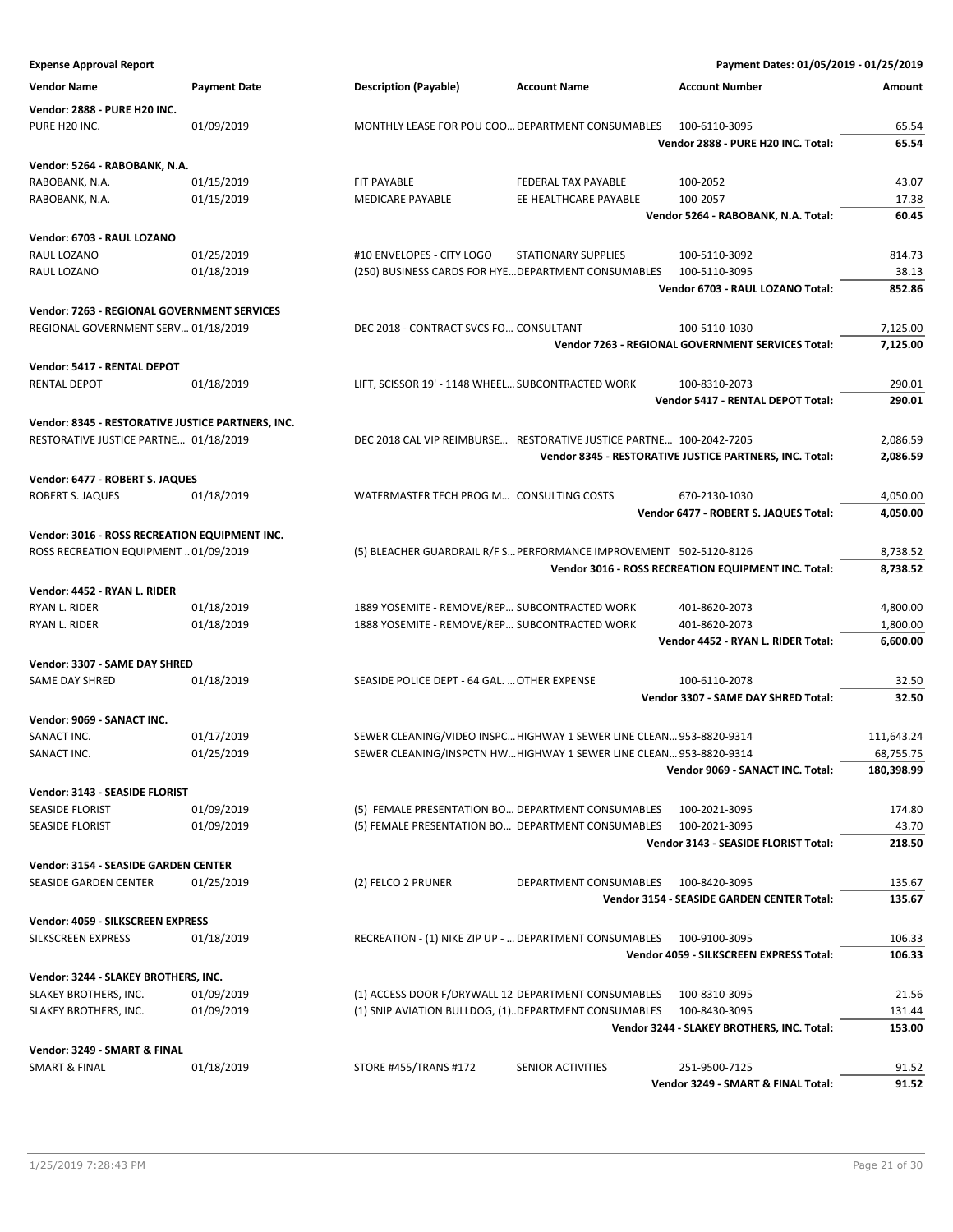| <b>Expense Approval Report</b>                   |                     |                                                        |                                                                       | Payment Dates: 01/05/2019 - 01/25/2019                  |          |
|--------------------------------------------------|---------------------|--------------------------------------------------------|-----------------------------------------------------------------------|---------------------------------------------------------|----------|
| <b>Vendor Name</b>                               | <b>Payment Date</b> | <b>Description (Payable)</b>                           | <b>Account Name</b>                                                   | <b>Account Number</b>                                   | Amount   |
| Vendor: 8273 - SMILE BUSINESS PRODUCTS, INC.     |                     |                                                        |                                                                       |                                                         |          |
| SMILE BUSINESS PRODUCTS, IN 01/25/2019           |                     | JAN 2019 CONTRACT BASE RATECOPIER SERVICES             |                                                                       | 100-5110-2044                                           | 130.87   |
| SMILE BUSINESS PRODUCTS, IN 01/25/2019           |                     | SHARP-MX-M904; MOVE FROMCOPIER SERVICES                |                                                                       | 100-5110-2044                                           | 300.00   |
| SMILE BUSINESS PRODUCTS, IN 01/09/2019           |                     |                                                        | 440 HARCOURT - ENGR SHARP /TEMPORARY CONTRACT SERVIC100-8910-2043     |                                                         | 152.35   |
|                                                  |                     |                                                        |                                                                       | Vendor 8273 - SMILE BUSINESS PRODUCTS, INC. Total:      | 583.22   |
| Vendor: 8380 - SOUTHEASTERN SECURITY             |                     |                                                        |                                                                       |                                                         |          |
| SOUTHEASTERN SECURITY                            | 01/25/2019          |                                                        | DEC 2018 - PARKSREC PROFILES  BACKGROUND INVESTIGATION 100-9310-1027  |                                                         | 18.50    |
|                                                  |                     |                                                        |                                                                       | Vendor 8380 - SOUTHEASTERN SECURITY Total:              | 18.50    |
| Vendor: 8361 - SPEAKWRITE BILLING DEPT.          |                     |                                                        |                                                                       |                                                         |          |
| SPEAKWRITE BILLING DEPT.                         | 01/09/2019          | DEC 2018 SEASIDE PD BILLING                            | CONSULTANT                                                            | 100-6110-1030                                           | 669.49   |
|                                                  |                     |                                                        |                                                                       | Vendor 8361 - SPEAKWRITE BILLING DEPT. Total:           | 669.49   |
| Vendor: 9062 - STALLWORTH JR., WASH              |                     |                                                        |                                                                       |                                                         |          |
| STALLWORTH JR., WASH                             | 01/09/2019          | WATER REFUND FOR 1714 NAP CURRENT REFUNDS PAYABLE      |                                                                       | 401-2102                                                | 25.00    |
|                                                  |                     |                                                        |                                                                       | Vendor 9062 - STALLWORTH JR., WASH Total:               | 25.00    |
| Vendor: 3319 - STAPLES ADVANTAGE                 |                     |                                                        |                                                                       |                                                         |          |
| STAPLES ADVANTAGE                                | 01/18/2019          | FINANCE- PENS, MARKERS, BLU STATIONARY SUPPLIES        |                                                                       | 100-5110-3092                                           | 312.74   |
| STAPLES ADVANTAGE                                | 01/25/2019          | <b>FINANCE - MOUSE PAD</b>                             | DEPARTMENT CONSUMABLES                                                | 100-5110-3095                                           | 20.53    |
| <b>STAPLES ADVANTAGE</b>                         | 01/09/2019          | POLICE DEPT - MISC SUPPLIES                            | <b>DEPARTMENT CONSUMABLES</b>                                         | 100-6110-3095                                           | 311.25   |
| STAPLES ADVANTAGE                                | 01/09/2019          |                                                        | POLICE DEPT - DISNFCT WIPES ( CSA74 APPROVED MEDICAL SU 100-6120-3096 |                                                         | 61.49    |
| STAPLES ADVANTAGE                                | 01/09/2019          | POLICE DEPT - (1) 5 SHELF HVY  EQUIPMENT               |                                                                       | 100-6130-8187                                           | 155.12   |
| <b>STAPLES ADVANTAGE</b>                         | 01/18/2019          | 986 HILBY AVE - ROLL-ON DISP  STATIONARY SUPPLIES      |                                                                       | 100-9100-3092                                           | 52.72    |
| STAPLES ADVANTAGE                                | 01/18/2019          | 986 HILBY AVE - CORRECTION T STATIONARY SUPPLIES       |                                                                       | 100-9100-3092                                           | 5.63     |
| STAPLES ADVANTAGE                                | 01/18/2019          | <b>RECREATION - MAG RIGID SING STATIONARY SUPPLIES</b> |                                                                       | 100-9100-3092                                           | 22.60    |
|                                                  |                     |                                                        |                                                                       |                                                         |          |
| STAPLES ADVANTAGE                                | 01/18/2019          | 986 HILBY AVE - BUS CRD, WALL DEPARTMENT CONSUMABLES   |                                                                       | 100-9100-3095                                           | 37.33    |
| STAPLES ADVANTAGE                                | 01/18/2019          | 986 HILBY AVE - MICRO MESSA DEPARTMENT CONSUMABLES     |                                                                       | 100-9100-3095                                           | 21.73    |
| STAPLES ADVANTAGE                                | 01/25/2019          | RECREATION - GRN HANG-50PK,STATIONARY SUPPLIES         |                                                                       | 100-9200-3092                                           | 88.04    |
| STAPLES ADVANTAGE                                | 01/25/2019          | RECREATION - POPPIN 18-19 PC STATIONARY SUPPLIES       |                                                                       | 100-9200-3092                                           | 16.38    |
| STAPLES ADVANTAGE                                | 01/25/2019          | RECREATION - MISC SUPPLIES                             | <b>STATIONARY SUPPLIES</b>                                            | 100-9200-3092<br>Vendor 3319 - STAPLES ADVANTAGE Total: | 228.80   |
|                                                  |                     |                                                        |                                                                       |                                                         | 1,334.36 |
| Vendor: 5144 - STATE OF CALIFORNIA               |                     |                                                        |                                                                       |                                                         |          |
| STATE OF CALIFORNIA                              | 01/15/2019          | <b>SIT PAYABLE</b>                                     | <b>STATE TAX PAYABLE</b>                                              | 100-2053                                                | 5.31     |
|                                                  |                     |                                                        |                                                                       | Vendor 5144 - STATE OF CALIFORNIA Total:                | 5.31     |
| Vendor: 8971 - STORELLI BROTHERS AUTO BODY       |                     |                                                        |                                                                       |                                                         |          |
| STORELLI BROTHERS AUTO BODY 01/09/2019           |                     | REPAIR WORK FOR SHARON MI JUDGEMENTS/DAMAGES           |                                                                       | 502-5120-2088                                           | 586.17   |
|                                                  |                     |                                                        |                                                                       | Vendor 8971 - STORELLI BROTHERS AUTO BODY Total:        | 586.17   |
| Vendor: 9063 - STORRS, CINDY                     |                     |                                                        |                                                                       |                                                         |          |
| STORRS, CINDY                                    | 01/09/2019          | WATER REFUND FOR 1610 WA CURRENT REFUNDS PAYABLE       |                                                                       | 401-2102                                                | 22.14    |
|                                                  |                     |                                                        |                                                                       | Vendor 9063 - STORRS, CINDY Total:                      | 22.14    |
| Vendor: 3397 - SUPERIOR ELECTRIC CO.             |                     |                                                        |                                                                       |                                                         |          |
| SUPERIOR ELECTRIC CO.                            | 01/09/2019          |                                                        | DAVID CUTINO PARK SUPPLIES TRAFFIC SIGNAL MAINTENANCE 210-8210-2077   |                                                         | 1,934.90 |
|                                                  |                     |                                                        |                                                                       | Vendor 3397 - SUPERIOR ELECTRIC CO. Total:              | 1,934.90 |
| Vendor: 3345 - SWRCB ACCOUNTING OFFICE           |                     |                                                        |                                                                       |                                                         |          |
| <b>SWRCB ACCOUNTING OFFICE</b>                   | 01/09/2019          | 7/1/18 - 6/30/19 WATER SYST DUES & MEMBERSHIP          |                                                                       | 401-8610-4122                                           | 4,716.00 |
|                                                  |                     |                                                        |                                                                       | <b>Vendor 3345 - SWRCB ACCOUNTING OFFICE Total:</b>     | 4,716.00 |
| Vendor: 7040 - TAPCO                             |                     |                                                        |                                                                       |                                                         |          |
| <b>TAPCO</b>                                     | 01/09/2019          | (8) POLE EXTENDERS 4" LENGTH DEPARTMENT CONSUMABLES    |                                                                       | 210-8110-3095                                           | 173.00   |
|                                                  |                     |                                                        |                                                                       | Vendor 7040 - TAPCO Total:                              | 173.00   |
| Vendor: 5038 - THE VILLAGE PROJECT, INC.         |                     |                                                        |                                                                       |                                                         |          |
| THE VILLAGE PROJECT, INC.                        | 01/18/2019          | NOV 2018 - CAL VIP GRANT RE VILLAGE PROJECT            |                                                                       | 100-2042-2092                                           | 2,837.92 |
| THE VILLAGE PROJECT, INC.                        | 01/18/2019          | OCT 2018 - CAL VIP GRANT REI VILLAGE PROJECT           |                                                                       | 100-2042-2092                                           | 2,171.50 |
| THE VILLAGE PROJECT, INC.                        | 01/18/2019          | SEPT 2018 - CAL VIP GRANT RE VILLAGE PROJECT           |                                                                       | 100-2042-2092                                           | 2,145.09 |
|                                                  |                     |                                                        |                                                                       | Vendor 5038 - THE VILLAGE PROJECT, INC. Total:          | 7,154.51 |
| Vendor: 3452 - THIRD DEGREE COMMUNICATIONS, INC. |                     |                                                        |                                                                       |                                                         |          |
| THIRD DEGREE COMMUNICATI 01/18/2019              |                     | CHILD EXPLOITATION 2/12-2/13TRAINING & EDUCAITON       |                                                                       | 100-6130-1029                                           | 375.00   |
|                                                  |                     |                                                        |                                                                       |                                                         |          |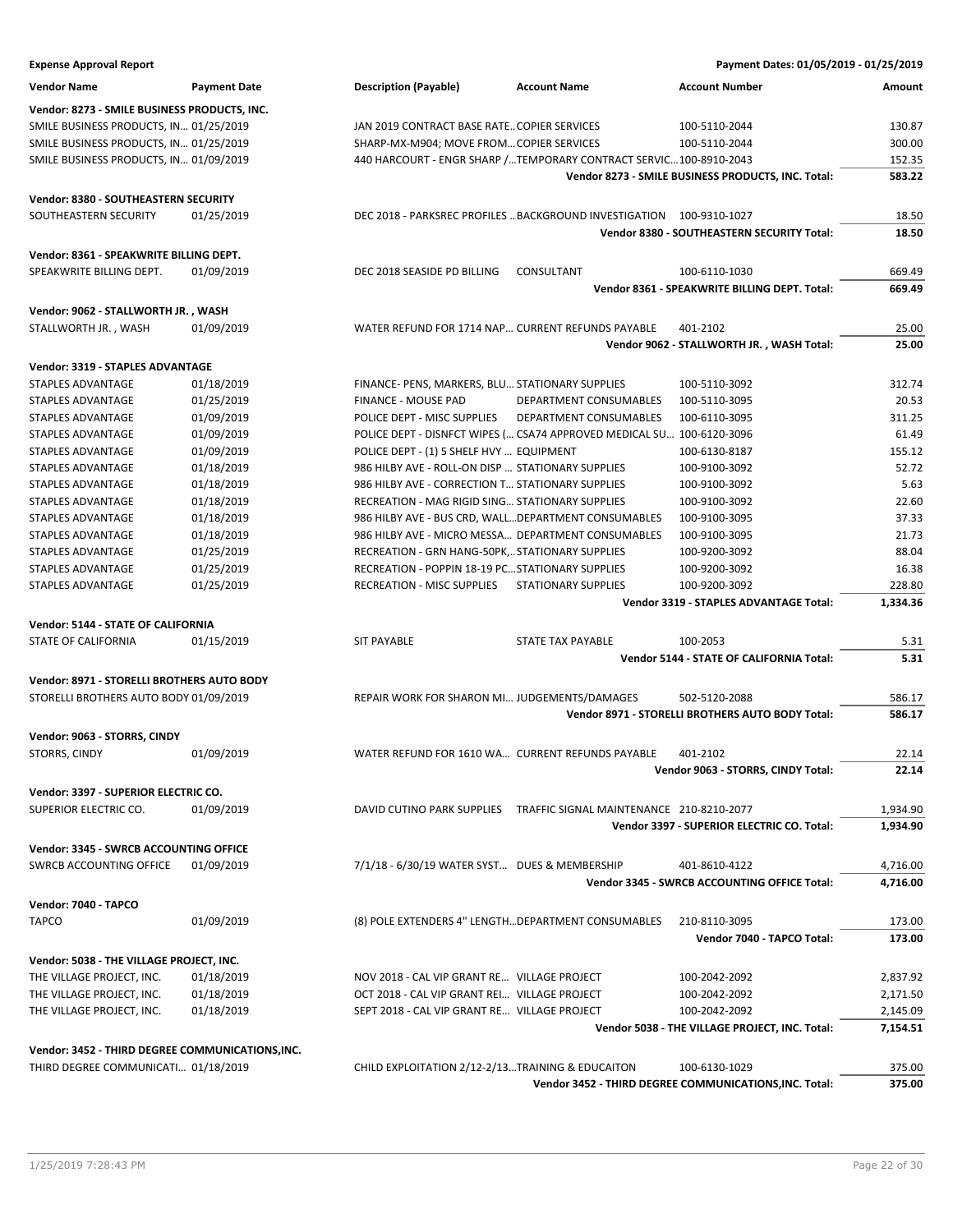| <b>Expense Approval Report</b>                  |                     |                                                                     |                       | Payment Dates: 01/05/2019 - 01/25/2019                            |                |
|-------------------------------------------------|---------------------|---------------------------------------------------------------------|-----------------------|-------------------------------------------------------------------|----------------|
| <b>Vendor Name</b>                              | <b>Payment Date</b> | <b>Description (Payable)</b>                                        | <b>Account Name</b>   | <b>Account Number</b>                                             | Amount         |
| Vendor: 6197 - U.S. BANK EQUIPMENT FINANCE      |                     |                                                                     |                       |                                                                   |                |
| U.S. BANK EQUIPMENT FINANCE 01/25/2019          |                     | 656 BROADWAY AVE COPIER/A COPIER SERVICES                           |                       | 100-7410-2044                                                     | 197.31         |
|                                                 |                     |                                                                     |                       | Vendor 6197 - U.S. BANK EQUIPMENT FINANCE Total:                  | 197.31         |
| Vendor: 8526 - U.S. BANK ST. PAUL               |                     |                                                                     |                       |                                                                   |                |
| U.S. BANK ST. PAUL                              | 01/22/2019          | DEBT SVC PYMNT FOR ACCT #2 2014 BOND INTEREST EXPENSE 972-9710-9809 |                       |                                                                   | 51,658.93      |
|                                                 |                     |                                                                     |                       | Vendor 8526 - U.S. BANK ST. PAUL Total:                           | 51,658.93      |
| Vendor: 5873 - UNITED SITE SERVICES, INC.       |                     |                                                                     |                       |                                                                   |                |
| UNITED SITE SERVICES, INC.                      | 01/09/2019          | 11/2/18-11/29/18 TRAILER KIT EQUIPMENT RENTAL                       |                       | 100-8310-2087                                                     | 223.40         |
| UNITED SITE SERVICES, INC.                      | 01/18/2019          | 11/30/18-12/27/18 WEEKLY SV EQUIPMENT RENTAL                        |                       | 100-8420-2087                                                     | 223.40         |
|                                                 |                     |                                                                     |                       | Vendor 5873 - UNITED SITE SERVICES, INC. Total:                   | 446.80         |
| Vendor: 3560 - UNITED WAY OF MONTEREY PENINSULA |                     |                                                                     |                       |                                                                   |                |
| UNITED WAY OF MONTEREY PE 01/08/2019            |                     | <b>EMPLOYEE CONTRIBUTIONS</b>                                       | MISC PAYROLL PAYABLES | 100-2062                                                          | 30.70          |
| UNITED WAY OF MONTEREY PE 01/08/2019            |                     | <b>EMPLOYEE CONTRIBUTIONS</b>                                       | MISC PAYROLL PAYABLES | 100-2062                                                          | 30.56          |
| UNITED WAY OF MONTEREY PE 01/08/2019            |                     | <b>EMPLOYEE CONTRIBUTIONS</b>                                       | MISC PAYROLL PAYABLES | 100-2062                                                          | 30.30          |
| UNITED WAY OF MONTEREY PE 01/08/2019            |                     | <b>EMPLOYEE CONTRIBUTIONS</b>                                       | MISC PAYROLL PAYABLES | 100-2062                                                          | 30.03          |
| UNITED WAY OF MONTEREY PE 01/08/2019            |                     | <b>EMPLOYEE CONTRIBUTIONS</b>                                       | MISC PAYROLL PAYABLES | 100-2062                                                          | 30.08          |
| UNITED WAY OF MONTEREY PE 01/08/2019            |                     | <b>EMPLOYEE CONTRIBUTIONS</b>                                       | MISC PAYROLL PAYABLES | 100-2062                                                          | 30.70          |
| UNITED WAY OF MONTEREY PE 01/08/2019            |                     | <b>EMPLOYEE CONTRIBUTIONS</b>                                       | MISC PAYROLL PAYABLES | 100-2062                                                          | 30.92          |
| UNITED WAY OF MONTEREY PE 01/08/2019            |                     | <b>EMPLOYEE CONTRIBUTIONS</b>                                       | MISC PAYROLL PAYABLES | 100-2062                                                          | 30.07          |
| UNITED WAY OF MONTEREY PE 01/08/2019            |                     | <b>EMPLOYEE CONTRIBUTIONS</b>                                       | MISC PAYROLL PAYABLES | 100-2062                                                          | 30.00          |
| UNITED WAY OF MONTEREY PE 01/08/2019            |                     | <b>EMPLOYEE CONTRIBUTIONS</b>                                       | MISC PAYROLL PAYABLES | 100-2062                                                          | 30.00          |
| UNITED WAY OF MONTEREY PE 01/08/2019            |                     | <b>EMPLOYEE CONTRIBUTIONS</b>                                       | MISC PAYROLL PAYABLES | 100-2062                                                          | 30.72          |
| UNITED WAY OF MONTEREY PE 01/08/2019            |                     | <b>EMPLOYEE CONTRIBUTIONS</b>                                       | MISC PAYROLL PAYABLES | 113-2062                                                          | 0.15           |
| UNITED WAY OF MONTEREY PE 01/08/2019            |                     | <b>EMPLOYEE CONTRIBUTIONS</b>                                       | MISC PAYROLL PAYABLES | 113-2062                                                          | 0.66           |
| UNITED WAY OF MONTEREY PE 01/08/2019            |                     | <b>EMPLOYEE CONTRIBUTIONS</b>                                       | MISC PAYROLL PAYABLES | 113-2062                                                          | 0.43           |
| UNITED WAY OF MONTEREY PE 01/08/2019            |                     | <b>EMPLOYEE CONTRIBUTIONS</b>                                       | MISC PAYROLL PAYABLES | 210-2062                                                          | 0.12           |
| UNITED WAY OF MONTEREY PE 01/08/2019            |                     | <b>EMPLOYEE CONTRIBUTIONS</b>                                       | MISC PAYROLL PAYABLES | 210-2062                                                          | 0.14           |
| UNITED WAY OF MONTEREY PE 01/08/2019            |                     | <b>EMPLOYEE CONTRIBUTIONS</b>                                       | MISC PAYROLL PAYABLES | 210-2062                                                          | 0.30           |
| UNITED WAY OF MONTEREY PE 01/08/2019            |                     | <b>EMPLOYEE CONTRIBUTIONS</b>                                       | MISC PAYROLL PAYABLES | 271-2062                                                          | 2.03           |
| UNITED WAY OF MONTEREY PE 01/08/2019            |                     | <b>EMPLOYEE CONTRIBUTIONS</b>                                       | MISC PAYROLL PAYABLES | 271-2062                                                          | 2.30           |
| UNITED WAY OF MONTEREY PE 01/08/2019            |                     | <b>EMPLOYEE CONTRIBUTIONS</b>                                       | MISC PAYROLL PAYABLES | 271-2062                                                          | 2.04           |
| UNITED WAY OF MONTEREY PE 01/08/2019            |                     | <b>EMPLOYEE CONTRIBUTIONS</b>                                       | MISC PAYROLL PAYABLES | 271-2062                                                          | 2.97           |
| UNITED WAY OF MONTEREY PE 01/08/2019            |                     | <b>EMPLOYEE CONTRIBUTIONS</b>                                       | MISC PAYROLL PAYABLES | 271-2062                                                          | 2.73           |
| UNITED WAY OF MONTEREY PE 01/08/2019            |                     | <b>EMPLOYEE CONTRIBUTIONS</b>                                       | MISC PAYROLL PAYABLES | 271-2062                                                          | 2.30           |
| UNITED WAY OF MONTEREY PE 01/08/2019            |                     | <b>EMPLOYEE CONTRIBUTIONS</b>                                       | MISC PAYROLL PAYABLES | 271-2062                                                          | 1.74           |
| UNITED WAY OF MONTEREY PE 01/08/2019            |                     | <b>EMPLOYEE CONTRIBUTIONS</b>                                       | MISC PAYROLL PAYABLES | 271-2062                                                          | 2.93           |
| UNITED WAY OF MONTEREY PE 01/08/2019            |                     | <b>EMPLOYEE CONTRIBUTIONS</b>                                       | MISC PAYROLL PAYABLES | 271-2062                                                          | 3.00           |
| UNITED WAY OF MONTEREY PE 01/08/2019            |                     | <b>EMPLOYEE CONTRIBUTIONS</b>                                       | MISC PAYROLL PAYABLES | 271-2062                                                          | 3.00           |
| UNITED WAY OF MONTEREY PE 01/08/2019            |                     | <b>EMPLOYEE CONTRIBUTIONS</b>                                       | MISC PAYROLL PAYABLES | 271-2062                                                          | 1.85           |
| UNITED WAY OF MONTEREY PE 01/08/2019            |                     | <b>EMPLOYEE CONTRIBUTIONS</b>                                       | MISC PAYROLL PAYABLES | 401-2062                                                          | 0.19           |
| UNITED WAY OF MONTEREY PE 01/08/2019            |                     | <b>EMPLOYEE CONTRIBUTIONS</b>                                       | MISC PAYROLL PAYABLES | 401-2062<br>Vendor 3560 - UNITED WAY OF MONTEREY PENINSULA Total: | 0.04<br>363.00 |
|                                                 |                     |                                                                     |                       |                                                                   |                |
| Vendor: 7370 - UPEC, LOCAL 792                  |                     |                                                                     |                       |                                                                   |                |
| UPEC, LOCAL 792                                 | 01/23/2019          | LIUNA/UNION DUES                                                    | MISC PAYROLL PAYABLES | 100-2062                                                          | 511.56         |
| UPEC, LOCAL 792                                 | 01/23/2019          | LIUNA/UNION DUES                                                    | MISC PAYROLL PAYABLES | 100-2062                                                          | 515.73         |
| UPEC, LOCAL 792                                 | 01/23/2019          | LIUNA/UNION DUES                                                    | MISC PAYROLL PAYABLES | 103-2062                                                          | 4.90           |
| UPEC, LOCAL 792                                 | 01/23/2019          | LIUNA/UNION DUES                                                    | MISC PAYROLL PAYABLES | 103-2062                                                          | 3.88           |
| UPEC, LOCAL 792                                 | 01/23/2019          | LIUNA/UNION DUES                                                    | MISC PAYROLL PAYABLES | 113-2062                                                          | 99.24          |
| UPEC, LOCAL 792                                 | 01/23/2019          | LIUNA/UNION DUES                                                    | MISC PAYROLL PAYABLES | 113-2062                                                          | 81.81          |
| UPEC, LOCAL 792                                 | 01/23/2019          | LIUNA/UNION DUES                                                    | MISC PAYROLL PAYABLES | 210-2062                                                          | 50.85          |
| UPEC, LOCAL 792                                 | 01/23/2019          | LIUNA/UNION DUES                                                    | MISC PAYROLL PAYABLES | 210-2062                                                          | 42.22          |
| UPEC, LOCAL 792                                 | 01/23/2019          | LIUNA/UNION DUES                                                    | MISC PAYROLL PAYABLES | 271-2062                                                          | 52.23          |
| UPEC, LOCAL 792                                 | 01/23/2019          | LIUNA/UNION DUES                                                    | MISC PAYROLL PAYABLES | 271-2062                                                          | 50.50          |
| UPEC, LOCAL 792                                 | 01/23/2019          | LIUNA/UNION DUES                                                    | MISC PAYROLL PAYABLES | 345-2062                                                          | 3.36           |
| UPEC, LOCAL 792                                 | 01/23/2019          | LIUNA/UNION DUES                                                    | MISC PAYROLL PAYABLES | 401-2062                                                          | 43.41          |
| UPEC, LOCAL 792                                 | 01/23/2019          | LIUNA/UNION DUES                                                    | MISC PAYROLL PAYABLES | 401-2062                                                          | 46.43          |
| UPEC, LOCAL 792                                 | 01/23/2019          | LIUNA/UNION DUES                                                    | MISC PAYROLL PAYABLES | 501-2062                                                          | 46.50          |
| UPEC, LOCAL 792                                 | 01/23/2019          | LIUNA/UNION DUES                                                    | MISC PAYROLL PAYABLES | 501-2062                                                          | 46.50          |
| UPEC, LOCAL 792                                 | 01/23/2019          | LIUNA/UNION DUES                                                    | MISC PAYROLL PAYABLES | 951-2062                                                          | 24.39          |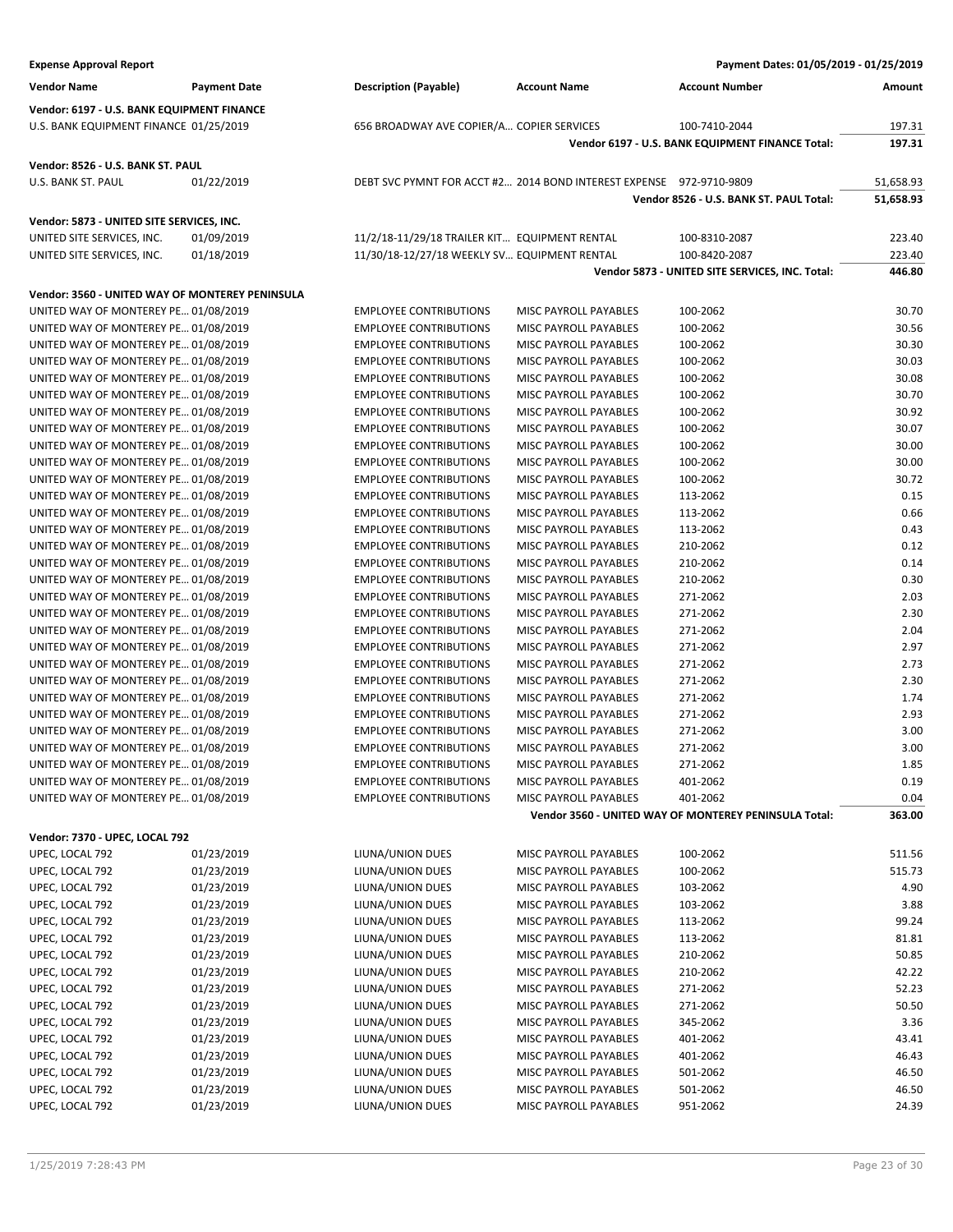| Payment Dates: 01/05/2019 - 01/25/2019 |  |  |  |  |
|----------------------------------------|--|--|--|--|
|----------------------------------------|--|--|--|--|

| <b>Expense Approval Report</b>                       |                     |                                                                     |                                        | Payment Dates: 01/05/2019 - 01/25/2019                     |               |
|------------------------------------------------------|---------------------|---------------------------------------------------------------------|----------------------------------------|------------------------------------------------------------|---------------|
| <b>Vendor Name</b>                                   | <b>Payment Date</b> | <b>Description (Payable)</b>                                        | <b>Account Name</b>                    | <b>Account Number</b>                                      | Amount        |
| UPEC, LOCAL 792                                      | 01/23/2019          | LIUNA/UNION DUES                                                    | MISC PAYROLL PAYABLES                  | 951-2062                                                   | 49.93         |
|                                                      | 01/23/2019          |                                                                     | MISC PAYROLL PAYABLES                  | 973-2062                                                   | 0.56          |
| UPEC, LOCAL 792                                      |                     | LIUNA/UNION DUES                                                    |                                        | Vendor 7370 - UPEC, LOCAL 792 Total:                       | 1.674.00      |
|                                                      |                     |                                                                     |                                        |                                                            |               |
| Vendor: 4271 - URETSKY SECURITY                      |                     |                                                                     |                                        |                                                            |               |
| <b>URETSKY SECURITY</b>                              | 01/25/2019          | DEC 2018 - FINGERPRINTING                                           | BACKGROUND INVESTIGATION 100-9310-1027 |                                                            | 20.00         |
|                                                      |                     |                                                                     |                                        | Vendor 4271 - URETSKY SECURITY Total:                      | 20.00         |
| Vendor: 8142 - US FOODS, INC.                        |                     |                                                                     |                                        |                                                            |               |
| US FOODS, INC.                                       | 01/18/2019          | FOOD DELIVERED TO 986 HILBY SENIOR ACTIVITIES                       |                                        | 251-9500-7125                                              | 196.28        |
|                                                      |                     |                                                                     |                                        | Vendor 8142 - US FOODS, INC. Total:                        | 196.28        |
| Vendor: 3595 - VAPOR CLEANERS, INC.                  |                     |                                                                     |                                        |                                                            |               |
| VAPOR CLEANERS, INC.                                 | 01/18/2019          | (2) BLANKETS - GRAY                                                 | UNIFORM SERVICE/LAUNDRY                | 100-6110-2049                                              | 16.00         |
| VAPOR CLEANERS, INC.                                 | 01/18/2019          | (2) BLANKETS - GRAY                                                 | UNIFORM SERVICE/LAUNDRY                | 100-6110-2049                                              | 16.00         |
|                                                      |                     |                                                                     |                                        |                                                            |               |
| VAPOR CLEANERS, INC.                                 | 01/18/2019          | (1) UNIFORM JACKET - BLACK                                          | UNIFORM SERVICE/LAUNDRY                | 100-6110-2049                                              | 6.50<br>38.50 |
|                                                      |                     |                                                                     |                                        | Vendor 3595 - VAPOR CLEANERS, INC. Total:                  |               |
| Vendor: 8536 - VERDE DESIGN INC.                     |                     |                                                                     |                                        |                                                            |               |
| VERDE DESIGN INC.                                    | 01/09/2019          | 10/26/18-11/25/18 CUTINO PA CUTINO PARK PRELIM DESIGN               |                                        | 348-8910-9517                                              | 7,823.90      |
| <b>VERDE DESIGN INC.</b>                             | 01/18/2019          | 8/26/18-9/25/18 CUTINO PK I CUTINO PARK PRELIM DESIGN               |                                        | 348-8910-9517                                              | 16,624.85     |
| VERDE DESIGN INC.                                    | 01/18/2019          | 11/26/18-12/25/18 CUTINO PK  CUTINO PARK PRELIM DESIGN              |                                        | 348-8910-9517                                              | 9,244.12      |
| VERDE DESIGN INC.                                    | 01/09/2019          | 10/26/18-11/25/18 CUTINO PA CUTINO PARK ADA IMPRVMNTS               |                                        | 348-8910-9571                                              | 1,300.00      |
| VERDE DESIGN INC.                                    | 01/18/2019          | 8/26/18-9/25/18 CUTINO PK I CUTINO PARK ADA IMPRVMNTS               |                                        | 348-8910-9571                                              | 5,644.60      |
|                                                      |                     |                                                                     |                                        | Vendor 8536 - VERDE DESIGN INC. Total:                     | 40,637.47     |
| Vendor: 6671 - VERIZON WIRELESS                      |                     |                                                                     |                                        |                                                            |               |
| <b>VERIZON WIRELESS</b>                              | 01/18/2019          | ACCT #772515511-00003 11/24 MOBILE COMMUNICATION                    |                                        | 100-6120-5135                                              | 813.93        |
| <b>VERIZON WIRELESS</b>                              | 01/25/2019          | ACCT #472229021-00001; 12/2 MOBILE COMMUNICATIONS                   |                                        | 100-6640-5135                                              | 612.37        |
| <b>VERIZON WIRELESS</b>                              | 01/25/2019          | ACCT #472229021-00002; 12/2 MOBILE COMMUNICATIONS                   |                                        | 100-6640-5135                                              | 38.01         |
| <b>VERIZON WIRELESS</b>                              | 01/09/2019          | ACCT #772515511-00004                                               | SUBCONTRACTED WORK                     | 113-8730-2073                                              | 38.01         |
| <b>VERIZON WIRELESS</b>                              | 01/09/2019          | ACCT #772515511-00004; 11/2 DEPARTMENT CONSUMABLES                  |                                        | 113-8730-3095                                              | 38.01         |
| <b>VERIZON WIRELESS</b>                              | 01/18/2019          | ACCT #772515511-00005; 11/2 MOBILE COMMUNICATIONS                   |                                        | 503-4010-5135                                              | 57.62         |
| <b>VERIZON WIRELESS</b>                              | 01/18/2019          | ACCT #772515511-00006; 11/2 MOBILE COMMUNICATIONS                   |                                        | 503-4010-5135                                              | 512.70        |
| <b>VERIZON WIRELESS</b>                              | 01/18/2019          | ACCT #772515511-00007; 11/2 MOBILE COMMUNICATIONS                   |                                        | 503-4010-5135                                              | 56.26         |
| <b>VERIZON WIRELESS</b>                              | 01/18/2019          | ACCT #772515511-00008; 11/2 MOBILE COMMUNICATIONS                   |                                        | 503-4010-5135                                              | 111.30        |
| <b>VERIZON WIRELESS</b>                              | 01/18/2019          | ACCT #472229021-00003; 12/2 MOBILE COMMUNICATIONS                   |                                        | 503-4010-5135                                              | 172.10        |
|                                                      |                     |                                                                     |                                        | Vendor 6671 - VERIZON WIRELESS Total:                      | 2,450.31      |
|                                                      |                     |                                                                     |                                        |                                                            |               |
| Vendor: 4511 - VETERINARY EMERGENCY & SPECIALTY CTR. |                     |                                                                     |                                        |                                                            |               |
| VETERINARY EMERGENCY & SP 01/25/2019                 |                     | 1/16/19 - EMERGENCY VISIT/PA VETERINARY SERVICES                    |                                        | 100-6160-2051                                              | 227.50        |
|                                                      |                     |                                                                     |                                        | Vendor 4511 - VETERINARY EMERGENCY & SPECIALTY CTR. Total: | 227.50        |
| Vendor: 8129 - VORTEX INDUSTRIES, INC.               |                     |                                                                     |                                        |                                                            |               |
| VORTEX INDUSTRIES, INC.                              | 01/25/2019          | REPAIRS TO DOOR AT 610 OLY SUBCONTRACTED WORK                       |                                        | 100-8310-2073                                              | 320.00        |
| VORTEX INDUSTRIES, INC.                              | 01/25/2019          | REPAIRS TO DOOR AT 440 HAR SUBCONTRACTED WORK                       |                                        | 100-8310-2073                                              | 1,498.00      |
|                                                      |                     |                                                                     |                                        | Vendor 8129 - VORTEX INDUSTRIES, INC. Total:               | 1,818.00      |
| Vendor: 2328 - WALLACE GROUP                         |                     |                                                                     |                                        |                                                            |               |
| <b>WALLACE GROUP</b>                                 | 01/25/2019          | DEC 2018 - ASSISTED LIVING FA CONSULTANT                            |                                        | 100-8910-1030                                              | 2,845.00      |
| <b>WALLACE GROUP</b>                                 | 01/25/2019          | NOV, DEC 2018 - DEL MONTE B 90-INCH STORM DRAIN IMPRO 271-8910-9963 |                                        |                                                            | 353.75        |
| <b>WALLACE GROUP</b>                                 | 01/25/2019          | DEC 2018 - MAIN GATE PLAN C MAIN GATE - PETROVICH                   |                                        | 601-2224                                                   | 1,198.75      |
| <b>WALLACE GROUP</b>                                 | 01/25/2019          | DEL MONTE SEWER UPGRD TH DEL MONTE SWR MAIN REPLAC 953-8820-9214    |                                        |                                                            | 5,128.75      |
|                                                      |                     |                                                                     |                                        | Vendor 2328 - WALLACE GROUP Total:                         | 9,526.25      |
|                                                      |                     |                                                                     |                                        |                                                            |               |
| Vendor: 6949 - WATCHGUARD VIDEO                      |                     |                                                                     |                                        |                                                            |               |
| WATCHGUARD VIDEO                                     | 01/25/2019          | (2) ANTENNA, HI-FI MICROPHO EQUIPMENT REPAIR                        |                                        | 100-6110-2054                                              | 111.44        |
| WATCHGUARD VIDEO                                     | 01/25/2019          | REPAIR OF UNIT DV10-152508  EQUIPMENT REPAIR                        |                                        | 100-6110-2054                                              | 415.78        |
|                                                      |                     |                                                                     |                                        | Vendor 6949 - WATCHGUARD VIDEO Total:                      | 527.22        |
| Vendor: 9079 - WATERWISEPRO TRAINING                 |                     |                                                                     |                                        |                                                            |               |
| WATERWISEPRO TRAINING                                | 01/25/2019          | TOM WORTH - WATER DIST RE TRAINING & EDUCATION                      |                                        | 401-8610-1029                                              | 450.00        |
|                                                      |                     |                                                                     |                                        | Vendor 9079 - WATERWISEPRO TRAINING Total:                 | 450.00        |
| Vendor: 4970 - WHITSON ENGINEERS                     |                     |                                                                     |                                        |                                                            |               |
| <b>WHITSON ENGINEERS</b>                             | 01/18/2019          | NOV 2018 - DEL MONTE MANO DEL MONTE MANOR STORM D 271-8910-9961     |                                        |                                                            | 8,846.00      |
|                                                      |                     |                                                                     |                                        |                                                            |               |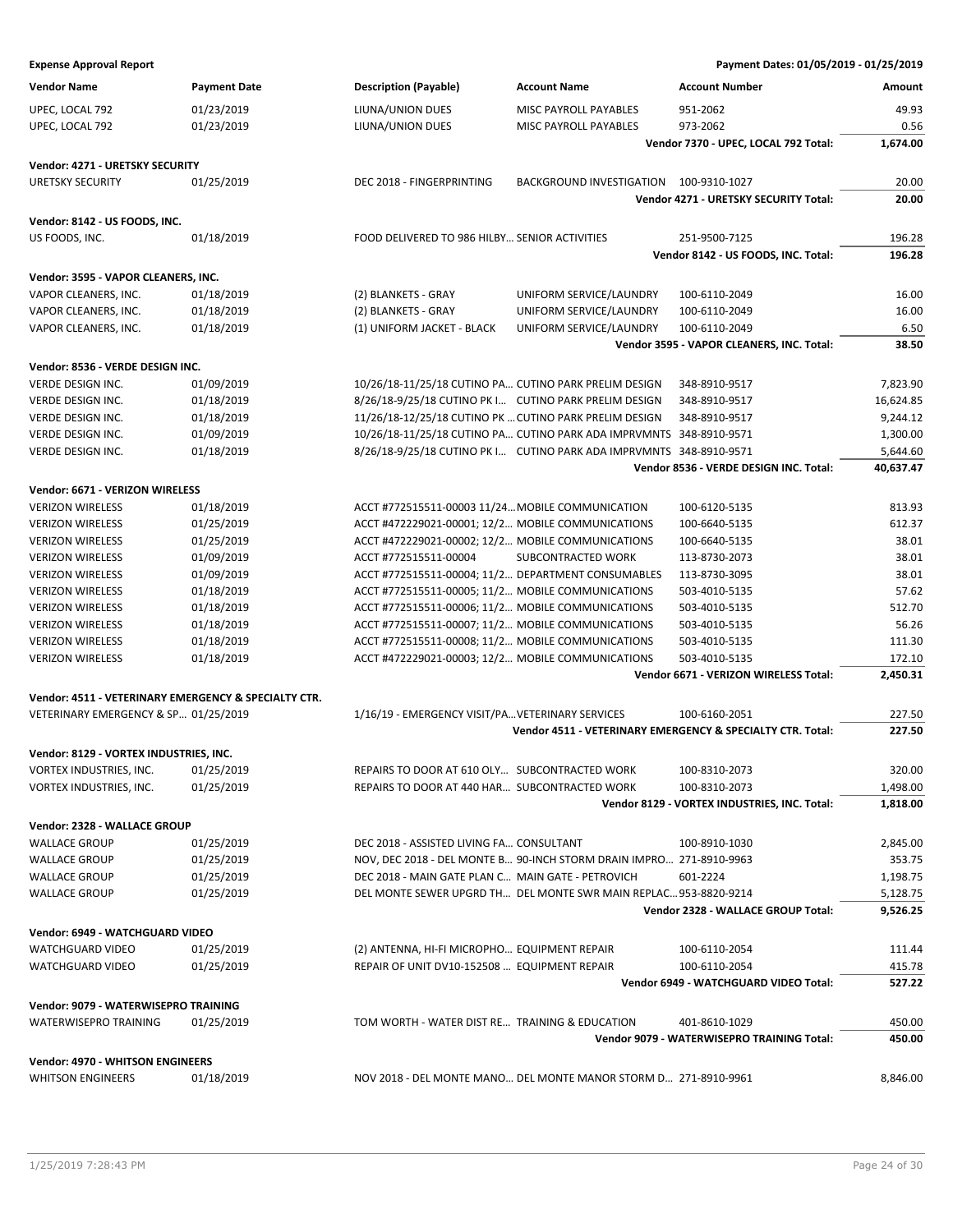| <b>Expense Approval Report</b>          |                     |                                                        |                     | Payment Dates: 01/05/2019 - 01/25/2019        |            |
|-----------------------------------------|---------------------|--------------------------------------------------------|---------------------|-----------------------------------------------|------------|
| <b>Vendor Name</b>                      | <b>Payment Date</b> | <b>Description (Payable)</b>                           | <b>Account Name</b> | <b>Account Number</b>                         | Amount     |
| <b>WHITSON ENGINEERS</b>                | 01/25/2019          | DEC 2018 - CAPRA PARK - CIVIL                          | <b>CAPRA PARK</b>   | 342-8910-9572                                 | 2,232.00   |
|                                         |                     |                                                        |                     | <b>Vendor 4970 - WHITSON ENGINEERS Total:</b> | 11,078.00  |
| Vendor: 6313 - WILLIAM B. CONNERS       |                     |                                                        |                     |                                               |            |
| WILLIAM B. CONNERS                      | 01/18/2019          | 1/7/19 - 1/10/19 - APPEAL MAT LEGAL SERVICES - SPECIAL |                     | 100-3010-1023                                 | 420.00     |
|                                         |                     |                                                        |                     | Vendor 6313 - WILLIAM B. CONNERS Total:       | 420.00     |
| Vendor: 3727 - WILLIAMS ROOFING COMPANY |                     |                                                        |                     |                                               |            |
| WILLIAMS ROOFING COMPANY                | 01/09/2019          | 610 OLYMPIA AVE - REPAIR WO SUBCONTRACTED WORK         |                     | 100-8310-2073                                 | 495.00     |
|                                         |                     |                                                        |                     | Vendor 3727 - WILLIAMS ROOFING COMPANY Total: | 495.00     |
| <b>Vendor: 6649 - YORK</b>              |                     |                                                        |                     |                                               |            |
| <b>YORK</b>                             | 01/18/2019          | 1/1/19-3/31/19 - WORKERS C TAIL CLAIMS                 |                     | 502-5120-2097                                 | 4,250.00   |
|                                         |                     |                                                        |                     | Vendor 6649 - YORK Total:                     | 4,250.00   |
|                                         |                     |                                                        |                     | <b>Grand Total:</b>                           | 939,812.13 |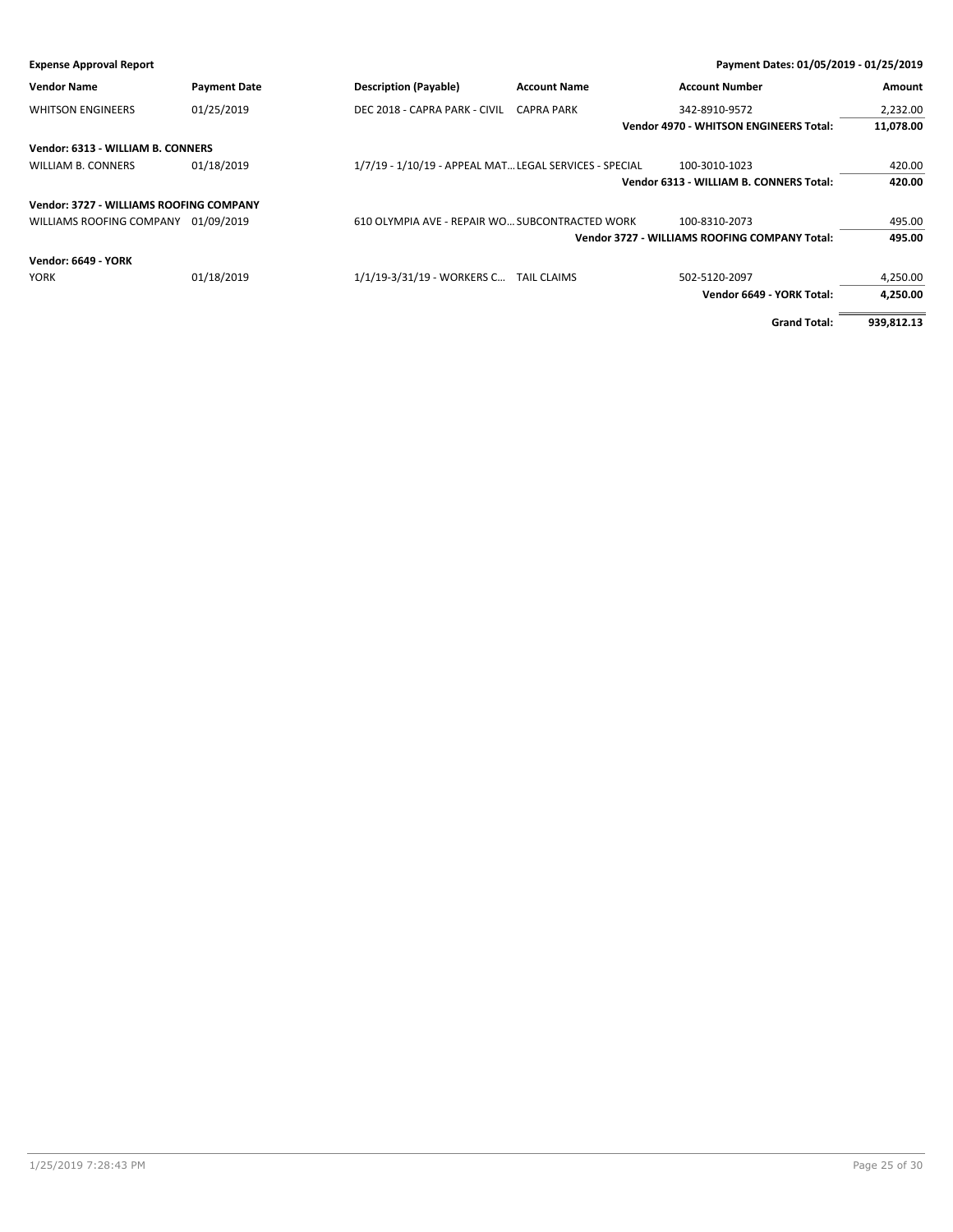**Report Summary**

# **Fund Summary**

| Fund                            |                     | <b>Payment Amount</b> |
|---------------------------------|---------------------|-----------------------|
| 100 - GENERAL FUND              |                     | 319,110.95            |
| 103 - LAGUNA GRANDE PKG FUND    |                     | 10,611.60             |
| 113 - POMA & DMDC FUND          |                     | 13,340.42             |
| 200 - CDBG FUND                 |                     | 16,797.56             |
| <b>210 - STREETS FUND</b>       |                     | 72,072.11             |
| 221 - CA SUPP LAW ENF. FUND     |                     | 194.22                |
| 232 - FEMA FIRE RADIO GRANT     |                     | 658.12                |
| <b>251 - SENIOR PROGRAMS</b>    |                     | 1,125.25              |
| 252 - OLDEMEYER MAINTENANCE     |                     | 668.07                |
| 255 - SOPER FIELD CMNTY CNTR    |                     | 325.50                |
| 271 - STORMWATER FUND           |                     | 13,212.90             |
| 297 - HS - MERGED HOUSING       |                     | 1,080.00              |
| 342 - PARKS-PLAYGROUND IMPRVMNT |                     | 3,673.99              |
| 345 - WBUV INFRASTRUCTURE IMPRO |                     | 7,449.72              |
| 348 - CUTINO PARK IMPRVMTS      |                     | 86,482.47             |
| 401 - WATER FUND                |                     | 19,838.41             |
| 501 - EQUIPMT MAINT FUND        |                     | 40,578.93             |
| 502 - PROP/CASUALTY INS FUND    |                     | 13,574.69             |
| 503 - MIS FUND                  |                     | 10,635.32             |
| 601 - EXPEND TRUST FUND         |                     | 2,517.75              |
| 670 - WATERMASTER FUND          |                     | 14,807.88             |
| 951 - SAN, DISTRICT GEN, FUND   |                     | 20,630.46             |
| 953 - SAN, DISTRICT CAP, IMPROV |                     | 218,476.49            |
| 971 - SA MERGED CAPITAL PROJ    |                     | 178.08                |
| 972 - SA MERGED DEBT SERVICE    |                     | 51,658.93             |
| 973 - SA MERGED - LMIHF         |                     | 112.31                |
|                                 | <b>Grand Total:</b> | 939.812.13            |

# **Account Summary**

| <b>Account Number</b> | <b>Account Name</b>           | <b>Payment Amount</b> |
|-----------------------|-------------------------------|-----------------------|
| 100-1010-7166         | <b>MCCVB</b>                  | 20,233.75             |
| 100-1350-7168         | <b>CHRISTMAS DECORATIONS</b>  | 225.00                |
| 100-2010              | <b>TID ASSESSMENT</b>         | 17,717.04             |
| 100-2021-2063         | PUBLISHING & LEGAL AD         | 238.95                |
| 100-2021-2067         | <b>CITY CODE UPDATE</b>       | 1,071.30              |
| 100-2021-2075         | <b>CONTRACT SERVICES</b>      | 855.19                |
| 100-2021-3095         | DEPARTMENT CONSUMA            | 320.65                |
| 100-2031-1030         | CONSULTANT                    | 14,315.54             |
| 100-2031-1038         | <b>EMPLOYEE ASSISTANCE P</b>  | 646.25                |
| 100-2031-2064         | PERSONNEL RECRUITMENT         | 4,135.00              |
| 100-2042-1039         | JAN ROEHL CONSULTING          | 2,125.00              |
| 100-2042-2092         | <b>VILLAGE PROJECT</b>        | 7,154.51              |
| 100-2042-7201         | COMM PARTNERSHIP FOR          | 2,214.37              |
| 100-2042-7203         | <b>COMMUNITY HUMAN SE</b>     | 3,426.99              |
| 100-2042-7205         | <b>RESTORATIVE JUSTICE PA</b> | 2,086.59              |
| 100-2042-7206         | <b>PARTNERS FOR PEACE</b>     | 2,394.75              |
| 100-2052              | <b>FEDERAL TAX PAYABLE</b>    | 43.07                 |
| 100-2053              | <b>STATE TAX PAYABLE</b>      | 5.31                  |
| 100-2057              | EE HEALTHCARE PAYABLE         | 17.38                 |
| 100-2059              | <b>GARNISHMENT PAYABLE</b>    | 662.30                |
| 100-2062              | <b>MISC PAYROLL PAYABLES</b>  | 4,627.00              |
| 100-2064              | LIUNA PENSION PAYABLE         | 11,792.98             |
| 100-3010-1023         | LEGAL SERVICES - SPECIAL      | 2,487.50              |
| 100-3676              | SWIMMING POOL REVEN           | 34.00                 |
| 100-5110-1010         | <b>BUSINESS LICENSE OUTS</b>  | 14.74                 |
| 100-5110-1015         | <b>BENEFITS ADMINISTRATI</b>  | 642.60                |
| 100-5110-1025         | <b>CITY AUDIT</b>             | 2,715.00              |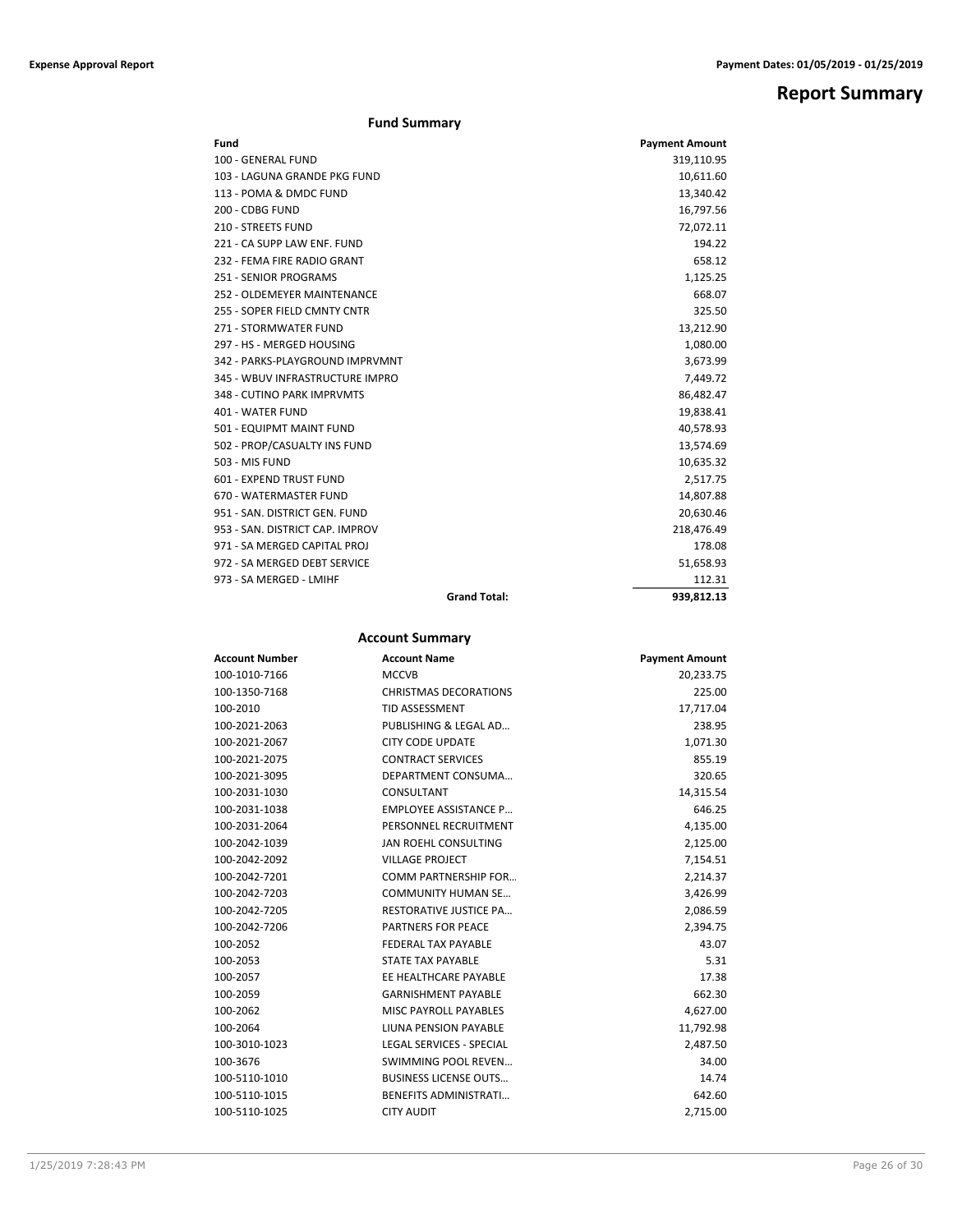| Account Number                 | <b>Account Name</b>                            | <b>Payment Amount</b> |
|--------------------------------|------------------------------------------------|-----------------------|
| 100-5110-1030                  | CONSULTANT                                     | 9,125.00              |
| 100-5110-2044                  | <b>COPIER SERVICES</b>                         | 975.14                |
| 100-5110-3092                  | <b>STATIONARY SUPPLIES</b>                     | 1,127.47              |
| 100-5110-3095                  | DEPARTMENT CONSUMA                             | 458.43                |
| 100-5110-4124                  | <b>MAIL SERVICES</b>                           | 1,088.25              |
| 100-6110-1026                  | <b>MEDICAL EXAMS</b>                           | 52.59                 |
| 100-6110-1027                  | BACKGROUND INVESTIGA                           | 3,050.00              |
| 100-6110-1029                  | <b>TRAINING &amp; EDUCATION</b>                | 15,134.34             |
| 100-6110-1030                  | CONSULTANT                                     | 669.49                |
| 100-6110-2044                  | <b>COPIER SERVICES</b>                         | 1,530.37              |
| 100-6110-2049                  | UNIFORM SERVICE/LAUN                           | 38.50                 |
| 100-6110-2054                  | <b>EQUIPMENT REPAIR</b>                        | 527.22                |
| 100-6110-2078                  | OTHER EXPENSE                                  | 994.63                |
| 100-6110-3095                  | DEPARTMENT CONSUMA                             | 376.79                |
| 100-6110-3102                  | COMPUTER SUPPLIES/SO                           | 1,354.32              |
| 100-6110-4121                  | <b>MEETINGS &amp; TRAVEL</b>                   | 54.50                 |
| 100-6110-4124                  | <b>MAIL SERVICES</b>                           | 11.60                 |
| 100-6110-5132                  | <b>TELEPHONE</b>                               | 587.47                |
| 100-6110-8187                  | DEPARTMENT EQUIPMENT                           | 15,766.29             |
| 100-6120-1029                  | <b>TRAINING &amp; EDUCATIONS</b>               | 100.00                |
| 100-6120-3096                  | CSA74 APPROVED MEDIC                           | 160.49                |
| 100-6120-5135                  | <b>MOBILE COMMUNICATION</b>                    | 813.93                |
| 100-6120-8187                  | <b>DEPARTMENT EQUIPMENT</b>                    | 3,386.75              |
| 100-6130-1029                  | <b>TRAINING &amp; EDUCAITON</b>                | 375.00                |
| 100-6130-4125                  | <b>INVESTIGATION EXPENSE</b>                   | 50.00                 |
| 100-6130-8187                  | <b>EQUIPMENT</b>                               | 155.12                |
| 100-6160-2051                  | <b>VETERINARY SERVICES</b>                     | 227.50                |
| 100-6160-3095                  | DEPARTMENT CONSUMA                             | 12.80                 |
| 100-6610-0099                  | TUITION REIMBURSEMENT                          | 700.00                |
| 100-6610-2043                  | TEMPORARY CONTRACT S                           | 1,245.00              |
| 100-6610-3095                  | DEPARTMENT CONSUMA                             | 42.44                 |
| 100-6620-4122                  | <b>DUES &amp; MEMBERSHIP</b>                   | 150.00                |
| 100-6630-1029                  | <b>TRAINING &amp; EDUCATION</b>                | 80.00                 |
| 100-6640-1026                  | <b>MEDICAL EXAMS</b>                           | 1,126.50              |
| 100-6640-3096                  | <b>CSA 74 PURCHASES</b><br>MOBILE COMMUNICATIO | 2,636.93              |
| 100-6640-5135                  | DEPARTMENT CONSUMA                             | 1,060.69              |
| 100-6680-3095<br>100-7410-1030 | CONSULTANT                                     | 970.67<br>1,586.00    |
| 100-7410-2040                  | <b>MARKETING MATERIALS</b>                     | 4,330.08              |
| 100-7410-2044                  | <b>COPIER SERVICES</b>                         | 286.44                |
| 100-7410-4206                  | FARMERS' MARKET                                | 2,311.00              |
| 100-7410-4207                  | SATELLITE OFFICE                               | 2,730.00              |
| 100-8310-2044                  | <b>COPIER SERVICES</b>                         | 316.46                |
| 100-8310-2049                  | UNIFORM SERVICE / LAU                          | 199.30                |
| 100-8310-2057                  | PEST CONTROL                                   | 276.00                |
| 100-8310-2070                  | <b>ALARM SERVICE</b>                           | 2,355.68              |
| 100-8310-2073                  | SUBCONTRACTED WORK                             | 9,133.03              |
| 100-8310-2087                  | <b>EQUIPMENT RENTAL</b>                        | 223.40                |
| 100-8310-3095                  | DEPARTMENT CONSUMA                             | 7,415.82              |
| 100-8310-3097                  | SAFETY EQUIPMENT                               | 167.15                |
| 100-8310-3099                  | CHEMICALS                                      | 673.32                |
| 100-8310-5131                  | <b>GAS &amp; ELECTRIC</b>                      | 2,581.98              |
| 100-8310-5133                  | WATER                                          | 3,465.69              |
| 100-8310-5136                  | SEWER SERVICE CHARGE                           | 2,880.76              |
| 100-8310-8136                  | OLDEMEYER ROOF                                 | 72,397.14             |
| 100-8310-8187                  | DEPARTMENT EQUIPMENT                           | 670.24                |
| 100-8410-2049                  | UNIFORM SERVICE/LAUN                           | 63.79                 |
| 100-8420-2049                  | UNIFORM SERVICE/LAUN                           | 199.30                |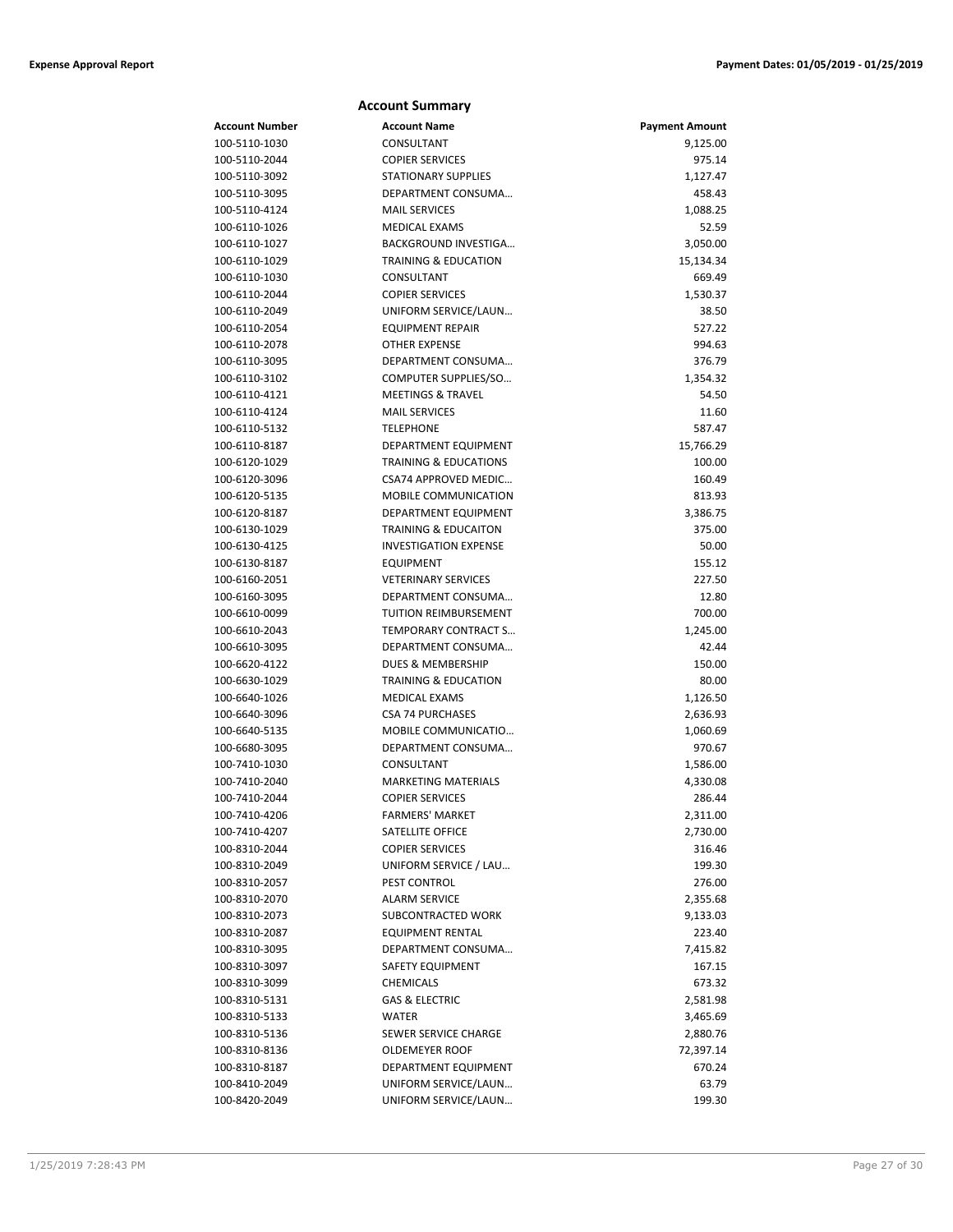|                                | <b>Account Summary</b>                         |                       |
|--------------------------------|------------------------------------------------|-----------------------|
| <b>Account Number</b>          | <b>Account Name</b>                            | <b>Payment Amount</b> |
| 100-8420-2068                  | <b>REFUSE DISPOSAL</b>                         | 165.40                |
| 100-8420-2073                  | SUBCONTRACTED WORK                             | 9,727.95              |
| 100-8420-2087                  | <b>EQUIPMENT RENTAL</b>                        | 223.40                |
| 100-8420-3093                  | <b>JANITORIAL SUPPLIES</b>                     | 66.02                 |
| 100-8420-3095                  | DEPARTMENT CONSUMA                             | 1,654.25              |
| 100-8420-3107                  | <b>TOOLS</b>                                   | 186.72                |
| 100-8420-5131                  | <b>GAS &amp; ELECTRIC</b>                      | 471.18                |
| 100-8420-8187                  | DEPARTMENT EQUIPMENT                           | 3,985.81              |
| 100-8430-3095                  | DEPARTMENT CONSUMA                             | 747.90                |
| 100-8440-2049                  | UNIFORM SERVICE / LAU                          | 119.53                |
| 100-8440-3095                  | DEPARTMENT CONSUMA                             | 356.77                |
| 100-8440-3097                  | SAFETY EQUIPMENT                               | 250.00                |
| 100-8440-5133                  | <b>WATER</b>                                   | 7,493.72              |
| 100-8450-2049                  | UNIFORM SERVICE / LAU                          | 63.79                 |
| 100-8450-2073                  | SUBCONTRACTED WORK                             | 425.00                |
| 100-8910-1030                  | CONSULTANT                                     | 6,460.00              |
| 100-8910-2043                  | TEMPORARY CONTRACT S                           | 152.35                |
| 100-8910-2044                  | <b>COPIER SERVICES</b>                         | 409.80                |
| 100-8910-2053                  | <b>OUTSIDE PRINTING SERVI</b>                  | 18.00                 |
| 100-9100-2043                  | TEMPORARY CONTRACT S                           | 158.90                |
| 100-9100-2073                  | SUBCONTRACTED WORK                             | 50.00                 |
| 100-9100-2074                  | BANK FEES & MISC CHAR                          | 30.00                 |
| 100-9100-3092                  | <b>STATIONARY SUPPLIES</b>                     | 80.95                 |
| 100-9100-3095                  | DEPARTMENT CONSUMA                             | 314.89                |
| 100-9105-2049                  | UNIFORM SERVICE/LAUN                           | 531.76                |
| 100-9200-2043                  | <b>TEMPORARY CONTRACT S</b>                    | 83.00                 |
| 100-9200-3092                  | <b>STATIONARY SUPPLIES</b>                     | 333.22                |
| 100-9200-7131                  | FATHER DAUGHTER DAN                            | 300.00                |
| 100-9200-7182                  | <b>HOLIDAY SNOW FESTIVAL</b>                   | 597.77                |
| 100-9310-1027                  | BACKGROUND INVESTIGA                           | 102.50                |
| 100-9310-2073                  | SUBCONTRACTED WORK                             | 83.00                 |
| 100-9310-3095                  | DEPARTMENT CONSUMA                             | 39.61                 |
| 100-9603-2075                  | <b>RECREATION CONTRACT S</b>                   | 746.20<br>8.78        |
| 103-2062                       | MISC PAYROLL PAYABLES<br>LIUNA PENSION PAYABLE |                       |
| 103-2064                       |                                                | 274.66                |
| 103-8710-2049<br>103-8710-2073 | UNIFORM SERVICE/LAUN<br>SUBCONTRACTED WORK     | 39.88<br>9,480.94     |
| 103-8710-5133                  | WATER                                          | 807.34                |
| 113-2059                       | <b>GARNISHMENT PAYABLE</b>                     | 845.54                |
| 113-2062                       | MISC PAYROLL PAYABLES                          | 185.73                |
| 113-2064                       | LIUNA PENSION PAYABLE                          | 248.49                |
| 113-8730-2049                  | UNIFORM SERVICE / LAU                          | 531.54                |
| 113-8730-2073                  | <b>SUBCONTRACTED WORK</b>                      | 7,592.42              |
| 113-8730-3095                  | DEPARTMENT CONSUMA                             | 3,936.70              |
| 200-2062                       | MISC PAYROLL PAYABLES                          | 27.47                 |
| 200-5410-7192                  | LEGAL SERVICES FOR SEN                         | 2,795.32              |
| 200-5410-7197                  | GIRLS, INC.                                    | 3,906.98              |
| 200-5410-7400                  | <b>GREATER VICTORY TEMPL</b>                   | 2,987.28              |
| 200-5410-7402                  | ECHO                                           | 1,625.66              |
| 200-5410-7403                  | MEALS ON WHEELS OF T                           | 5,454.85              |
| 210-2059                       | <b>GARNISHMENT PAYABLE</b>                     | 86.95                 |
| 210-2062                       | MISC PAYROLL PAYABLES                          | 100.51                |
| 210-2064                       | LIUNA PENSION PAYABLE                          | 1,154.53              |
| 210-8110-2049                  | UNIFORM SERVICE/LAUN                           | 159.41                |
| 210-8110-3095                  | DEPARTMENT CONSUMA                             | 2,642.47              |
| 210-8210-2059                  | <b>STREET LIGHTINGS</b>                        | 10,583.99             |
| 210-8210-2077                  | TRAFFIC SIGNAL MAINTE                          | 16,504.40             |
| 210-8210-2096                  | STREET STRIPING (MEASU                         | 28,256.73             |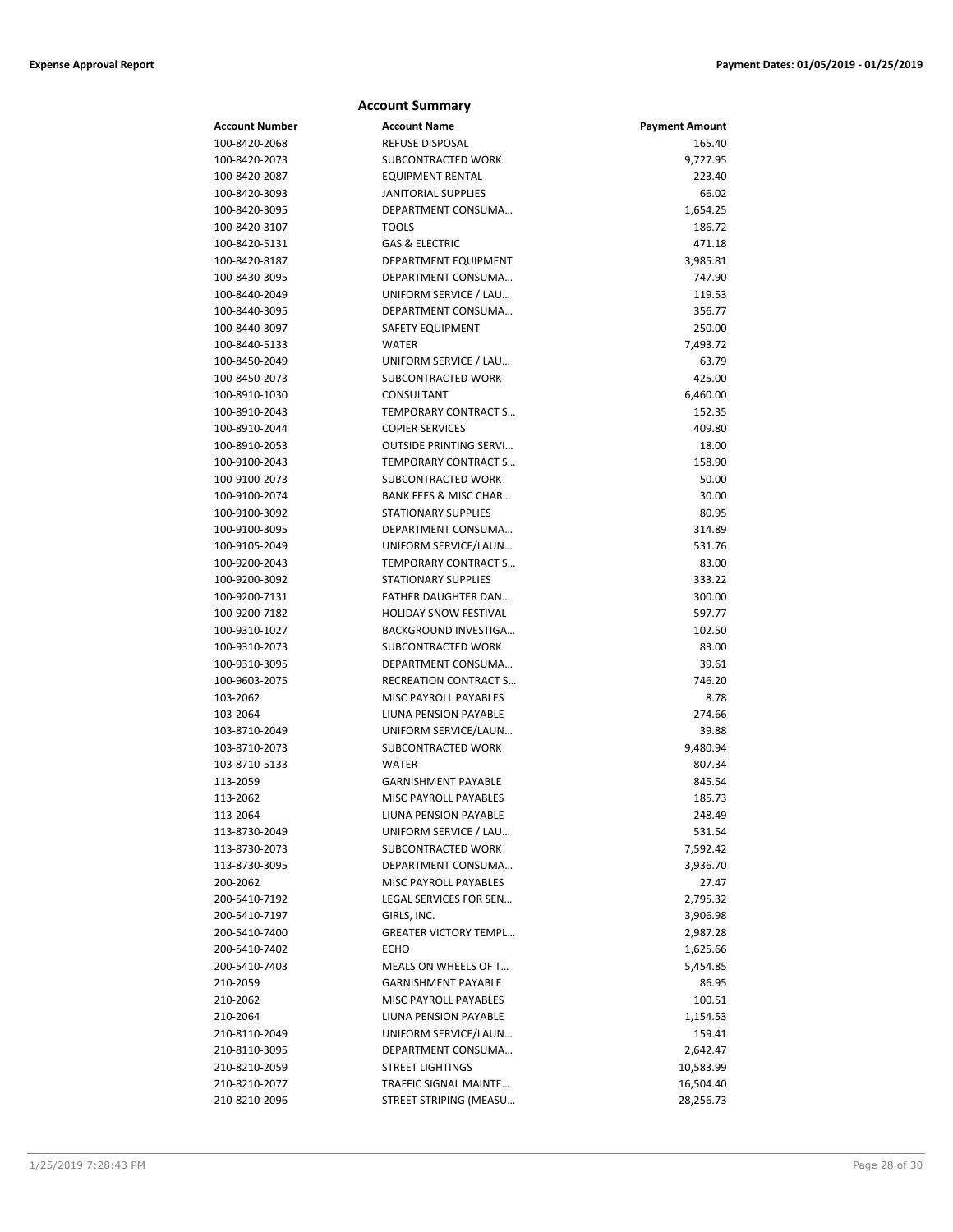|                           | <b>Account Summary</b>                                      |                       |
|---------------------------|-------------------------------------------------------------|-----------------------|
| Account Number            | <b>Account Name</b>                                         | <b>Payment Amount</b> |
| 210-8210-9571             | PAVEMENT MANAGEME                                           | 4,157.16              |
| 210-8420-2049             | UNIFORM SERVICE/LAUN                                        | 39.94                 |
| 210-8420-2093             | SUBCONTRACTED WORK                                          | 1,962.00              |
| 210-8420-3095             | DEPARTMENT CONSUMA                                          | 65.90                 |
| 210-8420-5131             | <b>GAS &amp; ELECTRIC</b>                                   | 319.73                |
| 210-8420-5133             | <b>WATER</b>                                                | 6,038.39              |
| 221-6120-8184             | POLICE EQUIPMENT                                            | 194.22                |
| 232-6610-8187             | <b>EQUIPMENT - RADIOS</b>                                   | 658.12                |
| 251-3687                  | <b>SENIOR TRIPS</b>                                         | 70.00                 |
| 251-9500-7125             | SENIOR ACTIVITIES                                           | 1,055.25              |
| 252-2345                  | <b>CENTER RENTAL DEPOSITS</b>                               | 668.07                |
| 255-2345                  | <b>CENTER RENTAL DEPOSITS</b>                               | 325.50                |
| 271-2062                  | MISC PAYROLL PAYABLES                                       | 150.25                |
| 271-2064                  | LIUNA PENSION PAYABLE                                       | 2,731.44              |
| 271-8110-2049             | UNIFORM SERVICE/LAUN                                        | 159.41                |
| 271-8110-2073             | SUBCONTRACTED WORK                                          | 351.54                |
| 271-8110-3095             | CONSUMABLES                                                 | 620.51                |
| 271-8910-9961             | DEL MONTE MANOR STO                                         | 8,846.00              |
| 271-8910-9963             | 90-INCH STORM DRAIN I                                       | 353.75                |
| 297-7993-1030             | CONSULTANT                                                  | 1,080.00              |
| 342-8910-9570             | <b>PARKS IMPROVEMENTS</b>                                   | 1,441.99              |
| 342-8910-9572             | <b>CAPRA PARK</b>                                           | 2,232.00              |
| 345-2062                  | MISC PAYROLL PAYABLES                                       | 14.49                 |
| 345-2064                  | LIUNA PENSION PAYABLE                                       | 82.50                 |
| 345-8910-9513             | <b>WBUV-RSTP GRANT</b>                                      | 7,352.73              |
| 348-8910-9517             | <b>CUTINO PARK PRELIM DES</b>                               | 54,642.87             |
| 348-8910-9570             | <b>PARKS IMPROVEMENTS</b>                                   | 20,895.00             |
| 348-8910-9571             | CUTINO PARK ADA IMPR                                        | 10,944.60             |
| 401-2002                  | A/P MPWMD SURCHARGE                                         | 3,156.89              |
| 401-2059                  | <b>GARNISHMENT PAYABLE</b>                                  | 5.21                  |
| 401-2062                  | MISC PAYROLL PAYABLES                                       | 195.47                |
| 401-2064                  | LIUNA PENSION PAYABLE                                       | 2,669.24              |
| 401-2102<br>401-8610-1029 | <b>CURRENT REFUNDS PAYA</b>                                 | 47.14                 |
| 401-8610-2072             | <b>TRAINING &amp; EDUCATION</b><br><b>CONTRACT SERVICES</b> | 450.00                |
| 401-8610-4122             | DUES & MEMBERSHIP                                           | 1,456.04              |
| 401-8620-2049             | UNIFORM SERVICE/LAUN                                        | 4,716.00<br>159.41    |
| 401-8620-2072             | <b>WATER SAMPLING</b>                                       | 78.00                 |
| 401-8620-2073             | SUBCONTRACTED WORK                                          | 6,600.00              |
| 401-8620-3095             | DEPARTMENT CONSUMA                                          | 305.01                |
| 501-2062                  | MISC PAYROLL PAYABLES                                       | 93.00                 |
| 501-2064                  | LIUNA PENSION PAYABLE                                       | 1,569.60              |
| 501-8510-2078             | <b>OTHER EXPENSE</b>                                        | 268.00                |
| 501-8520-2049             | UNIFORM SERVICE/LAUN                                        | 159.41                |
| 501-8520-2068             | <b>REFUSE DISPOSAL</b>                                      | 110.00                |
| 501-8520-3095             | DEPARTMENT CONSUMA                                          | 510.06                |
| 501-8520-6144             | <b>VEHICLE PARTS</b>                                        | 5,950.72              |
| 501-8520-6145             | <b>VEHICLE FUEL</b>                                         | 16,042.69             |
| 501-8520-6147             | <b>TIRES</b>                                                | 920.08                |
| 501-8520-6148             | <b>OUTSIDE REPAIRS</b>                                      | 6,624.85              |
| 501-8520-6149             | <b>BODY REPAIR &amp; PAINTING</b>                           | 8,330.52              |
| 502-5120-2088             | JUDGEMENTS/DAMAGES                                          | 586.17                |
| 502-5120-2097             | <b>TAIL CLAIMS</b>                                          | 4,250.00              |
| 502-5120-8126             | PERFORMANCE IMPROV                                          | 8,738.52              |
| 503-2062                  | MISC PAYROLL PAYABLES                                       | 154.00                |
| 503-4010-5132             | <b>TELEPHONE</b>                                            | 2,828.45              |
| 503-4010-5135             | MOBILE COMMUNICATIO                                         | 2,737.39              |
| 503-4010-5138             | DATA COMMUNICATION                                          | 4,915.48              |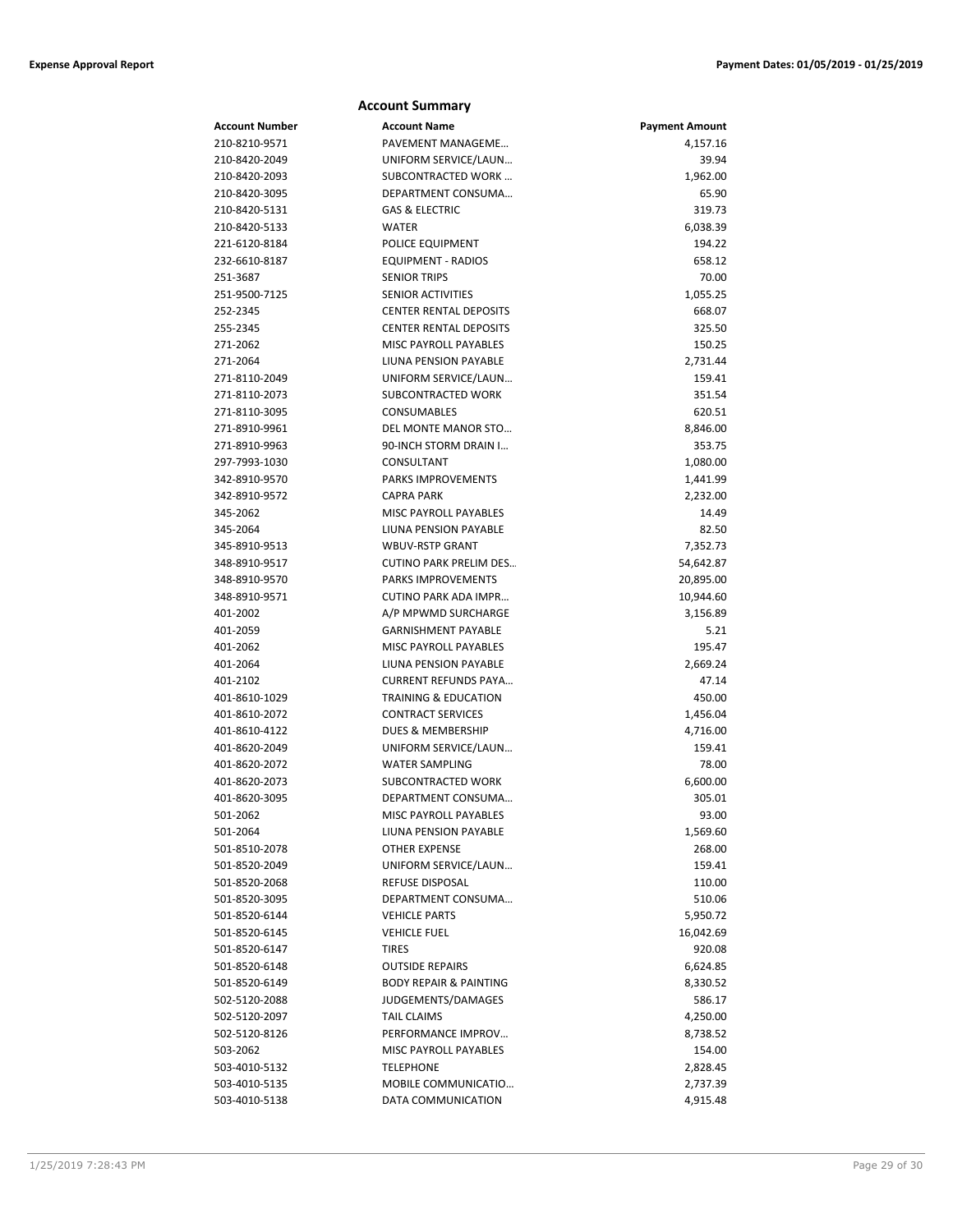|                | <b>Account Summary</b>           |                       |
|----------------|----------------------------------|-----------------------|
| Account Number | <b>Account Name</b>              | <b>Payment Amount</b> |
| 601-2155       | <b>RECREATION LIABILITY PR</b>   | 319.00                |
| 601-2224       | <b>MAIN GATE - PETROVICH</b>     | 2,198.75              |
| 670-2120-1030  | CONSULTANT                       | 6,045.00              |
| 670-2130-1030  | <b>CONSULTING COSTS</b>          | 8,762.88              |
| 951-2062       | <b>MISC PAYROLL PAYABLES</b>     | 94.94                 |
| 951-2064       | LIUNA PENSION PAYABLE            | 2,752.57              |
| 951-8810-1022  | <b>LEGAL SERVICES</b>            | 1,277.34              |
| 951-8810-5132  | <b>TELEPHONE</b>                 | 204.24                |
| 951-8820-2049  | UNIFORM SERVICE / LAU            | 159.41                |
| 951-8820-2073  | SUBCONTRACTED WORK               | 14,421.83             |
| 951-8820-4121  | <b>MEETINGS AND TRAVEL</b>       | 300.00                |
| 951-8820-5131  | <b>GAS AND ELECTRIC</b>          | 1,420.13              |
| 953-8820-9205  | CANYON DEL REY SEWER L           | 6,425.00              |
| 953-8820-9214  | DEL MONTE SWR MAIN R             | 9,592.50              |
| 953-8820-9314  | <b>HIGHWAY 1 SEWER LINE</b>      | 202,458.99            |
| 971-9710-9599  | <b>RENTAL PROPERTY EXP &amp;</b> | 178.08                |
| 972-9710-9809  | 2014 BOND INTEREST EXP           | 51,658.93             |
| 973-2062       | MISC PAYROLL PAYABLES            | 0.56                  |
| 973-2064       | LIUNA PENSION PAYABLE            | 6.39                  |
| 973-9710-9526  | AFFORDABLE HOUSING               | 105.36                |
|                | <b>Grand Total:</b>              | 939,812.13            |

# **Project Account Summary**

| <b>Project Account Key</b> |                     | <b>Payment Amount</b> |
|----------------------------|---------------------|-----------------------|
| **None**                   |                     | 881,349.19            |
| 271EMP                     |                     | 972.05                |
| 5005010 AA                 |                     | 281.09                |
| 5005011 AA                 |                     | 447.63                |
| 5005014 AA                 |                     | 875.88                |
| 5005015 AA                 |                     | 266.25                |
| 5005060 AA                 |                     | 9,919.81              |
| 5005061 NB                 |                     | 270.00                |
| 76271-A                    |                     | 7,352.73              |
| 950VENDORS                 |                     | 6,425.00              |
| 951VENDOR                  |                     | 9,592.50              |
| 952VENDOR                  |                     | 22,060.00             |
|                            | <b>Grand Total:</b> | 939,812.13            |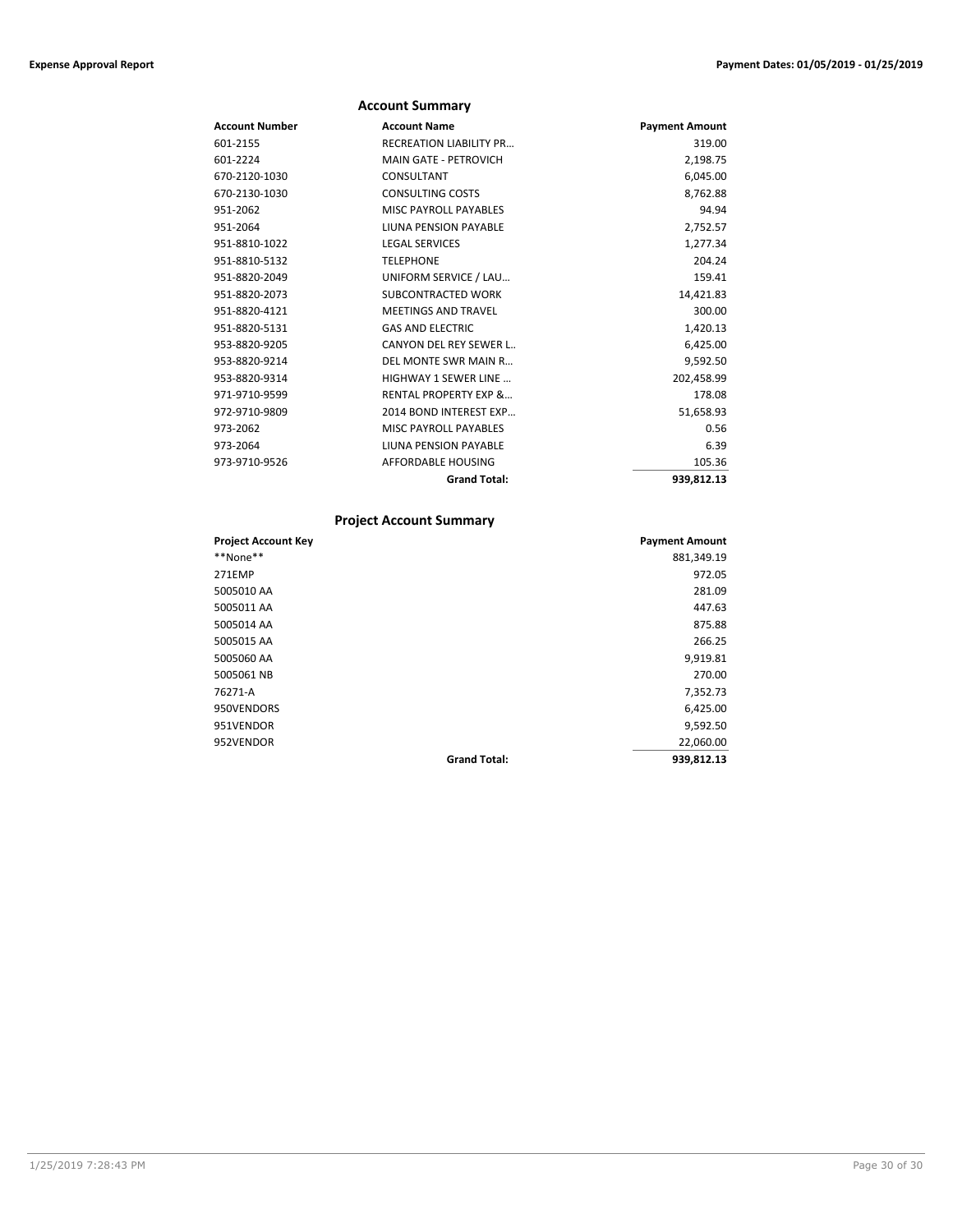# **Distribution Report**

Seaside, CA Payroll Set: 01 Expense Range - Payment Range 01/05/2019-01/25/2019

**Amount**

| <b>Fund: 100 - GENERAL FUND</b> |                                |            |
|---------------------------------|--------------------------------|------------|
| 100-1010-0001                   | SALARIES                       | 844.73     |
| 100-1010-7177                   | CHILDCARE was TUTORING PROGRAM | 79.24      |
| 100-2010-0001                   | SALARIES                       | 9,716.20   |
| 100-2010-0018                   | <b>AUTO ALLOWANCE</b>          | 200.00     |
| 100-2021-0001                   | SALARIES                       | 5,770.31   |
| 100-2031-0001                   | SALARIES                       | 11,694.97  |
| 100-2041-1033                   | <b>FITNESS PROGRAM</b>         | 360.00     |
| 100-2042-0020                   | PART-TIME HOURLY WAGES         | 1,671.66   |
| 100-3010-0001                   | SALARIES                       | 7,384.61   |
| 100-5110-0001                   | <b>SALARIES</b>                | 17,452.05  |
| 100-5110-0002                   | <b>OVERTIME</b>                | 280.04     |
| 100-5110-0041                   | <b>MEDICAL INSURANCE</b>       | 46.15      |
| 100-6110-0001                   | SALARIES                       | 26,472.10  |
| 100-6110-0002                   | <b>OVERTIME</b>                | 1,733.33   |
| 100-6110-0003                   | <b>HOLIDAY OVERTIME</b>        | 1,233.39   |
| 100-6110-0004                   | UNIFORM ALLOWANCE              | 483.00     |
| 100-6110-0020                   | PART-TIME HOURLY WAGES         | 1,336.77   |
| 100-6120-0001                   | SALARIES                       | 113,072.88 |
| 100-6120-0002                   | <b>OVERTIME</b>                | 12,876.04  |
| 100-6120-0003                   | <b>HOLIDAY OVERTIME</b>        | 9,667.02   |
| 100-6120-0004                   | UNIFORM ALLOWANCE              | 1,695.00   |
| 100-6120-1033                   | <b>FITNESS PROGRAM</b>         | 45.00      |
| 100-6130-0001                   | SALARIES                       | 30,295.14  |
| 100-6130-0002                   | <b>OVERTIME</b>                | 2,195.79   |
| 100-6130-0003                   | <b>HOLIDAY OVERTIME</b>        | 457.74     |
| 100-6130-0004                   | UNIFORM ALLOWANCE              | 486.00     |
| 100-6130-1033                   | <b>FTINESS PROGRAM</b>         | 45.00      |
| 100-6150-0001                   | SALARIES                       | 3,331.64   |
| 100-6150-0004                   | UNIFORM ALLOWANCE              | 78.00      |
| 100-6160-0001                   | SALARIES                       | 2,031.24   |
| 100-6160-0004                   | UNIFORM ALLOWANCE              | 78.00      |
| 100-6160-0041                   | <b>MEDICAL INSURANCE</b>       | 46.15      |
| 100-6170-0020                   | PART-TIME HOURLY WAGES         | 1,474.94   |
| 100-6610-0001                   | SALARIES                       | 7,940.32   |
| 100-6610-0004                   | UNIFORM ALLOWANCE              | 75.00      |
| 100-6610-0020                   | PART-TIME HOURLY WAGES         | 322.50     |
| 100-6640-0001                   | SALARIES                       | 112,055.34 |
| 100-6640-0002                   | <b>OVERTIME</b>                | 8,263.95   |
| 100-6640-0003                   | <b>HOLIDAY OVERTIME</b>        | 11,074.79  |
| 100-6640-0004                   | UNIFORM ALLOWANCE              | 2,225.00   |
| 100-6640-0008                   | OPER COMP DIV CHIEFS ST TIME   | 4,476.90   |
| 100-6640-1033                   | <b>FITNESS PROGRAM</b>         | 164.97     |
| 100-6660-0020                   | PART-TIME HOURLY WAGES         | 309.58     |
| 100-7110-0001                   | SALARIES                       | 4,381.24   |
| 100-7110-0020                   | PART-TIME HOURLY WAGES         | 1,504.26   |
| 100-7210-0001                   | SALARIES                       | 7,503.84   |
| 100-7220-0001                   | SALARIES                       | 2,981.52   |
| 100-7310-0001                   | SALARIES                       | 11,096.12  |
| 100-7410-0001                   | SALARIES                       | 11,482.44  |
| 100-7410-0020                   | PART-TIME HOURLY               | 754.80     |
| 100-7410-0041                   | MEDICAL INSURANCE              | 46.15      |
| 100-8310-0001                   | SALARIES                       | 3,118.02   |
| 100-8310-0002                   | OVERTIME                       | 1,578.33   |
|                                 |                                |            |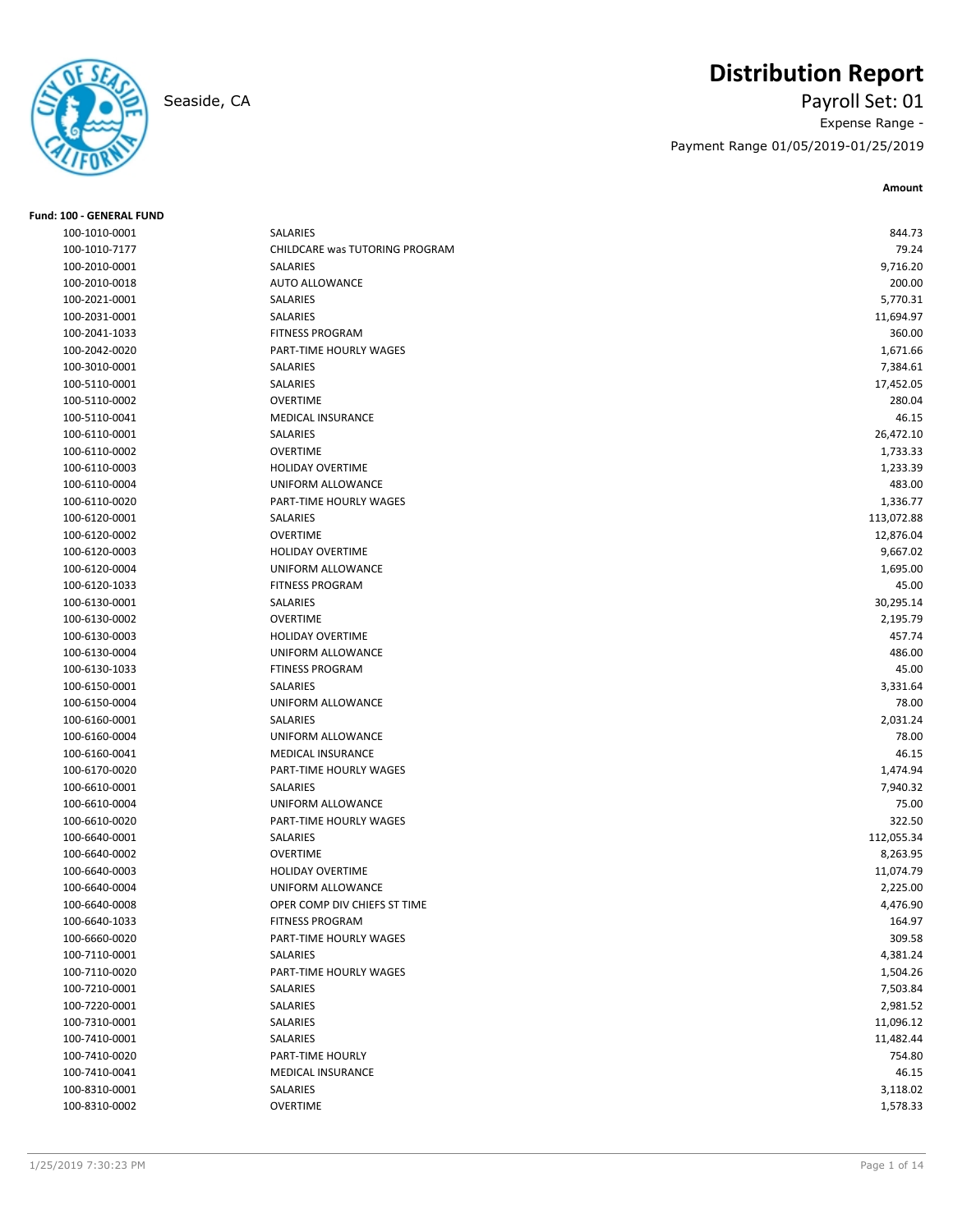|               |                               |                                          | Amount     |
|---------------|-------------------------------|------------------------------------------|------------|
| 100-8310-0097 | <b>UNALLOCATED PAGER</b>      |                                          | 1,902.26   |
| 100-8410-0001 | <b>SALARIES</b>               |                                          | 1,487.55   |
| 100-8420-0001 | <b>SALARIES</b>               |                                          | 7,894.55   |
| 100-8420-0012 | VACATION/COMP TIME PAYOFF     |                                          | 1,137.47   |
| 100-8430-0001 | SALARIES                      |                                          | 5,568.98   |
| 100-8430-0002 | <b>OVERTIME</b>               |                                          | 105.22     |
| 100-8440-0001 | SALARIES                      |                                          | 1,742.96   |
| 100-8440-0002 | <b>OVERTIME</b>               |                                          | 117.42     |
| 100-8450-0001 | SALARIES                      |                                          | 2,086.45   |
| 100-8450-0002 | <b>OVERTIME</b>               |                                          | 197.43     |
| 100-8910-0001 | SALARIES                      |                                          | 18,360.96  |
| 100-8910-0020 | PART-TIME HOURLY WAGES        |                                          | 75.00      |
| 100-9100-0001 | SALARIES                      |                                          | 8,993.65   |
| 100-9100-0020 | PART-TIME HOURLY WAGES        |                                          | 2,803.30   |
| 100-9105-0001 | SALARIES                      |                                          | 2,094.96   |
| 100-9105-0002 | <b>OVERTIME</b>               |                                          | 324.06     |
| 100-9105-0020 | PART-TIME HOURLY WAGES        |                                          | 3,564.45   |
| 100-9200-0020 | <b>PART-TIME HOURLY WAGES</b> |                                          | 5,176.94   |
| 100-9310-0001 | SALARIES                      |                                          | 5,141.65   |
| 100-9310-0020 | PART-TIME HOURLY WAGES        |                                          | 2,819.42   |
| 100-9320-0020 | <b>PART-TIME HOURLY WAGES</b> |                                          | 1,216.16   |
| 100-9330-0020 | PART-TIME HOURLY WAGES        |                                          | 7,224.64   |
| 100-9340-0020 | PART-TIME HOURLY WAGES        |                                          | 1,492.85   |
| 100-9350-0020 | PART-TIME HOURLY WAGES        |                                          | 1,885.46   |
| 100-9400-0001 | <b>SALARIES</b>               |                                          | 2,235.92   |
| 100-9400-0020 | PART-TIME HOURLY WAGES        |                                          | 8,504.58   |
| 100-9500-0002 | <b>OVERTIME</b>               |                                          | 36.81      |
| 100-9500-0020 | <b>PART-TIME HOURLY WAGES</b> |                                          | 4,675.00   |
|               |                               | Fund 100 - GENERAL FUND Total: 13,730.11 | 554,855.30 |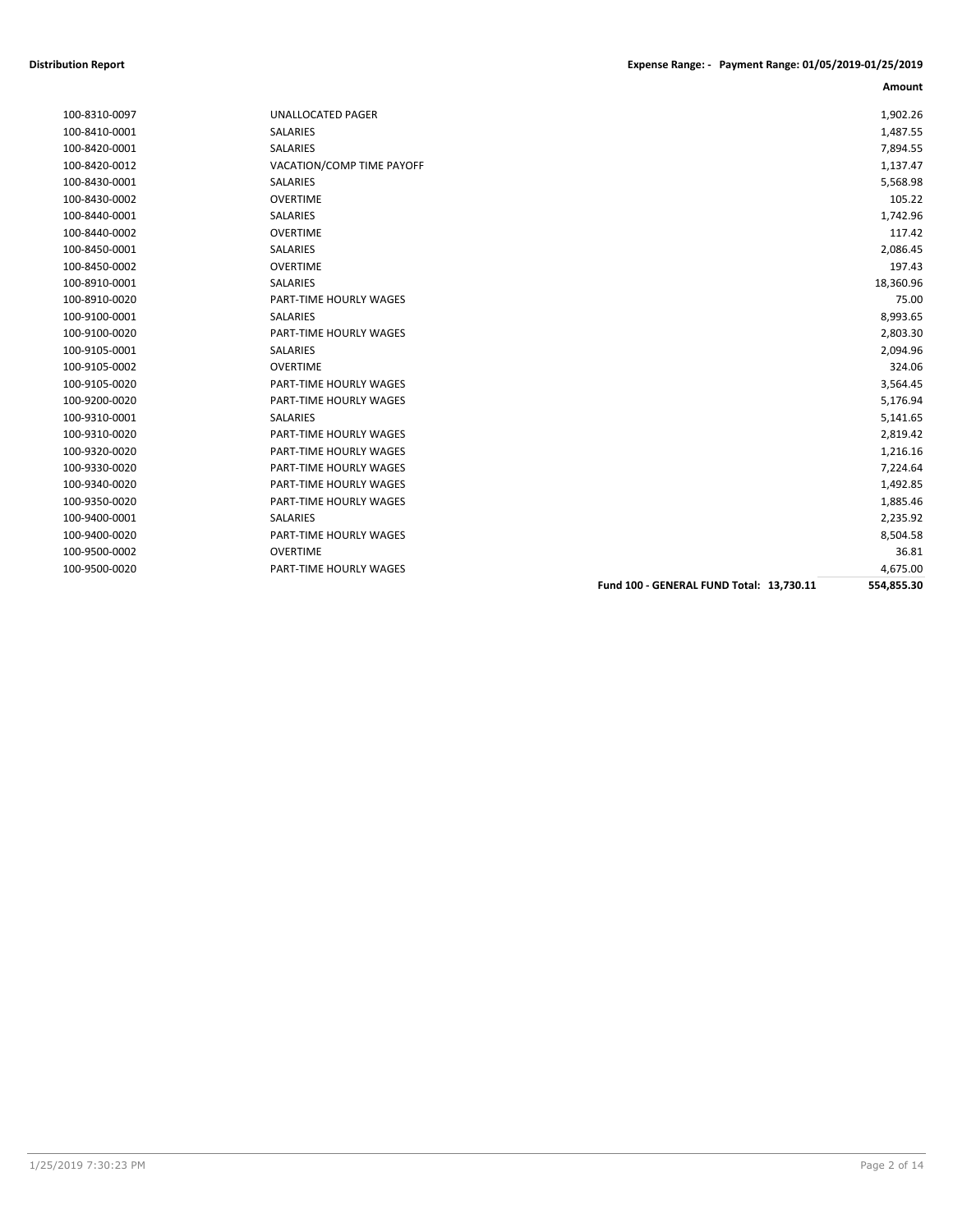**Fund: 103 - LAGUNA GRANDE PKG FUND**

103-8710-0001 SALARIES 494.04

**Fund 103 - LAGUNA GRANDE PKG FUND Total: 13.00 494.04**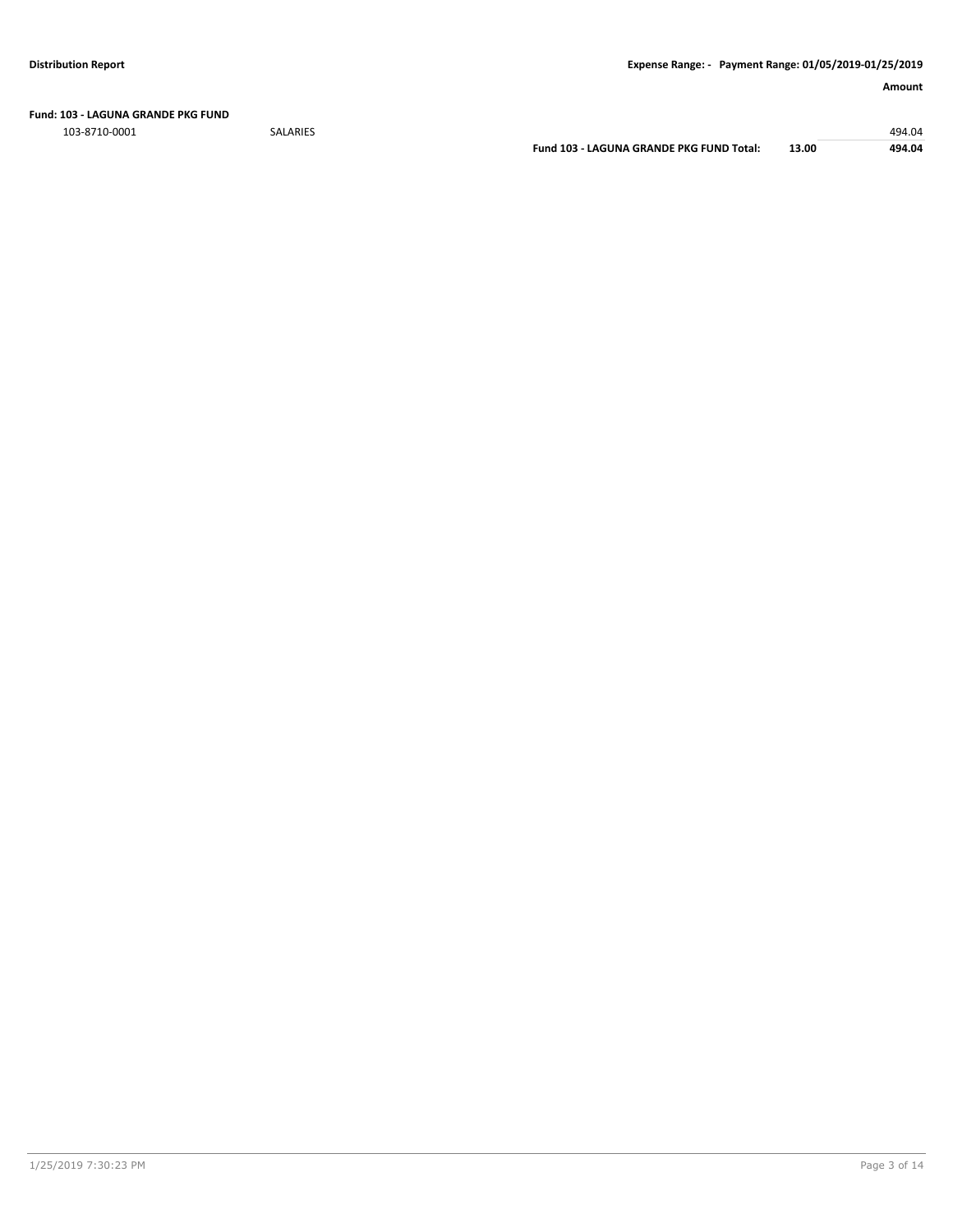# **Fund: 113 - POMA & DMDC FUND**

| 113-8730-0001 | <b>SALARIES</b>          |                                    |        | 10.712.59 |
|---------------|--------------------------|------------------------------------|--------|-----------|
| 113-8730-0041 | <b>MEDICAL INSURANCE</b> |                                    |        | 46.15     |
|               |                          | Fund 113 - POMA & DMDC FUND Total: | 312.00 | 10,758.74 |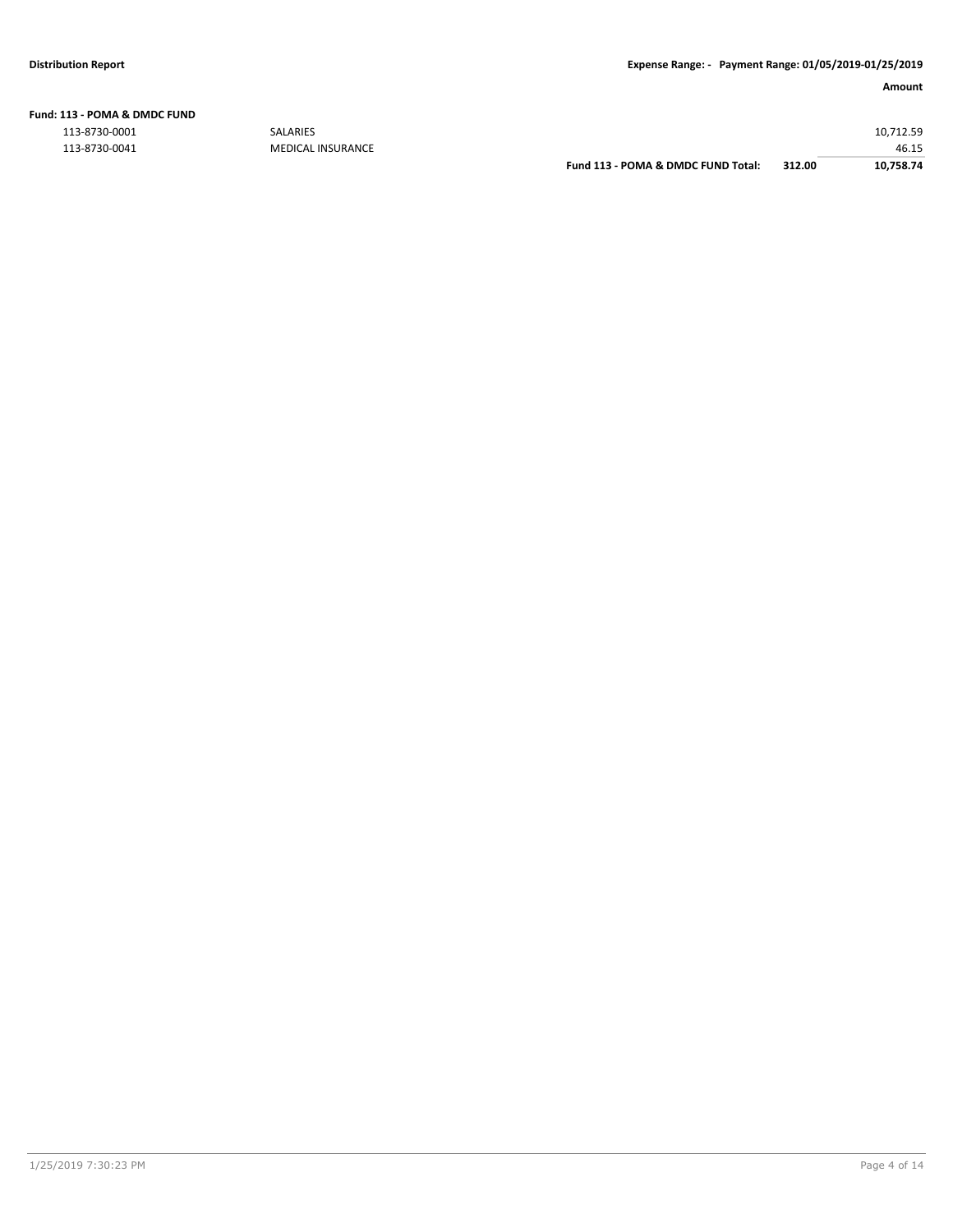**Fund: 200 - CDBG FUND** 200-5410-0001 SALARIES 1,639.17

**Fund 200 - CDBG FUND Total: 37.40 1,639.17**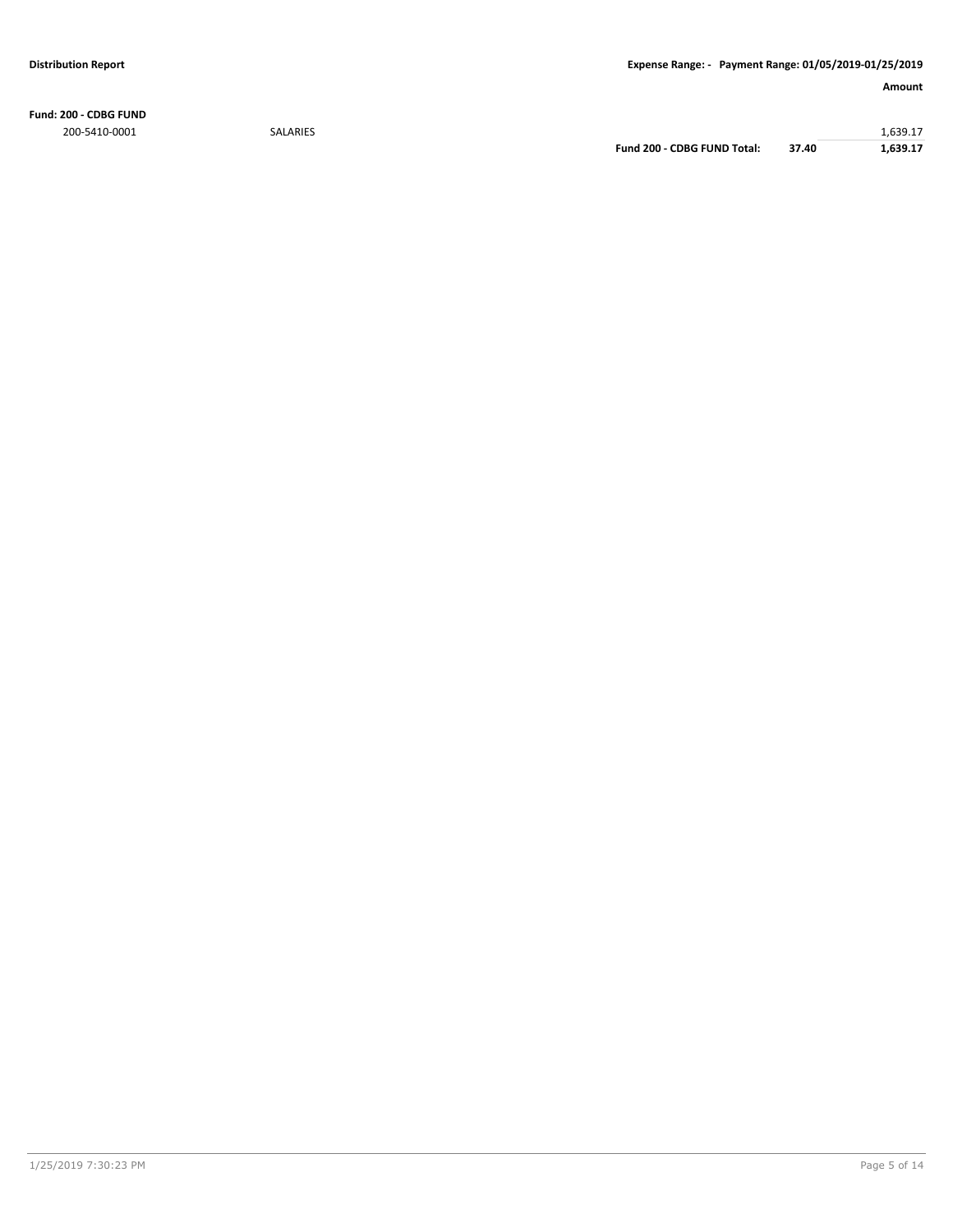### **Fund: 210 - STREETS FUND**

**Amount**

| 210-8110-0001 | <b>SALARIES</b> |                                       |        | 5,164.23 |
|---------------|-----------------|---------------------------------------|--------|----------|
| 210-8110-0002 | <b>OVERTIME</b> |                                       |        | 561.15   |
| 210-8420-0001 | <b>SALARIES</b> |                                       |        | 413.20   |
|               |                 | <b>Fund 210 - STREETS FUND Total:</b> | 180.50 | 6,138.58 |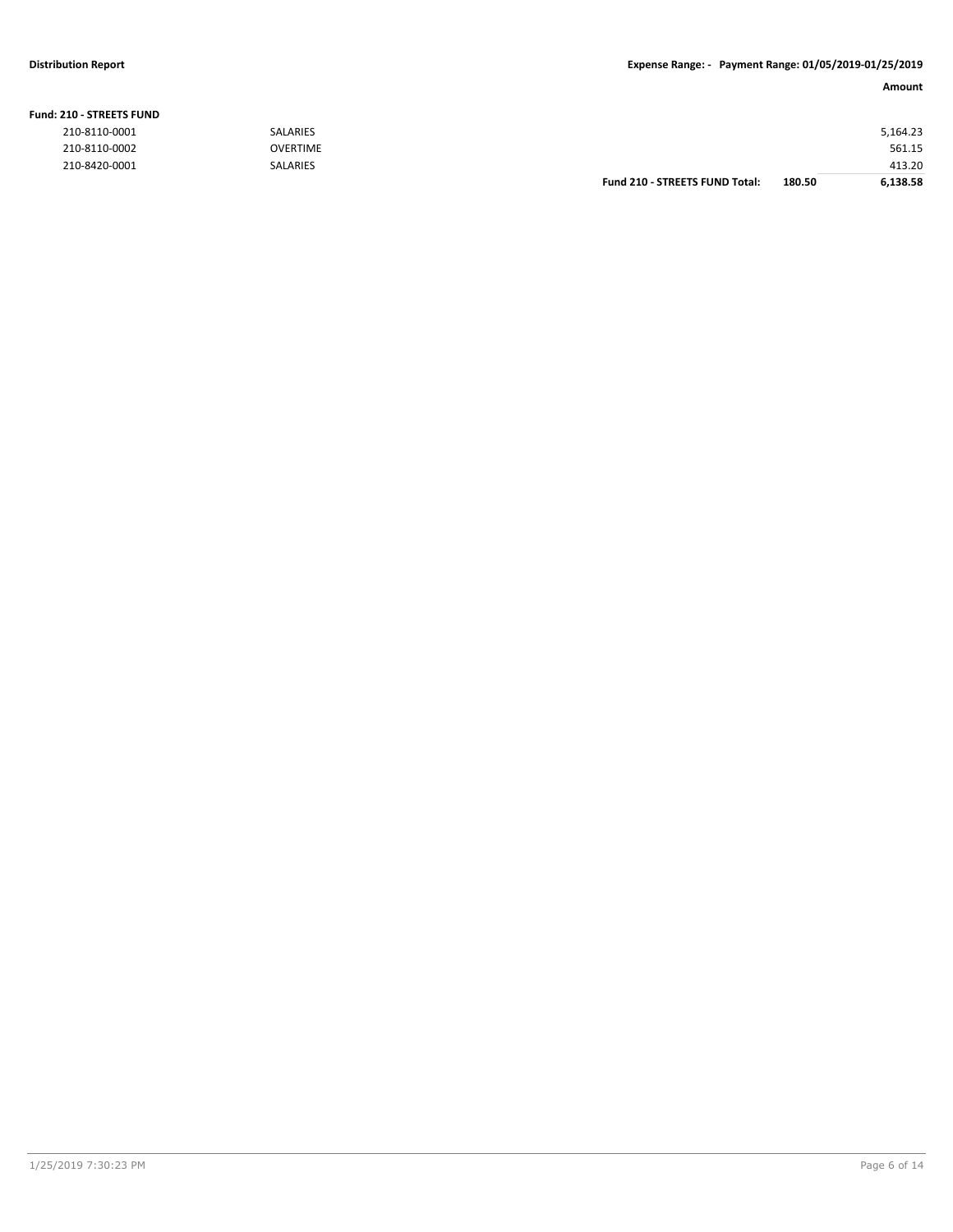### **Fund: 271 - STORMWATER FUND**

271-8110-0001 SALARIES 6,475.01

104.82 E8710-8000 STRORM WATER TRASH AMENDMENT FUND 271 - STORMWATER FUND Total: 194.75 104.82 EST9.83 **Fund 271 - STORMWATER FUND Total: 194.75 6,579.83**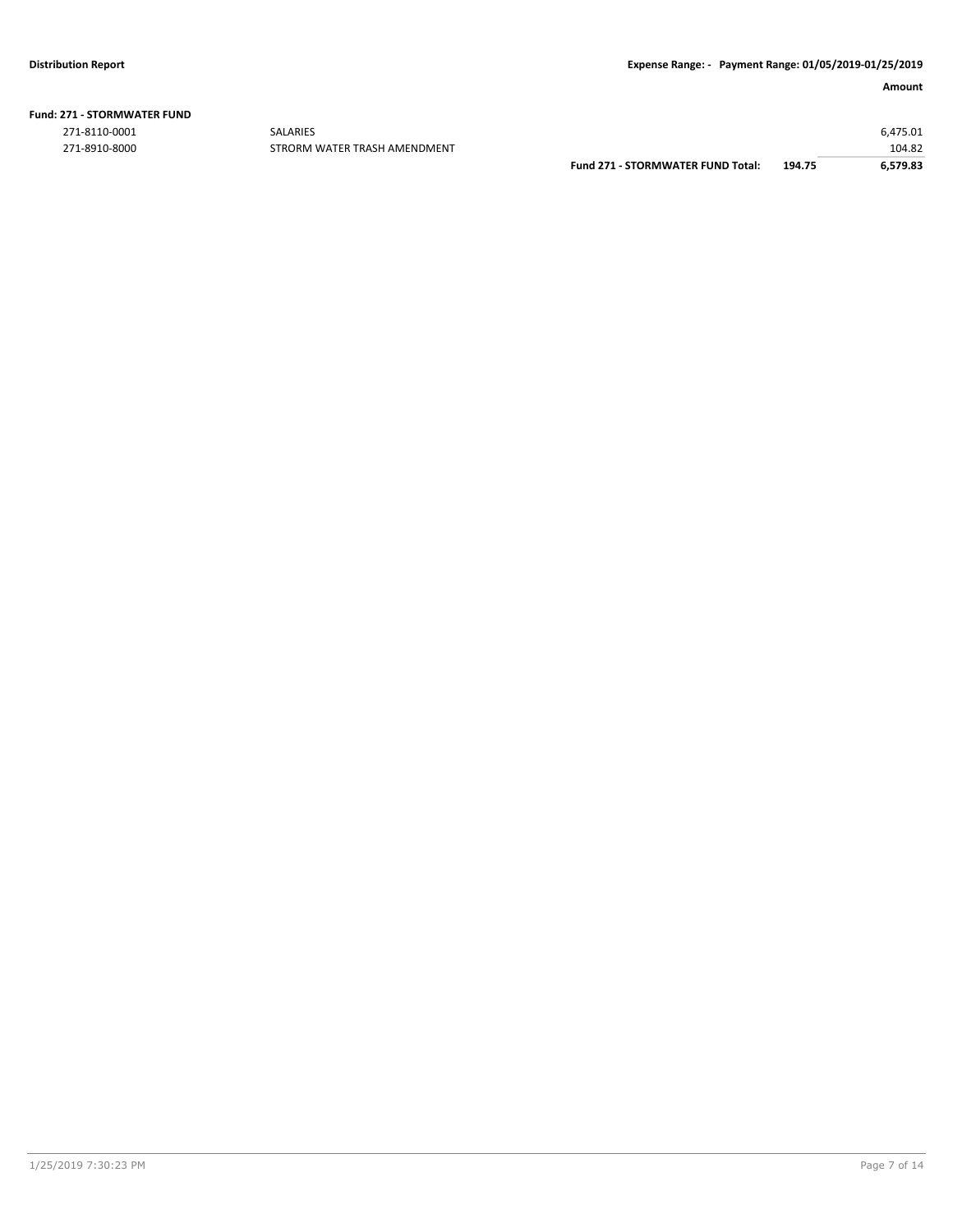### **Fund: 345 - WBUV INFRASTRUCTURE IMPRO**

345-8910-0001 SALARIES 136.32

**Fund 345 - WBUV INFRASTRUCTURE IMPRO Total: 3.00 136.32**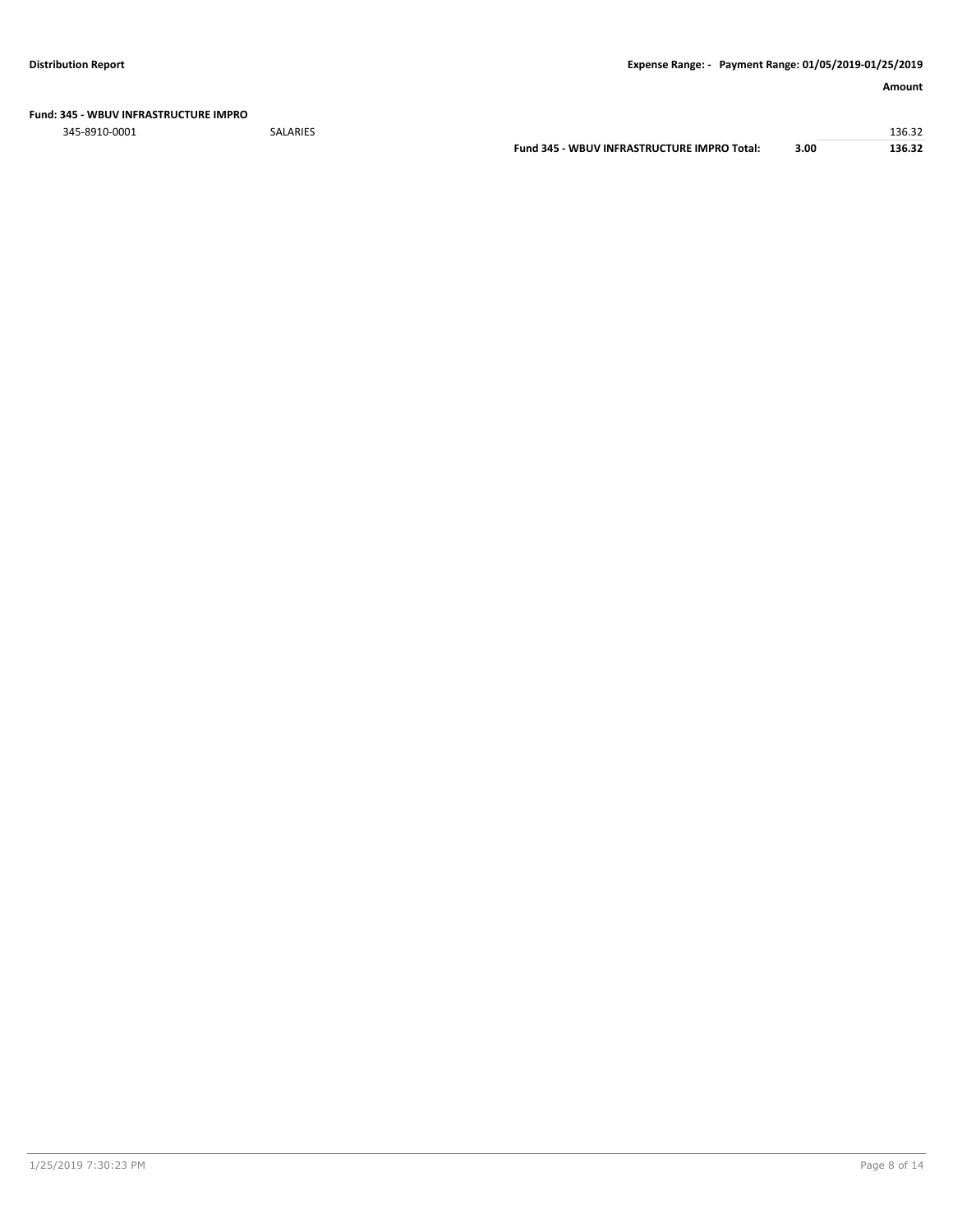### **Fund: 401 - WATER FUND**

**Amount**

| 401-8610-0001 | <b>SALARIES</b> |                              |        | 235.04   |
|---------------|-----------------|------------------------------|--------|----------|
| 401-8620-0001 | <b>SALARIES</b> |                              |        | 8,435.28 |
| 401-8620-0002 | <b>OVERTIME</b> |                              |        | 216.49   |
|               |                 | Fund 401 - WATER FUND Total: | 251.00 | 8,886.81 |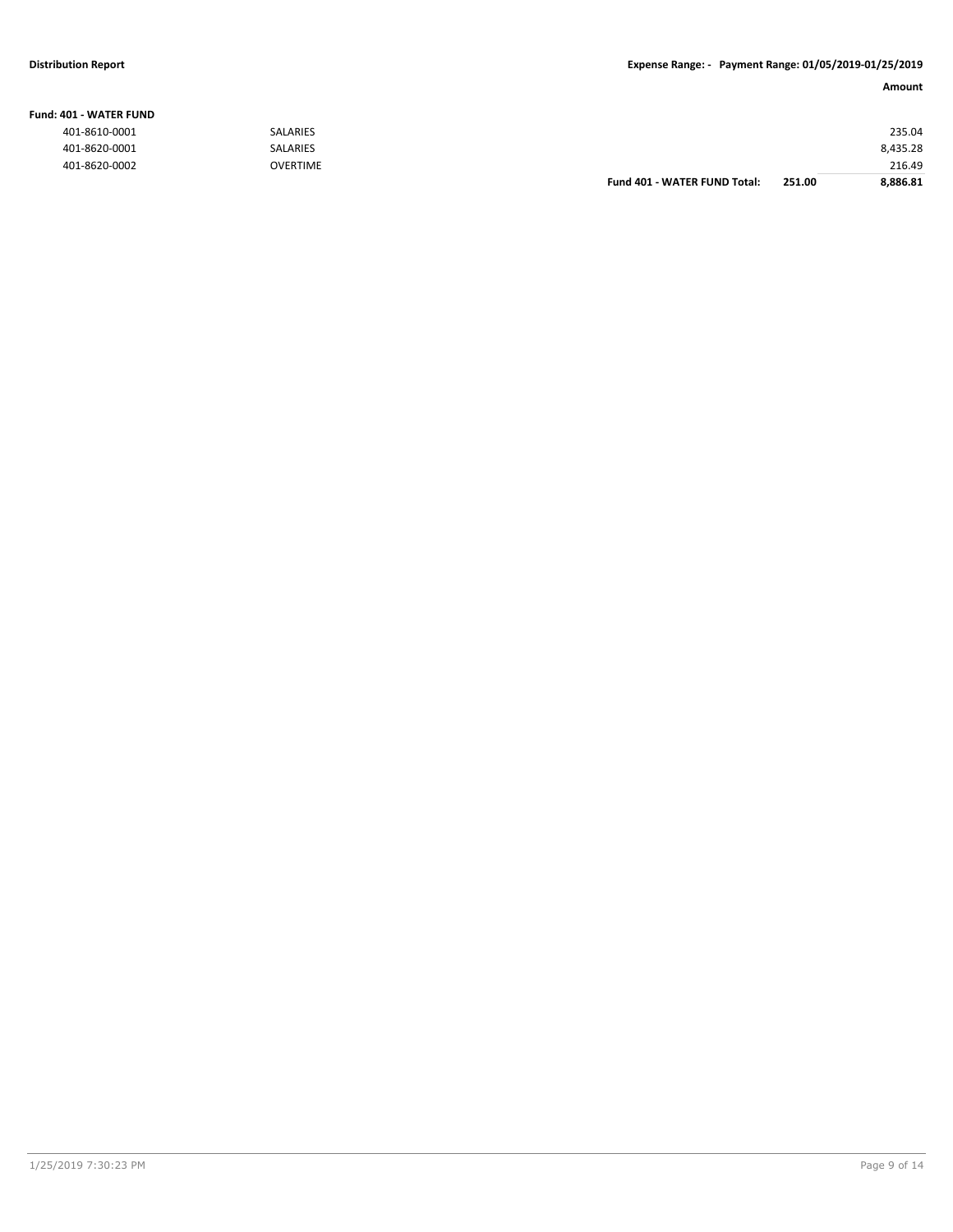| 501 - EQUIPMT MAINT FUND |                 |                                             |        |          |
|--------------------------|-----------------|---------------------------------------------|--------|----------|
| 501-8510-0001            | <b>SALARIES</b> |                                             |        | 470.06   |
| 501-8520-0001            | SALARIES        |                                             |        | 5,620.40 |
|                          |                 | <b>Fund 501 - EQUIPMT MAINT FUND Total:</b> | 168.00 | 6.090.46 |

### **Fund: 501 - EQUIPMT MAINT FUND**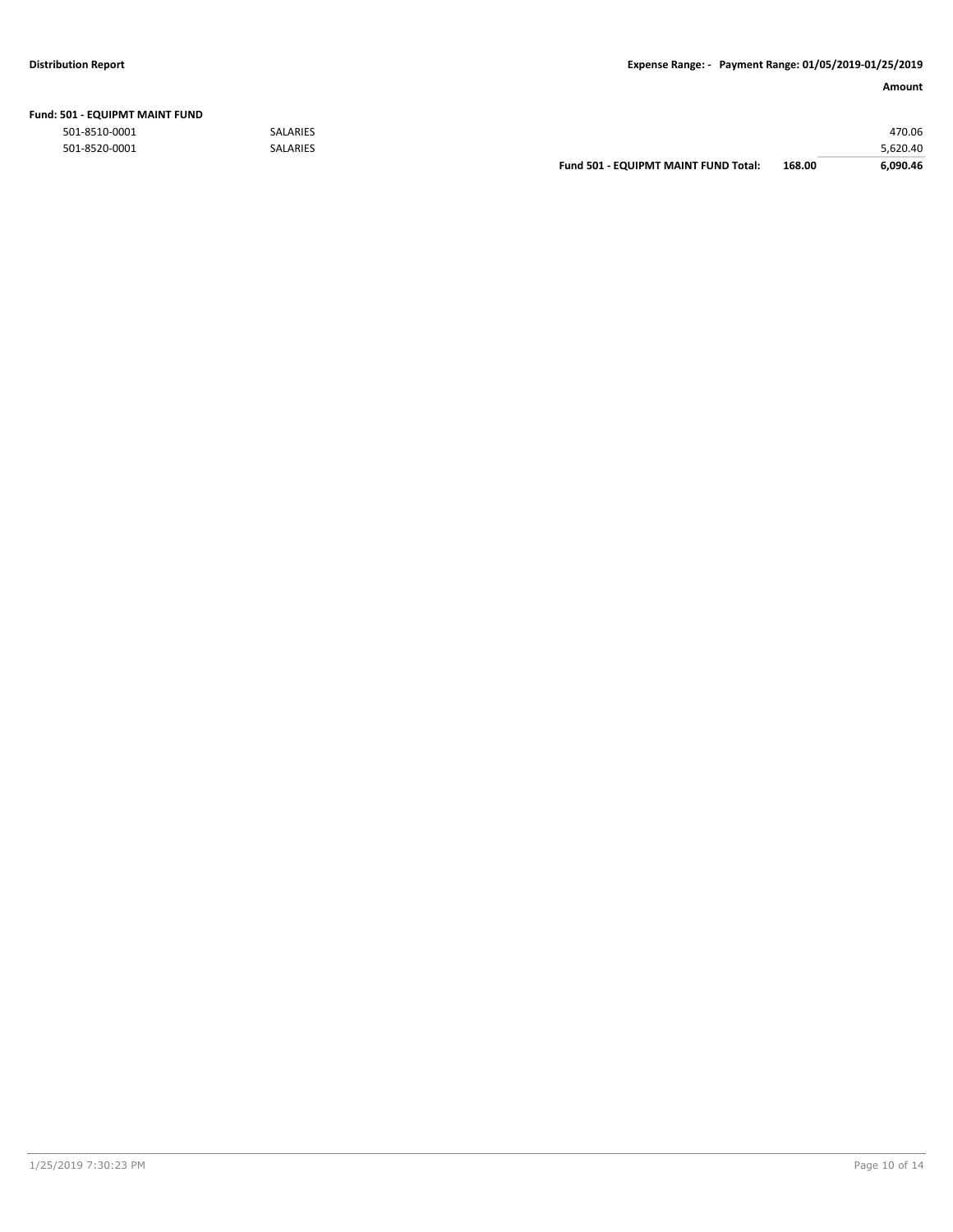**Fund: 503 - MIS FUND**

|               |                        | Fund 503 - MIS FUND Total: | 128.76 | 6.301.62 |
|---------------|------------------------|----------------------------|--------|----------|
| 503-4010-0020 | PART-TIME HOURLY WAGES |                            |        | .289.05  |
| 503-4010-0001 | SALARIES               |                            |        | 5,012.57 |
|               |                        |                            |        |          |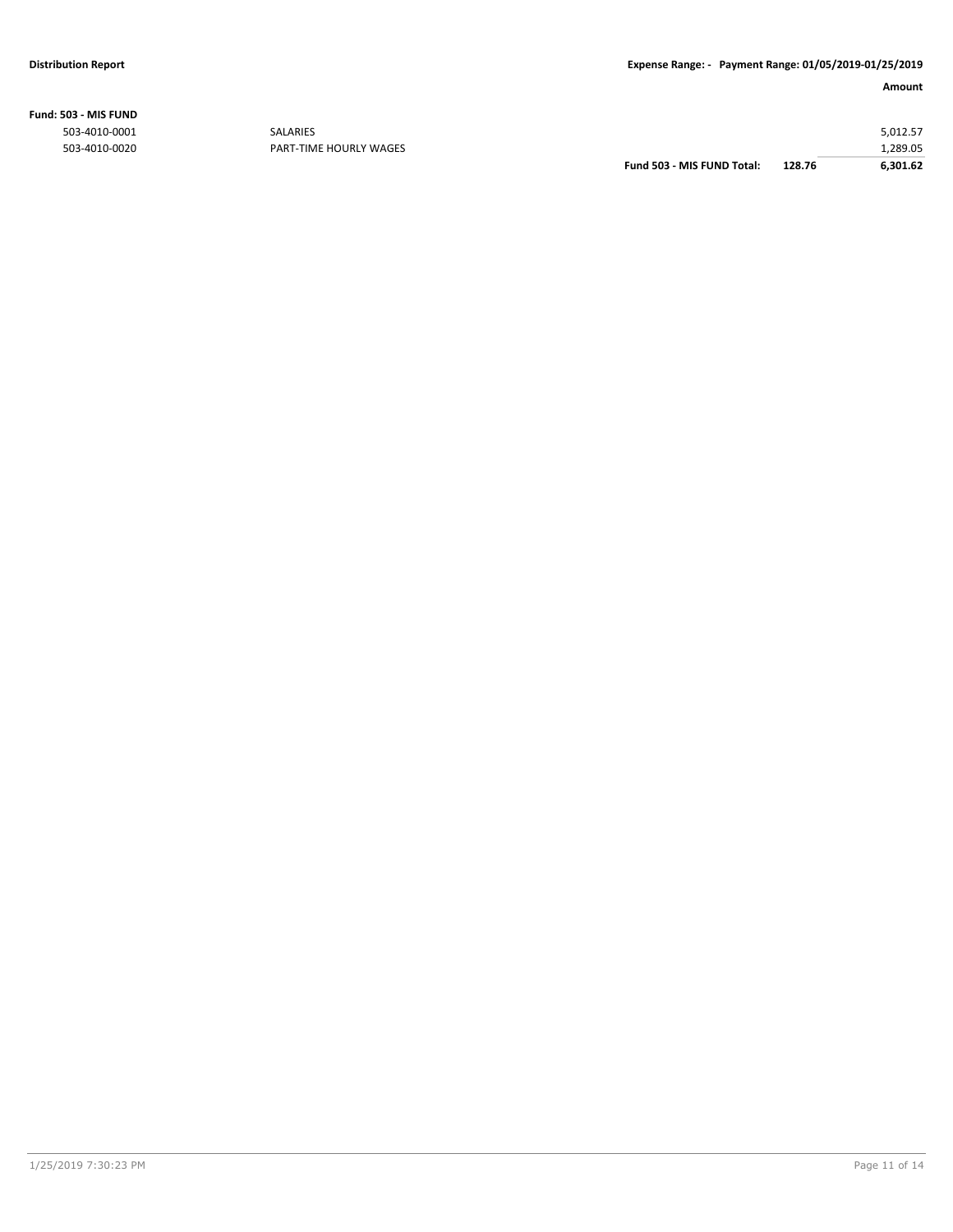|  | Fund: 951 - SAN. DISTRICT GEN. FUND |  |
|--|-------------------------------------|--|
|  |                                     |  |

|               |                 | Fund 951 - SAN, DISTRICT GEN, FUND Total: | 180.24 | 6.681.82 |
|---------------|-----------------|-------------------------------------------|--------|----------|
| 951-8820-0001 | <b>SALARIES</b> |                                           |        | 5,904.57 |
| 951-8810-0001 | <b>SALARIES</b> |                                           |        | 777.25   |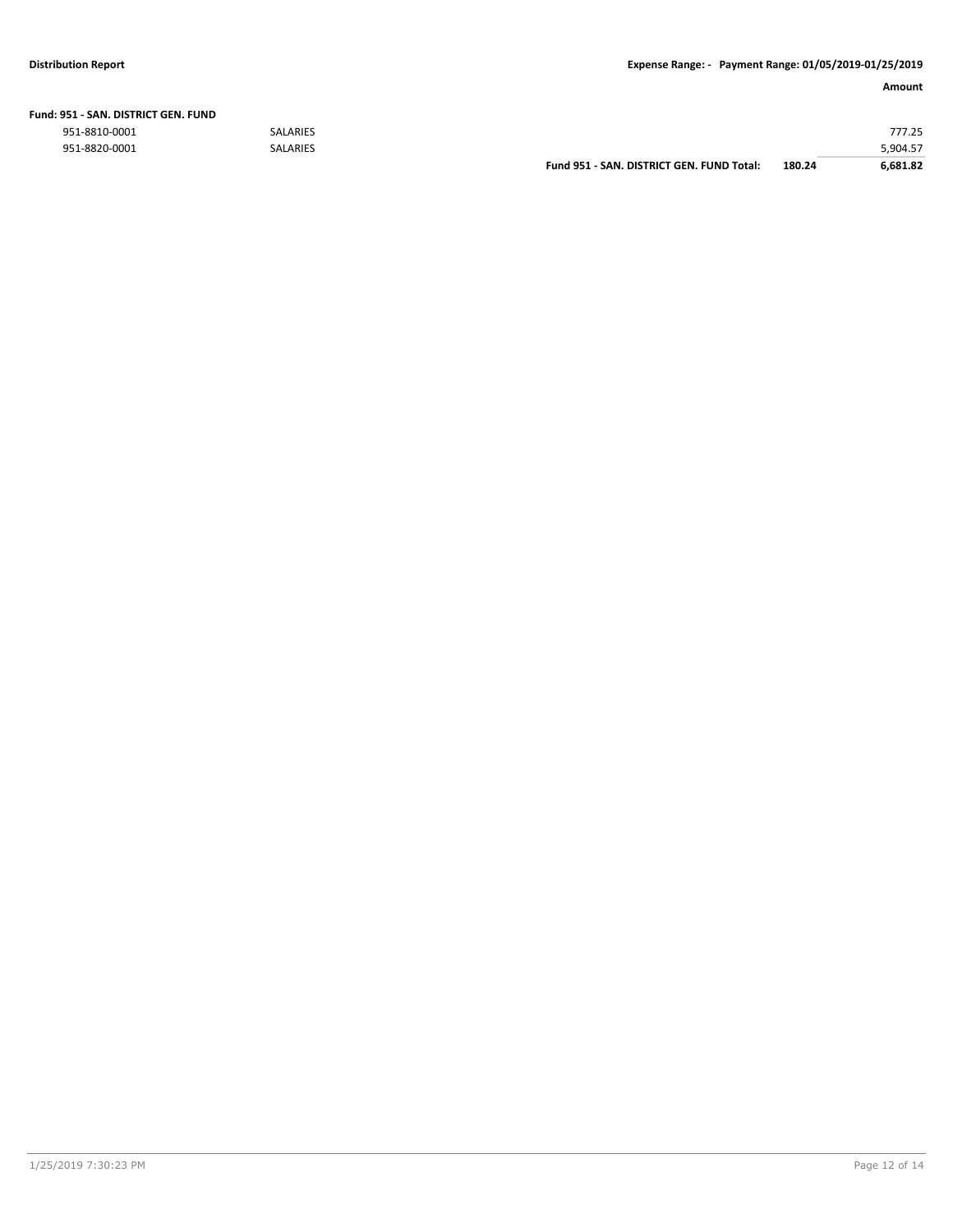| <b>Fund: 953 - SAN, DISTRICT CAP, IMPROV</b> |                                       |                                             |      |        |
|----------------------------------------------|---------------------------------------|---------------------------------------------|------|--------|
| 953-8820-9201                                | DEL MONTE LIFT STATION UPGRADE        |                                             |      | 78.62  |
| 953-8820-9202                                | ROSITA LIFT STATION UPGRADE           |                                             |      | 65.52  |
| 953-8820-9205                                | CANYON DEL REY SEWER LINE REPLACEMENT |                                             |      | 13.10  |
| 953-8820-9206                                | MILITARY LIFT STATN REPLACEMNT        |                                             |      | 65.52  |
| 953-8820-9214                                | DEL MONTE SWR MAIN REPLACEMENT        |                                             |      | 39.31  |
|                                              |                                       | Fund 953 - SAN, DISTRICT CAP, IMPROV Total: | 5.00 | 262.07 |